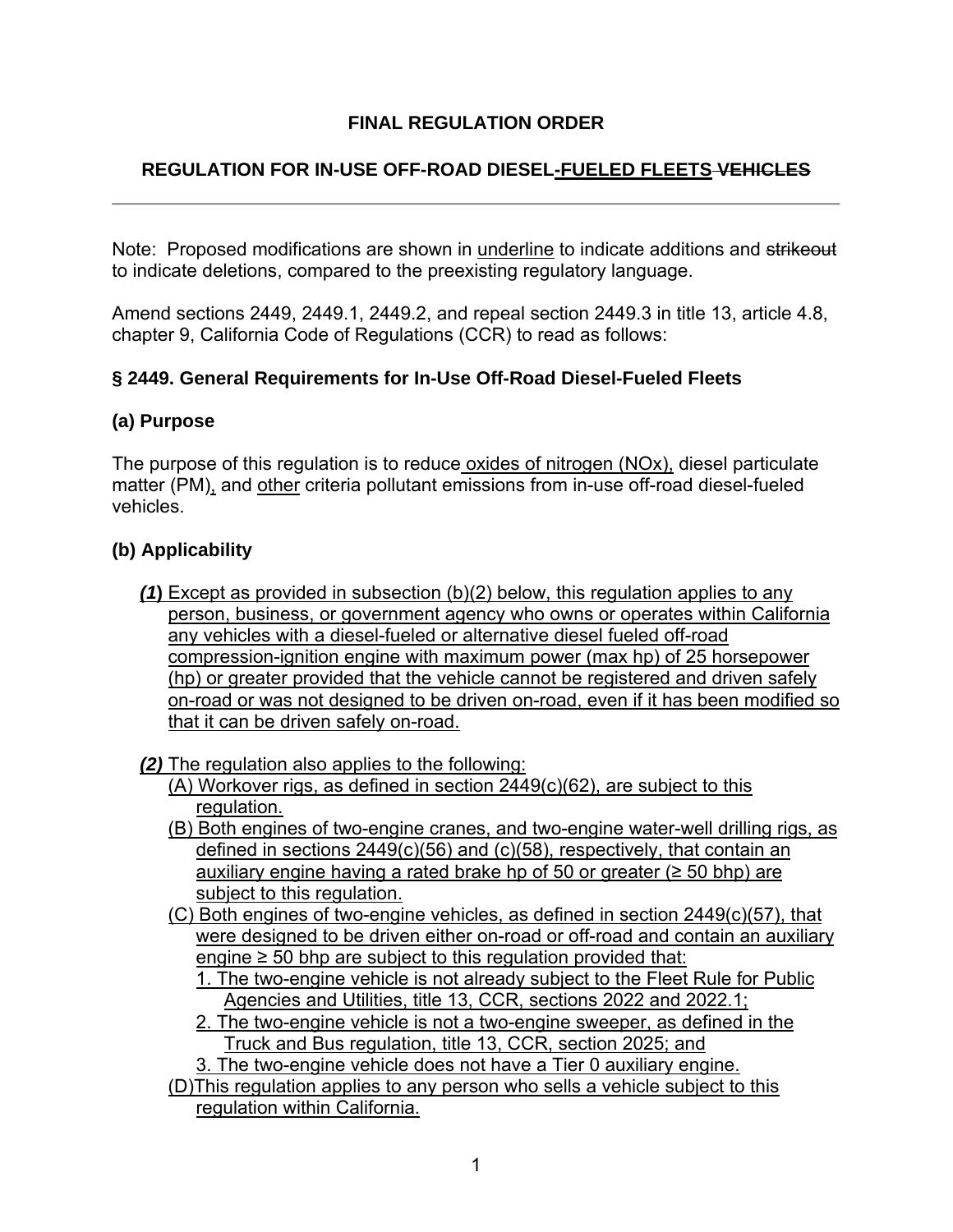- (E) Persons who provide financing in the form of "finance leases," as defined in California Uniform Commercial Code Section 10103(a)(7), for in-use off-road diesel-fueled vehicles, do not "own" such vehicles for the purposes of this regulation.
- (G) The following are not subject to this regulation:
	- 1. Locomotives;
	- 2. Commercial marine vessels;
	- 3. Marine engines;
	- 4. Recreational off-highway vehicles;
	- 5. Combat and tactical support equipment;
	- 6. Stationary equipment;
	- 7. Portable engines, except for auxiliary engines included in subsections  $(b)(2)(B)$  and  $(b)(2)(C)$  above;
	- 8. Equipment or vehicles used exclusively in agricultural operations;
	- 9. Implements of husbandry;
	- 10. Two-engine street sweepers that are subject to the Truck and Bus Regulation, title 13, CCR, section 2025;
	- 11. Two-engine vehicles that are subject to the Fleet Rule for Public Agencies and Utilities, title 13, CCR, sections 2022 and 2022.1;
	- 12. Two-engine vehicles, that are not two-engine cranes or two-engine waterwell drilling rigs, that have Tier 0 auxiliary engines;
	- 13. Equipment subject to the Regulation for Mobile Cargo Handling equipment at Ports and Intermodal Rail Yards, title 13, CCR, section 2479; and
	- 14. Off-road diesel vehicles owned and operated by an individual for personal, non-commercial, and non-governmental purposes.

Except as provided in the paragraphs below, the regulation applies to any person, business, or government agency who owns or operates within California any dieselfueled or alternative diesel fueled off-road compression-ignition vehicle engine with maximum power of 25 horsepower (hp) or greater that is used in a two-engine crane or to provide motive power in a workover rig or to provide motive power in any other motor vehicle that (1) cannot be registered and driven safely on-road or was not designed to be driven on-road, and (2) is not an implement of husbandry or recreational off-highway vehicle. Unless they are workover rigs, two-engine cranes, or two-engine water-well drilling rigs, vehicles that were designed to be driven on-road, and have on-road engines, and still meet the original manufacturer's on-road engine emission certification standard are considered on-road and are specifically excluded from this regulation, even if they have been modified so that they cannot be registered and driven safely onroad. Off-road vehicles that were designed for off-road use and have off-road engines are considered off-road and are subject to this regulation, even if they have been modified so that they can be driven safely on-road.

This regulation also applies to any person who sells a vehicle with such an engine within California.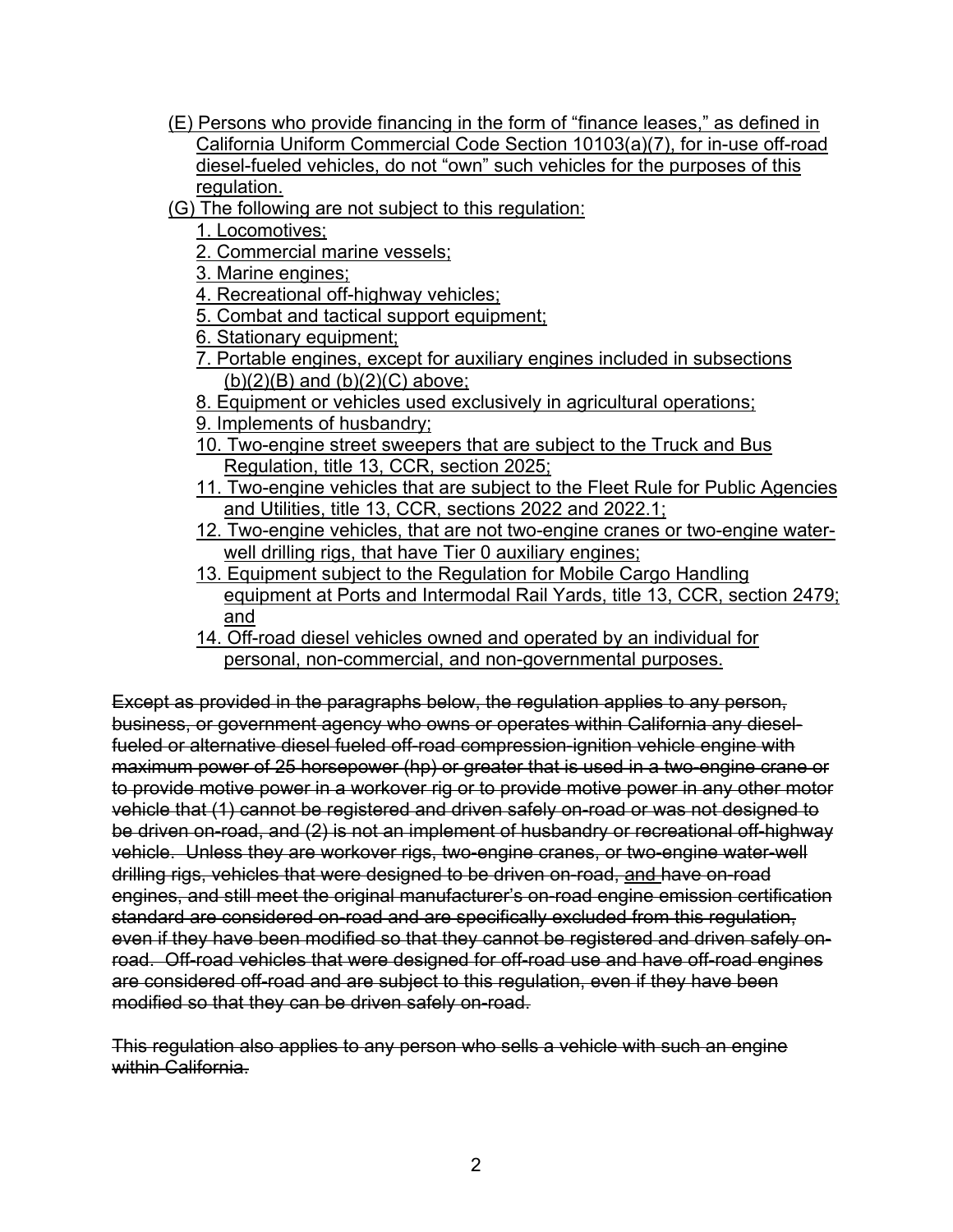Persons who provide financing in the form of "finance leases," as defined in California Uniform Commercial Code Section 10103(a)(7), for in-use off-road diesel-fueled vehicles, do not "own" such vehicles for the purposes of this regulation.

Vehicles with engines subject to this regulation are used in construction, mining, rental, government, landscaping, recycling, landfilling, manufacturing, warehousing, ski industry, composting, airport ground support equipment, industrial, and other operations.The regulation does not cover locomotives, commercial marine vessels, marine engines, recreational vehicles, or combat and tactical support equipment. The regulation also does not cover stationary or portable equipment, equipment or vehicles used exclusively in agricultural operations, or equipment already subject to the Regulation for Mobile Cargo Handling Equipment at Ports and Intermodal Rail Yards. Off-road diesel vehicles owned and operated by an individual for personal, noncommercial, and non-governmental purposes are exempt from the provisions of this regulation.

# **(c) Definitions**

*(1) "Agricultural operations"* means (1) the growing or harvesting of crops from soil (including forest operations) and the raising of plants at wholesale nurseries, but not retail nurseries), or the raising of fowl or animals for the primary purpose of making a profit, providing a livelihood, or conducting agricultural research or instruction by an educational institution, or (2) agricultural crop preparation services such as packinghouses, cotton gins, nut hullers and processors, dehydrators, and feed and grain mills. Agricultural crop preparation services include only the first processing after harvest, not subsequent processing, canning, or other similar activities. For forest operations, agricultural crop preparation services include milling, peeling, producing particleboard and medium density fiberboard, and producing woody landscape materials.

For purposes of this regulation, a vehicle that is used by its owner for both agricultural and nonagricultural operations is considered to be a vehicle engaged in agricultural operations, only if over half of its annual operating hours are for agricultural operations.

- *(2) "Airport ground support equipment"* (GSE) is mobile diesel-fueled off-road compression ignition vehicles used to service and support aircraft operations. GSE vehicles perform a variety of functions, including but not limited to: aircraft maintenance, pushing or towing aircraft, transporting cargo to and from aircraft, loading cargo, and baggage handling. GSE vehicles include equipment types such as baggage tugs, belt loaders, and cargo loaders.
- *(3) "Alternative diesel fuel"* means any fuel used in a compression ignition engine that is not a reformulated diesel fuel as defined in title 13, CCR, sections 2281 and 2282 of title 13, California Code of Regulations (CCR), and does not require engine or fuel system modifications for the engine to operate, although minor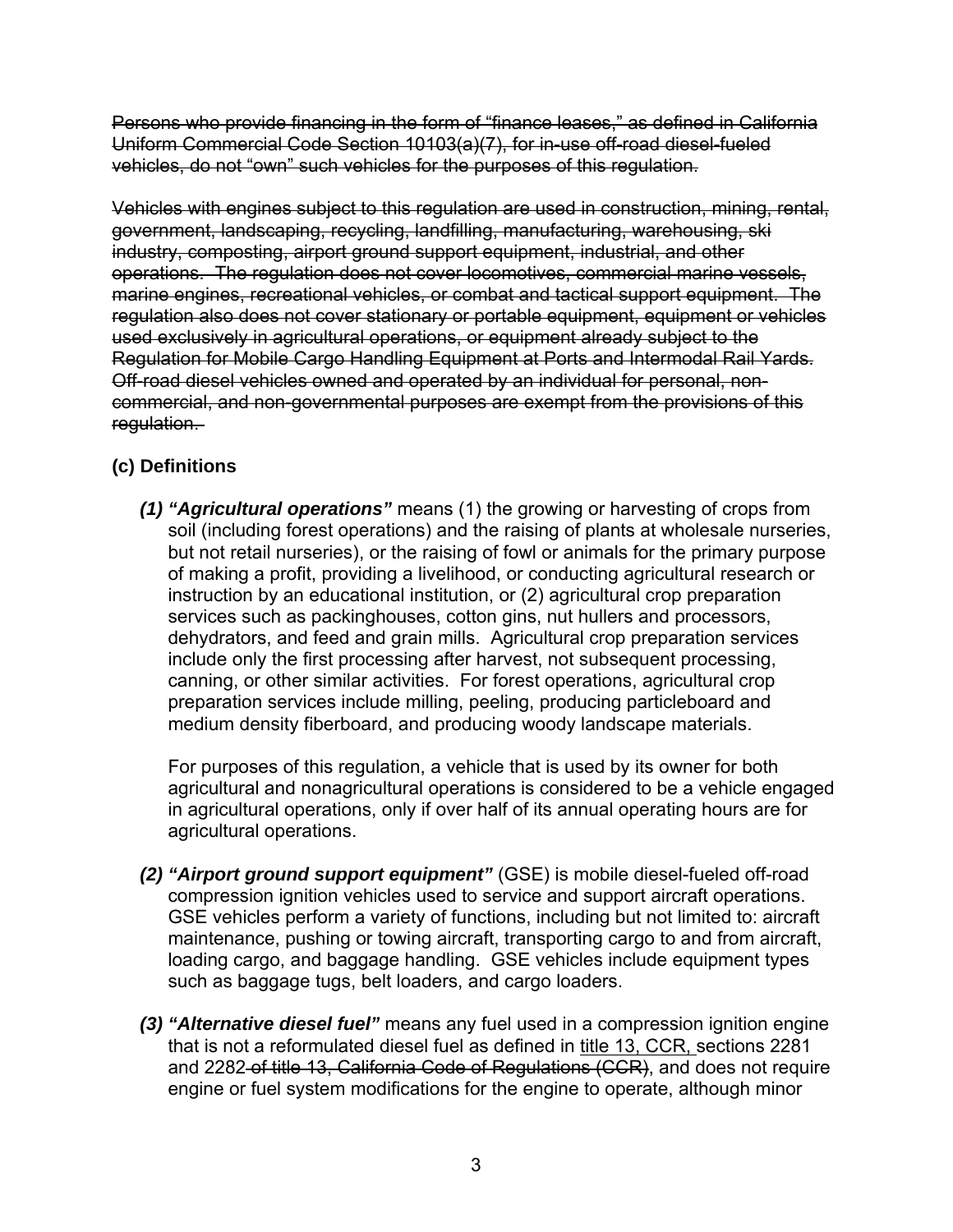modifications (e.g., recalibration of the engine fuel control) may enhance performance. Examples of alternative diesel fuels include, but are not limited to, biodiesel, Fischer-Tropsch fuels, and emulsions of water in diesel fuel. A diesel fuel containing a fuel additive will be treated as an alternative diesel fuel unless:

- (A) the additive is supplied to the vehicle or engine fuel by an on-board dosing mechanism, or
- (B) the additive is directly mixed into the base fuel inside the fuel tank of the vehicle or engine, or
- (C) the additive and base fuel are not mixed until engine fueling commences, and no more additive plus base fuel combination is mixed than required for a single fueling of a single engine or vehicle.
- *(4) "Alternative fuel"* means natural gas, propane, ethanol, methanol, gasoline (when used in hybrid electric vehicles only), hydrogen, electricity, fuel cells, or advanced technologies that do not rely on diesel fuel. "Alternative fuel" also means any of these fuels used in combination with each other or in combination with other non-diesel fuels.
- *(5) "***B***est a***A***vailable c***C***ontrol t***T***echnology" (BACT)* means the Verified Diesel Emission Control Strategy (VDECS)exhaust retrofit and accelerated turnover requirements in sections 2449.1(b).  $(a)(2)$  and 2449.2(a)(2).

*(6) "Captive a***A***ttainment a***A***rea f***F***leet"* means a fleet or fleet portion, as defined under section 2449(c)(20), an identified subpart of the fleet (fleet portion, consistent with section 2449(d)), in which all of the vehicles in the fleet or fleet portion operate exclusively within the following counties: Alpine, Colusa, Del Norte, Glenn, Humboldt, Lake, Lassen, Mendocino, Modoc, Monterey, Plumas, San Benito, San Luis Obispo, Santa Barbara, Santa Cruz, Shasta, Sierra, Siskiyou, Trinity, Tehama, and Yuba, and the portion of Sonoma County that lies within the boundaries of the North Coast Air Basin. A fleet or identified fleet portion that operates one or more vehicles outside the counties and area listed above is not a captive attainment area fleet. Captive attainment area fleets shall be treated as small fleets even if their total max hp exceeds 2,500 hp. All fleets owned by the United States, the State of California, or agencies thereof (i.e., an agency in the judicial, legislative, or executive branch of the federal or state government) are considered to be large fleets (per section 2449(c)(24)(A)), and vehicles owned by such fleets, regardless of whether they operate exclusively within the above counties and area, are not part of a captive attainment area fleet.

- *(7) "Carryover retrofit credit"*, as calculated under section 2449.2(a)(2)(A)2., means a way of tracking retrofits accomplished in excess of those required by the BACT retrofit requirements. Fleets may take credit for such excess retrofits in order to do less retrofitting in later years.
- *(7)(8) "Carryover BACT turnover credit"*, as calculated under section  $2449.1(b)(8)(a)(2)(A)2.$ , means a way of tracking turnover or VDECS installations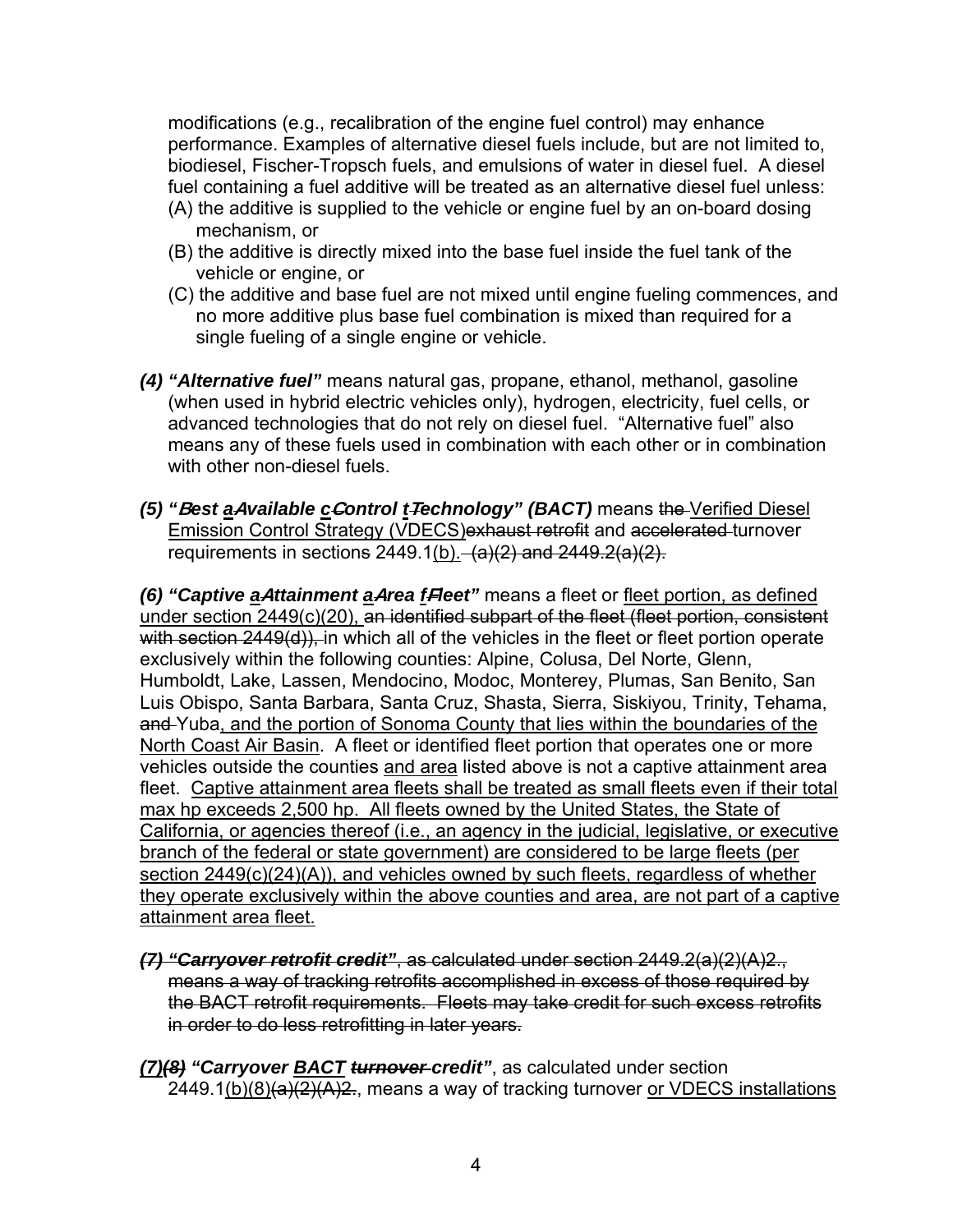accomplished in excess of the BACT-turnover requirements. Fleets may take credit for such excess turnover or VDECS installations to do less turnover or VDECS installations in later years.

- *(8)(9) "Combat and t***T***actical s***S***upport e***E***quipment"* means equipment that meets military specifications, is owned by the U.S. Department of Defense and/or the U.S. military services or its allies, and is used in combat, combat support, combat service support, tactical or relief operations or training for such operations.
- *(9)(10) "Common ownership or control"* means being owned or managed day to day by the same person, corporation, partnership, or association. Vehicles managed by the same directors, officers, or managers, or by corporations controlled by the same majority stockholders are considered to be under common ownership or control even if their title is held by different business entities.
- *(10)(11) "Compression ignition engine"* means an internal combustion engine with operating characteristics significantly similar to the theoretical diesel combustion cycle. The regulation of power by controlling fuel supply in lieu of a throttle is indicative of a compression ignition engine.
- *(11)(12) "Dedicated s***S***now r***R***emoval v***V***ehicle"* means a vehicle that is operated exclusively to remove snow from public roads, private roads, or other paths from which snow must be cleared to allow on-road vehicle access. Dedicated snow removal vehicles must have permanently affixed snow removal equipment such as a snow blower or auger and may include, but are not limited to, motor graders, loaders, and snow blowers.
- *(12)(13) "Diesel fuel"* has the same meaning as defined in title 13, CCR, sections 2281 and 2282.
- *(13)(14) "Diesel p***P***articulate f***F***ilter"* means an emission control strategy that reduces diesel particulate matter emissions by directing all of the exhaust through a filter that physically captures particles but permits gases to flow through. Periodically, the collected particles are either physically removed or oxidized (burned off) in a process called regeneration.
- *(14)(15) "Diesel particulate matter" (diesel PM)* means the particles found in the exhaust of diesel-fueled compression ignition engines. Diesel PM may agglomerate and adsorb other species to form structures of complex physical and chemical properties. The Air Resources Board (ARB) has identified diesel PM as a toxic air contaminant.
- *(16) "Diesel PM Index"* means an indicator of a fleet's overall diesel PM emission rate. The diesel PM Index for a specific fleet is determined by summing the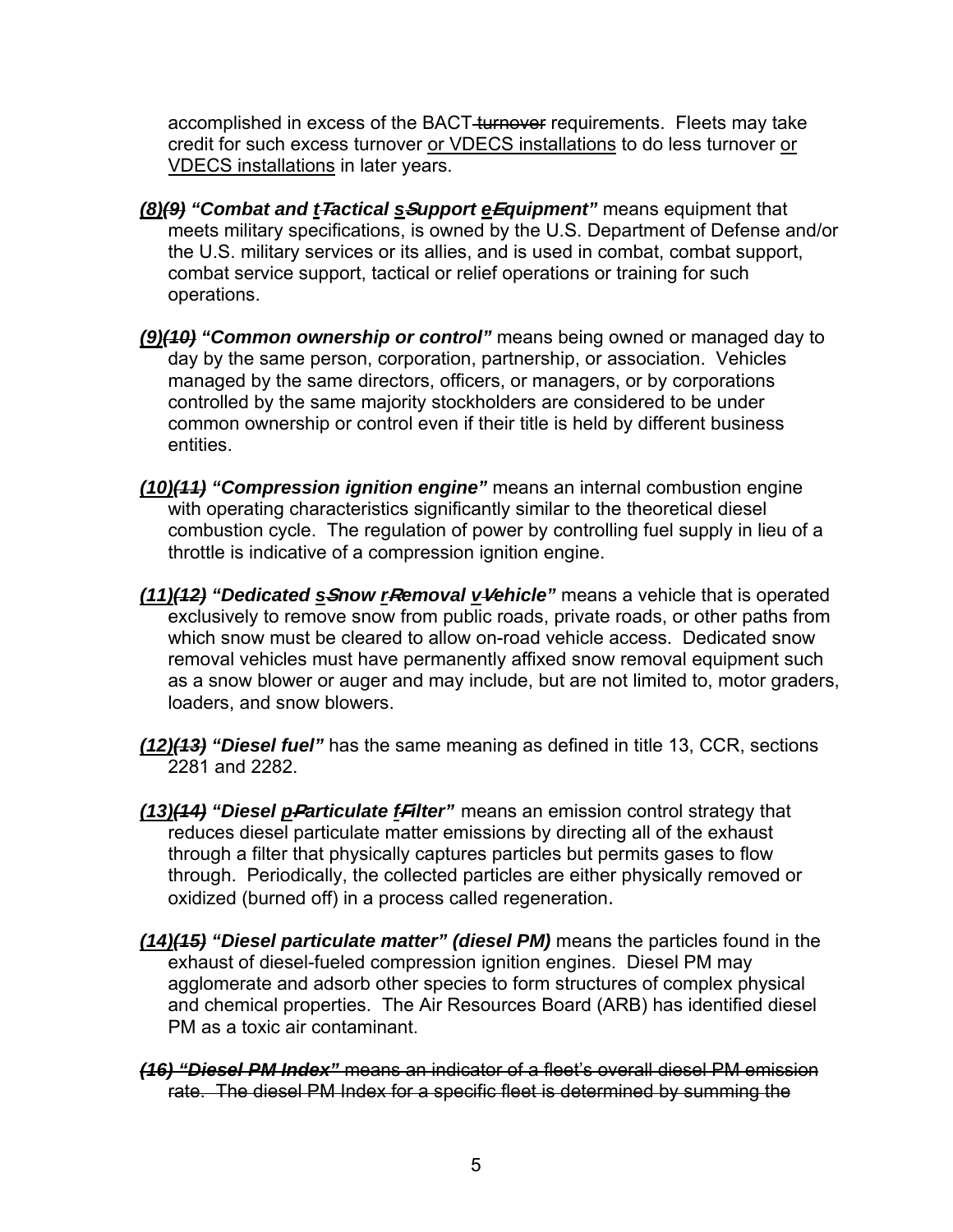product of the maximum power of each engine times the diesel PM Emission Factor, and dividing by the fleet's total maximum power.

- *(17) "Diesel PM Target Rate"* means the fleet average that a specific fleet must meet in a compliance year in order to show compliance with the fleet average requirements. The Diesel PM Target Rate varies depending on a fleet's horsepower distribution. The Diesel PM Target Rate for a specific fleet for each compliance year is determined by summing (adding) the product of the maximum power of each engine times the diesel PM target, and dividing the resulting sum by the fleet's total maximum power.
- *(15)(18) "Emergency operation"* means helping alleviate an immediate threat to public health or safety. Examples of emergency operation include repairing or preventing damage to roads, buildings, terrain, and infrastructure as a result of an earthquake, flood, storm, fire, other infrequent act of nature, or terrorism. Routine maintenance or construction to prevent public health risks does not constitute emergency operation.
- *(16)(19) "Emission f***F***actor"* means PM or oxides of nitrogen (NOx) emission rate  $\overline{a}$  in grams per brake-horsepower hour (g/bhp-hr) as shown in Appendix A., unless the engine is a Post-2007 Flexibility Engine (see definition).
	- (A) Engines certified to Family Emission Limits and flexibility engines certified before January 1, 2007 must still use the emission factors in Appendix A.
	- (B) For engines that have been retrofit with VDECS, the PM Emission Factor is reduced 50 percent for a Level 2 VDECS, and 85 percent for a Level 3 VDECS; the NOx Emission Factor is reduced by the percentage NOx emission reductions that are verified, if any. The PM Emission Factor is not reduced for a Level 1 VDECS.
- *(17)(20) "Equipment i***I***dentification n***N***umber"* means a unique identification number assigned by ARB to each vehicle in an owner's fleet subject to this regulation. All reporting and recordkeeping will link vehicle data with this number.
- *(18)(21) "Executive Officer"* means the Executive Officer of the ARB or his or her authorized representative.
- *(19)(22) "Family e***E***mission l***L***imit" (FEL)* means an emission level that is declared by the manufacturer to serve in lieu of an emission standard for certification purposes and for the averaging, banking, and trading program, as defined in title 13, CCR, section 2423.
- *(20)(23) "Fleet"* means all off-road vehicles and engines owned by a person, business, or government agency that are operated within California and are subject to the regulation. A fleet may consist of one or more vehicles. A fleet does not include vehicles that have never operated in California.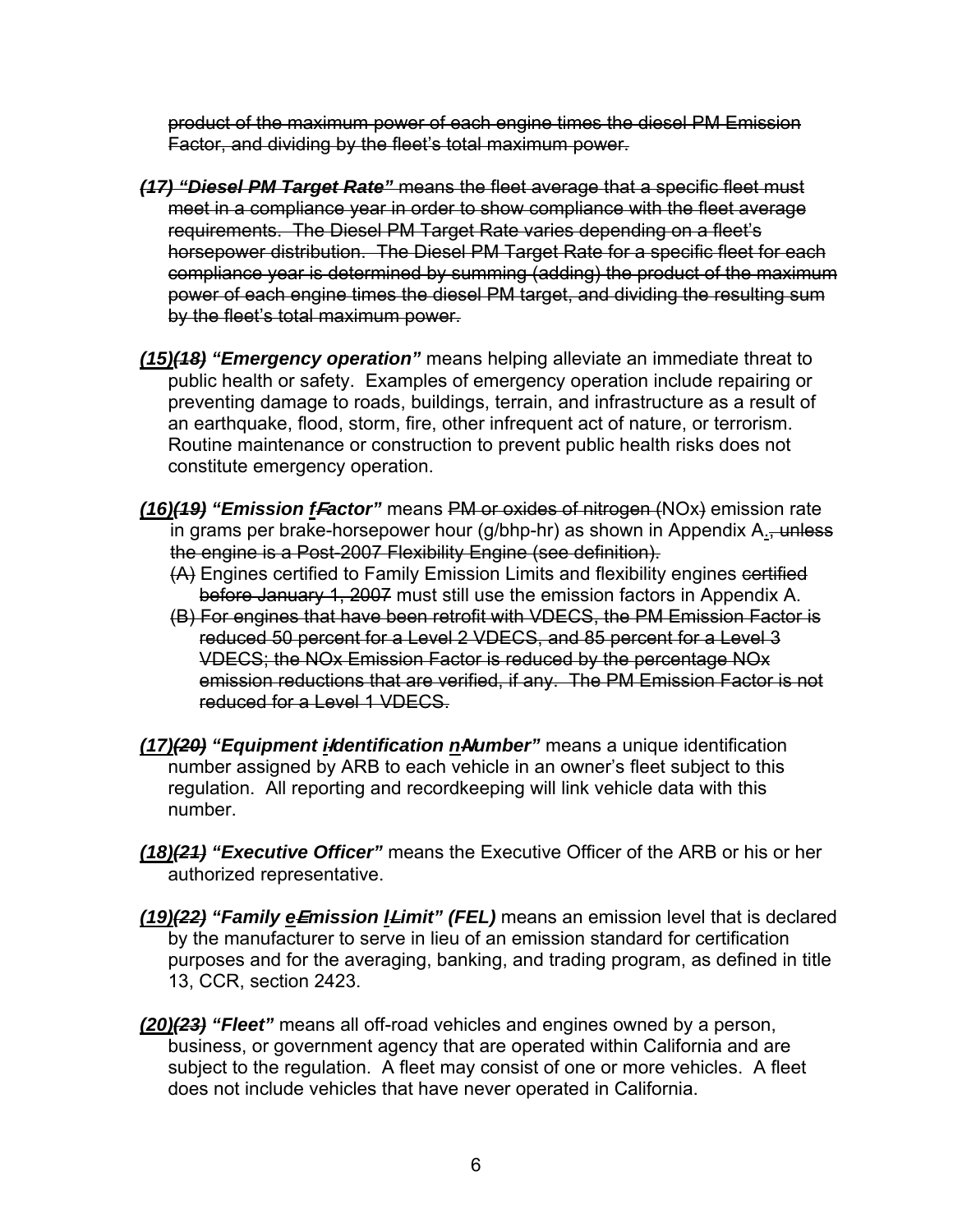"Fleet portions" – means that part of a fleet for which daily operations and dispatching are managed by different responsible officials because they are part of different subsidiaries, divisions, or other organizational substructures of a parent company, corporation or agency, which owns or controls the operations of the subsidiary, division, or organizational substructure, and the parent company, corporation, or agency elects to have some or all the fleet portions comply with the performance requirements separately and be reported separately. A fleet may have some fleet portions that meet the definition of captive attainment area fleet and some fleet portions that do not. However, the total max hp of the vehicles under common ownership or control of the parent company, corporation, or agency determines the fleet size. Once a fleet begins to comply and report separately as fleet portions, the fleet portions must continue to comply and report separately, and the fleet portions must meet the adding vehicle requirements in section 2449(d)(6) just as if they were separate fleets.

- *(21) "Fleet average index"* means an indicator of a fleet's overall emission rate. The fleet average index for a specific fleet is determined by summing (adding) the product of the max hp of each engine times the emission factor, and dividing by the fleet's total max hp.
- *(22) "Fleet average target rate"* means the fleet average that a specific fleet must meet in a compliance year in order to show compliance with the fleet average requirements. The fleet average target rate varies depending on a fleet's hp distribution. The fleet average target rate for a specific fleet for each compliance year is determined by summing (adding) the product of the max hp of each engine times the target, and dividing the resulting sum by the fleet's total max hp.
- **(23)(24)** *"Fleet o***O***wner"* means, except as qualified below, the person who owns and has possession of the vehicles in the fleet.

"Rental or Leased Fleets" - Vehicles that are owned by a rental or leasing company and that are leased by the same lessee for a period of one year or more may be excluded from the rental company fleet and included in the fleet of the lessee only if such arrangement is delineated in the written lease agreement.

Vehicles that are rented or leased for a period of less than one year must be included in the fleet of the rental or leasing company. Off-road vehicles and engines subject to this regulation that are owned by a lessor and leased to a lessee under a "lease" as defined in California Uniform Commercial Code, section 10103(a)(10), for a duration of at least one year, dated prior to the effective date of these regulations, are considered part of the fleet of the lessee rather than the lessor.

*(24)(25) "Fleet sSize cCategory"* – Fmeans fleets are classified by size as described below. A fleet must meet large fleet requirements if the total vehicles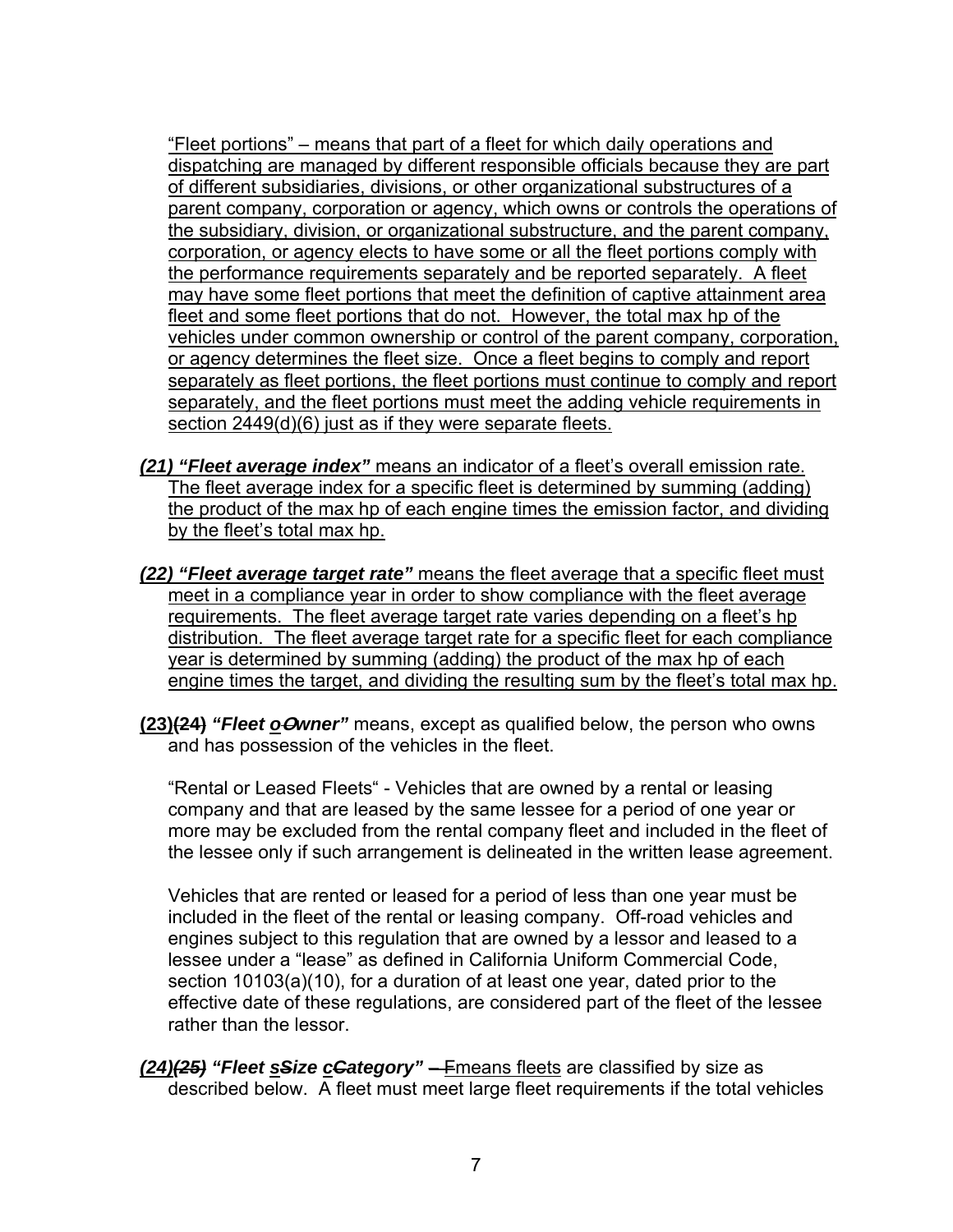under common ownership or control would be defined as a large fleet. A fleet must meet medium fleet requirements if the total vehicles under common ownership or control would be defined as a medium fleet. Individual federal or state agencies may report as separate fleets, but all vehicles owned by agencies of the United States or the State of California agencies must meet the large fleet requirements. Permanent and year-by-year ILow-use vehicles, dedicated snowremoval vehicles, and vehicles used solely for emergency operations need not be included in the total max hpmaximum power used to classify fleets by size.

- **(A) "Large fFleet"** A fleet with a total max hpmaximum power (as defined below) greater than 5,000 horsepower (hp). A fleet must meet large fleet requirements if the total vehicles under common ownership or control would be defined as a large fleet. All fleets owned by the United States, the State of California, or agencies thereof (i.e., an agency in the judicial, legislative, or executive branch of the federal or state government) will be considered as a unit whole and must meet the large fleet requirements.
- **(B) "Medium fFleet"** A fleet that is not a small or large fleet.
- **(C) "Small fFleet"** A fleet with total max hpmaximum power of less than or equal to 2,500 hp that is owned by a business, non-profit organization, or local municipality, or a local municipality fleet in a low population county irrespective of total max hpmaximum power, or a non-profit training center irrespective of total max hp<del>maximum power</del>, or a captive attainment area fleet irrespective of total max hp.
- *(25) "Flexibility engine"* means an engine certified to the implementation flexibility standards in title 13, CCR, section 2423(d).

"Post-2007 flexibility engine" – A flexibility engine certified on or after January 1, 2007. Such flexibility engines are generally labeled as follows by the engine manufacturer:

"THIS ENGINE COMPLIES WITH CALIFORNIA EMISSION REQUIREMENTS UNDER 13 CCR 2423(d)…" or "THIS ENGINE CONFORMS TO CALIFORNIA OFF-ROAD COMPRESSION-IGNITION ENGINE REGULATIONS UNDER 13 CCR, 2423(d)."

*(26) "Forest operations"* means (A) forest fire prevention activities performed by public agencies, including but not limited to construction and maintenance of roads, fuel breaks, firebreaks, and fire hazard abatement or (B) cutting or removal or both of timber, other solid wood products, including Christmas trees, and biomass from forestlands for commercial purposes, together with all the work incidental thereto, including but not limited to, construction and maintenance of roads, fuel breaks, firebreaks, stream crossings, landings, skid trails, beds for falling trees, fire hazard abatement, and site preparation that involves disturbance of soil or burning of vegetation following forest removal activities. Forest operations include the cutting or removal of trees, tops, limbs and or brush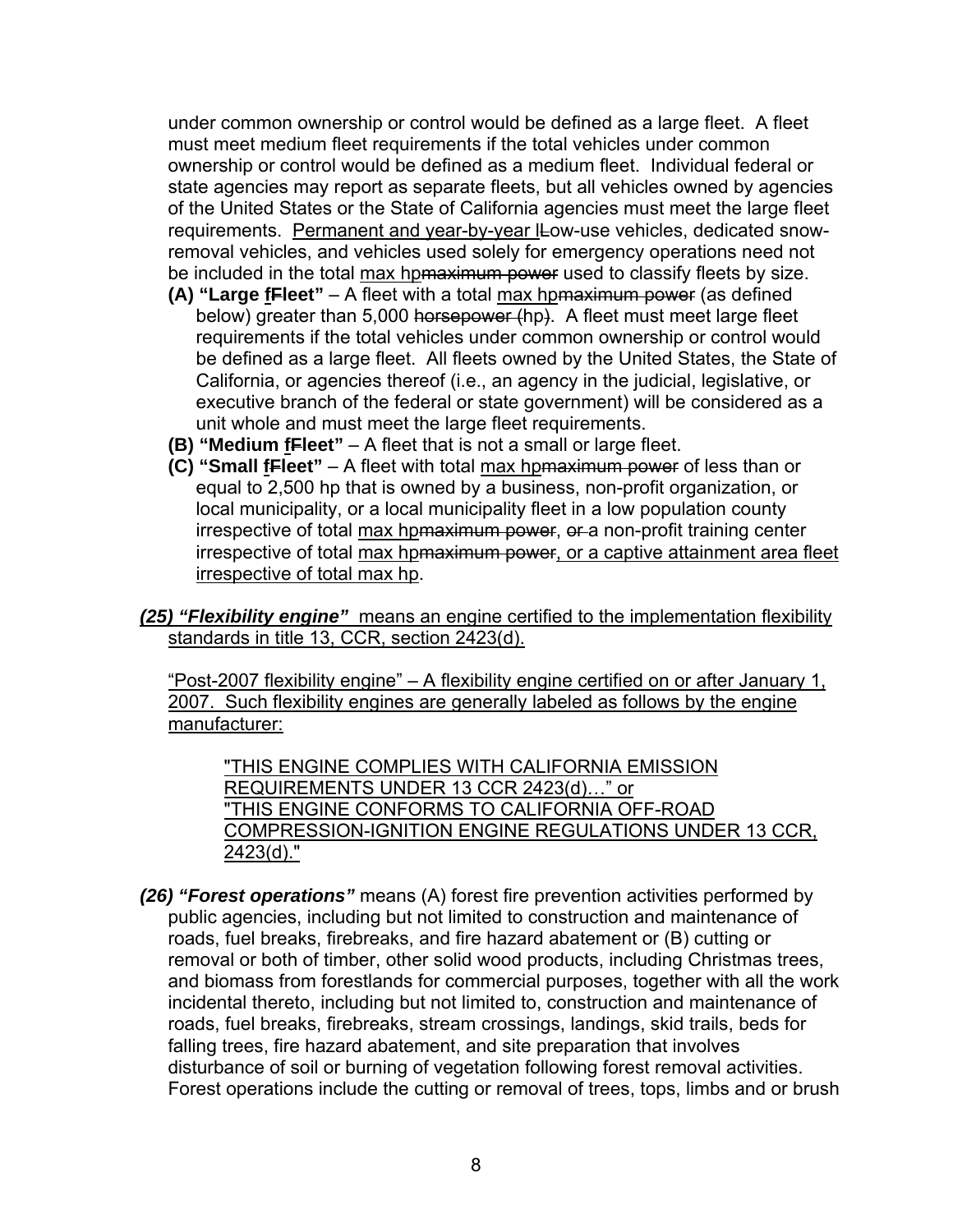which is processed into lumber and other wood products, and or for landscaping materials, or biomass for electrical power generation. Forest operations do not include conversion of forestlands to other land uses such as residential or commercial developments.

*(27) "Highest Level Verified Diesel Emission Control Strategy" (VDECS***)** means the highest level VDECS verified by ARB under its *Verification Procedure, Warranty and In-Use Compliance Requirements for In-Use Strategies to Control Emission from Diesel Engines* (*Verification Procedure*), title 13, CCR, sections 2700-2710, for a specific engine as of 10 months prior to the compliance date, which (1) can be used without impairing the safe operation of the vehicle as demonstrated per section 2449(e)(8), and (2) the diesel emission-control strategy manufacturer and authorized diesel emission-control strategy dealer agree can be used on a specific engine and vehicle combination without jeopardizing the original engine warranty in effect at the time of application.

Plus designations do not matter; that is, a Level 3 Plus is the same diesel PM level as Level 3; and Level 2 Plus is the same diesel PM level as Level 2.

The highest level VDECS is determined solely based on verified diesel PM reductions, not based on verified NOx reductions. All Level 3 diesel PM devices are higher than all Level 2 diesel PM devices. Level 1 devices are never considered highest level VDECS for the purpose of this regulation.

- *(27)(28) "Hour m***M***eter l***L***og"* means a log of the hours that a vehicle operated directly taken from the vehicle's hour meter.
- *(28)(29) "Implement of husbandry"* is as defined in California Vehicle Code (Veh.Code) division 16.
- *(29)(30) "Local m***M***unicipality"* means a city, county, city and county, special district, or other public agency, or two or more public entities acting jointly, or the duly constituted body of an Indian reservation or rancheria. Agencies of the United States of America or the State of California, and departments, divisions, public corporations, or public agencies of this State or of the United States are not considered local municipalities.
- *(30)(31) "Low- pPopulation cCounty lLocal mMunicipality fFleet"* means a fleet owned by a local municipality (as defined above) that is located in a county as defined in title 13, CCR, section 2022(b)(42) and identified in section  $2022.1(c)(2)$ , Table 2, or, using the criteria set forth in title 13, CCR, section 2022.1(c)(4), a local municipality not located in a low-population county that has requested and has received Executive Officer approval to be treated like a municipality in a low-population county. Fleets owned by such local municipalities shall be treated as small fleets even if their total max hpmaximum power exceeds 2,500 hphorsepower.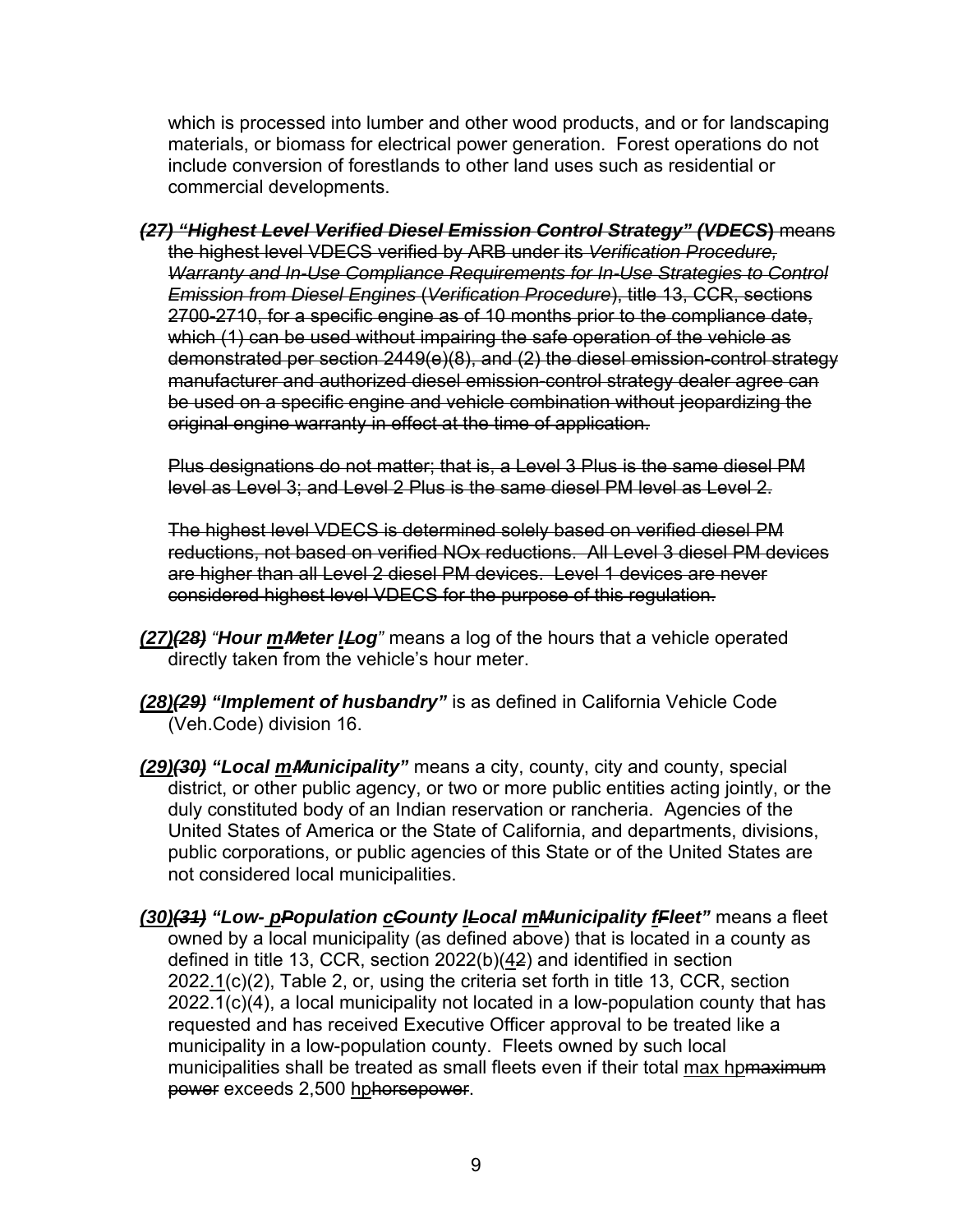- *(32) "Low-use vehicle"* means a vehicle that operated in California less than 100 hours during the preceding 12-month period running from March 1 to end of February. For example, when reporting in 2009, the hours of use between March 1, 2008 and February 28, 2009 would be used to determine low-use status. To be considered a low-use vehicle, the fleet owner must submit engine operation data from a functioning non-resettable hour meter.
	- **(A) Vehicles used outside California** Vehicles that operate both inside and outside of California can meet the low-use vehicle definition if they are used less than 100 hours per year in California.
	- **(B) Three-year rolling average** A vehicle operated only in California for the previous three years and owned by the same owner during that period will be considered low-use if it operated on average less than 100 hours per year during that previous three-year period.
	- **(C) Emergency operation hours** Hours used for emergency operations are not counted when determining low-use status.
- *(31)(33) "Maximum power" (Mmax Hhp)* means the engine's net horsepower (hp) or net flywheel power certified to Society of Automotive Engineers (SAE) Method J1349 or International Organization for Standardization (ISO) Method 9249. If the engine's net hphorsepower or net flywheel power certified to SAE Method J1349 or ISO Method 9249 is not readily available, another net hphorsepower or net flywheel power from the manufacturer's sales and service literature or hphorsepower from the engine label may be used.
- *(32)(34) "Model year"* has the same meaning as defined in title 13, CCR, section 2421(a)(37).
- *(33)(35) "Motor vehicle"* has the same meaning as defined in Veh. Code section 415.
- *(34)(36) "New fleet"* means a fleet that is acquired or that enters California on or after January 1, 2012 March 1, 2009. Such fleets may include new businesses or out-of-state businesses that bring vehicles into California for the first time on or after January 1, 2012. March 1, 2009.
- *(37) "NOx index"* means an indicator of a fleet's overall NOx emission rate. The NOx Index for a specific fleet is determined by summing the product of the maximum power of each engine times the NOx Emission Factor, and dividing by the fleet's total maximum power.
- *(38) "NOx target rate"* means the NOx fleet average that a specific fleet must meet in a compliance year in order to show compliance with the fleet average requirements. The NOx Target Rate varies depending on a fleet's horsepower distribution. The NOx Target Rate for a specific fleet for each compliance year is determined by summing (adding) the product of the maximum power (Max Hp) of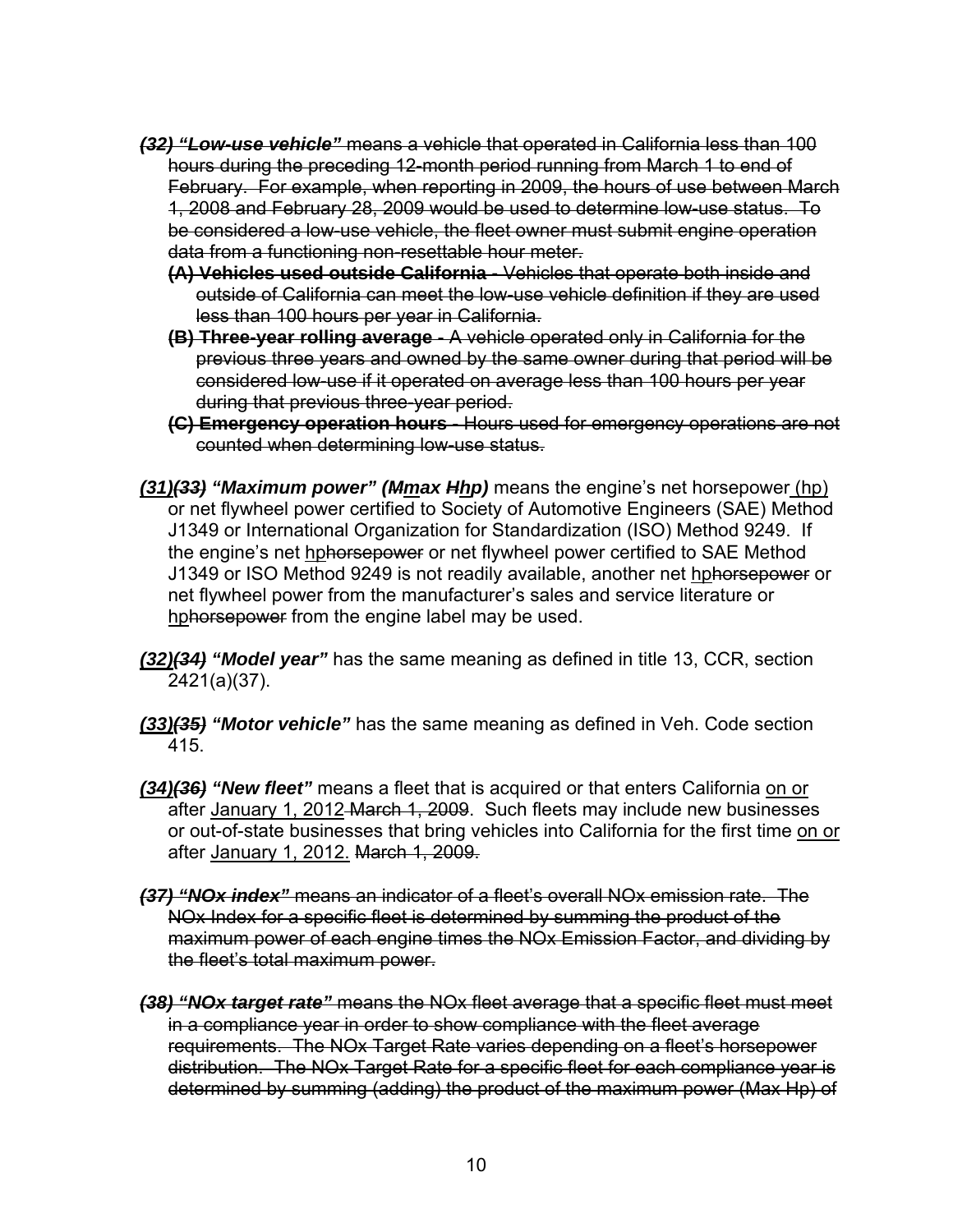each engine times the NOx target, and dividing the resulting sum by the fleet's total maximum power.

- *(35)(39) "Non- pProfit tTraining cCenter"* means an entity that operates a program for training in the use of off-road vehicles and that (A) is a community college program that trains students in the use of off-road vehicles or (B) qualifies as a non-profit or not for profit organization under title 26 Internal Revenue Code section 501(a), (c)(3), (c)(5), or (c)(6). Any vehicles that are not used for an offroad training program are not considered part of a non-profit training center and must be considered a separate fleet.
- *(36)(40) "Off-highway vehicle"* is defined in Veh. Code division 16.5.
- *(37)(41) "Operator lLog"* means a log of the hours that a vehicle operated taken from records of vehicle operator hours.
- *(38)(42) "Oxides of nitrogen" (NOx)* means compounds of nitric oxide, nitrogen dioxide, and other oxides of nitrogen. Nitrogen oxides are typically created during combustion processes and are major contributors to smog formation and acid deposition.
- *(39) "Permanent low-use vehicle"* means a vehicle that a fleet owner has designated as operating less than 200 hours a calendar year, for all years subsequent to the designation. For example, if a fleet designates a vehicle as permanent low-use at any point in 2014, that vehicle can only be used less than 200 hours in any calendar year from 2015 onwards. To be considered a permanent low-use vehicle, the fleet owner must submit the engine hours of operation from a functioning non-resettable hour meter.
	- **(A) Vehicles used outside California**  Vehicles that operate both inside and outside of California can meet the permanent low-use vehicle definition if they are used less than 200 hours per year in California.
	- **(B) Emergency operation hours** Hours used for emergency operations are not counted when determining permanent low-use status.
	- **(C) Future increase in hours** Once designated as permanent low-use, a vehicle may only be used up to 200 hours per year by the fleet unless the vehicle meets the adding vehicles requirements in section 2449(d)(6). If the vehicle meets the adding vehicle requirements, the fleet may increase the use to 200 hours or more per year, and report the updated status of the vehicle to remove the low-use designation.
	- **(D) No obligation** A fleet is not obliged to designate a vehicle whose use drops below 200 hours per year as a permanent low-use vehicle. If such a vehicle is not designated as permanent low-use, its use may increase to 200 hours or more per year in subsequent years without meeting the adding vehicles requirements in section 2449(d)(6).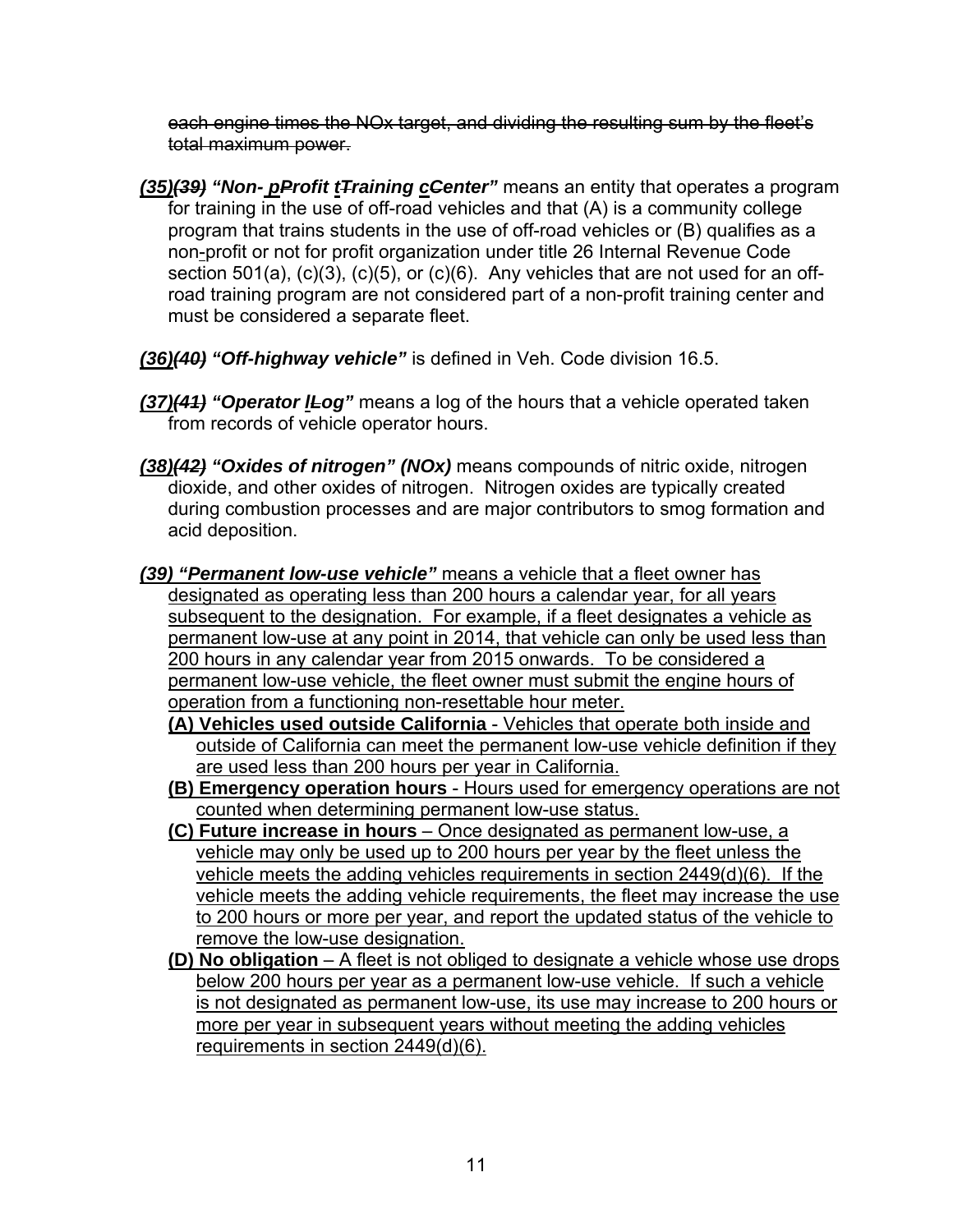**(E) Two-engine vehicles** – Both engines of two-engine vehicles must each operate less than 200 hours per year in order for the vehicle to be considered a permanent low-use vehicle.

**(43)** *"Post-2007 Flexibility Engine"* means an engine certified on or after January 1, 2007 to the implementation flexibility standards in title 13, CCR, section 2423(d). Such flexibility engines are generally labeled as follows by the engine manufacturer:

> "THIS ENGINE COMPLIES WITH CALIFORNIA EMISSION REQUIREMENTS UNDER 13 CCR 2423(d)…" or "THIS ENGINE CONFORMS TO CALIFORNIA OFF-ROAD COMPRESSION-IGNITION ENGINE REGULATIONS UNDER 13 CCR,  $2423(d)$ ."

Post-2007 flexibility engines should use the emission standard to which the engine is certified. For example, a Tier 4 engine flexed back to Tier 2 emission levels should use the Tier 2 PM standard in title 13, CCR, section 2423(b)(1)(A) as the emission factor (converted from grams per kilowatt hour (g/kW-hr) to g/bhp-hr by multiplying by 0.746).

- *(40)(44) "Queuing"* means the intermittent starting and stopping of a vehicle while the driver, in the normal course of doing business, is waiting to perform work or a service, and when shutting the vehicle engine off would impede the progress of the queue and is not practicable. Queuing does not include the time a driver may wait motionless in line in anticipation of the start of a workday or opening of a location where work or a service will be performed.
- *(41)(45) "Registered and driven safely on-road"* means a vehicle meets the requirements to be registered for on-road operation in Veh. Code division 3, chap. 1, article 1, sections 4000 et seq. (i.e., required to be registered or could be registered), and the requirements to be driven safely on-road in "Equipment of Vehicles" requirements in Veh. Code division 12, chap. 1, sections 24000 et seq. and "Size, Weight, and Load" requirements in Veh. Code division 15, sections 35000 et seq. Having a California Special Construction Equipment plate as defined in California Veh. Code sections 565 and 570 does not constitute registration.
- *(42)(46) "Replacement"* means the addition of off-road diesel vehicles to a fleet that had retired one or more off-road diesel vehicles of an equivalent hphorsepower in a given year.
- *(43)(47) "Repower"* means to replace the engine in a vehicle with another engine meeting a subsequent engine emissions standard (e.g., replacing a Tier 0 engine with a Tier 2 or later engine).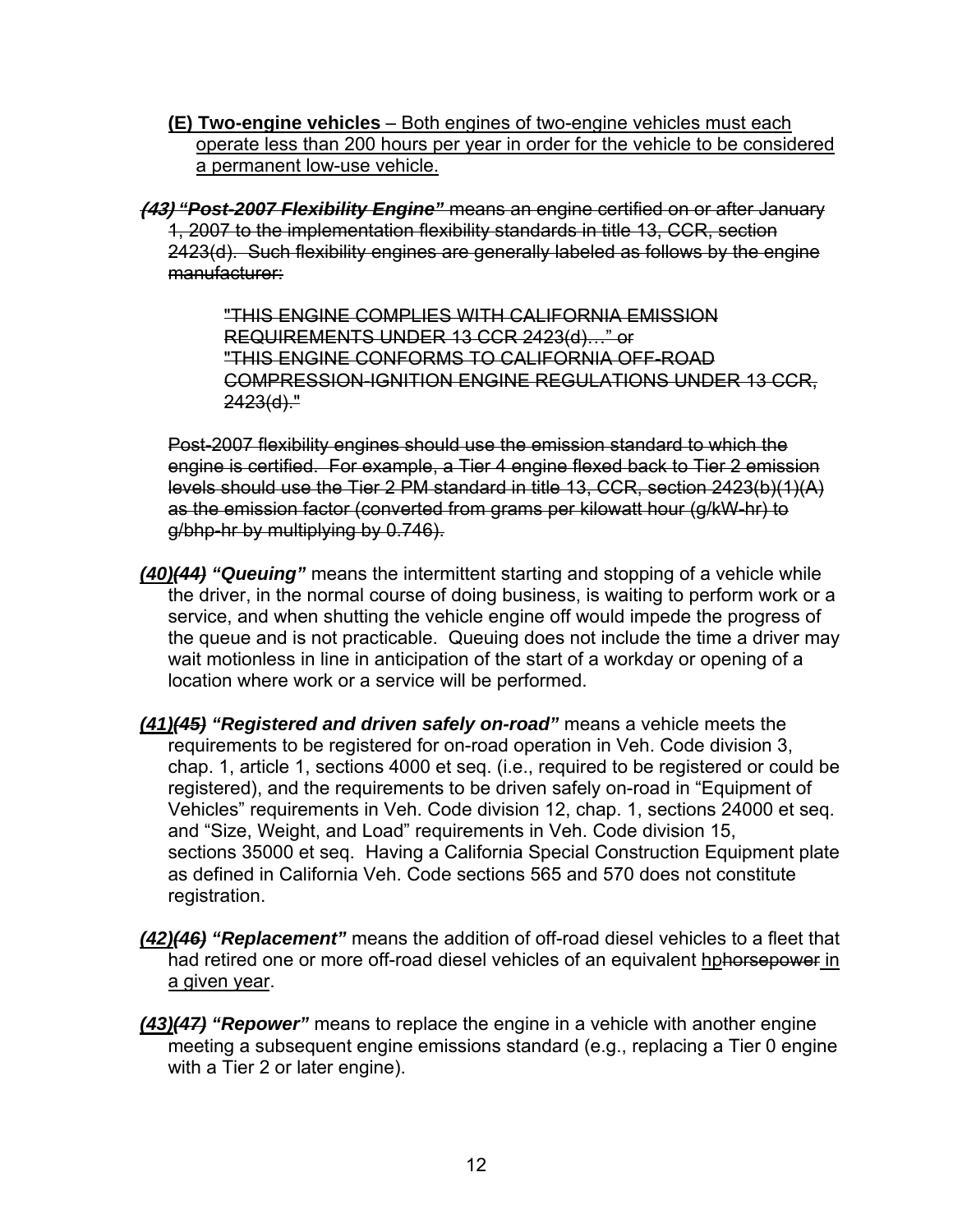#### *(44)(48) "Responsible oOfficial"* means one of the following:

- **(A)** For a corporation: A president, secretary, treasurer, or vice president of the corporation in charge of a principal business function, or any other person who performs similar policy or decision-making functions for the corporation.
- **(B)** For a partnership or sole proprietorship: a general partner or the proprietor, respectively.
- **(C)** For a municipality, state, federal, or other public agency: either a principal executive officer or ranking elected official. For the purposes of this part, a principal executive officer of a federal agency includes the chief executive officer having responsibility for the overall operations of a principal geographic unit of the agency (e.g., a Regional Administrator of the U.S. EPA).
- *(45)(49) "Retire or retirement"* means to take anremoval of an engine out of service from fleet service, and so that the engine is not subsequently operated it again by the fleet in the State of California. To retire an engine, the vehicle with the engine may be moved outside of California, sold to another fleet (in or outside California), or scrapped. The return of a rented or leased vehicle by a fleet to a rental or leasing company is not considered to be a retirement. Similarly, the rental or leasing of a vehicle by a rental or leasing company does not count as a retirement for the rental or leasing company.
- *(46)(50) "Snow removal operations"* means removing snow from public roads, private roads, or driveways.
- *(47)(51) "Specialty vehicle"* means a vehicle for which no used vehicle with a cleaner engine that can serve an equivalent function and perform equivalent work is available.
- *(48)(52) "Tier 0 eEngine"* means an engine not subject to the requirements in title 13, CCR, section 2423; Title 40, Code of Federal Regulations (CFR), Part 89; or Title 40, CFR, Part 1039.
- *(49)(53) "Tier 1 eEngine"* means an engine subject to the Tier 1 new engine emission standards in title 13, CCR, section 2423(b)(1)(A) and/or Title 40, CFR, Part 89.112(a). This also includes engines certified under the averaging, banking, and trading program with respect to the Tier 1 Family Emission Limits (FEL) listed in title 13, CCR, section 2423(b)(2)(A) and/or Title 40, CFR, Part 89.112(d).
- *(50)(54) "Tier 2 eEngine"* means an engine subject to the Tier 2 new engine emission standards in title 13, CCR, section 2423(b)(1)(A) and/or Title 40, CFR, Part 89.112(a). This also includes engines certified under the averaging, banking, and trading program with respect to the Tier 2 FEL listed in title 13, CCR, section 2423(b)(2)(A) and/or Title 40, CFR, Part 89.112(d).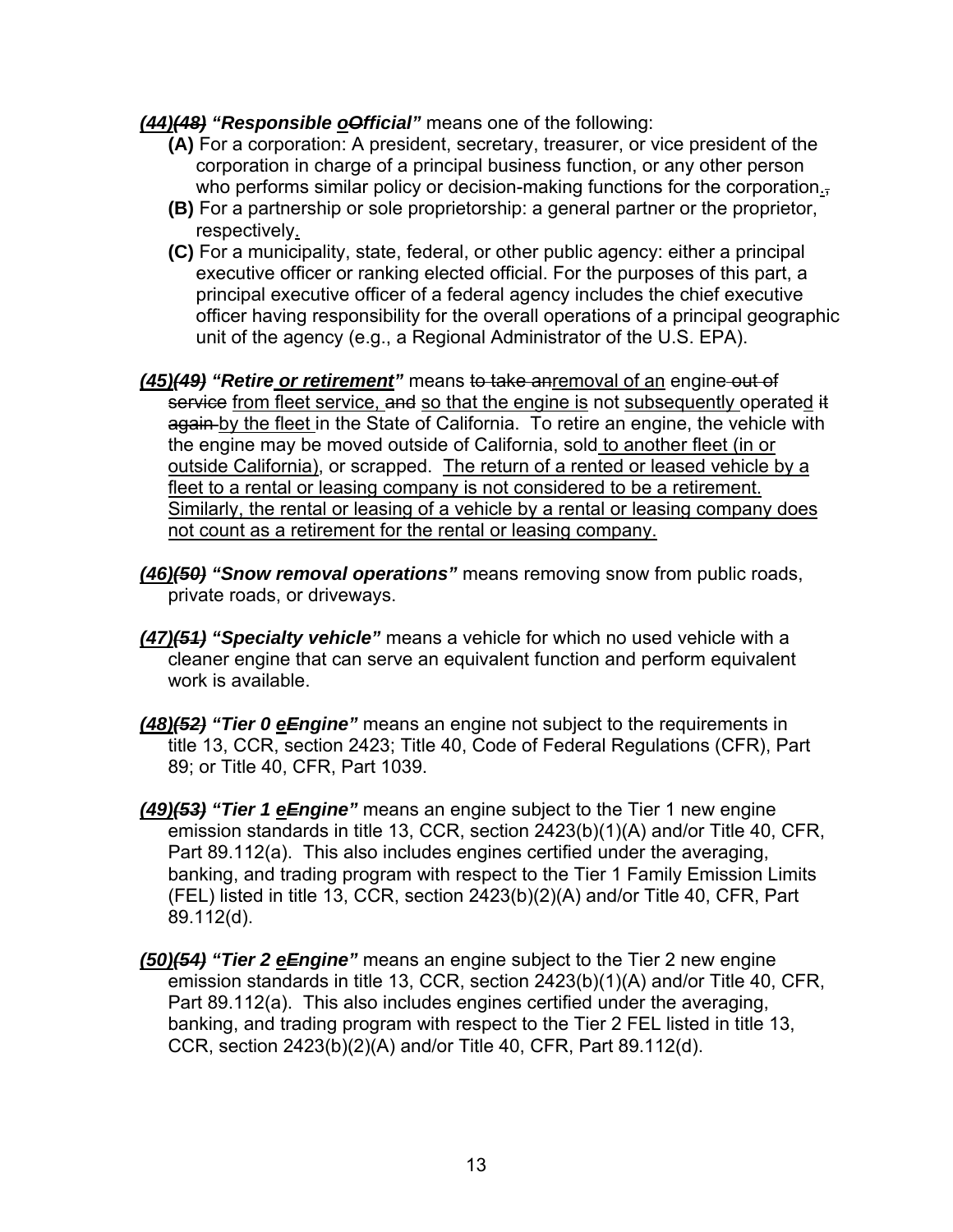- *(51)(55) "Tier 3 eEngine"* means an engine subject to the Tier 3 new engine emission standards in title 13, CCR, section 2423(b)(1)(A) and/or Title 40, CFR, Part 89.112(a). This also includes engines certified under the averaging, banking, and trading program with respect to the Tier 3 FEL listed in title 13, CCR, section 2423(b)(2)(A) and/or Title 40, CFR, Part 89.112(d).
- *(52)(56) "Tier 4 Final eEngine"* means an engine subject to the final aftertreatment-based Tier 4 emission standards in title 13, CCR, section 2423(b)(1)(B) and/or Title 40, CFR, Part 1039.101. This also includes engines certified under the averaging, banking, and trading program with respect to the Tier 4 FEL listed in title 13, CCR, section 2423(b)(2)(B) and/or Title 40, CFR, Part 1039.101.
- *(53)(57) "Tier 4 Interim eEngine"* means an engine subject to the interim Tier 4 emission standards (also known as transitional) in title 13, CCR, section 2423(b)(1)(B) and/or Title 40, CFR, Part 1039.101. This also includes engines certified under the averaging, banking, and trading program with respect to the Tier 4 FEL listed in title 13, CCR, section 2423(b)(2)(B) and/or Title 40, CFR, Parts 1039.1011039.102 and 1039.104(g).
- *(54)(58) "Total maximum power" (total max hp)* means the sum of the max hpmaximum power for all of a fleet's engines that are subject to this regulation. Permanent and year-by-year ILow-use vehicles, dedicated snow-removal vehicles, and vehicles used solely for emergency operations shallneed not be included in the sum.
- *(55) "Turnover"* means retiring a vehicle, designating a vehicle as a permanent lowuse vehicle, repowering a vehicle with a higher tier engine, or rebuilding the engine to a more stringent emissions configuration. Rented or leased vehicles that are returned to a rental or leasing company do not count as turnover for the lessee. Similarly, vehicles leased or rented out by a rental or leasing company do not count as turnover for the rental or leasing company.
- *(56)(59) "Two- eEngine* **c***C***rane***"* means a mobile diesel-powered machine with a hoisting mechanism mounted on a specially constructed truck chassis or carrier; one engine provides motive power, and a secondary (auxiliary) engine 50 bhp or greater that is used to lift and move materials and objects.
- *(57) "Two-engine vehicle"* means a specially constructed on-road or off-road mobile diesel-powered vehicle that was designed by the original equipment manufacturer to be equipped with two diesel engines: one engine provides the primary source of motive power of the vehicle while the second engine is an auxiliary engine 50 bhp or greater that is permanently attached and integrated into the design of the vehicle to perform a specific function, which may include providing auxiliary power to attachments, performing special job functions, or providing additional motive power.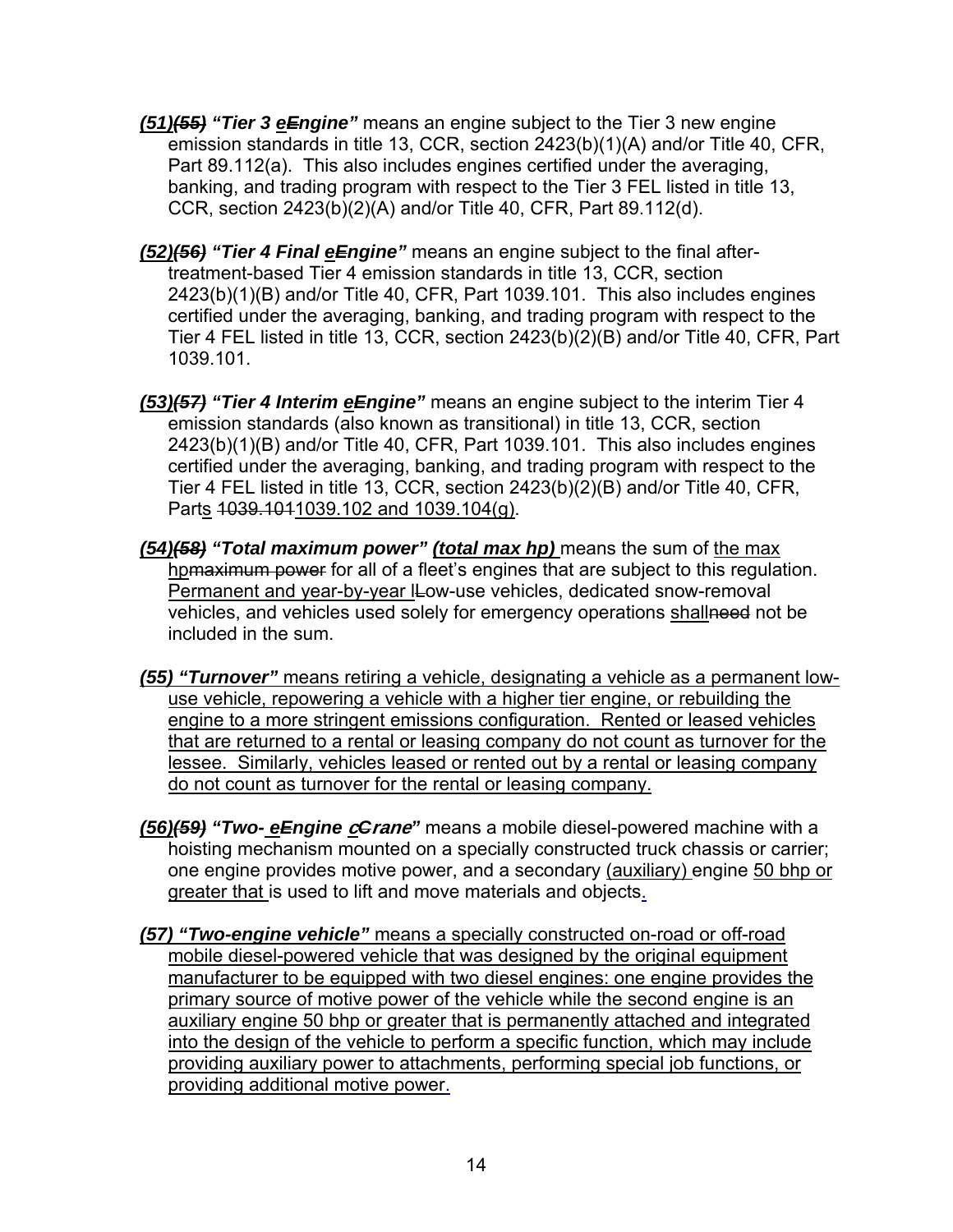- *(58)(60)* **"***Two-engine water-well drilling rig"* means a mobile diesel-powered drilling rig owned by a water well drilling contractor with a current, valid C-57 license issued by the Contractors State License Board of California and used exclusively to drill water wells with a drilling mechanism mounted on a specialty constructed truck chassis or carrier; one engine provides motive power, and a secondary (auxiliary) engine 50 bhp or greater that is used to power the drilling mechanism.
- *(59)(60) "Verified dDiesel eEmission cControl sStrategy" (VDECS)* means an emissions control strategy, designed primarily for the reduction of diesel PM emissions, which that has been verified pursuant to the "Verification Procedures, Warranty and In-Use Compliance Requirements for In-Use Strategies to Control Emission from Diesel Engines" (Verification Procedure), title 13, CCR, sections 2700-2710.VDECS can be verified to reduce PM emissions, or NOx emissions, or both. VDECS can be verified to achieve Level 1 diesel PM reductions (25 percent), Level 2 diesel PM reductions (50 percent), or Level 3 diesel PM reductions (85 percent). VDECS may also be verified to achieve NOx reductions. See also definition of Highest Level VDECS.
	- **(A)** *"Highest level PM VDECS"* means the highest level VDECS verified by ARB to reduce PM under its Verification Procedure. The highest level is determined solely based on verified diesel PM reductions, not based on verified NOx reductions. VDECS can be verified to achieve Level 1 diesel PM reductions (at least 25 percent), Level 2 diesel PM reductions (at least 50 percent), or Level 3 diesel PM reductions (at least 85 percent). All Level 3 diesel PM devices are higher than all Level 2 diesel PM devices. Level 1 PM devices are never considered highest level PM VDECS for the purpose of this regulation. "Plus" designations do not matter; that is, a Level 3 Plus is the same diesel PM level as Level 3; and Level 2 Plus is the same diesel PM level as Level 2. A PM VDECS shall be considered the highest level PM VDECS only if (1) it can be used without impairing the safe operation of the vehicle as demonstrated per section 2449(e)(8), and (2) the diesel emissioncontrol strategy manufacturer and authorized diesel emission-control strategy dealer agree it can be used on a specific engine and vehicle combination without jeopardizing the original engine warranty in effect at the time of application.
	- *(B) "VDECS verified to reduce NOx"* means VDECS verified by ARB to reduce NOx under its Verification Procedure. NOx VDECS are not verified by Level, but are verified by the percent reduction in NOx emissions from the engine achieved by the VDECS. See also definition of Verified Percent NOx Reduction.
- *(60) "Verified percent NOx reduction"* means the verified percent reduction in NOx emissions from the engine achieved by the VDECS verified to reduce NOx.
- *(61) "VDECS fFailure"* means the condition of a VDECS not achieving the emissions reductions to which the VDECS is verified. Such a condition could be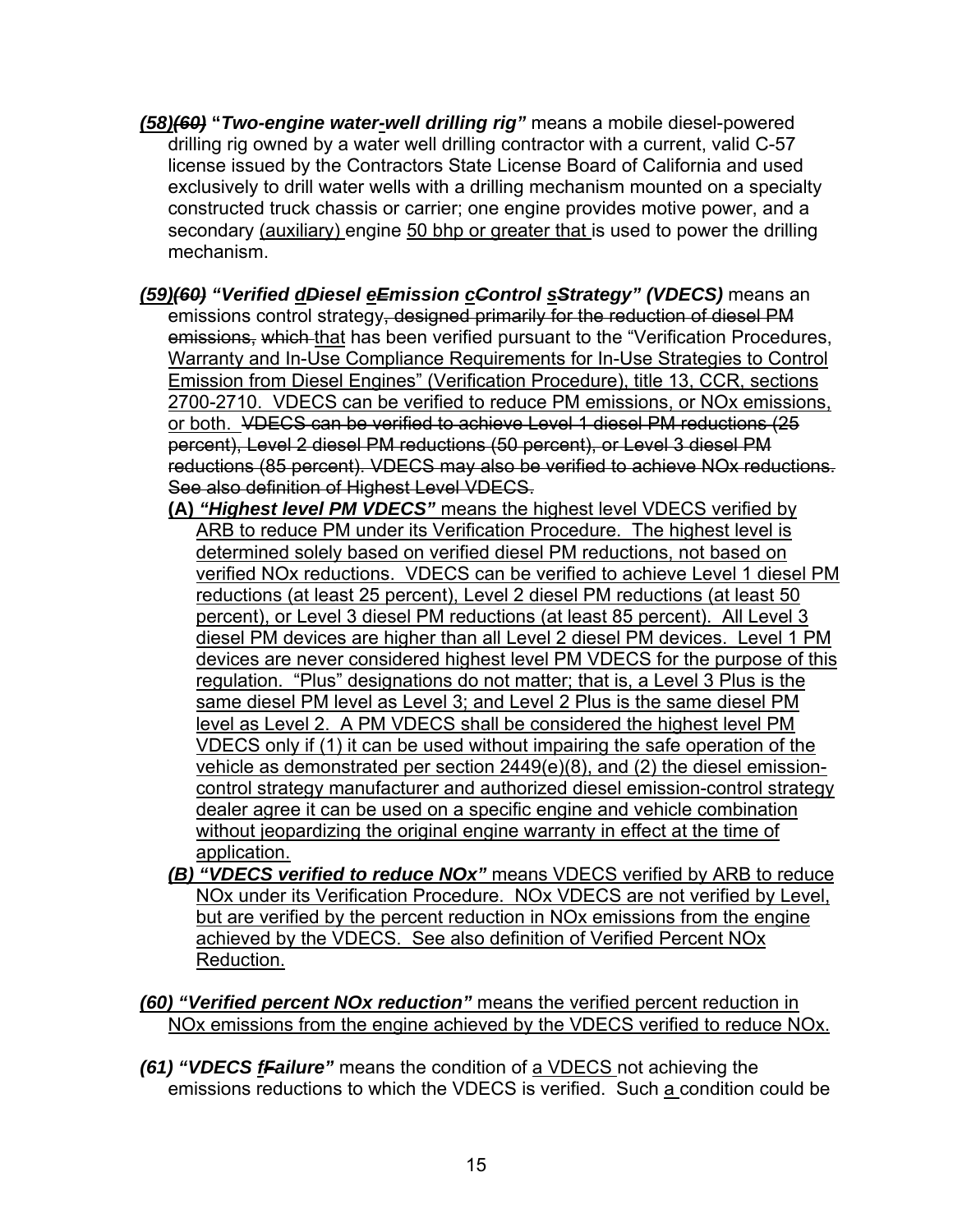due to inappropriate installation, damage, or deterioration during use. If a Level 3 VDECS is emitting visible smoke, it shouldshall be assumed to have failed.

- *(62) "Workover rig"* means a mobile self-propelled rig used to perform one or more remedial operations, such as deepening, plugging back, pulling and resetting liners, on a producing oil or gas well to try to restore or increase the well's production.
- *(63) "Year-by-year low-use vehicle"* means a vehicle that operated in California less than 200 hours during the preceding 12-month calendar year. For example, when reporting in 2014, the hours of use between January 1, 2013 and December 31, 2013 would be used to determine year-by-year low-use status. To be considered a year-by-year low-use vehicle, the fleet owner must annually submit engine operation data from a functioning non-resettable hour meter.
	- **(A) Vehicles used outside California** Vehicles that operate both inside and outside of California can meet the year-by-year low-use vehicle definition if they are used less than 200 hours per year in California.
	- **(B) Three-year rolling average** A vehicle operated only in California for the previous three years and owned by the same owner during that period will be considered year-by-year low-use if it operated on average less than 200 hours per year during that previous three-year period.
	- **(C) Emergency operation hours** Hours used for emergency operations are not counted when determining year-by-year low-use status.
	- **(E) Two-engine vehicles** Both engines of two-engine vehicles must each operate less than 200 hours per year in order for the vehicle to be considered a year-by-year low-use vehicle.

# **(d) Performance Requirements** –

Fleets that are subject to fleet average requirements in section 2449.1(a) may include vehicles and systems used in place of diesel vehicles in their fleet average index and target rate calculations as described in subsection (1) below. Fleets that are subject to fleet average requirements may opt to include hours of operation in the fleet average calculation as described in subsection (2) below. Each fleet must meet the performance requirements in subsections  $(3)$  to  $(10)(2)$  to  $(9)$  below. There are differing requirements for large, medium, and small fleets. As stated in section 2449(c)(20), If various portions of a fleet are under the control of different responsible officials because they are part of different subsidiaries, divisions, or other organizational structures of a company or agency, the fleet portions may comply with the performance requirements separately and be reported separately. However, the total maximum power of the vehicles under common ownership or control determines the fleet size. Captive attainment area fleets, non-profit training centers, and Ffleets owned by low-population county local municipalities are subject to the small fleet requirements, even if their total max hpmaximum power exceeds 2,500 hphorsepower. Section 2449(d)(4)2449(d)(3) describes requirements for fleets that change in size.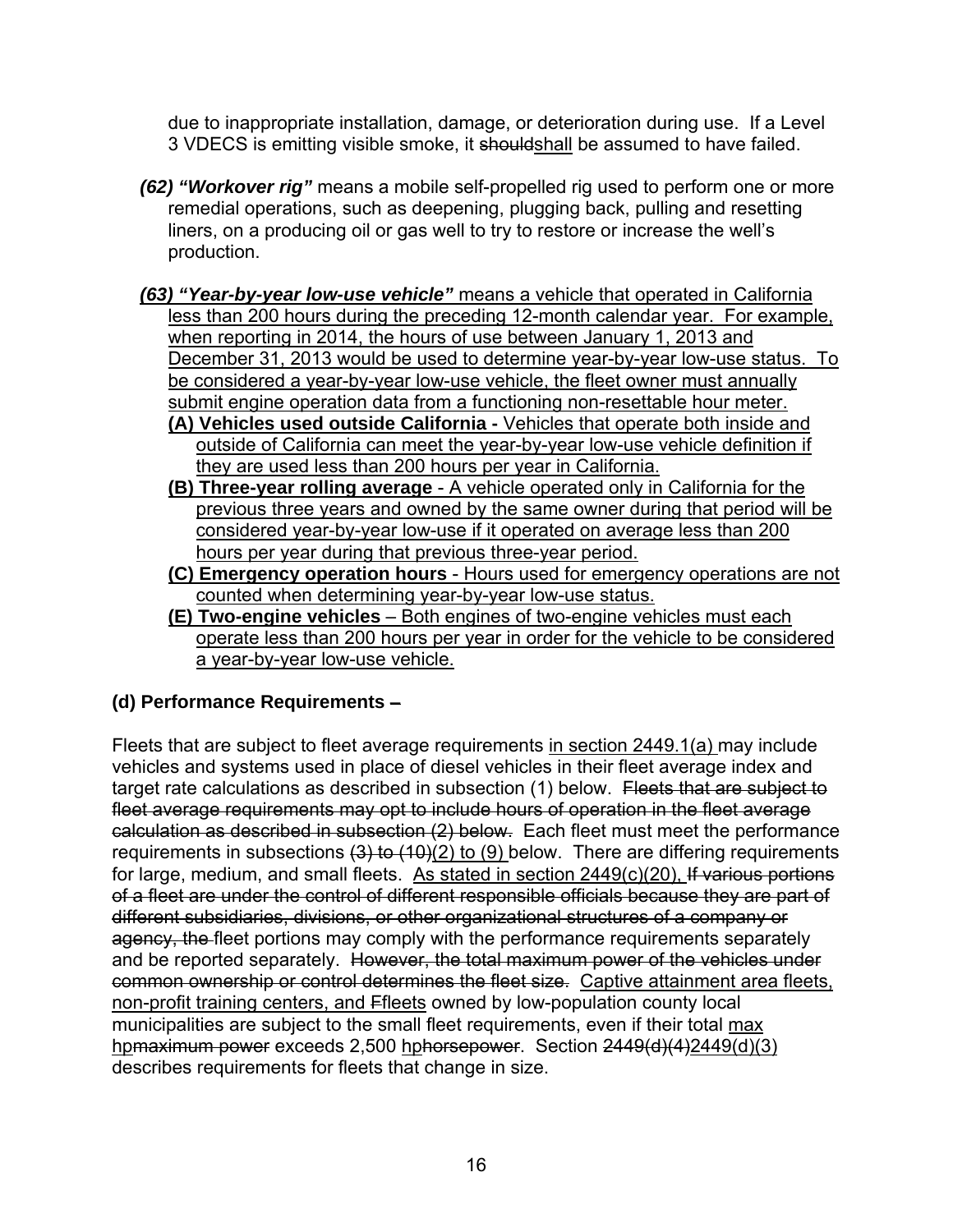- *(1) Vehicles and Systems Used in Place of Diesel Vehicles* Fleets with electric, or alternative fuel, or gasoline-powered vehicles may include such vehicles in their fleet average index and target rate calculations as follows:
	- **(A) Electric and Alternative Fuel and Gasoline-Powered Vehicles Purchased on or after January 1, 2007**
		- 1. Fleets may include an electric and alternative fuel or gasoline-powered vehicle purchased on or after January 1, 2007, with a max hpmaximum power 25 hphorsepower or greater (or that replaced a diesel vehicle with max hp<del>maximum power</del> 25 hphorsepower or greater) in their fleet average index if all of the following conditions are met:
			- a. The owner can demonstrate it serves a function and performs the work equivalent to that of diesel vehicles and is used for a purpose for which diesel vehicles are predominantly used,
			- b. The electric or alternative fuel vehicle is used predominantly outdoors,
			- c. The electric or alternative fuel vehicle is not already included in the fleet average emission level requirements for Llarge Sspark Iignition Eengine Ffleets in title 13, Section 2775.1; and
			- d. If the vehicle is an alternative fuel vehicle, tThe owner must demonstrate that it is certified to a NOx standard less than or equal to the Tier 1 NOx standard for the same hphorsepower in title 13, CCR, section 2423(b)(1)(A) and is less than or equal to the NOx emissions of a diesel engine of the same model year and hphorsepower.
			- e. If the vehicle is a gasoline-powered vehicle, the owner must identify the diesel vehicle that the gasoline-powered vehicle replaced and maintain records documenting the function of the diesel vehicle replaced and the gasoline-powered replacement vehicle, and the dates of sale and purchase for both vehicles.
		- 2. Fleets may include a diesel vehicle with a max hp 25 hp or greater that has been repowered with an alternative fueled or gasoline-powered engine in their fleet average index and target rate calculations.
		- 3. For the purposes of compliance with section 2449.1(a):
			- **a. Alternative fuel vehicles** Each alternative fuel vehicle, or diesel vehicle that has been repowered with an alternative fuel engine, shall use an emission factor equal to the NOx emission standard to which its engine is certified in g/bhp-hr. If the alternative fuel vehicle or engine is not certified to a NOx emission standard, the owner may apply to the Executive Officer to use an emission factor. In the application, the owner must demonstrate that the chosen emission factor is appropriate and not exceeded by the alternative fuel vehicle.
			- **b. Gasoline-powered vehicles** Each gasoline powered vehicle, or vehicle that has been repowered with a gasoline-powered engine, shall use an emission factor equal to the gasoline-powered vehicle's or engine's HC+NOx certified emission standard in g/bhp-hr multiplied by 0.95.
		- 4.2. Fleets may include a diesel vehicle with a max hpmaximum power 25 hphorsepower or greater that has been converted to alternative fuel or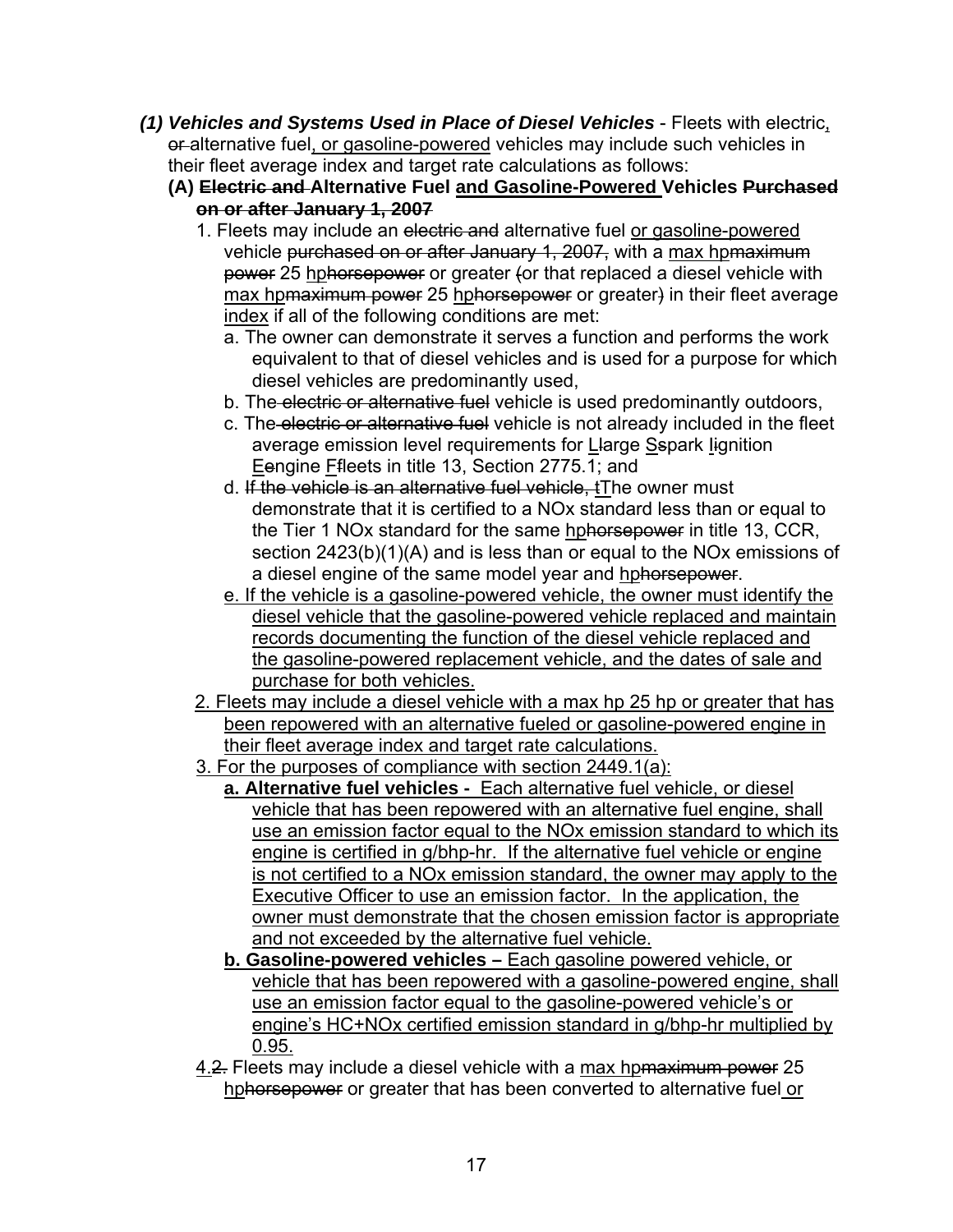gasoline-power in their fleet average index and target rate calculations. The Eemission Ffactor for NO<sub>x</sub> remains the same as the emission factor for the diesel vehicle. The Emission Factor for PM is 0.

- 3. For the purposes of compliance with sections 2449.1(a)(1) and 2449.2(a)(1), electric vehicles shall be credited as follows:
	- **a. Max Hp for Electric Vehicles** For an electric vehicle that replaced a diesel vehicle in the owner's fleet, the maximum power of the diesel vehicle replaced may be used as the electric vehicle's *Max Hp*. For an electric vehicle added to the fleet, the fleet owner may apply to the Executive Officer to use the maximum power of a diesel vehicle that serves the same function and performs equivalent work to that of the electric vehicle. In making his or her determination, the Executive Officer will approve the use of the minimum *Max Hp* of a diesel vehicle that would be required to perform the same functions and equivalent work. If no request to the Executive Officer is received, the electric vehicle's own maximum power rating should be used.
	- **b. Double Credit for Electric in 2010-2016** For compliance dates in 2010 through 2016, the *Max Hp* of all electric vehicles purchased on or after January 1, 2007 may be doubled in determining the *Max Hp* that is used in calculating the Diesel PM Index, and as appropriate, NOx Index. An *Emission Factor* of 0 may be used. The *Max Hp* of each electric vehicle is included but not doubled in the calculation of Diesel PM Target Rate and NOx Target Rate.
	- **c. Single Credit for Electric in 2017 and Later**  For compliance dates in year 2017 and later, the *Max Hp* of all electric vehicles purchased on or after January 1, 2007 is used in determining the *Max Hp* that is used in calculating the Diesel PM and NOx Target Rates, Diesel PM Index, and, as appropriate, NOx Index. An *Emission Factor* of 0 may be used.
- 4. For the purposes of compliance with sections 2449.1(a)(1) and 2449.2(a)(1), each alternative fuel vehicle should use an Emission Factor equal to the emission standard to which its engine is certified in g/bhp-hr. If the alternative fuel vehicle is not certified to a NOx or diesel PM emission standard, the owner may apply to the Executive Officer to use an emission factor. In the application, the owner must demonstrate that the chosen emission factor is appropriate and not exceeded by the alternative fuel vehicle.

#### **(B) Electric Vehicles and Alternative Fuel Vehicle Purchased Prior to January 1, 2007**

- 1. Fleets may include an electric vehicle with a max hp 25 hp or greater or that replaced a diesel vehicle with max hp 25 hp or greater in their fleet average index if all the following conditions are met:
	- a. The owner can demonstrate it serves a function and performs the work equivalent to that of diesel vehicles and is used for a purpose for which diesel vehicles are predominantly used;
	- b. The electric vehicle is used predominately outdoors; and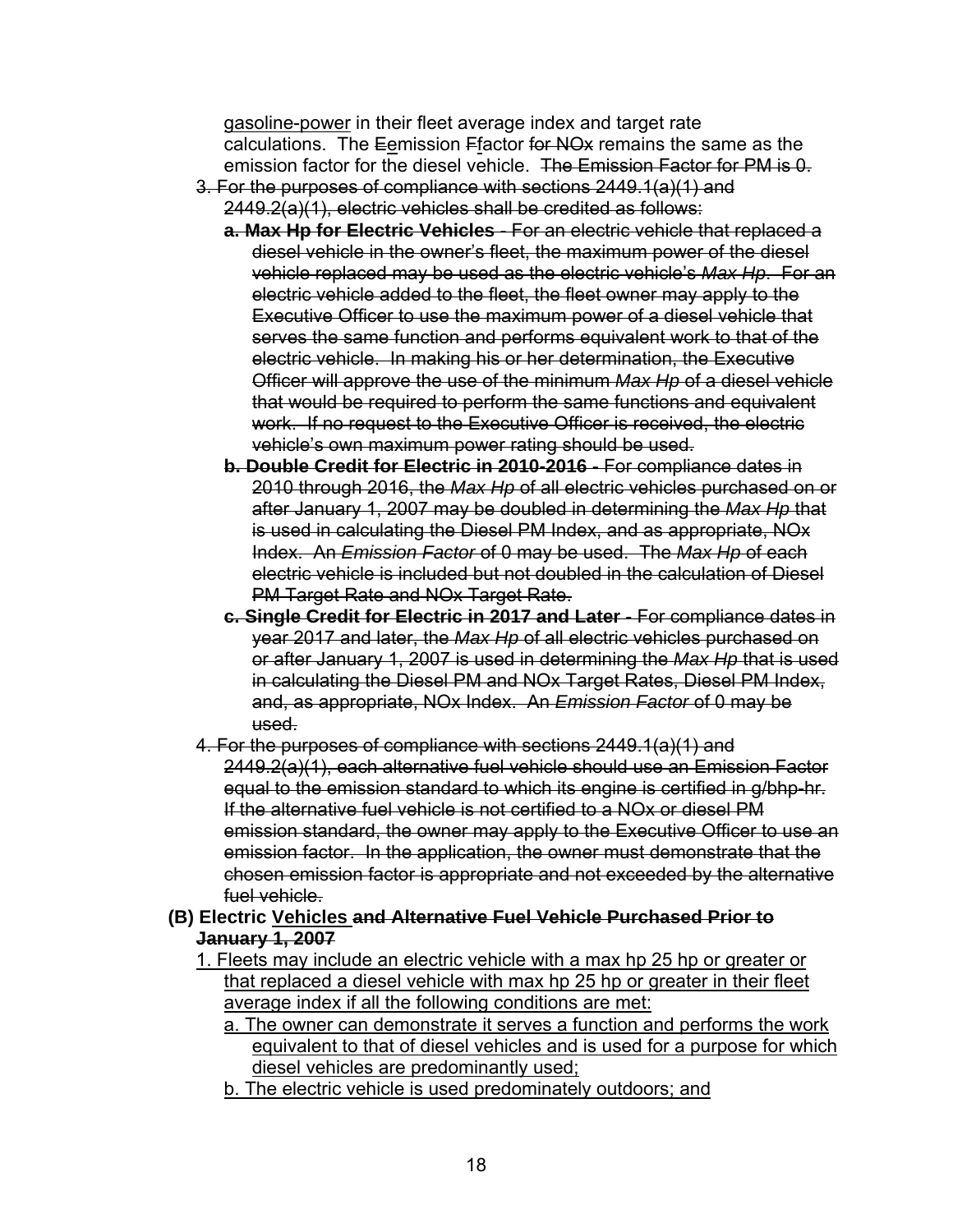- c. Except as provided in section  $2449(d)(1)(B)2.a.$ , the electric vehicle is not already included in the fleet average emission level requirements for Large Spark Ignition Engine Fleets in title 13, section 2775.1.
- 2. For the purposes of compliance with sections 2449.1(a), electric vehicles shall be credited as follows:
	- **a.**1. **GSE Electric Vehicles Purchased Prior to January 1, 2007** : Electric airport GSE vehicles with a max hpmaximum power of 25 hphorsepower or greater (or that replaced a diesel vehicle with max hpmaximum power 25 hphorsepower or greater) purchased prior to January 1, 2007, may be partially counted in the fleet average calculations as follows:
		- i.a. Max Hp for Electric Vehicles For an electric vehicle that replaced a diesel vehicle in the owner's fleet, the max hpmaximum power of the diesel vehicle replaced may be used as the electric vehicle's max hp*Max Hp*. Otherwise, the electric vehicle's own max hpmaximum power rating shouldshall be used.
		- ii.b. Include such vehicle's max hp*Max Hp* times 0.2 as the max hp*Max*  H<sub>p</sub> in calculating the fleet average index and target rate Target Rate, Diesel PM Index, and, as appropriate, NOx Index in sections 2449.1(a) $(1)$ , along with an Eemission Ffactor of 0.
	- **b. Non-GSE Electric Vehicles Purchased Prior to January 1, 2007**  Electric vehicles with a max hp of 25 hp or greater purchased prior to January 1, 2007 that replaced a diesel vehicle with max hp 25 hp or greater, may be counted in the fleet average calculations as follows:
		- i. Max Hp for Electric Vehicles For an electric vehicle that replaced a diesel vehicle in the owner's fleet, the max hp of the diesel vehicle replaced may be used as the electric vehicle's max hp. Otherwise, the electric vehicle's own max rating shall be used.
		- ii. Include such vehicle's max hp as the max hp in calculating the fleet average index and target rate in section 2449.1(a), along with an emission factor of 0.
	- **c. Electric Vehicles Purchased on or after January 1, 2007** 
		- i. Max Hp for Electric Vehicles For an electric vehicle that replaced a diesel vehicle in the owner's fleet, the max hp of the diesel vehicle replaced may be used as the electric vehicle's max hp. For an electric vehicle added to the fleet that did not replace a diesel vehicle, the fleet owner may apply to the Executive Officer to use the max hp of a diesel vehicle that serves the same function and performs equivalent work to that of the electric vehicle. In making his or her determination, the Executive Officer will approve the use of the minimum max hp of a diesel vehicle that would be required to perform the same functions and equivalent work. If no request to the Executive Officer is received, the electric vehicle's own max hp rating shall be used.
		- ii. Double Credit for Electric in 2014-2016 For compliance dates in 2014 through 2016, the max hp of all electric vehicles purchased on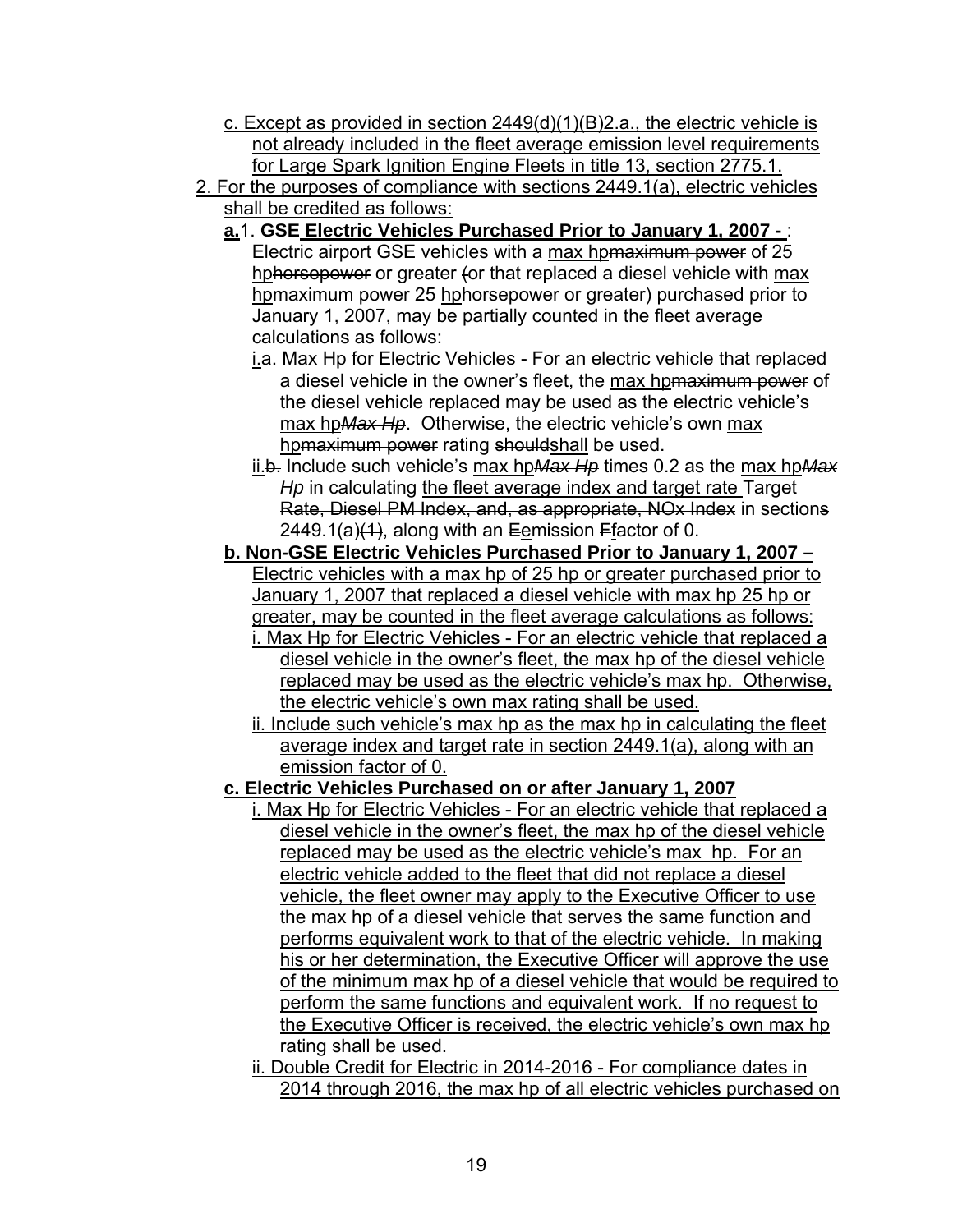or after January 1, 2007 may be doubled in determining the max hp that is used in calculating the fleet average index. An emission factor of 0 may be used. The max hp of each electric vehicle is included but not doubled in the calculation of fleet average target rate.

- iii. Single Credit for Electric in 2017 and Later For compliance dates in year 2017 and later, the max hp of all electric vehicles purchased on or after January 1, 2007 is used in determining the max hp that is used in calculating the fleet average index and target rate. An emission factor of 0 may be used.
- 3. Electric vehicles need not be included when determining fleet size, or when calculating the required hp for the BACT requirements in section 2449.1(b).
- 2. Non-GSE:
	- a. Fleet owners may count a non-GSE electric or alternative fuel vehicle purchased prior to January 1, 2007 in the fleet average calculations if all of the following conditions are met:
		- i. The owner can demonstrate it serves a function and performs the work equivalent to that of diesel vehicles and is used for a purpose for which diesel vehicles are predominantly used,
		- ii. the electric or alternative fuel vehicle is used predominantly outdoors.
		- iii. the vehicle is not already counted toward the fleet average emission level requirements for large spark ignition engine fleets in title 13, CCR, section 2775.1; and
		- iv. if the vehicle is alternative fuel vehicle with a certified NOx emission level, the certified NOx emission levels are lower than the NOx standard for the same model year and horsepower in section 2423(b)(1) and Title 40, CFR, Part 89.112(a) and Title 40, CFR, Part 1039.101.

b. Include such vehicle's *Max Hp* as the *Max Hp* in the calculating the Target Rate, Diesel PM Index, and, as appropriate, NOx Index in sections 2449.1(a)(1) and 2449.2(a)(1). For an electric vehicle, use an *Emission Factor* of 0. For an alternative fuel vehicle, use an Emission Factor equal to the emission standard to which its engine is certified in g/bhp-hr. If the alternative fuel vehicle is not certified to a NOx or diesel PM emission standard, the owner may apply to the Executive Officer to use an emission factor. In the application, the owner must demonstrate that the chosen emission factor is appropriate and not exceeded by the alternative fuel vehicle.

**(C) Stationary or Portable System Used to Replace Mobile Diesel Vehicle** Fleet owners may apply to the Executive Officer to include electric portable or electric stationary systems that replace mobile diesel vehicles, such as an electric conveyor system used to replace diesel haul trucks at a mine, in the fleet average calculations. The system may be considered in the fleet average calculations by including the max hpmaximum power of the diesel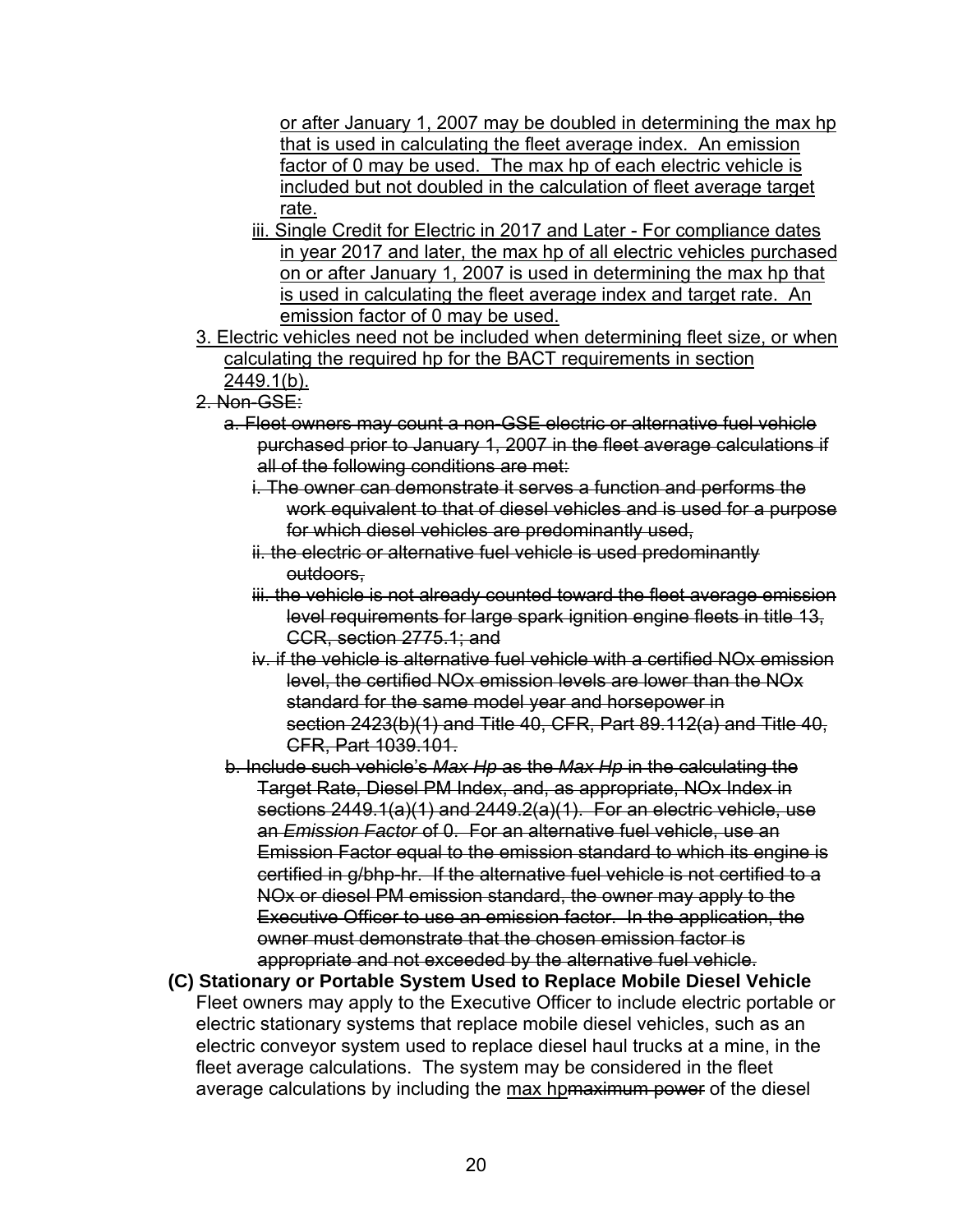vehicles replaced in the calculations of the fleet average index and target rate Target Rate, Diesel PM Index, and NOx Index above, along with an Eemission Ffactor of 0. In order to count such a system, all the following conditions must be met:

- 1. The owner must demonstrate that it replaced an off-road diesel fueled vehicle subject to this regulation on or after January 1, 2007, and
- 2. The system is not already counted toward the fleet average emission level requirements for Llarge Sspark lignition Eengine Ffleets in title 13, CCR, section 2775.1 or for portable diesel engine fleets in title 17, CCR, section 93116.3.

## **(D) Hybrid Off-Road Vehicles**

Fleets may include a hybrid off-road diesel vehicle with a max hp 25 hp or greater in their fleet average index and target rate calculation. The emission factor for the hybrid vehicle shall be equal to the NOx emission standard to which its engine is certified in g/bhp-hr. If a fleet owner wishes to use different emission factor, other than the standard to which the engine is certified, the owner may apply to the Executive Officer to use an alternative emission factor. The Executive Officer shall approve the alternative emission factor if, in the fleet owner's application, the owner demonstrates that the chosen emission factor is appropriate and not exceeded by the hybrid vehicle.

- **(D) Gasoline-Powered Vehicles Used to Replace Diesel Vehicles** Fleets may include a gasoline-powered vehicle of 25 horsepower or greater that replaces a diesel vehicle on or after January 1, 2007 in their fleet average only if all the following conditions are met:
	- 1. The owner can identify the diesel vehicle that the gasoline-powered vehicle replaced and show that the diesel vehicle was retired from the fleet within 6 months of the date that the gasoline-powered vehicle was added to the fleet.
	- 2. The gasoline-powered vehicle serves the same function as the diesel vehicle that it replaced and is of similar horsepower.
	- 3. The fleet would continue to be in compliance with the fleet average emission level requirements for large spark ignition engine fleets in title 13, CCR, section 2775.1 if the gasoline-powered vehicle that replaces a diesel vehicle were excluded from the large spark ignition average.
	- 4. The owner must demonstrate the gasoline-powered vehicle is certified to a NOx standard less than or equal to the Tier 1 NOx standard for the same horsepower in title 13, CCR, section 2423(b)(1)(A) and less than or equal to the NOx emissions of a diesel engine of the same model year and horsepower.

If qualified, the gasoline-powered vehicle may use the maximum horsepower of the diesel vehicle replaced, a diesel PM emission factor of zero (0), and a NOx emission factor equal to the gasoline-powered vehicle's HC+NOx certified emission standard in g/bhp-hr multiplied by 0.95.

*(2) Hours in Fleet Average Option* – As an alternative to the formulas for calculating NOx index and diesel PM index in sections 2449.1(a)(1) and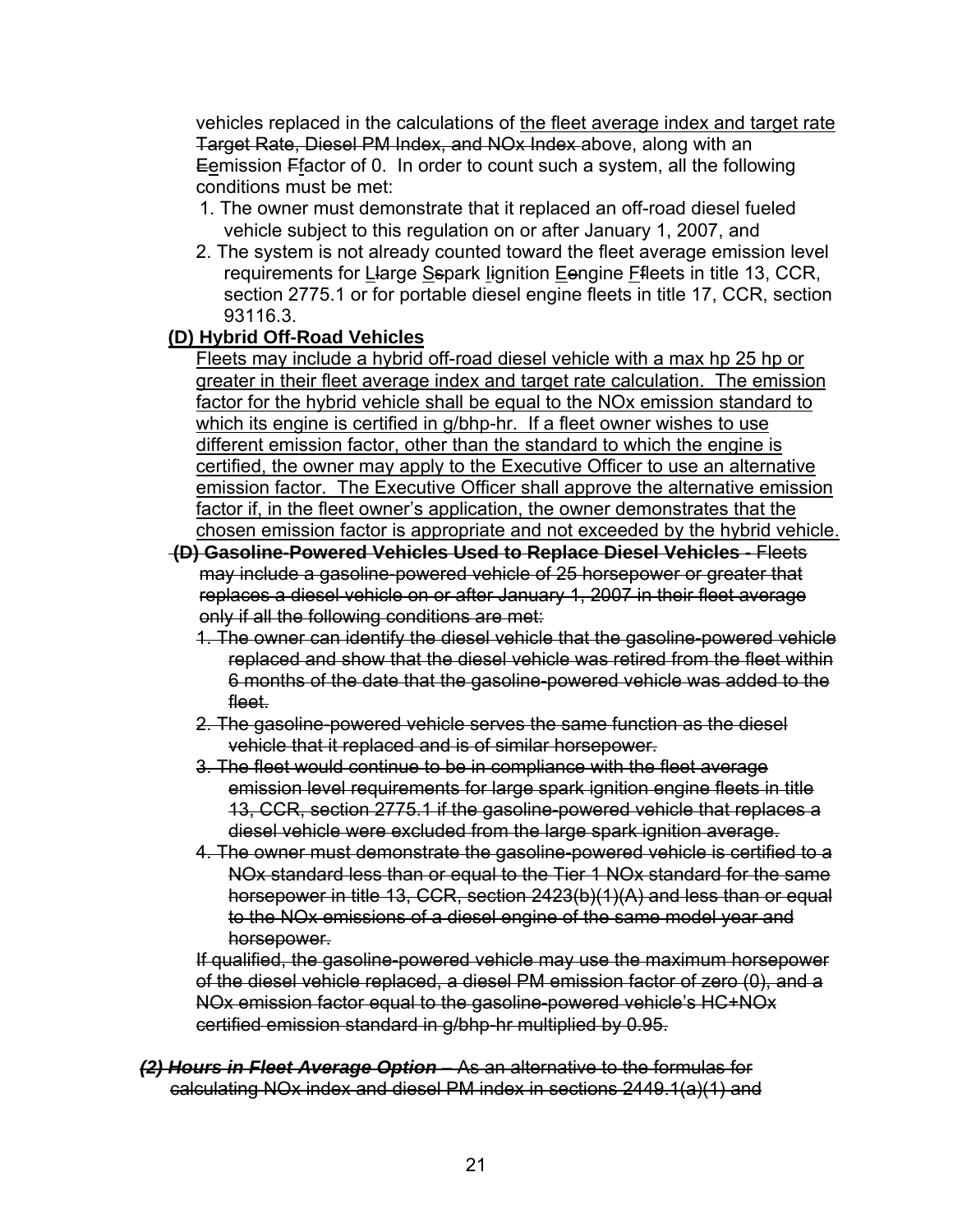2449.2(a)(1), fleet owners may opt to include annual hours of operation for all engines in the fleet on the compliance date in the calculation as follows:

- NOx Index  $= 1.18$  times [SUM of (Max Hp for each engine in fleet on compliance date multiplied by NOx Emission Factor for each engine in fleet on compliance date multiplied by Annual Hours of Operation for each engine in fleet on compliance date since the previous year's compliance date)] divided by [SUM of (Max Hp for each engine in fleet on compliance date multiplied by Annual Hours of Operation for each engine in fleet on compliance date since the previous year's compliance date)]
- Diesel PM Index = 1.18 times [SUM of (Max Hp for each engine in fleet on compliance date multiplied by PM Emission Factor for each engine in fleet on compliance date multiplied by Annual Hours of Operation for each engine in fleet on compliance date since the previous year's compliance date)] divided by [SUM of (Max Hp for each engine in fleet on compliance date multiplied by Annual Hours of Operation for each engine in fleet on compliance date since the previous year's compliance date)]

Fleets that choose this option must have non-resettable hour meters on each vehicle in the fleet and must include hours in all index calculations for the compliance date.

- *(2)(3) Idling* The idling limits in section 2449(d)(3)2449(d)(2) shall be effective and enforceable immediately upon this regulation being certified by the Secretary of State. Fleets must meet the following idling limits.
	- **(A) Idling Limit** No vehicle or engines subject to this regulation may idle for more than 5 consecutive minutes. Idling of a vehicle that is owned by a rental company is the responsibility of the renter or lessee, and the rental agreement shouldshall so indicate. The idling limit does not apply to: 1. idling when queuing,
		- 2. idling to verify that the vehicle is in safe operating condition,
		- 3. idling for testing, servicing, repairing or diagnostic purposes,
		- 4. idling necessary to accomplish work for which the vehicle was designed (such as operating a crane),
		- 5. idling required to bring the machine system to operating temperature, and
		- 6. idling necessary to ensure safe operation of the vehicle.
	- **(B) Written Idling Policy** As of March 1, 2009, medium and large fleets must also have a written idling policy that is made available to operators of the vehicles and informs them that idling is limited to 5 consecutive minutes or less.
	- **(C) Waiver** A fleet owner may apply to the Executive Officer for a waiver to allow additional idling in excess of 5 consecutive minutes. The Executive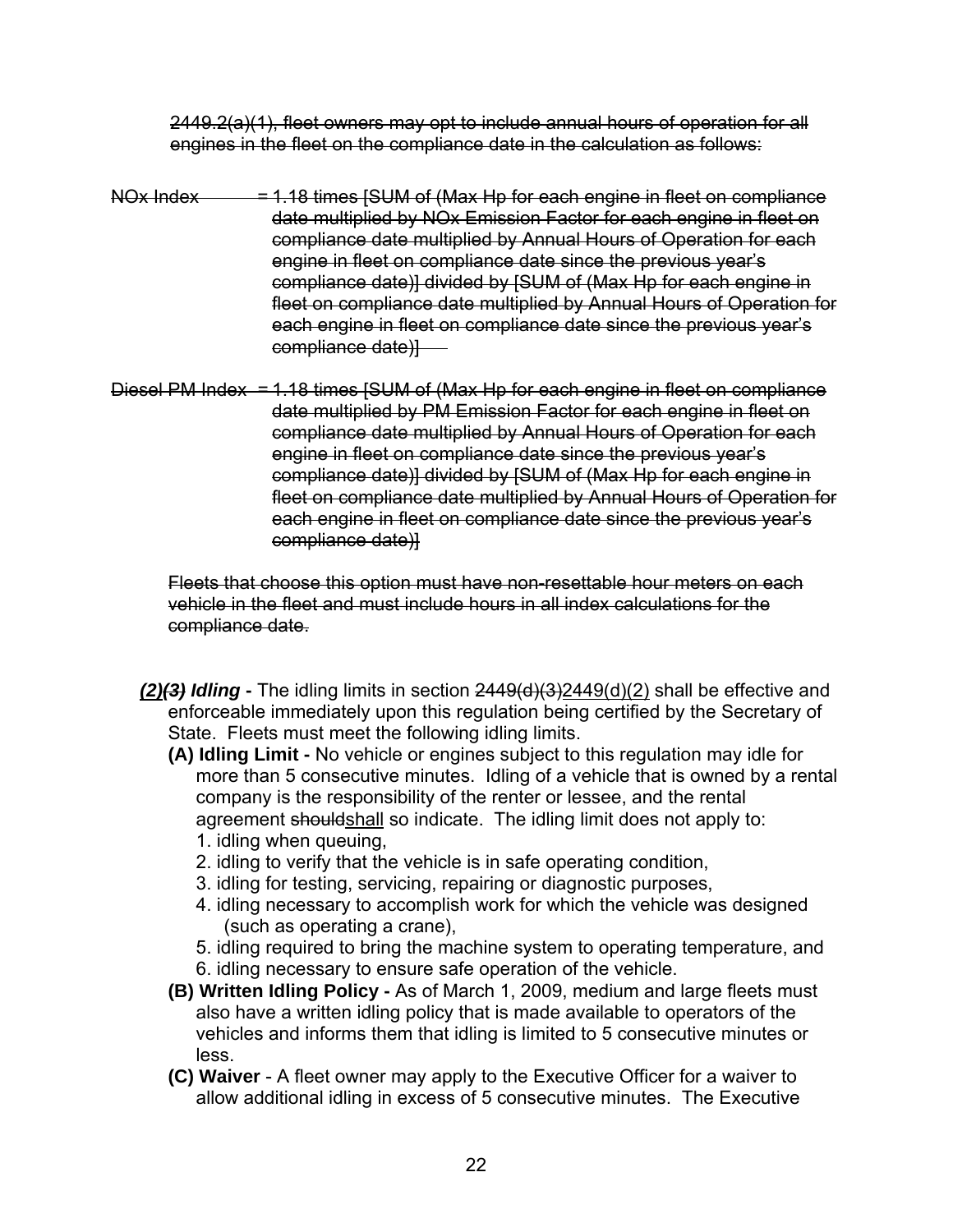Officer shall grant such a request upon finding that the fleet owner has provided sufficient justification that such idling is necessary.

# *(3)(4) Changing Fleet Size* –

- (A) Small fleets that become medium or large fleets must meet the medium or large fleet requirements, respectively, on the reporting date two years subsequent to the year they became a medium or large fleet.
- (B) Large fleets that become medium fleets may meet either the medium or large fleet requirements on the next reporting date. Large fleets that become small fleets may meet either the small or large fleet requirements on the next reporting date.
- (C) Medium fleets that become small fleets may meet either the small or medium fleet requirements on the next reporting date. Medium fleets that become large fleets must meet the large fleet requirements on the reporting date two years subsequent to the year they became a large fleet.

## *(4)(5) New Fleets*

- **(A) New large and medium fleets**  New large and medium fleets must meet the next large fleet average requirements in sections 2449.1(a)(1) and 2449.2(a)(1) immediately on purchasing vehicles subject to the regulation or bringing such vehicles into the State of California for the first time on or after January 1, 2012 March 1, 2009. New fleets do not have the option of complying with the BACT requirements in sections  $2449.1(b)$   $(a)(2)$  and  $2449.2(a)(2)$  when they enter the State for the first time. For the next applicable compliance date that must be met, the new fleet can choose to meet either the fleet average requirements, or comply with the BACT requirements of section 2449.1(b). For example, if a medium fleet enters the State of California on January 1, 2012, it must meet the January 1, 2014, large fleet average requirements immediately upon entering the State. However, the next applicable compliance date for this fleet is not until the first medium fleet compliance date of January 1, 2017, at which time, the fleet may fulfill the compliance requirements by meeting either the fleet average requirements or the BACT requirements.
- **(B) New small fleets** New small fleets must meet the fleet average requirements in section 2449.1(a)(2) for the next small fleet compliance date immediately upon purchasing vehicles subject to the regulation or bringing such vehicles into the State of California for the first time on or after January 1, 2012. New small fleets do not have the option of complying with the BACT requirements in section 2449.1(b) when they enter the State for the first time. For the next applicable compliance date that must be met, the new fleet can meet either the fleet average requirements, or comply with the BACT requirements.
- **(C) All new fleets** New fleets must comply with the idling requirements in section  $2449(d)(3)2449(d)(2)$ , and the adding vehicle requirements in section 2449(d)(6), immediately upon purchasing vehicles subject to the regulation or upon bringing such vehicles into the State. New fleets must report vehicles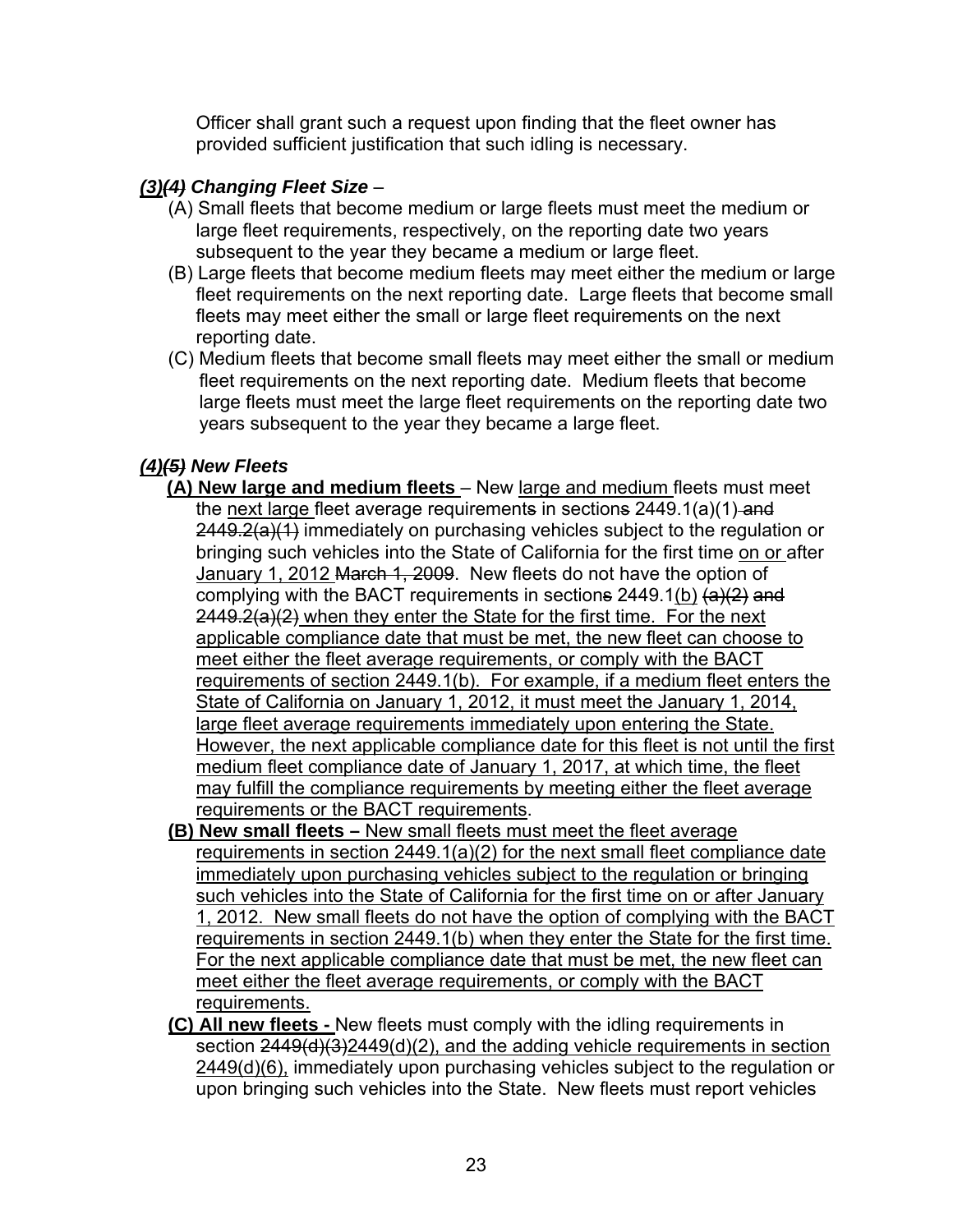subject to the regulation to ARB within 30 days of purchasing or bringing such vehicles into the State, in accordance with the requirements in section 2449(g).

# *(5)(6) Fleet Ownership Transferred*

- **(A) New fleet owner** If ownership of an entire fleet a or fleet portion, which is complying and reporting separately per section 2449(c)(20), that is transferred to a new fleet owner who did not own a fleet before the transfer of ownership and the fleet or fleet portion was meeting the BACT requirements in lieu of the fleet average requirements before the transfer, is transferred to a new fleet owner who did not own a fleet before the transfer of ownership, the fleet may continue to meet the BACT requirements. That is, transfer of ownership to a new owner who did not own a fleet before does not and is not required the fleet to begin meeting to meet the fleet average requirements in sections  $2449.1(a)(1)$  and  $2449.2(a)(1)$  or adding vehicle requirements in section 2449(d)(6) as new fleets are required to do. If a new fleet owner who did not own a fleet before acquires a fleet or fleet portion that did not previously comply with the regulation, or acquires a fleet portion that is not complying and reporting separately per section 2449(c)(20), it must meet the new fleet requirements in section 2449(d)(4) above.
- **(B) Existing fleets**  Existing fleets may acquire other entire fleets or fleet portions which are complying and reporting separately per section 2449(c)(20), without condition if both the existing fleet and the acquired fleets were in compliance with the individual fleet requirements. If existing fleets acquire portions of fleets a fleet or fleet portion or entire fleets that did not previously comply with the regulation, however, or they acquire a fleet portion which is not complying and reporting separately per section 2449(c)(20), they must meet the requirements for adding vehicles in section  $2449(d)(7)2449(d)(6)$  when adding the entire fleet or fleet portion.
- *(***C) Existing BACT credits –** If ownership of a fleet or fleet portion, which is complying and reporting separately per section 2449(c)(20), is transferred to a new fleet owner and the transferred fleet or fleet portion had BACT credits, the new fleet owner may maintain the BACT credits of the acquired fleet if the acquired fleet or fleet portion continues to comply and report separately. The new fleet owner may keep the acquired fleet separate from the rest of the vehicles owned for the purposes of maintaining credits even if the vehicles are under common ownership or control. If the new fleet owner combines the acquired fleet or fleet portion for compliance and reporting purposes with the rest of his vehicles, the acquired fleet or fleet portion shall maintain only the credits accumulated from retrofits and repowers, and all other BACT credits shall expire immediately.
- *(6)(7) Adding Vehicles* **–** With the exception noted below for fleets owned by lessors of vehicles,  $\pm$ the requirements in (A) to through (C) below apply to all fleets. Fleets owned by lessors are not subject to (A) through (C) for, except they do not apply to vehicles owned by a the lessor and returned to the lessor fleet at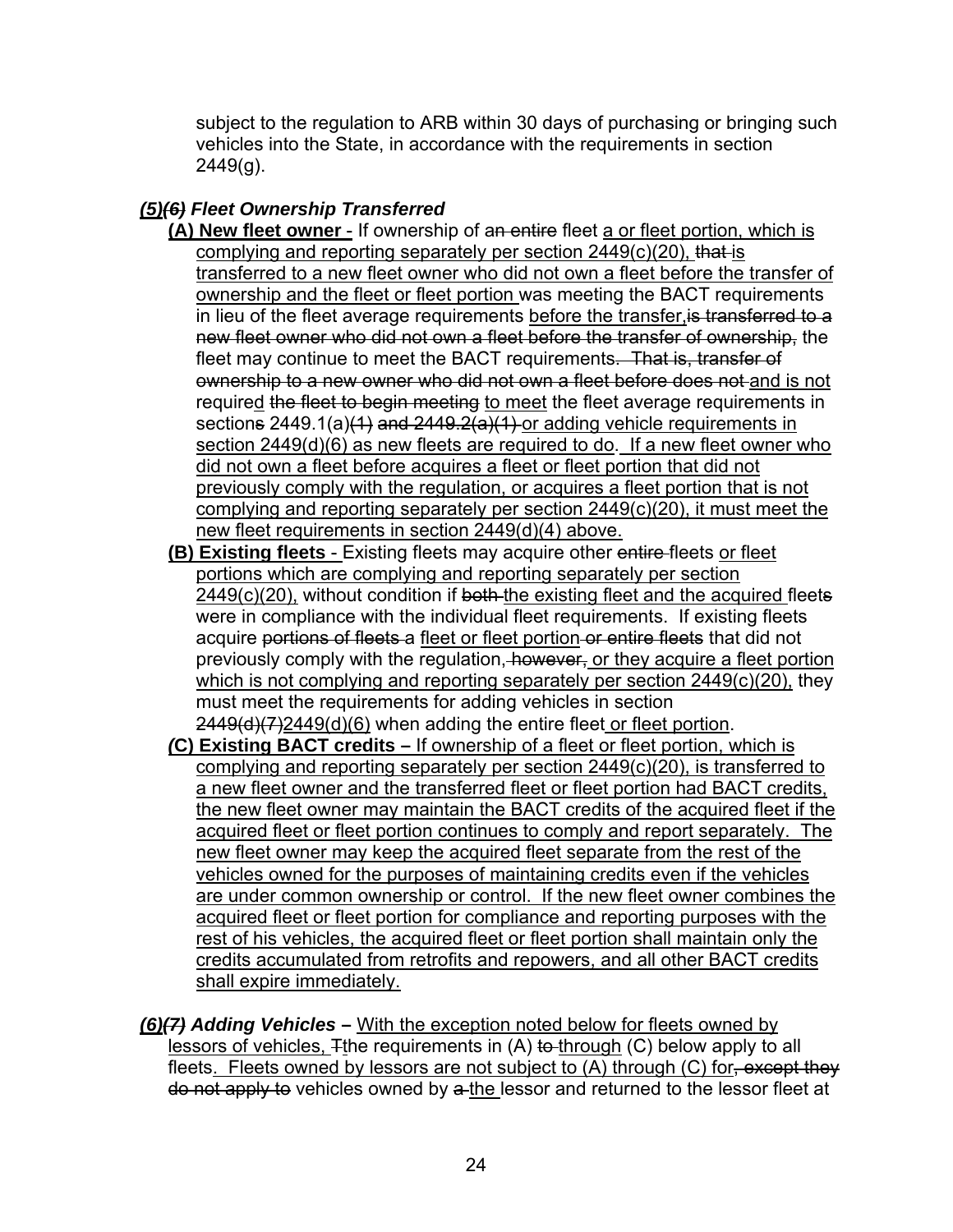the end of a lease, during which if the vehicles were included in the fleet of the lessee for the compliance year in question. Vehicles returned to a lessor fleet must, however, be included in the lessor fleet's fleet average demonstration on subsequent compliance dates. For the purposes of this requirement, a vehicle may be assumed to meet the engine emission standard tier in effect for the model year of the engine.

- **(A) Beginning March 1, 2009Ban on adding Tier 0s** Effective upon the United States Environmental Protection Agency (U.S. EPA) issuing authorization for this regulation, Beginning March 1, 2009 a fleet may not add a vehicle with a Tier 0 engine to its fleet. The engine tier must be Tier 1 or higher.
- **(B) Ban on adding Tier 1s** Beginning January 1, 2012, for large and medium fleets, a fleet may add a vehicle with a Tier 1 engine if and only if the vehicle has an equipment identification number (EIN) that ARB assigned to the vehicle prior to January 1, 2012, and both the fleet selling and the fleet purchasing the vehicle with the Tier 1 engine must have reported to ARB by January 1, 2012, or have entered the State of California for the first time after January 1, 2012. Beginning on January 1, 2013, for large and medium fleets, and January 1, 2016, for small fleets, a fleet may not add any vehicle with a Tier 1 engine. The engine tier must be Tier 2 or higher.
- **(C) Ban on adding Tier 2s –** Beginning January 1, 2018, for large and medium fleets, and January 1, 2023, for small fleets, a fleet may not add a vehicle with a Tier 2 engine to its fleet. The engine tier must be Tier 3 or higher.
- **(B) Between the First and Final Target Dates** The following requirements apply between March 1, 2010 and March 1, 2020 for large fleets, between March 1, 2013 and March 1, 2020 for medium fleets, and between March 1, 2015 and March 1, 2025 for small fleets.
	- **1. Fleets Meeting the Target Rates** If a fleet met the fleet average target rates in sections  $2449.1(a)(1)$  and  $2449.2(a)(2)$  on the previous compliance date, when it adds a vehicle to its fleet, the fleet must demonstrate that the fleet still meets the fleet average target rates within three months of adding the vehicle. That is, fleets may not add vehicles that cause them to exceed the most recent fleet average target rates. The added vehicle also must be included in the fleet average demonstration required in sections 2449.1(a) and 2449.2(a) on the next compliance date.
	- **2. Fleets Not Meeting the Fleet Average Targets** If a fleet did not meet the fleet average requirements in sections 2449.1(a)(1) and 2449.2(a)(1) on the previous compliance date, the fleet may not add a vehicle to its fleet that would further increase its emissions above the fleet average target rate, as described below.
		- **a. Large and Medium Fleets**  A large or medium fleet that met the BACT requirements in sections 2449.1(a)(2) and 2449.2(a)(2) instead of the fleet average requirements in sections 2449.1(a)(1) and 2449.2(a)(1) on the most recent compliance date may not add a vehicle to its fleet unless all of the following conditions are met: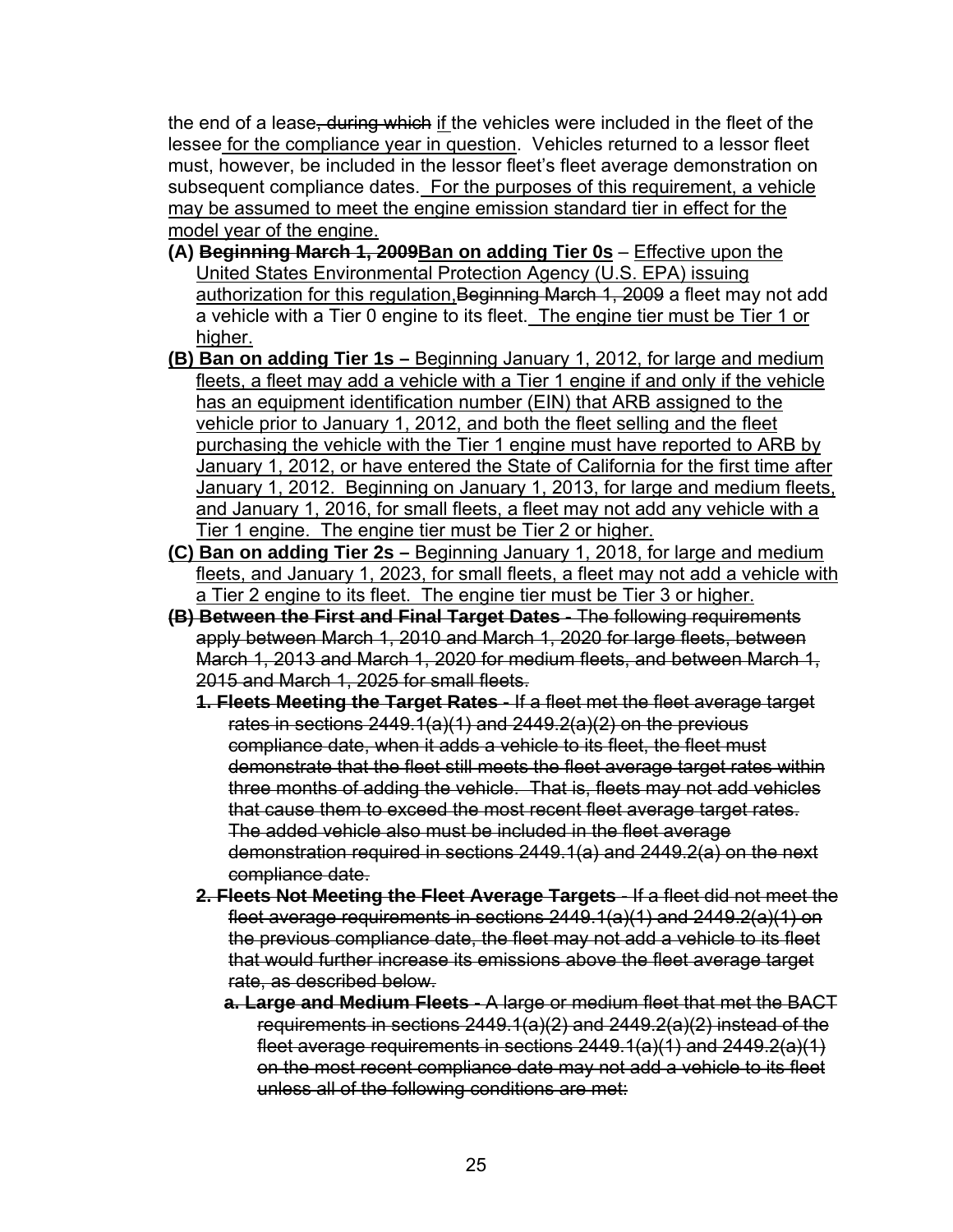- i. The engine is Tier 2 or higher. (For the purposes of this requirement, a vehicle may be assumed to meet the new engine emission standard tier in effect for the model year unless the engine is a flexibility engine certified January 1, 2007 or later to the implementation flexibility standards at title 13 CCR, section 2423(d), in which case the emission standard tier to which the engine is certified should be used.).
- ii. The vehicle engine's NOx Emission Factor (after being adjusted for any VDECS) is less than or equal to the NOx Target in Table 1 for engines in the same horsepower group for the most recent compliance date.
- **b. Small Fleets**  A small fleet that met the BACT requirements in section 2449.2(a)(2) instead of the fleet average requirements in section 2449.2(a)(1) on the most recent compliance date may not add a vehicle to its fleet unless the following condition is met: The vehicle engine is Tier 2 or higher. (For the purposes of this requirement, a vehicle may be assumed to meet the new engine emission standard tier in effect for the model year unless the engine is a flexibility engine certified January 1, 2007 or later to the implementation flexibility standards at title 13 CCR, section 2423(d), in which case the emission standard tier to which the engine is certified should be used).
- **(C) After the Final Target Date** Commencing respectively on March 1, 2020 for large and medium fleets, and March 1, 2025 for small fleets, no fleet owner may add a vehicle to his fleet, unless the vehicle is equipped with an engine meeting the Tier 3, Tier 4 interim, or Tier 4 final emission standards.
- *(7)(8) VDECS Installation* **–** Before installing a VDECS on a vehicle, the fleet owner must ensure that:
	- (A) The VDECS is verified for use with the engine and vehicle, as described in the Executive Order for the VDECS.
	- (B) Use of the vehicle is consistent with the conditions of the Executive Order for the VDECS.
	- (C) The diesel emission control strategy is installed in a verified configuration.
	- (D) The engine to be retrofit on which the VDECS is to be installed is tuned up so that it meets engine manufacturer's specifications prior to VDECS installation.
	- (E) The VDECS label will be visible after installation.
- *(8)(9) VDECS Maintenance and Removal* If a fleet owner installs a VDECS to meet the requirements in section  $2449.1(a)$  or  $2449.2(a)$ , the VDECS must be kept installed until the VDECS fails or is damaged unless the requirements below are met. Requirements for VDECS failure or damage are in section 2449(e)(1). The owner of a vehicle retrofit with a VDECS must ensure all maintenance on the VDECS and engine is performed as required by the respective manufacturers. **(A) Removal for safety or visibility purposes –** If a fleet removes a VDECS for safety or visibility purposes, and that VDECS has not failed and is not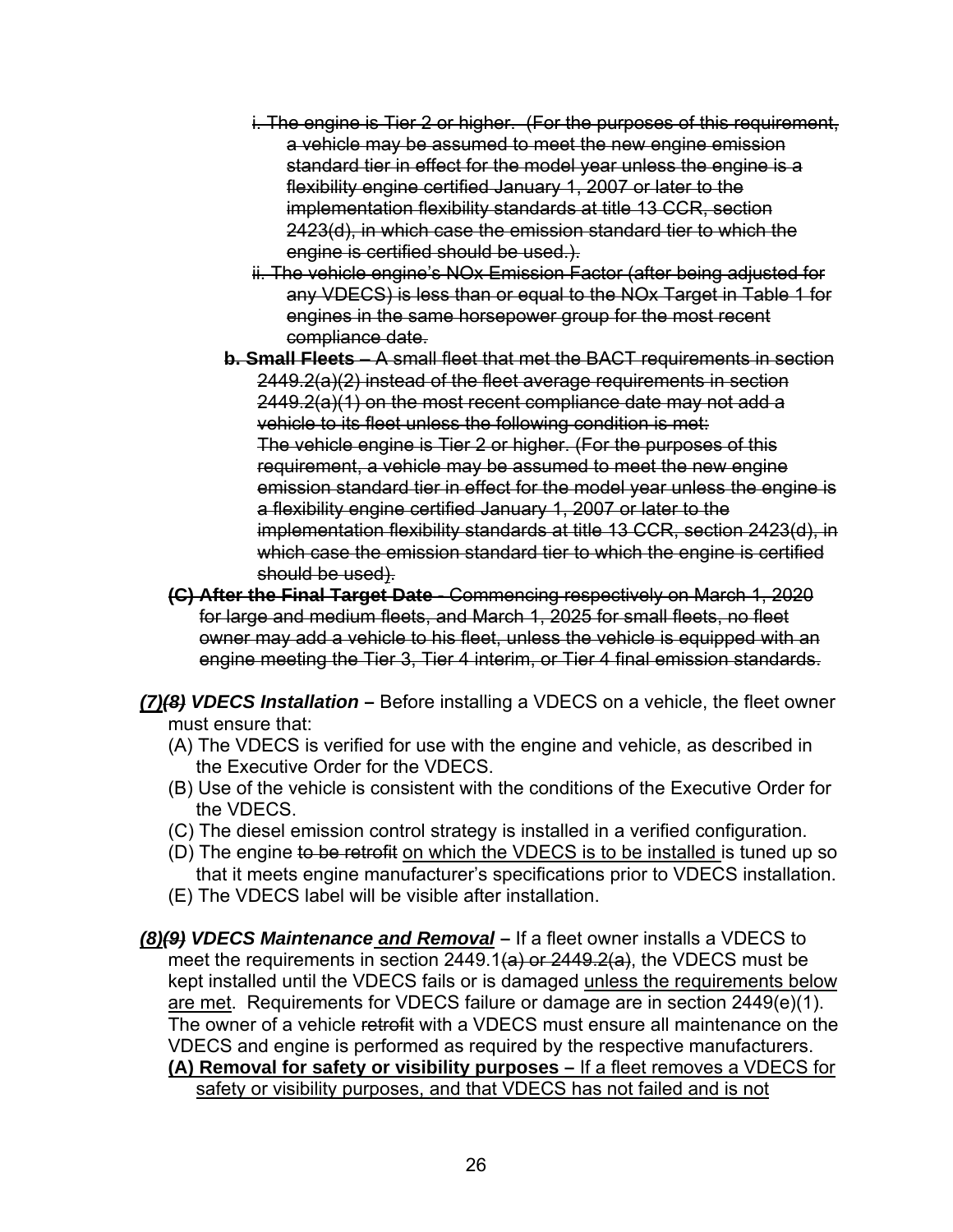damaged, the fleet may keep the BACT credit earned under section 2449.1(b) for the installation of the removed VDECS. If the fleet could not meet an applicable fleet average target for the most recent compliance date without the removed VDECS, the fleet owner must bring the fleet back into compliance within 90 days of the removal of the VDECS.

**(B) Removal for other purposes** – If a fleet removes a VDECS for reasons other than safety or visibility purposes, and that VDECS has not failed and is not damaged, the fleet must forfeit any BACT credit earned under section 2449.1(b) from the installation of the removed VDECS. If the fleet could not meet an applicable compliance requirements under section 2449.1 for the most recent compliance date without the removed VDECS and the forfeited BACT credit, the fleet must bring the fleet back into compliance within 90 days of the removal of the VDECS.

# *(9)(10) Compliance After the Final Target Date* **–**

- (A) Commencing respectively on January 1, 2023 March 1, 2020, for large and medium fleets, and on January 1, 2028, for small fleets, if a large or medium fleet does not meet the applicable NO<sub>x</sub>-fleet average target rate for the final target date in section  $2449.1(a)(1)$ , the fleet must continue to meet the BACT turnover requirements in section  $2449.1(b)(a)(2)(A)$  and report annually each year until it does so. BACT carryover credit earned in previous years cannot be used to meet compliance after the final target date. Vehicles exempt from BACT under sections 2449.1(b)(2) and (3) are exempt from the requirements of this paragraph.
- (B) Except as provided below, commencing respectively on March 1, 2021 for large and medium fleets, and March 1, 2026 for small fleets, all vehicles in each fleet must be equipped with the highest level VDECS. The vehicles must be retrofit at the annual retrofit rate required in section 2449.2(a)(2)(A)1. for BACT PM retrofits, and the fleet must report annually until all vehicles have been retrofitted. In meeting the requirements of this paragraph, the fleet owner may not use any previously accrued carryover PM retrofit credits. The following engines and vehicles are exempt from the requirements of this paragraph:
	- 1. Low-use vehicles,
	- 2. Engines for which there is no highest level VDECS (i.e., for which there is no Level 2 or 3 VDECS, or for which there is a Level 2 or 3 VDECS which cannot be used without impairing the safe operation of the vehicle as demonstrated per section 2449(e)(8)),
	- 3. Engines equipped with an original equipment manufacturer diesel particulate filter that came new with the vehicle,
	- 4. Engines already retrofit with a Level 2 or 3 VDECS that was the highest level VDECS available at time of installation, and
	- 5. Vehicles in large and medium fleets that have not yet met the NOx fleet average target rate for the final target date in section 2449.1(a)(1).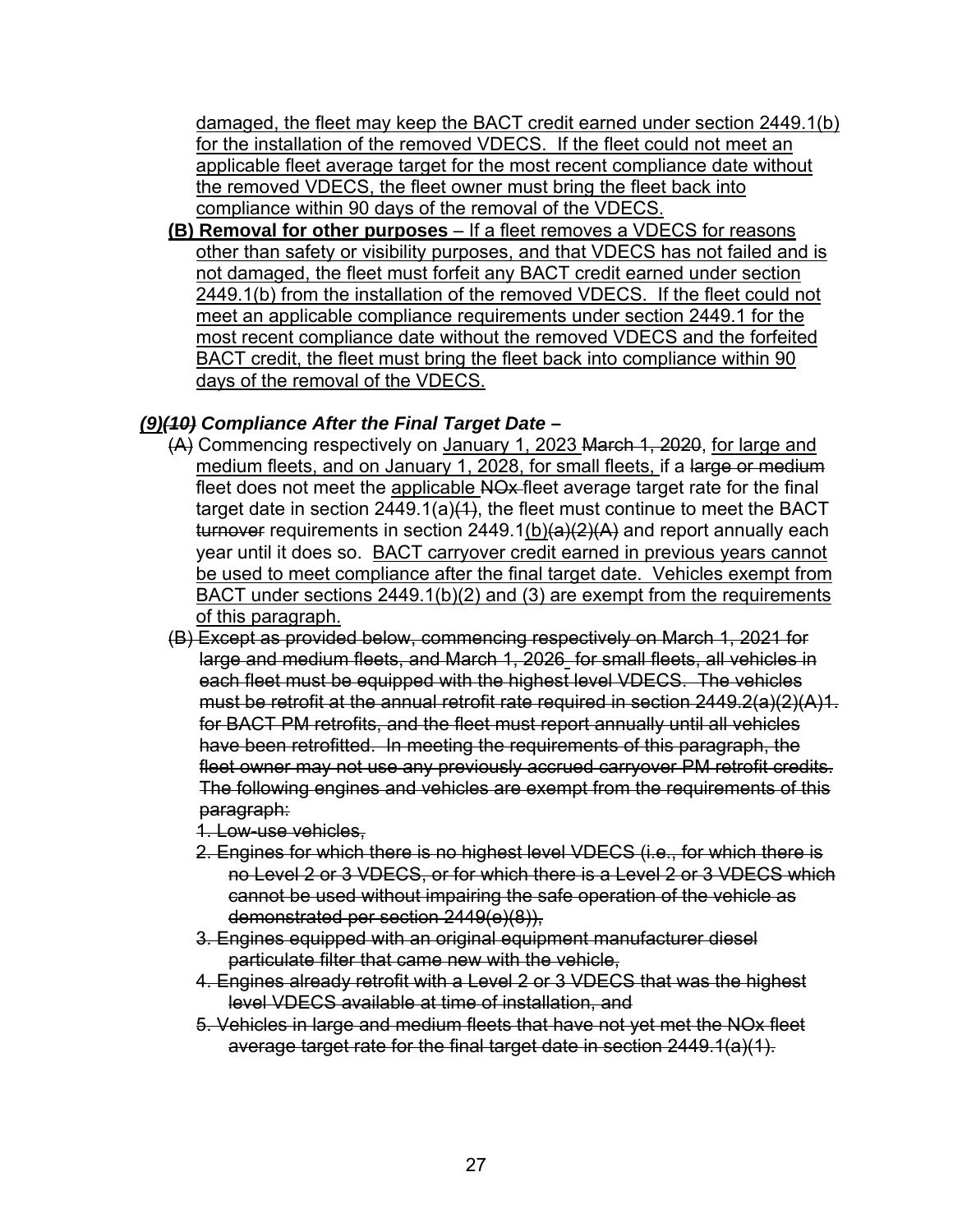#### **(e) Special Provisions/Compliance Extensions**

- *(1) VDECS Failure* **-** In the event of a failure or damage of a VDECS, the following conditions apply:
	- **(A) Failure or Damage During the Warranty Period.** If a VDECS fails or is damaged within its warranty period and it cannot be repaired, the fleet owner must replace it with the same level VDECS or higher for the vehicle within 90 days of the failure.
	- **(B) Failure or Damage Outside the Warranty Period.**
		- **1. Before Final Target Date -** If a VDECS fails or is damaged outside of its warranty period before January 1, 2023 March 1, 2021 for large and medium fleets, or before January 1, 2028 March 1, 2026 for small fleets. and cannot be repaired, and if the fleet could not meet an applicable fleet average target for the most recent compliance date without the failed VDECS, the fleet owner must replace the failed or damaged VDECS within 90 days of its failure, with the highest level VDECS available for the engine at time of failure.
		- **2. After Final Target Date** If a VDECS fails or is damaged outside of its warranty period on or after January 1, 2023 March 1, 2021 for large and medium fleets, or on or after January 1, 2028 March 1, 2026 for small fleets, and cannot be repaired, the fleet owner must replace the failed or damaged VDECS within 90 days of its failure with the highest level VDECS available for the engine at time of failure, regardless of whether the fleet met the applicable fleet average requirement for the most recent compliance date.

## *(2) Fuel-based Strategy VDECS -*

- (A) If a fleet owner determines that the highest level VDECS for a large percentage of his fleet would be a Level 2 fuel verified as a diesel emission control strategy, and implementation of this VDECS would require installation of a dedicated storage tank, then the fleet owner may request prior approval from the Executive Officer to allow use of the level 2 fuel-based strategy across its fleet.
- (B) Waiver for Discontinuation of Fuel Verified as a Diesel Emission Control Strategy. If a fleet owner has relied upon a fuel verified as a diesel emission control strategy to meet an applicable fleet average requirement and has to discontinue use of the fuel due to circumstances beyond the fleet owner's control, the fleet owner may apply to the Executive Officer no later than 30 days after discontinuing use of the fuel for a compliance waiver of up to two years to provide it time to return to compliance with the applicable fleet average requirement. The Executive Officer then has 30 days to act upon the request. Fleets that did not meet the applicable fleet average requirement in the most recent compliance year may not apply for this waiver.
- *(3) Exemption for Vehicles Used for Emergency Operations Vehicles used* solely for emergency operations are exempt from the performance requirements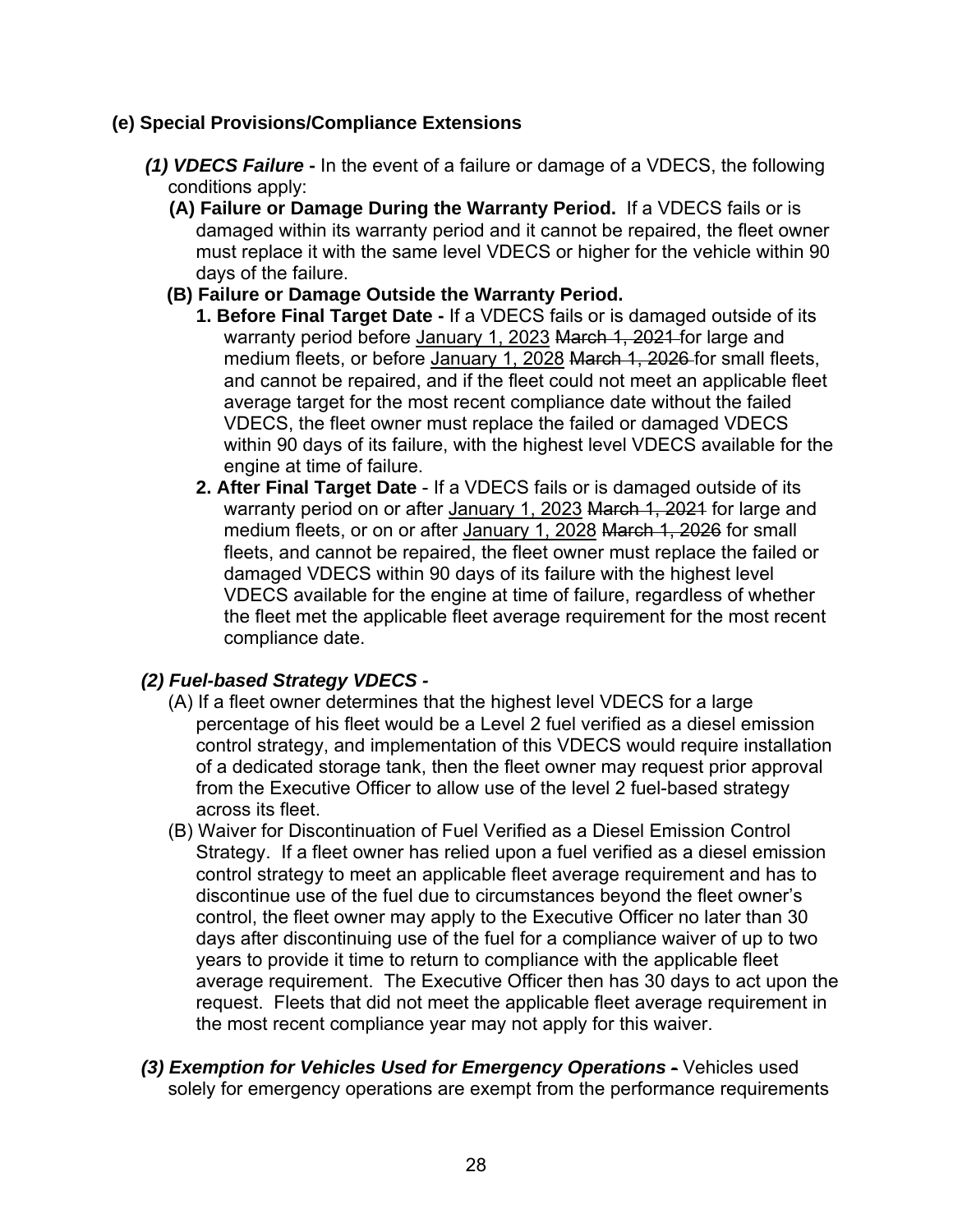in sections 2449(d), 2449.1(a), 2449.2(a) and  $2449.3$ (d)  $2449.2$  but still must be labeled and reported in accordance with sections 2449(f) and (g). Vehicles used solely for emergency operations need not be included when calculating fleet average indices or target rates, when determining fleet size, or when calculating the required hphorsepower for the BACT turnover and retrofit requirements in sections  $2449.1(b)$  (a)(2) and  $2449.2(a)(2)$ .

Owners of vehicles brought into California for emergency operations that last longer than three months must report such entry to ARB and request an equipment identification number within three months of entering the sState. Vehicles used solely for emergency operations and that stay in California for less than three months do not have to be labeled. For vehicles used both for emergency operations and for other purposes, hours of operation accrued when the vehicle is used for emergency operations do not need to be included when determining whether the vehicle meets the permanent or year-by-year low-use vehicle definition.

- *(4) Special Provisions for Snow Removal Vehicles -* Dedicated snow removal vehicles are exempt from the performance requirements in sections 2449(d), 2449.1(a),  $2449.2(a)$  and  $2449.3(d)$   $2449.2$  but still must be labeled and reported in accordance with sections 2449(f) and (g). Dedicated snow removal vehicles need not be included when calculating fleet average indices or target rates, when determining fleet size, or when calculating the required hphorsepower for the BACT turnover and retrofit requirements in sections 2449.1(b) (a)(2) and 2449.2(a)(2). Publicly owned vehicles used exclusively to support snow removal operations (such as a loader without a special snow removal attachment), but which do not meet the dedicated snow removal vehicle definition (such as a loader without a special snow removal attachment), are exempt from the performance requirements in sections  $2449(d)$ ,  $2449.1(d)$ ,  $2449.2(d)$  and 2449.3(d)2449.2(d) but still must be labeled and reported in accordance with sections 2449(f) and (g).
- *(5) Use of Experimental Diesel Emission Control Strategies* **-** If a fleet owner wishes to use an experimental, or non-verified, diesel emission control strategy, the owner must first obtain approval from the Executive Officer for a compliance extension. To obtain approval, the owner must demonstrate either that (A) a VDECS is not available or not feasible or not safe for their vehicle or application, or (B) that use of the non-verified strategy is needed to generate data to support verification of the strategy. The owner or operator shall keep documentation of this use in records as specified by the Executive Officer. The application must include emissions data and detailed control technology description demonstrating the experimental control achieves at least a Level 2 diesel PM emission reduction. If the application demonstrates that the strategy achieves at least 50 percent reductions in diesel PM, it may be treated like a Level 2 VDECS. If the application demonstrates that the strategy achieves at least 85 percent reductions in diesel PM, it may be treated like a Level 3 VDECS. If the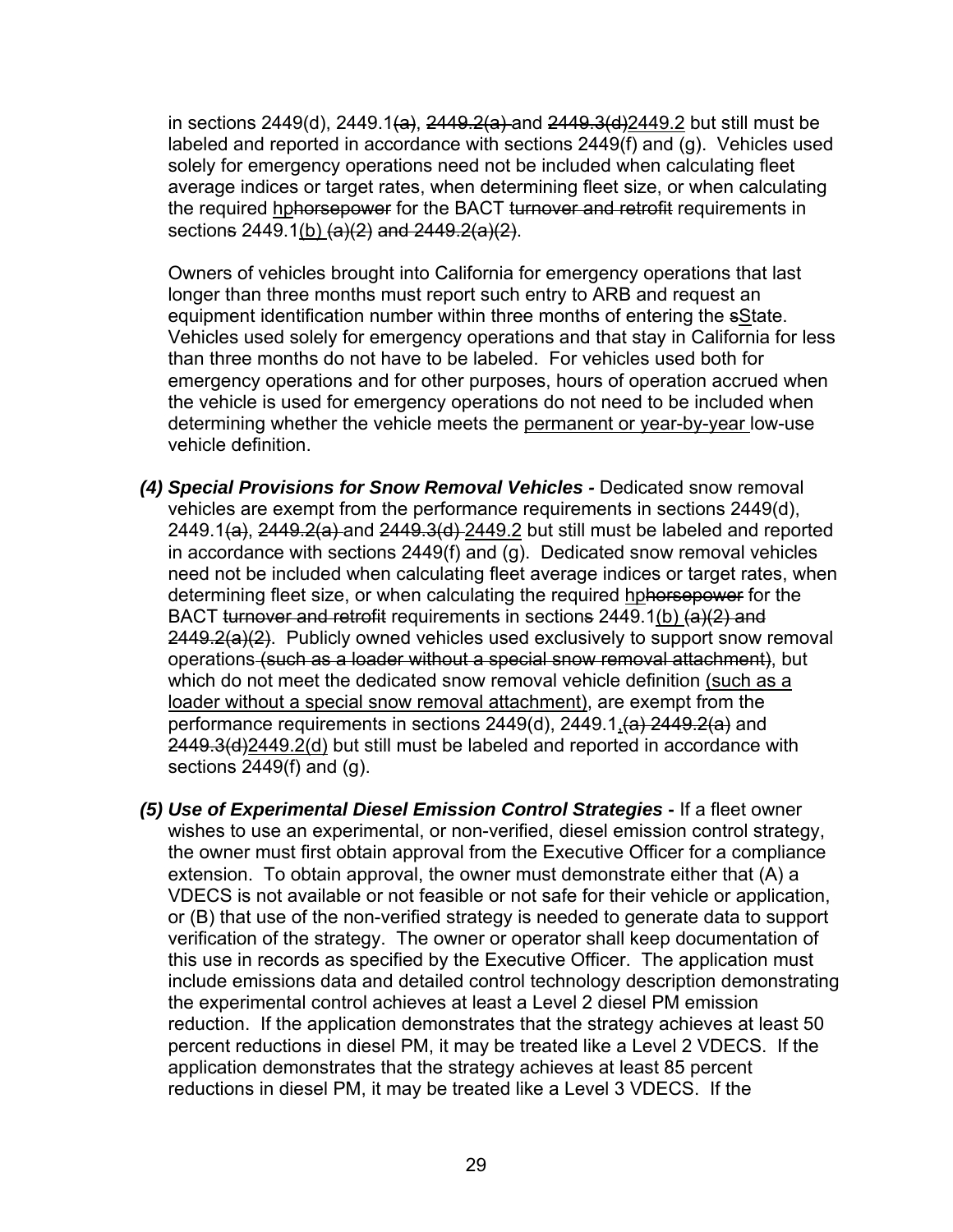application demonstrates that the strategy achieves a NOx reduction over 15%, the NOx reduction may be counted.

Upon approval by the Executive Officer, each vehicle engine retrofit with the experimental strategy will be allowed to operate for a specified time period necessary to make a determination that the experimental strategy can achieve the projected emissions reductions. The vehicle equipped with the experimental strategy will be considered to be in compliance during the specified time period. A fleet owner who participates in an experimental diesel emission control program approved by the Executive Officer may retain carryover retrofit PMBACT credits or carryover turnover credits actually accumulated during the experiment, regardless of whether the experiment achieved the projected emissions reductions or whether the strategy is eventually verified. If a strategy installed in an experimental diesel emission control program approved by the Executive Officer fails to be verified or is removed, it will no longer count in the fleet's fleet average calculations. The fleet owner must bring the fleet into compliance prior to the expiration of the experimental diesel emission control strategy extension.

- *(6) Compliance Extension for Equipment Manufacturer or Installer Delays* **-** A fleet owner who has purchased new equipment (including VDECS) or vehicles in order to comply with this regulation, will be excused from immediate compliance if the new equipment or vehicles have not been received due to manufacturing or installer delays as long as all the conditions below are met:
	- (A) The equipment or vehicle was purchased, or the fleet owner and seller had entered into contractual agreement for the purchase, at least twofour months prior to the required compliance date, or – for a VDECS purchased to replace a failed or damaged VDECS – the fleet owner and seller had entered into contractual agreement for the purchase within 60 days of the VDECS failure.
	- (B) Proof of purchase, such as a purchase order or signed contract for the sale, including engine specifications for each applicable piece of equipment, must be maintained by the fleet owner and provided to an agent or employee of ARB upon request.
	- (C) The new equipment or vehicles are immediately placed into operation upon receipt.
	- (D) Documentation from the manufacturer or the installer that there is a delay, such that the equipment or vehicle will be received or installed after the compliance date.

#### *(7) Exemption for Permanent and Year-by-year Low-Use Vehicles –*

Permanently designated and year-by-year ILow-use vehicles are exempt from the performance requirements in sections 2449(d)(4)2449(d)(3) through 2449(d)(6)2449(d)(5) and 2449(d)(8)2449(d)(7) through 2449(d)(10)2449(d)(9), 2449.1(a),  $2449.2(a)$  and  $2449.3(d)$ 2449.2(d), but still must meet the idling limits in section 2449(d)(3)2449(d)(2) and adding vehicles requirements in section 2449(d)(7) and be labeled and reported in accordance with sections 2449(f) and (g). Permanent and year-by-year lLow-use vehicles need not be included when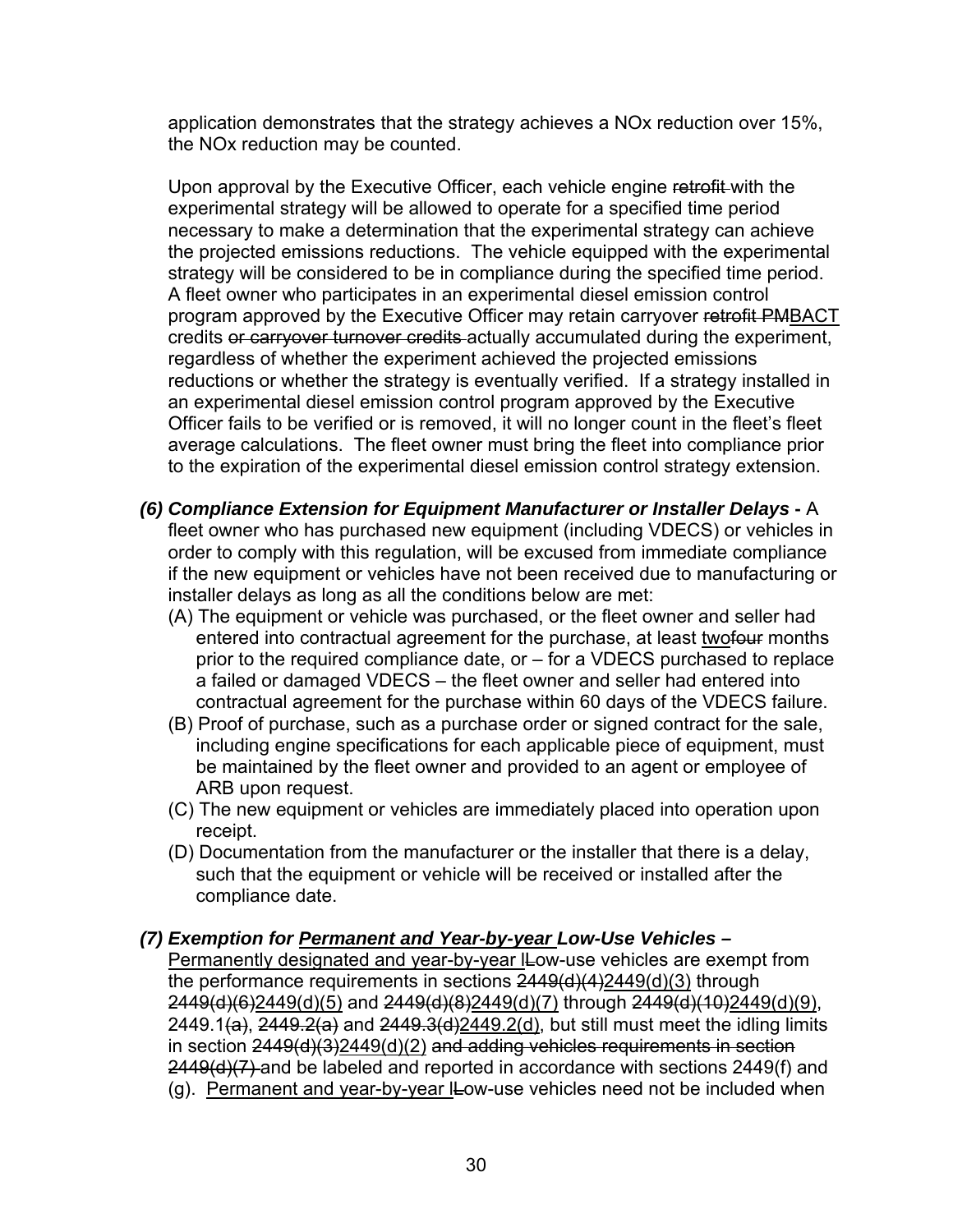calculating fleet average indices or target rates, when determining fleet size, or when calculating the required hohorsepower for the BACT turnover and retrofit requirements in sections 2449.1(b).  $(a)(2)$  and 2449.2(a)(2).

Vehicles that formerly met the permanent low-use vehicle definition, but whose use increases to 400 200 hours per year or greater must meet the adding vehicles requirements in section  $2449(d)(7)2449(d)(6)$  and meet the BACT requirements or be included in the fleet average calculation by the next compliance date. For example, a formerly designated permanent low-use engine that exceeds 400200 hours per year between January March 1, 20132015 and December 31, 2015 February 28, 2014 must be included in the fleet average indices and target rates reported in 20142016, and must also meet the adding vehicle requirements for that year. Vehicles that formerly met the year-by-year low-use vehicle definition, but whose use increases to 200 hours per year or greater do not have to meet the adding vehicles requirements in section 2449(d)(6), but must be included in the fleet average calculations by the next compliance date.

*(8) VDECS That Impairs Safe Operation of Vehicle -* A fleet owner may request that the Executive Officer find that a VDECS shouldshall not be considered the highest level VDECS available because (A) it cannot be safely installed or operated in a particular vehicle application, or (B) its use would make compliance with federal or state requirements for safety or health, or an ongoing local air district permit condition, such as for use of a diesel oxidation catalyst, technologically infeasible. If a VDECS manufacturer states that there is no safe or appropriate method of mounting its VDECS on the requesting party's vehicle, then the VDECS will not be considered safe. The Executive Officer shall accept the official findings of the responsible federal or state agency (i.e., the federal or state agency that promulgates safety requirements) that compliance with the requirements of this regulation would make compliance with the federal and state safety or health requirements technologically infeasible. In the absence of such a declaration by the VDECS manufacturer or official findings of a responsible federal or state agency, the requesting party shall provide other documentation to support its claims. Documentation must include published reports and other findings of federal, state or local government agencies, independent testing laboratories, engine or equipment manufacturers, or other equally reliable sources. The request will only be approved if the requesting party has made a thorough effort to find a safe method for installing and operating the VDECS, including considering the use of mirrors, various locations for VDECS mounting, and use of an actively regenerated VDECS. The Executive Officer shall review the documentation submitted and any other reliable information that he or she wishes to consider and shall make his or her determination based upon the totality of the evidence. Upon finding that a VDECS cannot be installed without violating the safety standards prescribed under federal or state requirements for safety or health, the Executive Officer shall issue a determination that there is no highest level VDECS available. The Executive Officer shall inform the requesting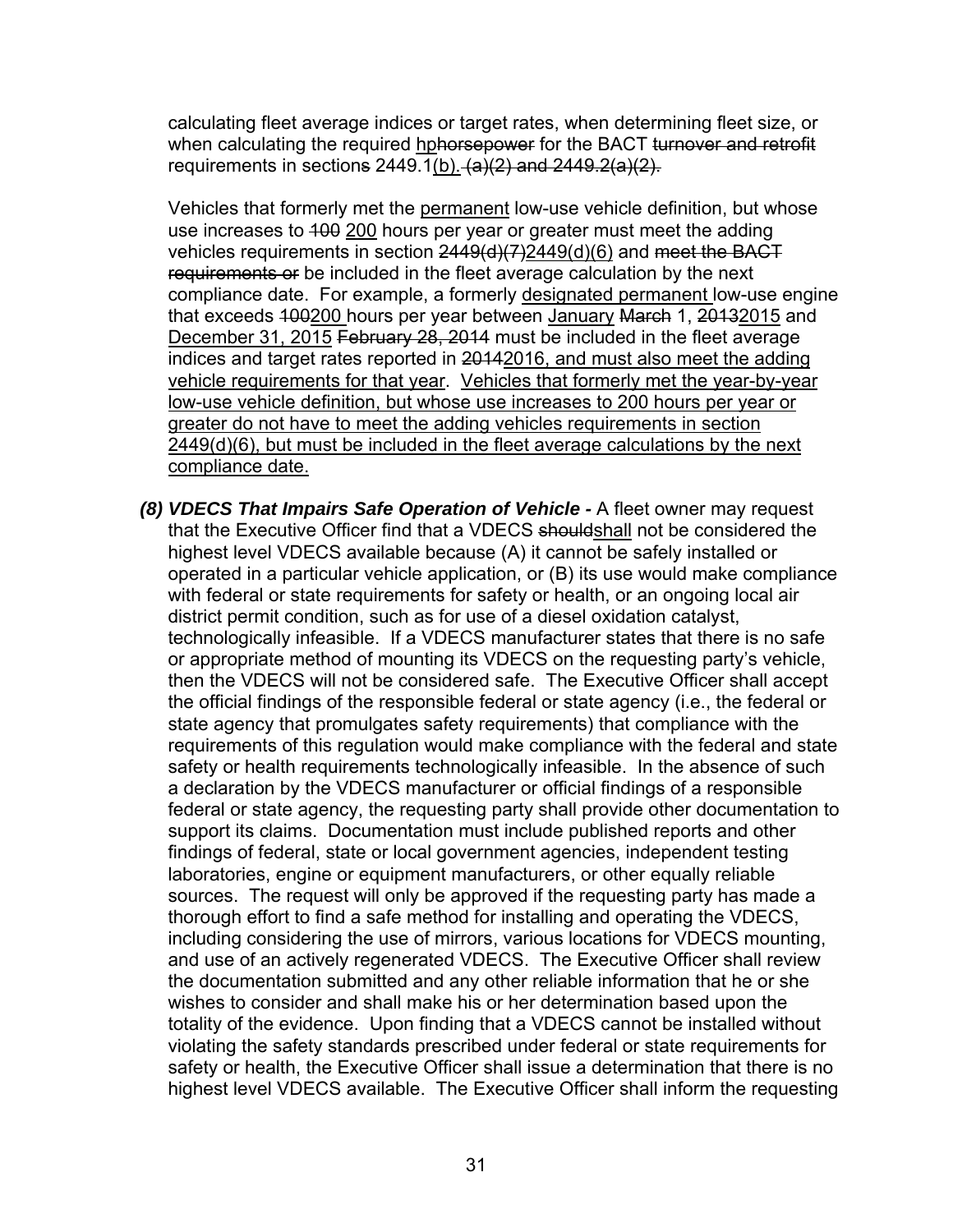party, in writing, of his or her determination, within 60 days of receipt of the request. Parties may appeal the Executive Officer's determination as described in (A) and (B) below. During the appeal process described in (A) and (B) below, the requesting party may request the administrative law judge to stay compliance until a final decision is issued. If the stay is granted and the Executive Officer denies the requesting party's request, the requesting party has six months from the date of the Executive Officer's final written decision to bring his or her fleet back into compliance.

# **(A) Appeals – Hearing Procedures** -

- 1. Any party whose request has been denied may request a hearing for the Executive Officer to reconsider the action taken by sending a request in writing to the Executive Officer. A request for hearing shall include, at a minimum, the following:
	- a. Naame of the requesting party;
	- b. Ceopy of the Executive Officer's written notification of denial;
	- c. Aa concise statement of the issues to be raised, with supporting facts, setting forth the basis for challenging the denial (conclusory allegations will not suffice);
	- d. Aa brief summary of evidence in support of the statement of facts required in c. above; and
	- e. The signature of an authorized person requesting the hearing.
- 2. A request for a hearing shall be filed within 30 days from the date of issuance of the notice of the denial.
- 3. A hearing requested pursuant to this section shall be heard by a qualified and impartial hearing officer appointed by the Executive Officer. The hearing officer may be an employee of the ARB, but may not be any employee who was involved with the denial at issue. In a request for reconsideration, the hearing officer, after reviewing the request for hearing and supporting documentation provided under paragraph 1. above, shall grant the request for a hearing if he or she finds that the request raises a genuine and substantial question of law or fact.
- 4. If a hearing is granted, the hearing officer shall schedule and hold, as soon as practicable, a hearing at a time and place determined by the hearing officer.
- 5. Upon appointment, the hearing officer shall establish a hearing file. The file shall consist of the following:
	- a. Tthe determination issued by the Executive Officer which is the subject of the request for hearing;
	- b. Tthe request for hearing and the supporting documents that are submitted with it;
	- c. Aall documents relating to and relied upon by the Executive Officer in making the initial determination to deny the requesting party's original claim; and
	- d. Ccorrespondence and other documents material to the hearing.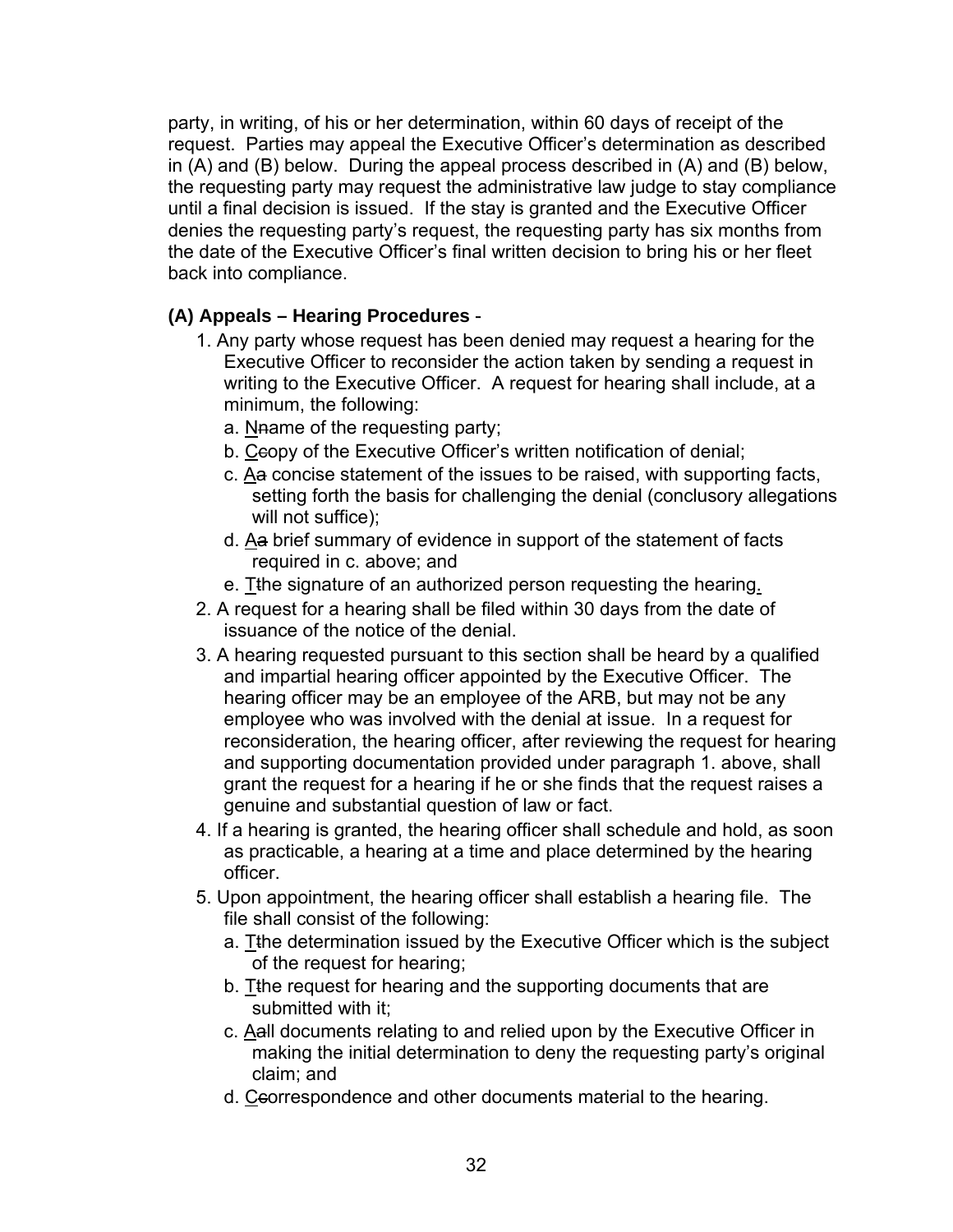- 6. The hearing file shall be available for inspection by the applicant at the office of the hearing officer.
- 7. An applicant may appear in person or be represented by counsel or by any other duly-authorized representative.
- 8. The ARB may be represented by staff or counsel familiar with the regulation and may present rebuttal evidence.
- 9. Technical rules of evidence shall not apply to the hearing, except that relevant evidence may be admitted and given probative effect only if it is the kind of evidence upon which reasonable persons are accustomed to relying in the conduct of serious affairs. No action shall be overturned based solely on hearsay evidence, unless the hearsay evidence would be admissible in a court of law under a legally recognized exception to the hearsay rule.
- 10. Declarations may be used upon stipulation by the parties.
- 11. The hearing shall be recorded either electronically or by a certified shorthand reporter.
- 12. The hearing officer shall consider the totality of the circumstances of the denial, including but not limited to, credibility of witnesses, authenticity and reliability of documents, and qualifications of experts. The hearing officer may also consider relevant past conduct of the applicant including any prior incidents involving other ARB programs.
- 13. The hearing officer's written decision shall set forth findings of fact and conclusions of law as necessary.
- 14. Within 30 days of the conclusion of a hearing, the hearing officer shall submit a written proposed decision, including proposed finding as well as a copy of any material submitted by the hearing participants as part of that hearing and relied on by the hearing officer, to the Executive Officer. The hearing officer may recommend to the Executive Officer any of the following:
	- a. Uuphold the denial as issued;
	- b. Mmodify the denial; or
	- c. Ooverturn the denial in its entirety.
- 15. The Executive Officer shall render a final written decision within 60 working days of the last day of hearing. The Executive Officer may do any of the following:
	- a. Aadopt the hearing officer's proposed decision;
	- b. Mmodify the hearing officer's proposed decision; or
	- c. Rrender a decision without regard to the hearing officer's proposed decision.
- **(B) Appeals Hearing Conducted by Written Submission**. In lieu of the hearing procedure set forth in (A) above, an applicant may request that the hearing be conducted solely by written submission. In such case the requestor must submit a written explanation of the basis for the appeal and provide supporting documents within 20 days of making the request. Subsequent to such a submission the following shall transpire: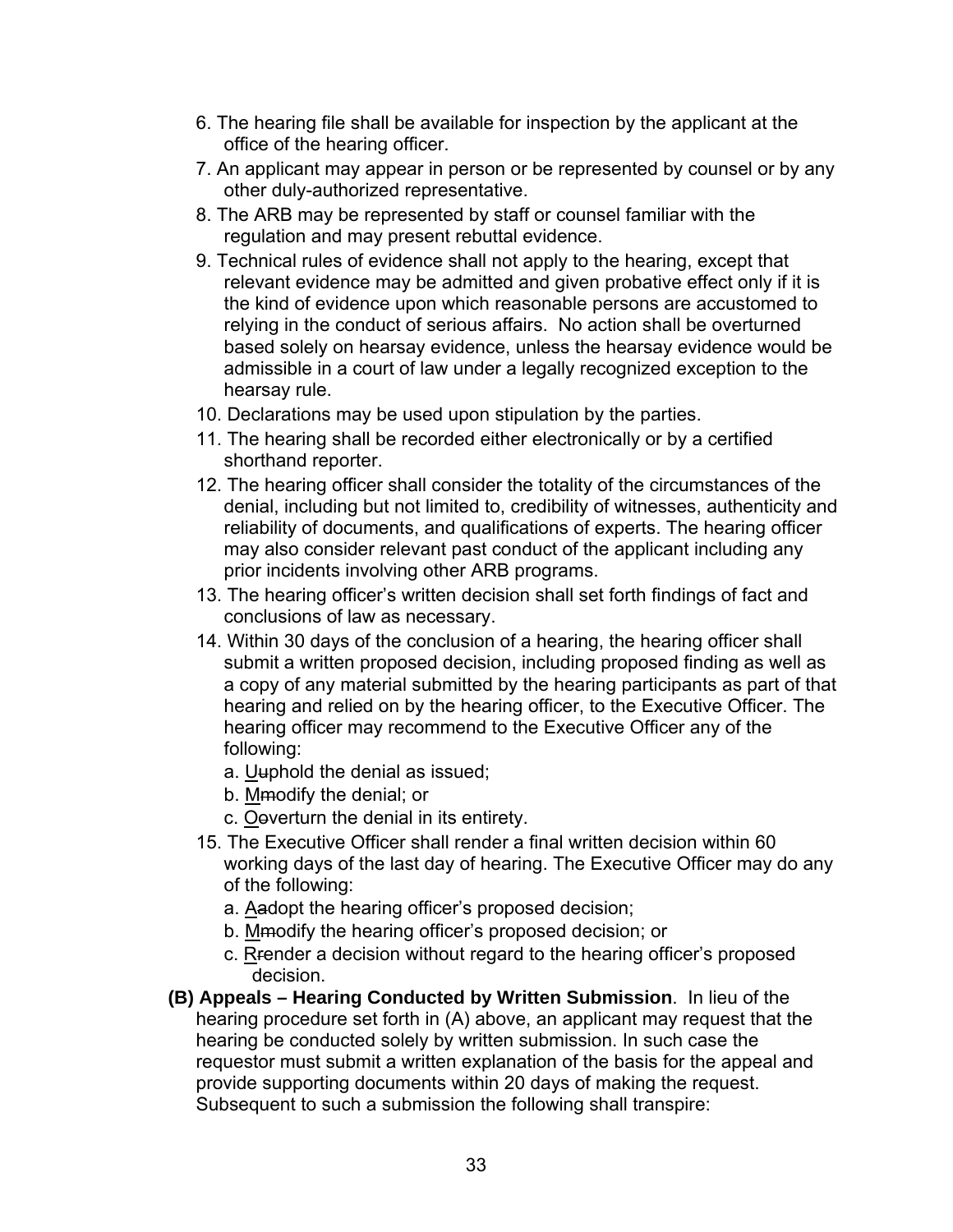- 1. ARB staff shall submit a written response to the requestor's submission and documents in support of the Executive Officer's action no later than 10 days after receipt of requestor's submission;
- 2. The applicant may submit one rebuttal statement which may include supporting information, as attachment(s), but limited to the issues previously raised;
- 3. If the applicant submits a rebuttal, ARB staff may submit one rebuttal statement which may include supporting information, as attachment(s), but limited to the issues previously raised; and
- 4. The hearing officer shall be designated in the same manner as set forth in section 2449(e)(8)(A)3. above. The hearing officer shall receive all statements and documents and submit a proposed written decision and such other documents as described in section 2449(e)(8)(A)13. above to the Executive Officer no later than 30 working days after the final deadline for submission of papers. The Executive Officer's final decision shall be mailed to the applicant no later than 60 days after the final deadline for submission of papers.
- 5. The Executive Officer shall render a final written decision within 60 working days of the last day of hearing. The Executive Officer may do any of the following:
	- a. Aadopt the hearing officer's proposed decision;
	- b. Mmodify the hearing officer's proposed decision; or
	- c. Rrender a decision without regard to the hearing officer's proposed decision.
- *(9) Compliance Flexibility for Delays in Availability of Tier 3 or Tier 4 Vehicles-*If the Executive Officer finds that there is a delay in availability of vehicles with engines meeting the Tier 3 or Tier 4 interim or final emission standards so that vehicles with Tier 3 or Tier 4 interim or final engines to meet a fleet's needs are not available or not available in sufficient numbers or in a sufficient range of makes, models, and sizes, then the Executive Officer may grant an extension to the fleet from the requirements in sections  $2449.1(a)(1)$ ,  $2449.2(a)(1)$ ,  $2449.1(a)(2)$  and  $2449.2(a)(2)$ . If such a delay affects a group of fleets, the Executive Officer may issue an extension to all fleets with similar characteristics. Any such delay must be documented based on verifiable information from the fleet regarding its vehicle needs and/or verifiable information from the equipment manufacturer, engine manufacturer, distributor, and/or dealer regarding the unavailability of appropriate vehicles with Tier 3 or Tier 4 interim or final engines.
- *(10) Exemption for Vehicles Awaiting Sale* Vehicles in the possession of dealers, financing companies, or other entities who do not intend to operate the vehicle nor offer the vehicle for hire, that are operated only to demonstrate functionality to potential buyers or to move short distances while awaiting sale or for maintenance purposes are exempt from all requirements in sections 2449, 2449.1, and 2449.2, and 2449.3.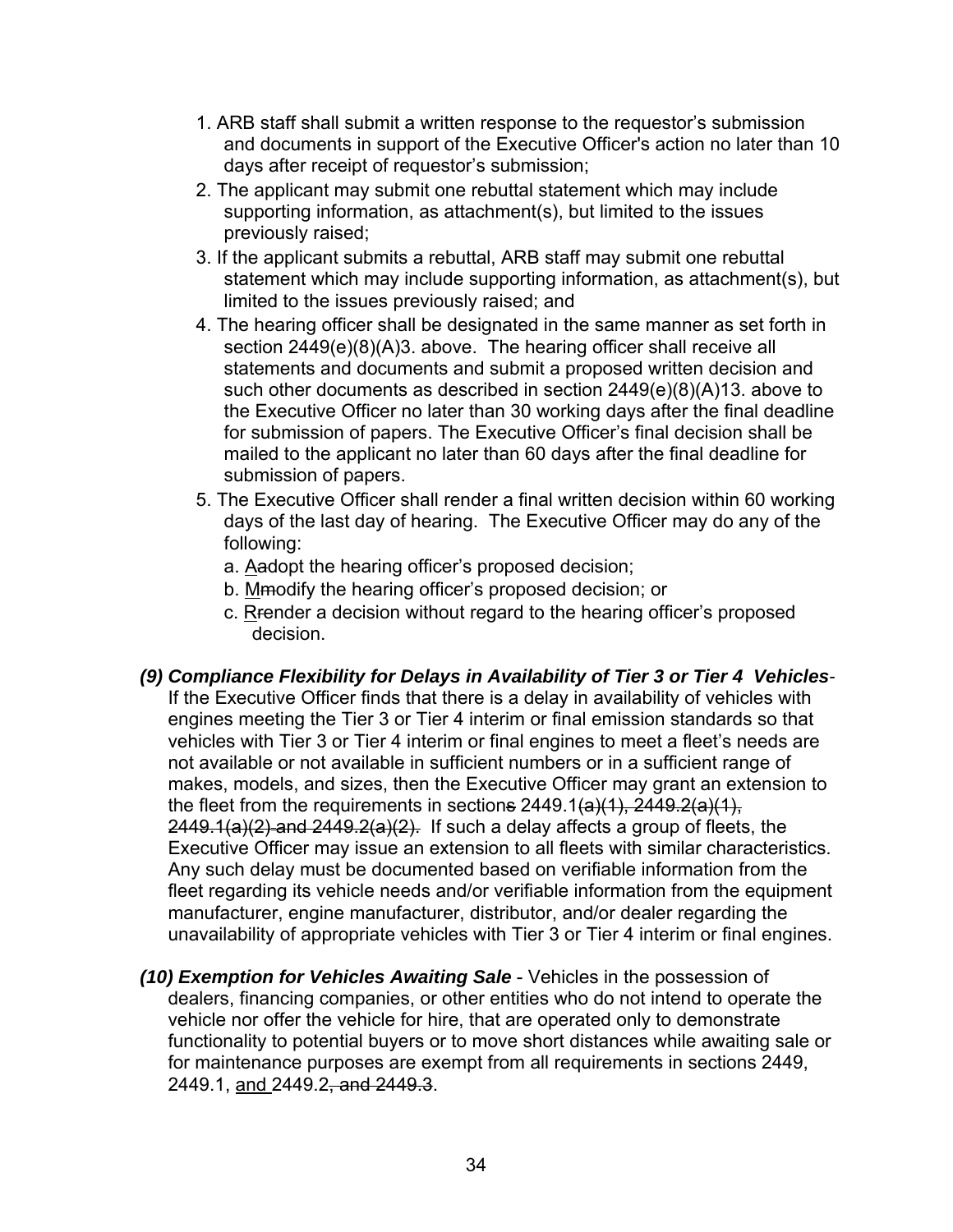- *(11) Exemption for Vehicle Used Over Half the Time for Agriculture* A vehicle that is used by its owner for agricultural operations for over half of its annual operating hours but that is not used exclusively for agricultural operations is exempt from the performance requirements in section  $2449(d)$ ,  $2449.1(a)$ , and  $2449.2(a)$ , and  $2449.2$ , but still must be labeled and reported in accordance with sections 2449(f) and (g). Vehicles used exclusively for agricultural operations are completely exempt from the performance, labeling, and reporting requirements. A vehicle that is rented or leased for use by others is exempt only if it is exclusively used for agricultural operations.
- *(12) Exemption for Vehicles Used Solely on San Nicolas or San Clemente Islands* - Vehicles used solely on San Nicolas or San Clemente Islands are exempt from all requirements in section 2449, 2449.1, and 2449.2. If the land use plans for the islands are changed to allow use by the general public of the islands, this exemption shall no longer be applicable.
- *(13) Exemption for Job Corps Vehicles*  Vehicles used by the Job Corps nonprofit apprenticeship training program are exempt from the performance requirements in sections 2449(d), 2449.1(a), 2449.2(a) and 2449.3(d)2449.2 but still must be labeled and reported in accordance with sections 2449(f) and (g).
- *(14) Two-Engine VehiclesCranes*  Both engines in a two-engine crane are subject to this regulation. For purposes of the rounding provisions in section  $2449.1(b)(5)(a)(2)(a)7$ , if a two-engine vehicle is subject to this regulation, under section 2449(b), neither engine in the two-engine vehicles are is required to be turned over until the hphorsepower required to be turned over under section  $2449.1(b)(a)(2)(A)$  is at least half the sum of the max hpmaximum power of the primary and auxiliary secondary engine in the two-engine vehiclecrane.
- *(15) On-road Registered Vehicles with Off-road Engines* If a workover rig or other on-road registered vehicle subject to this regulation with an off-road engine is repowered and will be registered and driven on-road, it must be repowered with an on-road certified engine of the same model year or newer as the engine being replaced.
- **(16) Two-Engine Water Well Drilling Rigs**  Both engines in a two-engine water well drilling rig are subject to this regulation. For the purposes of the rounding provisions in section 2449.1(a)(2)(a)7, neither engine in the two-engine water well drilling rig is required to be turned over until the horsepower required to be turned over under section 2449.1(a)(2)(A) is at least half the sum of the maximum power of the primary and secondary engine in the two-engine water well drilling rig.
- **(16)** *Fleets with 500 hp or less* Fleets with 500 hp or less total max hp may meet the optional compliance schedule listed below in Table 1 instead of the small fleet requirements in 2449.1(a)(2) and 2449.1(b). This percent of engine hp must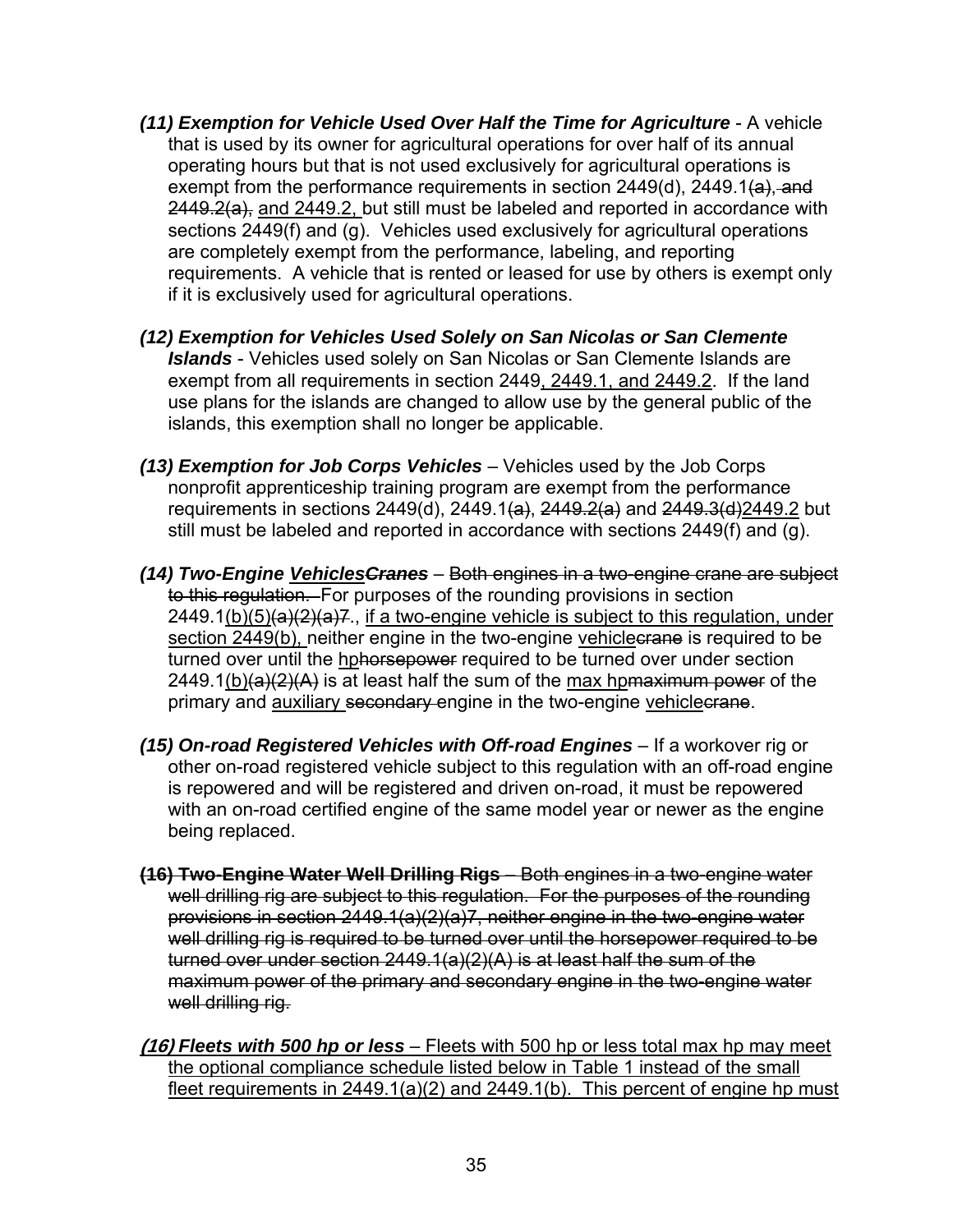be met or exceeded, and the rounding provisions in section 2449.1(b)(5) do not apply. For compliance with this section, all vehicles in the fleet must be included; no vehicles qualify for the exemptions listed in section 2449(e).

| <b>Compliance Date:</b><br><b>January 1 of Year</b> | <b>Percent of Fleet (by hp) Which Must</b><br>Have a Tier 2 or Higher Engine |
|-----------------------------------------------------|------------------------------------------------------------------------------|
| 2019                                                | <u> 25</u>                                                                   |
| 2022                                                | <u>50</u>                                                                    |
| 2026                                                | 75                                                                           |
| 2029                                                |                                                                              |

## **Table 1 – Optional Compliance Schedule for Fleets with 500 HP or Less**

Fleets with 500 hp or less may choose to comply with either the above optional compliance schedule or the small fleet requirements. If the fleet alternates from the BACT schedule to the optional compliance path above, the fleet must comply with the most recent past requirements of the optional compliance schedule. For example, a fleet switching to the optional compliance schedule above in 2025 must meet the 2022 requirements of the optional compliance schedule immediately upon switching to the optional compliance schedule. A fleet switching to the fleet average or BACT requirements from the optional compliance schedule must begin meeting the fleet average or BACT requirements for small fleets on the next compliance date for small fleets. If a fleet grows larger than 500 hp, that fleet must begin meeting the fleet average or BACT requirements for small fleets on the next compliance date for the applicable fleet size category.

*(17) Public funds for purchases, repowers, or retrofits*– Notwithstanding sections 2449, 2449.1 and 2449.2, the purchase of a replacement vehicle, repower, or a retrofit with public funds shall be counted toward the fleet average or BACT requirements in accordance with funding program guidelines applicable to the particular source of public funds used for the purchase. This may in some cases limit credit to single rather than double credit.

# **(f)** Labeling-

All vehicles with engines subject to the regulation must be labeled with an ARB-issued equipment identification number (EIN). Electric and alternative fuel vehicles, stationary or portable systems, and gasoline-powered vehicles used to replace diesel vehicles under section  $2449(d)(1)(G)$  must also be labeled with an ARB-issued EIN. ARB will issue unique EIN to the fleet owner for each vehicle subject to the regulation in response to the initial reporting described in section 2449(g)(1) and, for vehicles added in the 30 days before the annual reporting date, the annual reporting described in section 2449 (g)(2). Vehicles with two engines that provide motive power will receive two EINs. Vehicles with two engines where one provides motive power and the other is an auxiliary engine will receive one EIN. All owners of vehicles subject to the regulation must comply with the following labeling requirements.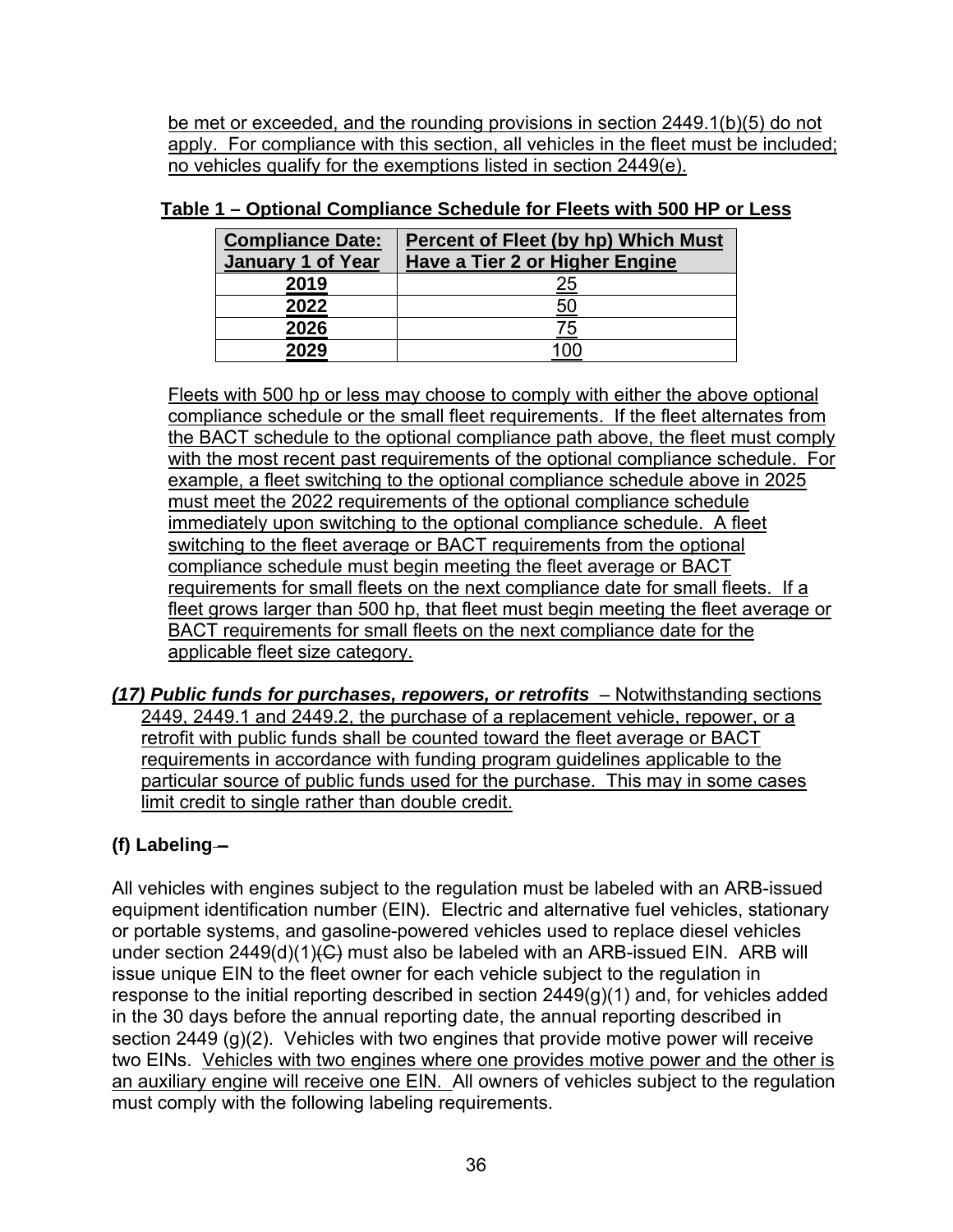*(1) Application for EIN for added vehicle* – Notwithstanding the requirements for vehicles used for emergency operations in section 2449(e)(3), if a fleet owner adds a vehicle to his California fleet or brings a vehicle into California from outside the sState, the fleet owner has 30 days from the date of purchase or the date the vehicle enters California to apply to ARB for an EIN or, if the vehicle already has an EIN, to inform ARB of the purchase using forms approved by the Executive Officer for submittal of required reporting information. If the reporting date under section 2449(g)(2) occurs before 30 days after purchase, the annual reporting may serve as the application for an EIN.

Applications for an equipment identification number shouldshall be submitted electronically per the guidelines approved by the Executive Officer for electronic data reporting, or mailed or delivered to ARB at the address listed immediately below:

California Air Resources Board Mobile Source Control Division (In-Use Off-road Diesel) P.O. Box 2815 Sacramento, CA 95812.

- *(2) Affixing Equipment Identification Number* Within 30 days of receipt of the ARB-issued EIN, fleet owners shall permanently affix or paint the EIN(s) on the vehicle in clear view according to the following specification:
	- (A) The EIN shall be white on a red background, unless the vehicle is part of a captive attainment area fleet, in which case the EIN shall be white on a green background.
	- (B) The EIN shall be located in clear view on the right (starboard) both sides of the outside of the vehicle approximately 5 feet above the ground, or, if the vehicle is not 5 feet tall, lower on the vehicle.
	- (C) Each character shall be at least 3 inches (7.6 centimeters) in height and 1.5 inches (3.8 centimeters) in width.
	- (D) The EIN shall be maintained in a manner that retains its legibility for the entire life of the vehicle.
	- (E) Vehicles reported to ARB prior to January 1, 2013, may apply a label to the right (starboard) side of the vehicle only, except that the vehicle must have an identical EIN label placed on the left (port) side of the vehicle before January 1, 2013.
	- (F) Vehicles that are part of a captive attainment area fleet and reported to ARB prior to January 1, 2013, may be labeled with an EIN that is in white on a red background, except that the vehicle must have the EIN label replaced by one displaying white on a green background, on each side of the vehicle, before January 1, 2013.

**(g) Reporting** –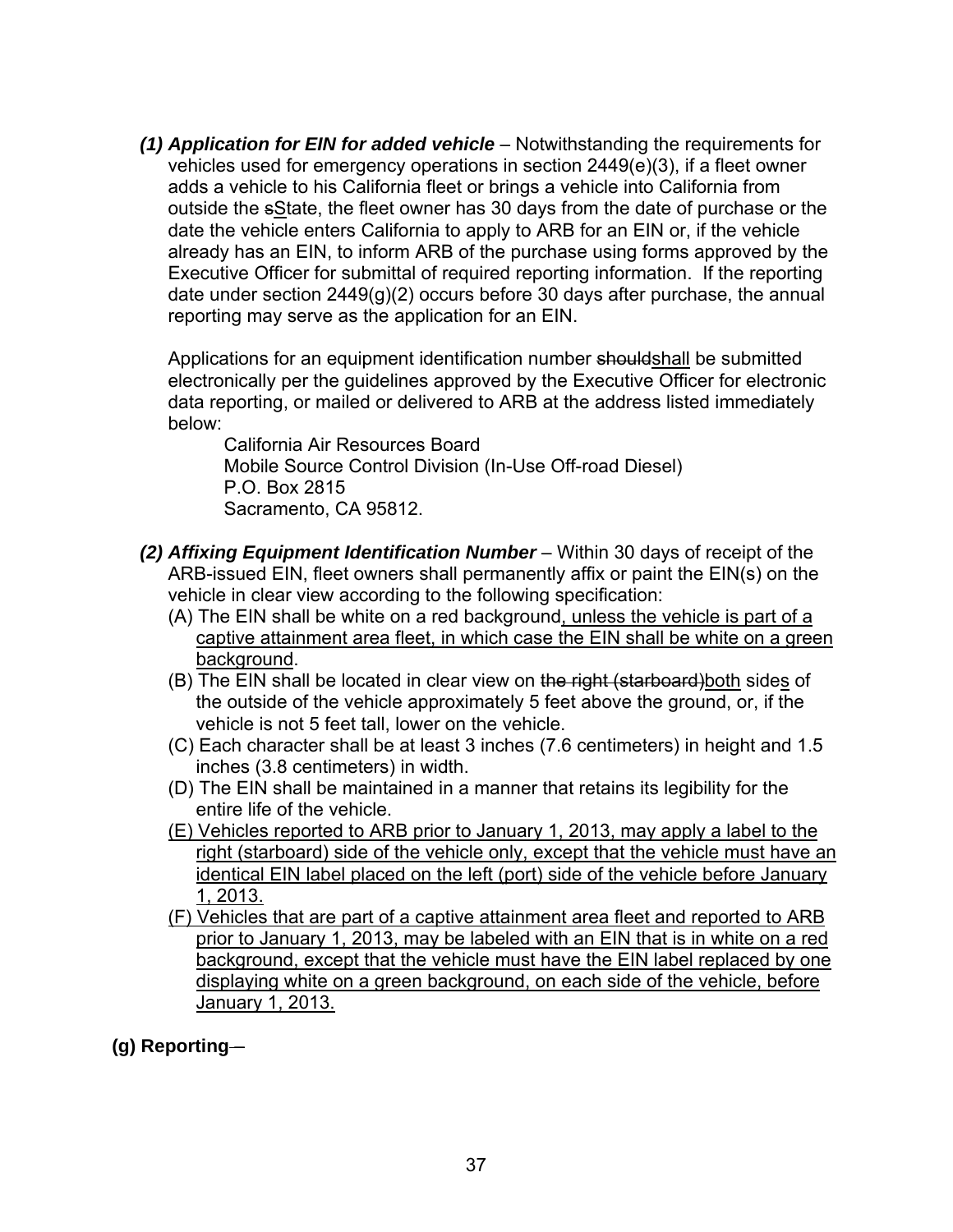Reporting is required for each and every fleet. Large and medium fleets may report separately for different divisions or subsidiaries of a given company or agency. Fleet owners may submit reporting information using forms (paper or electronic) approved by the Executive Officer.

*(1) Initial reporting* – All fleet owners must submit the information in section  $2449(g)(1)(A)$  through (HG) to ARB by their initial reporting date. In the initial reporting, fleet owners must report information regarding each vehicle subject to this regulation that was in their fleet on March 1, 2009. Systems or non-diesel fueled vehicles that are used in place of a vehicle that would be subject to this regulation must also be reported. The initial reporting date for large fleets is April 1, 2009. The initial reporting date for medium fleets is June 1, 2009. The initial reporting date for small fleets is August 1, 2009. Notwithstanding the aforementioned reporting dates, the initial reporting date for two-engine vehicleswater well drilling rigs is March 1, 2012April 1, 2011. Reports must include the following information:

### **(A) Fleet Owner** –

- 1. Fleet owner's name;
- 2. Corporate parent name (if applicable);
- 3. Corporate parent taxpayer identification number (if applicable);
- 4. Company taxpayer identification number;
- 5. Address;
- 6. Responsible person name;
- 7. Responsible person title;
- 8. Contact name;
- 9. Contact phone number;
- 10. Contact email address (if available);
- 11. Whether the fleet owner is a low population county local municipality fleet;
- 12. Whether the fleet owner has an approval from the Executive Officer to be treated as if in a low-population county;
- 13. Whether the fleet owner is a non-profit training center;
- 14. Whether the fleet has an idling policy documented and available to employees;
- 15. Whether the fleet is using a fuel-based strategy as an emissions control strategy;
- 16. Whether the fleet is a cCaptive aAttainment aArea fFleet.
- **(B) Vehicle List** A list of each vehicle subject to this regulation along with the following information for each vehicle:
	- 1. Vehicle type;
	- 2. Vehicle manufacturer;
	- 3. Vehicle model;
	- 4. Vehicle model year;
	- 5. Vehicle serial number (i.e., for workover rigs and on-road two-engine cranesvehicles, and two-engine water well drilling rigs, vehicle identification number);
	- 6. Whether the vehicle is a permanent or year-by-year low-use vehicle;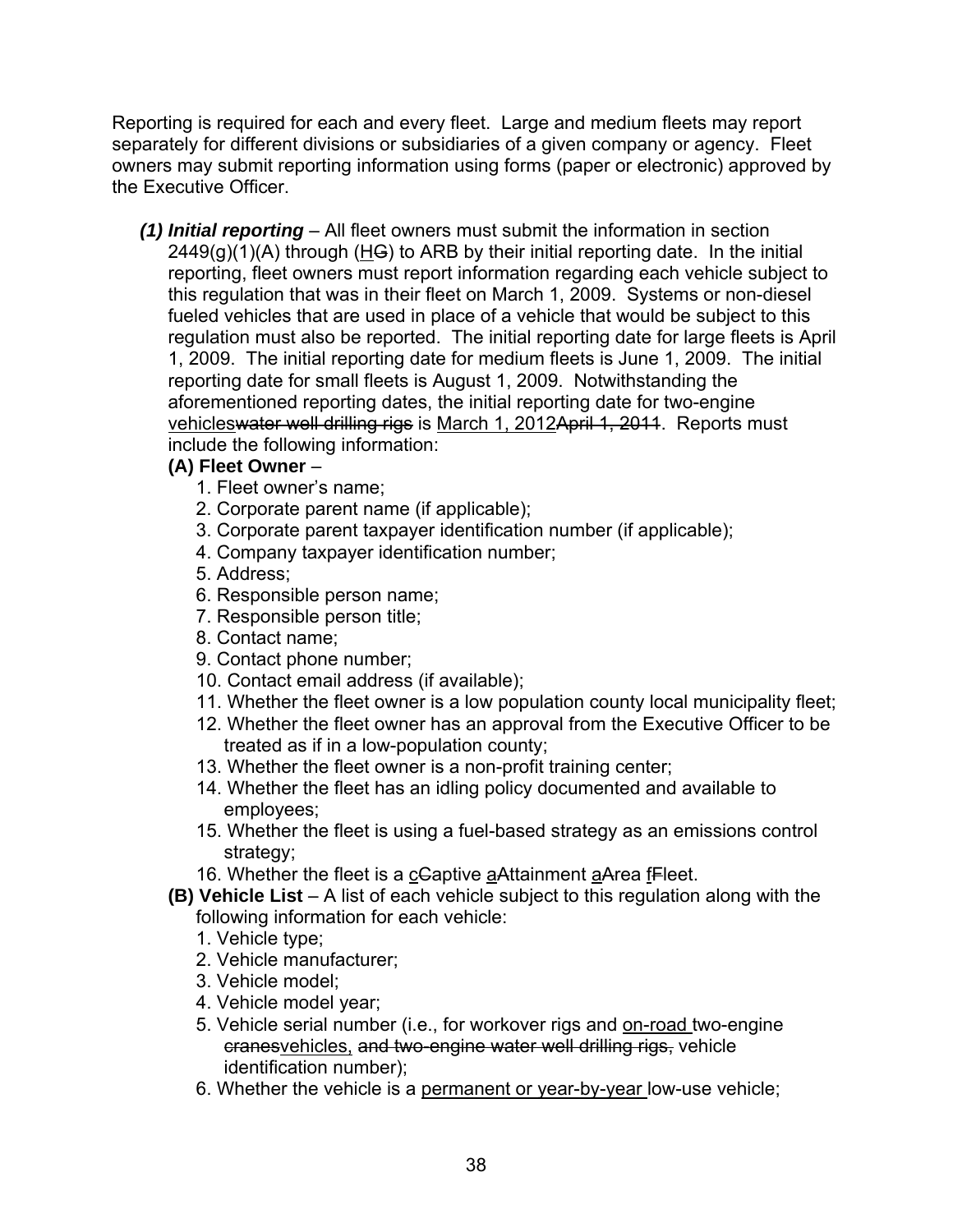- 7. If the vehicle is a permanent or year-by-year low-use vehicle, whether the vehicle was operated outside of California during the previous compliance year;
- 8. Whether the vehicle is a specialty vehicle;
- 9. Whether the vehicle is a vehicle used solely for emergency operations;
- 10. Whether the vehicle is a dedicated snow removal vehicle;
- 11. Whether the vehicle is used for agricultural operations for over half of its annual operating hours;
- 12. Whether the vehicle is an electric vehicle that replaced a diesel vehicle;
- 13. Whether the vehicle has had a VDECS installed, or been retrofit, repowered, or replaced with Surplus Off-road Opt-in for NOx program funding and, if so, the start and end dates of the contract period;
- 14. Whether the vehicle has had a VDECS installed, or been retrofit, repowered, or replaced with Carl Moyer program funding;
- 15. Whether the vehicle has had a VDECS installed been retrofit through a demonstration program, and - if so - which program;
- 16. EIN if it has already been assigned.;
- 17. License plate number, if vehicle has a license plate.;
- 18. Whether the vehicle has a VDECS safety exemption per section 2449(e)(8);
- 19. Whether the vehicle is exempt from the BACT requirements per section 2449.1(b)(2)(E) for the early installation of a highest level PM VDECS.
- **(C) Engines** For each engine that powers a vehicle listed per section  $2449(q)(1)(B)$ , or is an auxiliary engine in a two-engine vehicle that is subject to this regulation per section 2449(b), report the following information.
	- 1. Engine manufacturer;
	- 2. Engine model;
	- 3. Engine family (if any);
	- 4. Engine serial number;
	- 5. Engine model year;
	- 6. Engine max hpmaximum power;
	- 7. Engine displacement;
	- 8. Whether the engine is a repower and if so date repowered;
	- 9. Whether If the engine is a Post-2007 flexibility engine;
	- 10. Whether the engine is, an engine certified to on-road standards, or an engine certified by ARB or U.S. Environmental Protection Agency to a lower emission standard than shown in Appendix A, the emission standard to which the engine is certified and the certification Executive Order or certificate number;
	- 1140. Whether the engine has been rebuilt to a more stringent emissions configuration.
- **(D) Verified Diesel Emission Control Strategies** For each VDECS that is installed on an engine listed per section 2449(g)(1)(C) report the following information.
	- 1. VDECS mManufacturer;
	- 2. VDECS fFamily;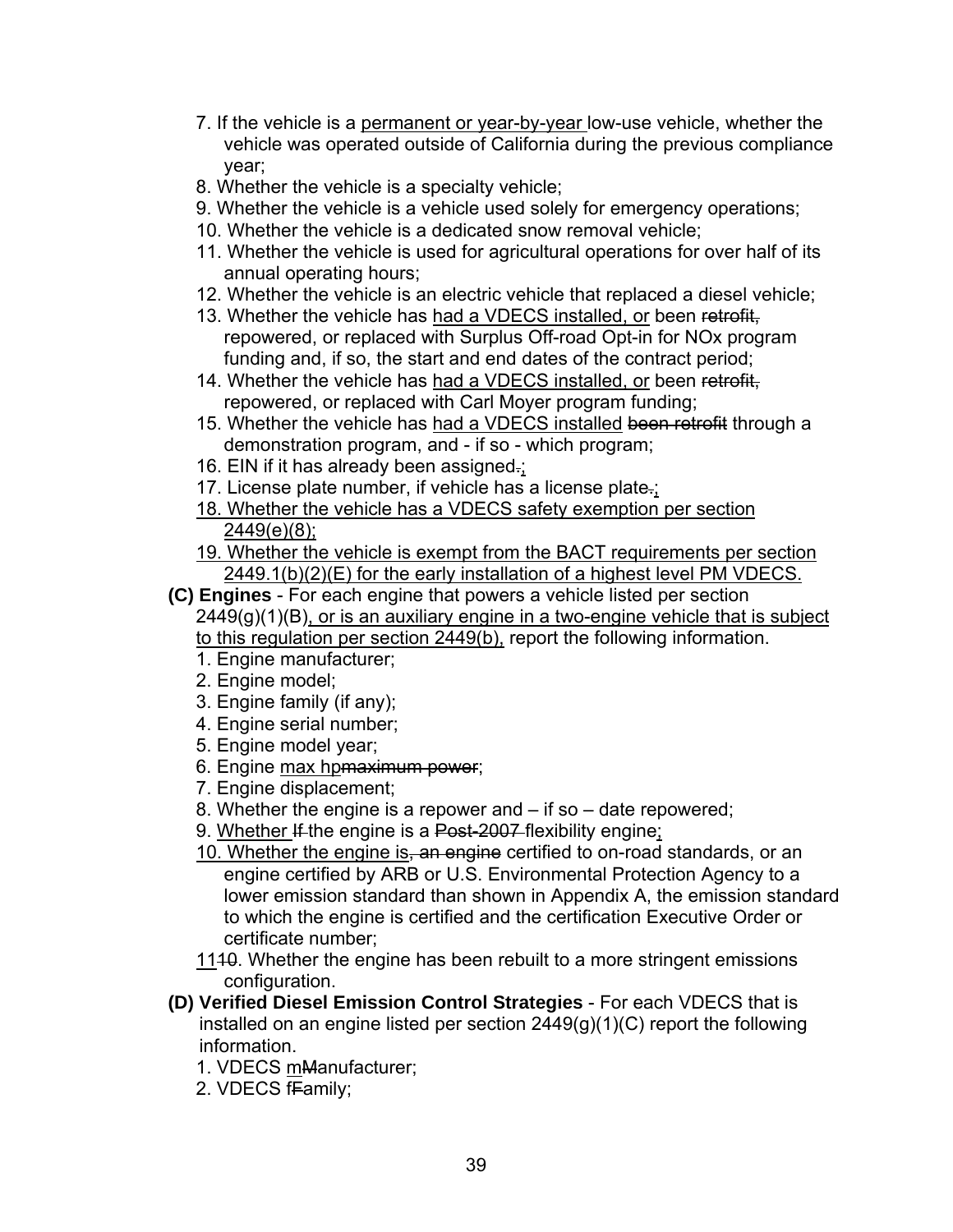- 3. Verification level;
- 4. Verified percent NOx reduction (if any);
- 5. Date installed;
- 6. VDECS sSerial nNumber.
- **(E) Non-Diesel Vehicle Used in Place of a Diesel Vehicle**  For each electric, alternative fueled, or gasoline fueled vehicle, report the information listed in sections  $2449(q)(1)(B)1$ . through  $2449(q)(1)(B)5$ . and sections 2449(g)(1)(C)1. through 2449(g)(1)(C)6. as well as
	- 1. Date purchased;
	- 2. If the vehicle replaced a diesel vehicle in the fleet, the hphorsepower of the diesel vehicle replaced and the date replaced;
	- 3. If not electric, the NO<sub>x</sub> and PM-emission factor;
- **(F) Stationary or Portable Systems Used in Place of a Diesel Vehicle**  For stationary or portable systems that are used in place of a diesel vehicle, report the following information:
	- 1. Description of the system;
	- 2. Type and number of vehicles that would otherwise be used;
	- 3. HpHorsepower of the vehicle(s) that would otherwise be used;
- **(G) Credit for Early Actions** Fleet owners claiming credit for early action must report information required under sections  $2449(g)(1)(B)1$ . through 2449(g)(1)(B)5. and sections 2449(g)(1)(C)1. through 2449(g)(1)(C)6. for each vehicle for which credit is claimed. As appropriate, the following information must also be reported:
	- 1. For each vehicle within the fleet that was repowered with a Tier 1 or newer engine prior to March 1, 2009, the date of repower;
	- 2. For each vehicle within the fleet that was retrofit with the had the highest level PM VDECS installed available at the time of retrofit prior to March 1, 2009, the date of installation retrofit and whether Carl Moyer Incentive Program funding was used to pay for the VDECS retrofit;
	- 3. Fleet owners claiming early credit for retirement or replacement of any vehicles per under section  $2449.1(b)(14) \frac{a}{2}(A)(2)$ a.ii., or 2449.1(b)(16)(a)(2)(A)(2)a.v. or 2449.2(a)(2)(A)(2)a.iv. must report information on each and every vehicle within the fleet between March 1, 2006, and March 1, 2010, as required under sections  $2449(q)(1)(B)1$ . through  $2449(g)(1)(B)45$ . and sections  $2449(g)(1)(C)1$ . through  $2449(g)(1)(C)6$ . as well as the date of any purchase and/or retirement between March 1, 2006 and March 1, 2010.
	- 4. Fleet owners claiming credit for reduced activity in the fleet per section 2449.1(a)(2)(A)(2)a.iv. or 2449.2(a)(2)(A)2.a.iii. must report to the Executive Officer the total hours of use for each vehicle in the fleet, excepting vehicles claimed for early retirement credit, for the twelve month period January 1, 2007, to December 31, 2007 as well as the twelve month period March 1, 2009, to February 28, 2010. Fleets that do not have hourly reporting records of each vehicle in the fleet must submit to the Executive Officer copies of information that is verifiable and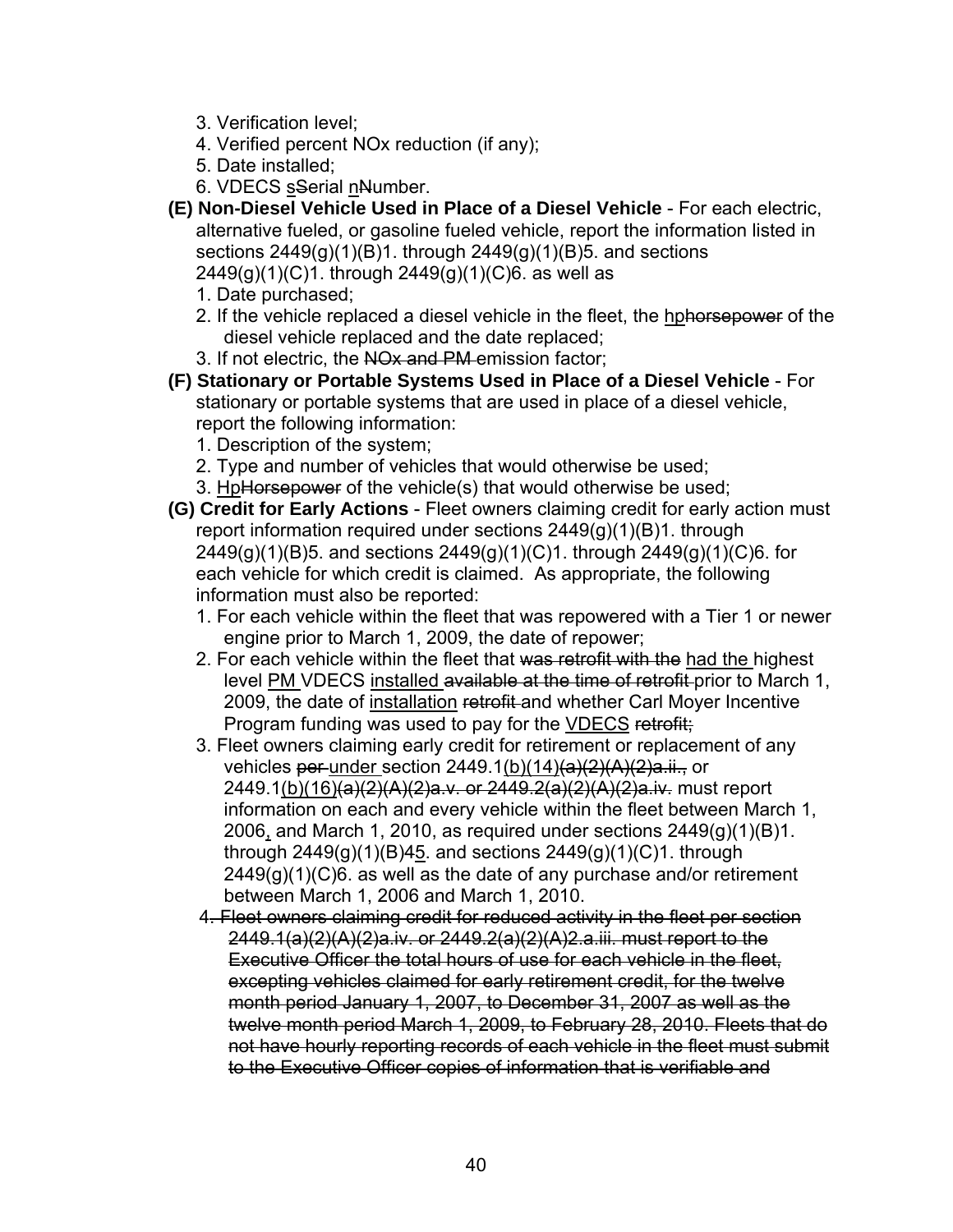substantively demonstrates a reduction in fleet activity from July 1, 2007, to March 1, 2010.

- **(H) Equipment Purchased, Repowered, Retrofitted, or Otherwise Funded or Partially Funded Using Public Funds** - For owners of equipment or vehicles that were purchased, repowered or retrofitted using public funds and where funding program guidelines include criteria that limit funded projects from receiving regulatory benefit or credit, in addition to the information provided in sections 2449(g)(1)(A) through (D), the fleet owner must provide the following information for each vehicle:
	- 1. Date the public funding contract began;
	- 2. Date the public funding contract ends;
	- 3. Program providing the funding; and
	- 4. Contract terms specifying the limitations for receiving regulatory benefit or credits for the funded equipment.
- *(2) Annual Reporting and Compliance Certification Responsible Official Affirmation of Reporting* – All fleet owners must review and update the information submitted under section 2449(g)(1) annually, and submit the information in section  $2449(g)(2)(A)$  through (C) to ARB by the reporting date of each subsequent reporting year. The large fleet reporting date for all fleets is March 1April 1, the medium fleet reporting date is June 1, and the small fleet reporting date is August 4. Fleet owners must report information regarding each vehicle subject to this regulation as it was on December 31 March 4 of the year prior to the reporting year (for example, by March 1, 2018, fleets must report each vehicle as it was at the end of the day on December 31, 2017). Large fleets must report annually each year from 2010 to 2021-2012 to 2023. Medium fleets must report annually each year 2012 to 20212016 to 2023. Small fleets must report annually each year from 2014 to 20262018 to 2028. Any fleet that fails to meet the fleet average target rate for the final target date in section  $2449.1(a)(1)$ or 2449.2(a)(1) must continue to report annually each year until it does so. After the final target date in 2449.2(a)(1), any fleet that is required to apply VDECS under section 2449.2(a)(2) must continue to report each year until the March 1 after all such retrofits are complete. Any fleet that operates permanent designated or year-by-year low-use vehicles must continue to report annually for each permanent or year-by-year low-use vehicle for as long as the fleet owns or operates the vehicle. Fleets may use forms (paper or electronic) approved by the Executive Officer for submittal of the required reporting information.
	- **(A) Compliance Certification Responsible Official Affirmation of Reporting** – Each year that annual reporting is required, a fleet shall submit to ARB Aan affirmation certification signed by a responsible official or a designee thereof that the information reported is accurate and that the fleet is in compliance with the regulation. The certification affirmation must be submitted on a form (paper or electronic) approved by the Executive Officer. If a designee signs the compliance certification affirmation of reporting, a written statement signed by the responsible official designating the designee must be attached to the compliance certification affirmation of reporting and submitted to ARB.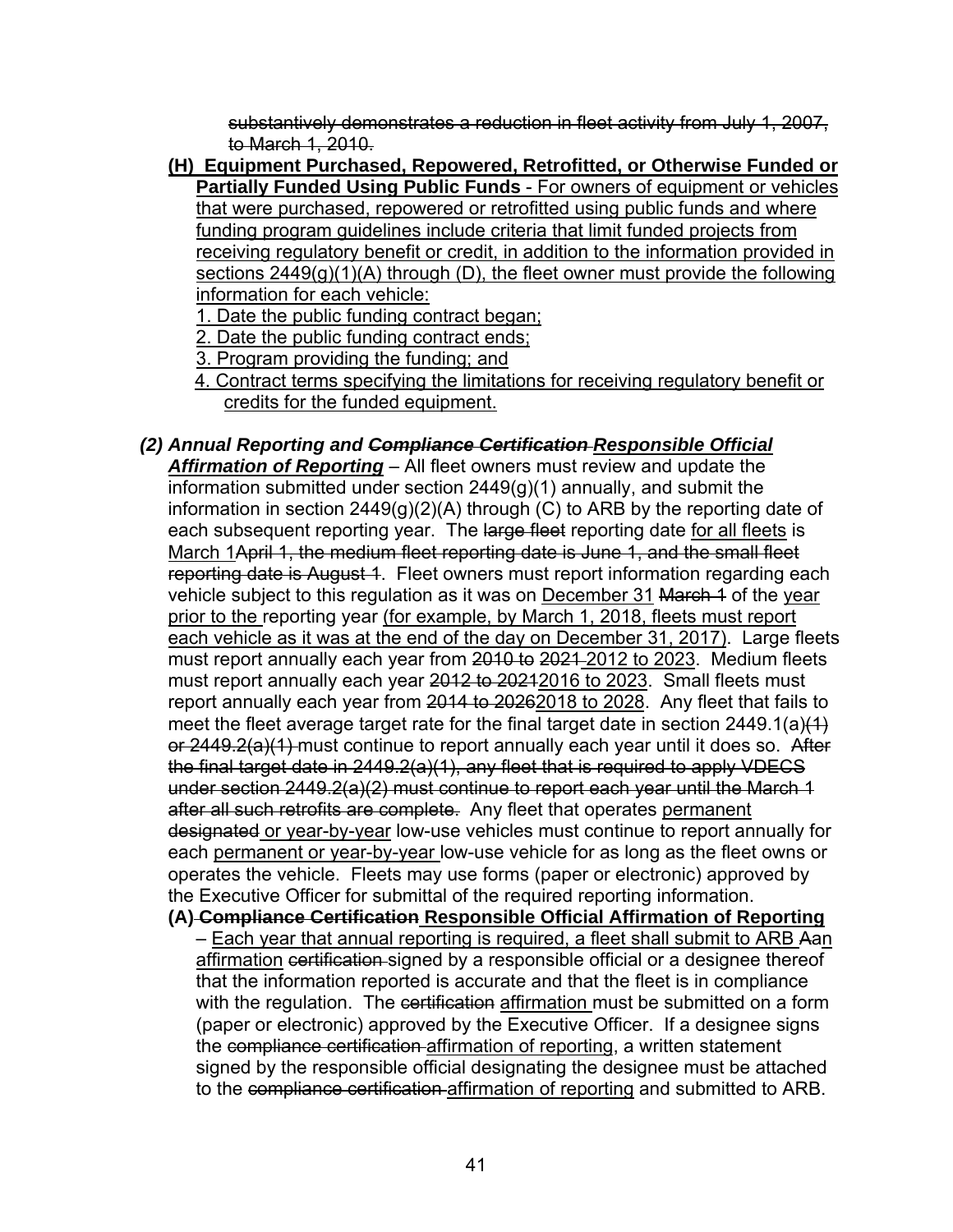This written statement designating the designee must only be attached the first time a designee signs the affirmation of reporting. If a new designee is appointed at a later time, another written statement signed by the responsible official designating a new designee must be submitted. If the fleet is a Ccaptive Aattainment Aarea Ffleet, the certification affirmation must certify that the fleet's vehicles did not operate outside the counties listed in 2449(c)(6) in the prior year. If the responsible official or designee is the same for several fleets or fleet portions, the responsible official or designee has the option of submitting a single affirmation for these fleets, as long as the single affirmation appropriately identifies each fleet covered by the affirmation.

- **(B) Changes Since Last Reporting** If any information reported per section 2449(g)(1) has changed since either the initial or last annual report filed with ARB, the fleet owner must, in its next annual report identify such changes. Such changes include vehicles removed from the fleet, vehicles added to the fleet through purchase or by bringing into California, vehicles newly designated as permanent or year-by-year low-use or specialty vehicles, repowers, and VDECS installed retrofits, and VDECS removed. If there are no changes, the fleet shall indicate that there have been no changes since the last report.
- **(C) Engine Hour Meter Readings** Engine hour meter readings must be reported for each engine in the following cases.
	- 1. If the fleet has chosen the hours in fleet average option, the fleet owner shall report two engine hour meter readings, one from on or before March 1 of the prior year and one from on or after March 1 of the current year, and the dates of reading for every engine in the fleet.
	- 1.2. For vehicles that fleet owners intend to designate as year-by-year lowuse, report two engine hour meter readings, one from on or before January 1 March 4 of the prior year and one from on or after December 31 March 1 of the current- prior year, and the dates of reading. If using the three-year rolling average definition of year-by-year low-use, report two hour meter readings, one from on or before January 1 March 1 of the first year of the three year period and one from on or after December 31 March 4 of the third year-current year. For vehicles that fleet owners intend to designate as permanent low-use vehicles, report one engine hour meter reading from on or before January 1 of the current year. For each year thereafter, report the engine hour meter reading from on or after December 31 of the prior year. Permanent and year-by-year ILow-use vehicles used in emergency operations, must report the total hours used in emergency operations. Additionally, for vehicles designated as permanent or year-by-year low-use that operate both inside and outside California, the fleet owner shall submit a log that contains the following information.
		- a. Each date the vehicle entered California and the hour meter reading upon entry;
		- b. Each date the vehicle exited California and the hour meter reading upon exit.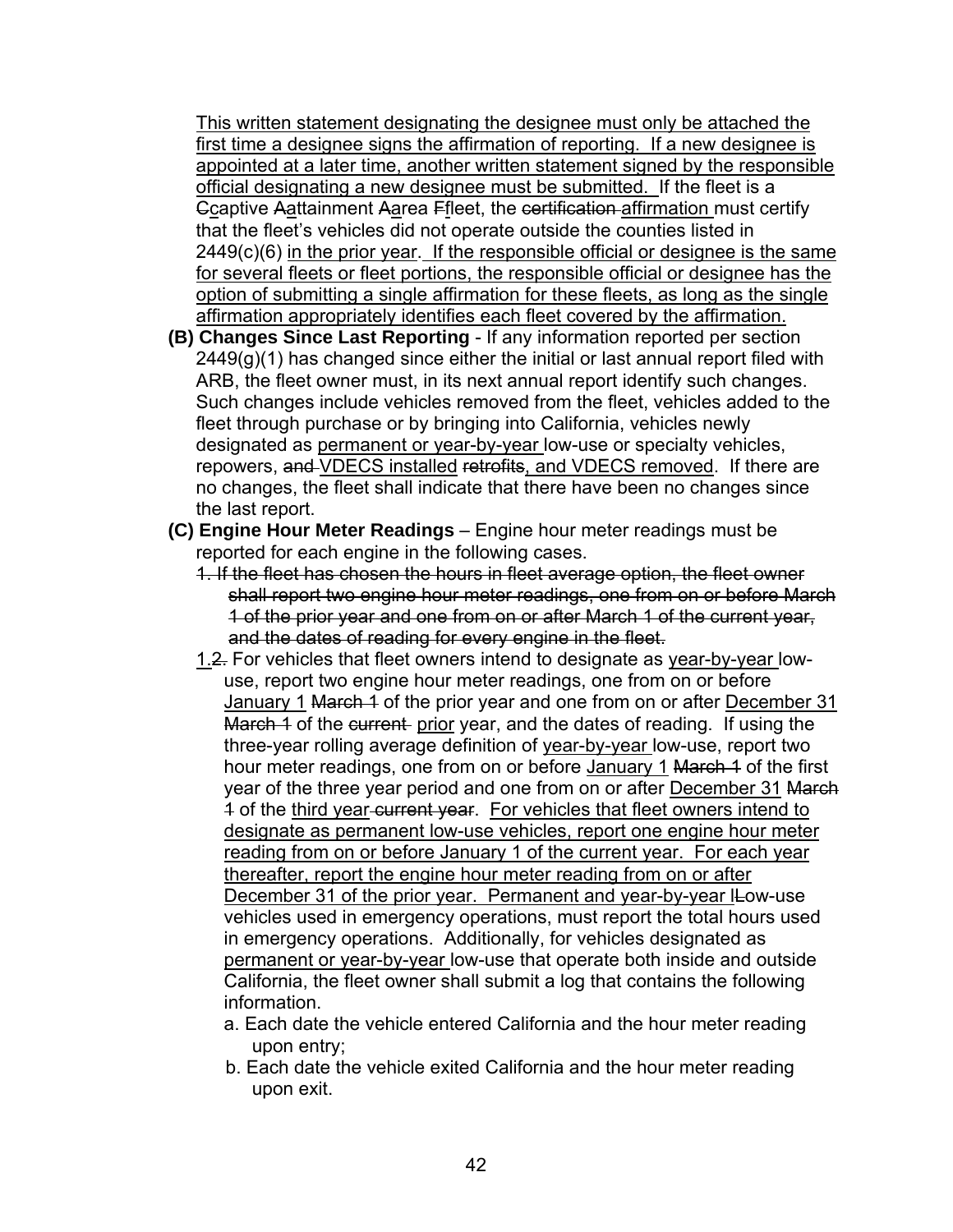- 2.3. For vehicles that are used in agricultural operations, the fleet owner shall report two engine hour meter readings, one from on or before January 1 March 1 of the prior year and one from on or after December 31 March 1 of the prior current year, and the dates of such readings. Also the fleet owner shall report, the total number of hours the vehicle has been used in non-agricultural use.
- *(3) New Fleet Reporting* New fleets must submit the information in section  $2449(q)(1)(A)$  through (HG) to ARB for vehicles subject to the regulation within 30 days of purchase or bringing such vehicles into the State. Beginning the first January 1-March 4 that is more than 30 days after the date of purchase or bringing a vehicle into the State, new fleets must comply with the annual reporting requirements in section 2449(g)(2).
- *(4) Selling Vehicles*Any person selling a vehicle with an engine subject to this regulation in California must notify ARB within 30 days from the date the vehicle was sold. If the reporting date under section 2449(g)(2) occurs within 30 days of the vehicle being sold, the annual reporting may serve as the notification to ARB that the vehicle was sold.

### **(h) Record keeping** –

Fleet owners must maintain copies of the information reported under section 2449(g), as well as the records described in section 2449(h) below, and provide them to an agent or employee of the ARB within five business days upon request. Records must be kept at a location within the State of California.

- *(1) Changes Since Last Reporting Period* Documentation of any additions, deletions, or changes to the fleet since the last reporting. Documentation may include bills of sale, purchase orders, or other documentation.
- *(2) Vehicles Not Yet Labeled* For newly purchased or acquired vehicles or vehicles recently brought into the sState that have not yet been labeled per section 2449(f)(2), records must be kept of the vehicle purchase date or the date the vehicle entered the sState.
- *(3) Engines Rebuilt to a More Stringent Emissions Configuration* Records of engines that are rebuilt to a more stringent emissions configuration in accordance with Title 40, CFR, Part 89.130 and Part 1068.120 must be kept as long as the engine remains in operation. For a fleet to claim credit for rebuild to a more stringent emissions configuration of a Tier 1 engine rated at or above 37 kW that is exempt from the requirements in Title 40, CFR, Part 89.130 and title 13, CCR, section 2423(l), the Tier 1 engine must be rebuilt in accordance with the rebuild practices of those sections and the fleet must keep the records that would have been required if the engine were not exempt from those requirements. Records must include the following information: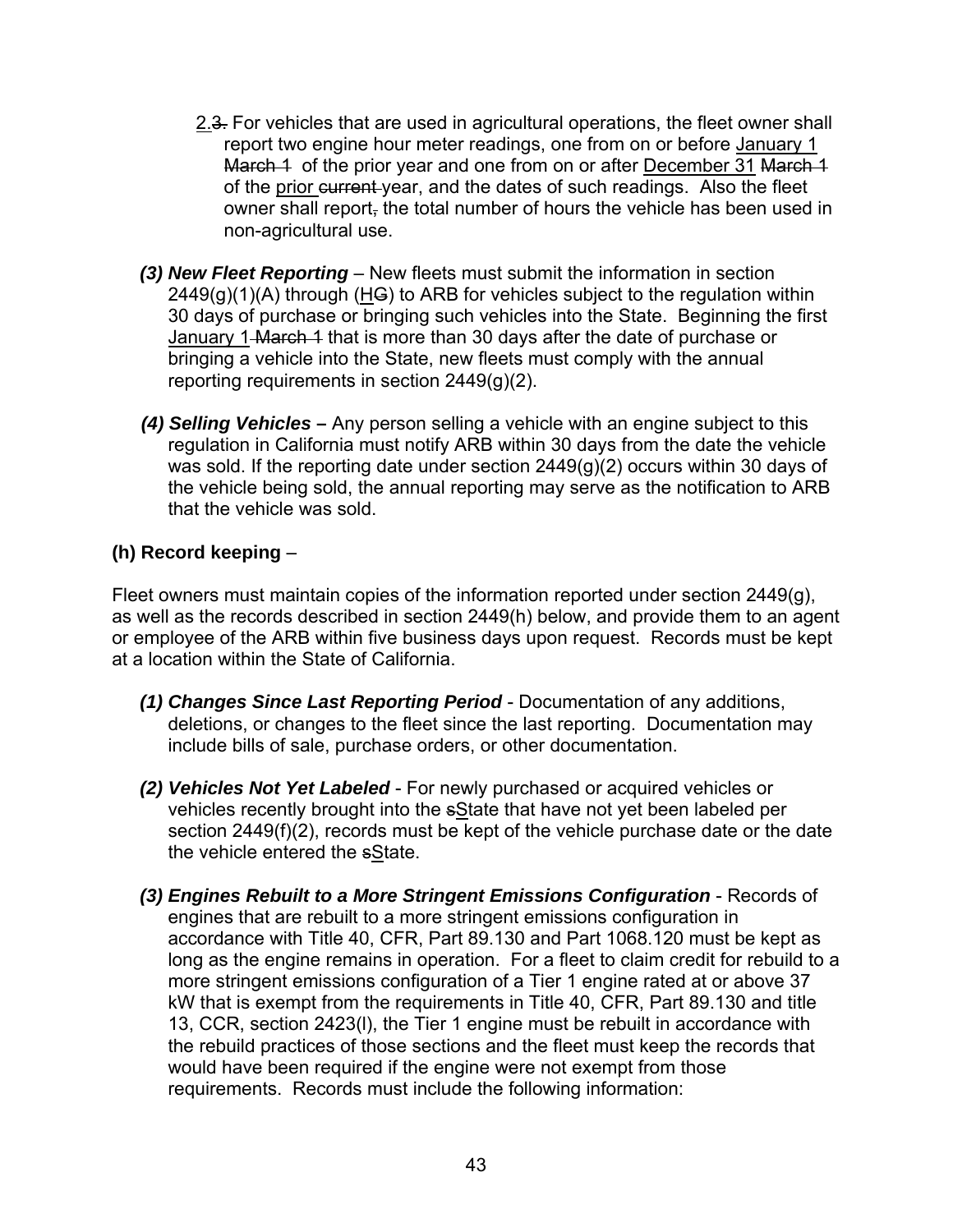- (A) The name of the company that performed the rebuild, address, contact name, and contact phone number for that company;
- (B) An invoice, or proof of purchase of the engine rebuild;
- (C) The date(s) the engine upgrade was performed;
- (D) All records required under Title 40, CFR, Part 1068.120 or, for engines exempt from Title 40, CFR, Part 1068.120, the records that would be required if the engine were not exempt;
- (E) All records required under title 13, CCR, section 2423(l) or, for engines exempt from 13, CCR, section 2423(l), the records that would be required if the engine were not exempt.
- *(4) VDECS Failure* Records of any VDECS failure and replacement.

#### *(5) VDECS Removal* – Records of any VDECS removed from a vehicle, including the date and reason for removal.

- *(6)***(5)** *VDECS Serial Numbers* Records of the serial numbers of the VDECS installed on each vehicle.
- *(7)***(6)** *Manufacturer Delay* For any vehicles or VDECS for which the fleet owner is utilizing the equipment manufacturer delay provision in section 2449(e)(6), proof of purchase, such as a purchase order or signed contract for the sale, including engine specifications for each applicable piece of equipment or vehicle.
- *(8)***(7)** *Records Pertaining to Executive Officer Approval* Records of Executive Officer approval of any of the following:
	- (A) A waiver to allow additional idling in excess of 5 consecutive minutes;
	- (B) Upon discontinuation of a fuel verified as a dDiesel eEmission cControl sStrategy, approval for up to two years additional time to come back into compliance with the applicable fleet average requirement;
	- (C) A finding that a VDECS shouldshall not be considered the highest level VDECS available due to safety concerns;
	- (D) Approval to use the max hpmaximum power of a diesel vehicle that serves the same function as an electric vehicle;
	- (E) Approval of an alternative fuel vehicle NOx emission standard;
	- (F) Approval of a vehicle designation as a specialty vehicle;
	- (G) Approval of and experimental diesel PM control strategy;
	- (H) Approval to grant an extension to the fleet from the requirements when Tier 3 or Tier 4 (interim or final) vehicles are not available;
	- (I) Approval to use a fuel strategy as an emissions control strategy as in section 2449(e)(2);
- **(8)** *Credit for Reduced Activity*  Each fleet owner that claims credit for reduced fleet activity with vehicle specific data per sections 2449.1(a)(2)(A)(2)a.iv. or 2449.2(a)(2)(A)2.a.iii. shall maintain the records setting forth the total hours of use of each vehicle in the fleet for each of the twelve month periods indicated in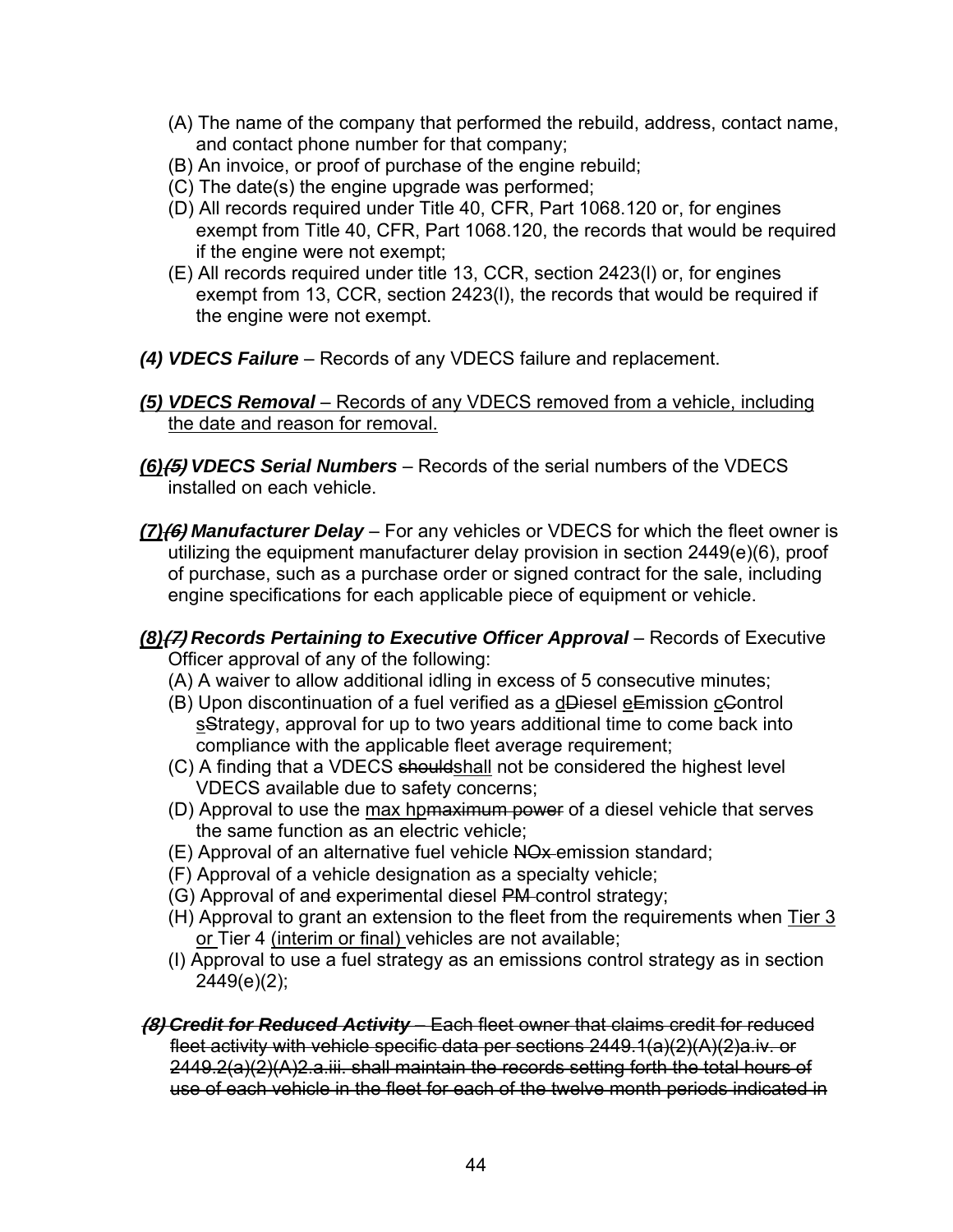$2449(q)(1)(G)4$ . A fleet that submits non-vehicle specific data claiming credit for reduced fleet activity, per sections 2449.1(a)(2)(A)(2)a.v. or 2449.2(a)(2)(A)(2)a.iv., must keep a record of all of the information submitted to ARB to support its claim of reduced fleet activity.

- **(9)(9)** *Credit for Early Retirement or Replacement*  Each fleet owner that claims credit for the retirement or replacement of vehicles from March 1, 2006, to March 1, 2010, perunder sections 2449.1(b)(14)(a)(2)(A)2.a.ii. or 2449.1(b)(16)(a)(2)(A) (2)a.v. or 2449.2(a)(2)(A)(2)a.iv shall maintain records substantiating the fleet's claim of previous ownership for those vehicles.
- *(10) Record Retention* Each fleet owner shall maintain the records for each vehicle subject to the regulation and for the overall fleet as long as the owner has a fleet or January 1 March 4, 2030, whichever is earlier. If vehicle ownership is transferred, the seller shall convey the vehicle records including vehicle data perunder section  $2449(q)(1)(B)$ , engine data perunder section  $2449(q)(1)(C)$ , and VDECS data perunder section  $2449(q)(1)(D)$  to the buyer. If fleet ownership is transferred, the seller shall convey the fleet records including fleet data perunder sections  $2449(q)(1)(A)$  through (GH) to the buyer. Any person selling a vehicle with an engine subject to this regulation in California must maintain records of the disclosure of regulation applicability required by sSection 2449(i) for three years after the sale.

# **(i) Right of Entry** –

For the purpose of inspecting off-road vehicles and their records to determine compliance with these regulations, an agent or employee of ARB, upon presentation of proper credentials, has the right to enter any facility (with any necessary safety clearances) where off-road vehicles are located or off-road vehicle records are kept.

# **(j) Disclosure of Regulation Applicability** –

Any person selling a vehicle with an engine subject to this regulation in California must provide the following disclosure in writing to the buyer on the bill of sale, "When operated in California, any off-road diesel vehicle may be subject to the California Air Resources Board In-Use Off-road Diesel Vehicle Regulation. It therefore could be subject to retrofit or accelerated turnover requirements to reduce emissions of air pollutants. For more information, please visit the California Air Resources Board website at http://www.arb.ca.gov/msprog/ordiesel/ordiesel.htm."

# **(k) Penalties** –

Any person who fails to comply with the performance requirements of this regulation, who fails to submit any information, report, or statement required by this regulation, or who knowingly submits any false statement or representation in any application, report, statement, or other document filed, maintained, or used for the purposes of compliance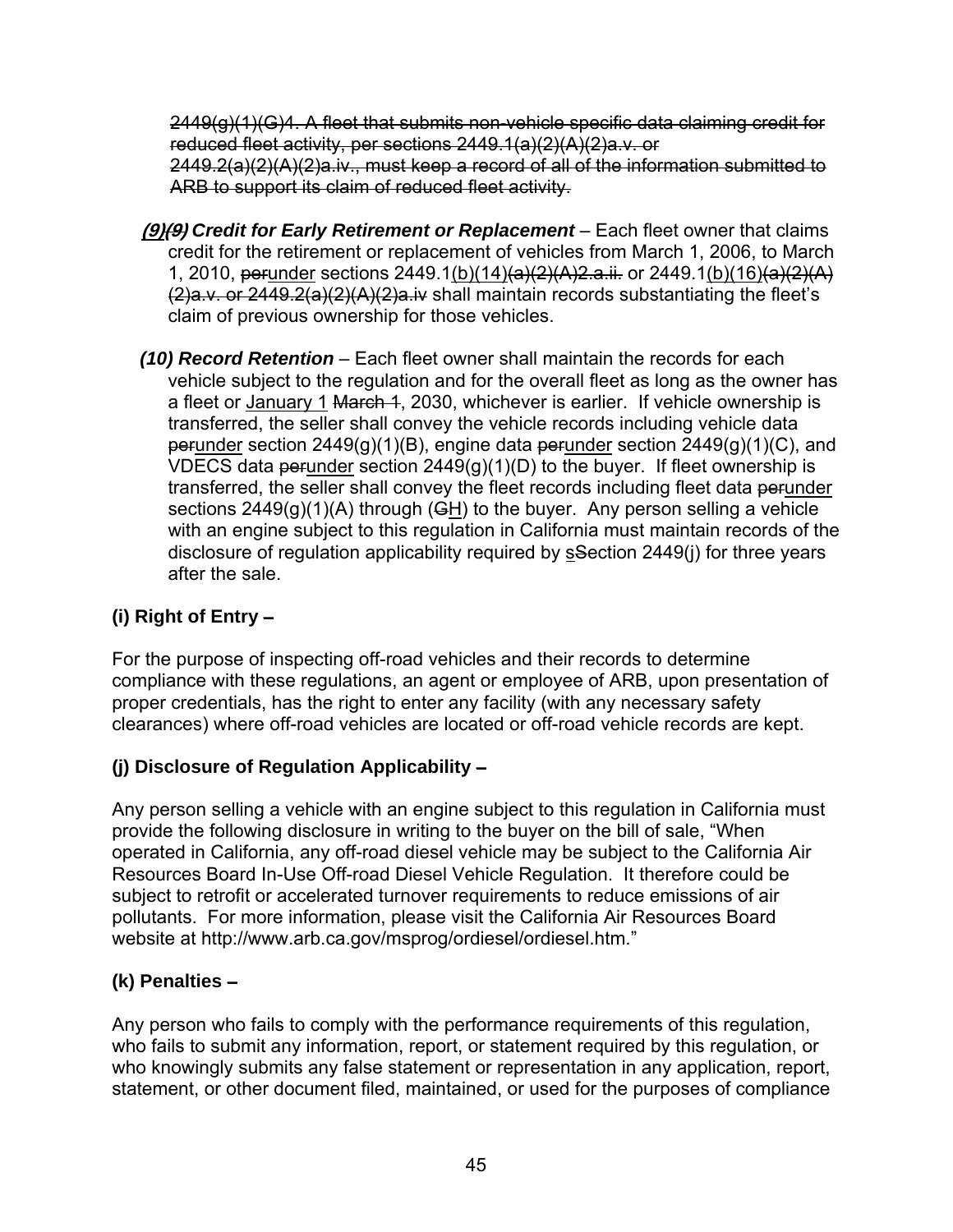with this regulation may be subject to civil or criminal penalties under sections 39674, 39675, 42400, 42400.1, 42400.2, 42400.3.5, 42402, 42402.1, 42402.2, 42402.4, 42403, and 43016 of the Health and Safety Code. In assessing penalties, the Executive Officer will consider factors, including but not limited to the willfulness of the violation, the length of time of noncompliance, whether the fleet made an attempt to comply, and the magnitude of noncompliance.

### **(l) ARB Certificate of Reported Compliance** –

After the initial reporting required by section  $2449(q)(1)$  and the annual reporting and compliance certification responsible official affirmation of reporting required by section  $2449(g)(2)$  is received by ARB, if the reporting and affirmation indicates the fleet is in compliance with the requirements of the Regulation for In-Use Off-Road Diesel-Fueled Fleets in use off-road diesel vehicle regulation, ARB will provide the fleet with a Certificate of Reported Compliance with the Regulation for In-Use Off-Road Diesel-Fueled FleetsIn-Use Off-road Diesel Vehicle Regulation.

### **(m) Severability** –

If any subsection, paragraph, subparagraph, sentence, clause, phrase, or portion of section 2449, 2449.1, or 2449.2, or  $2449.3$  of this regulation is, for any reason, held invalid, unconstitutional, or unenforceable by any court of competent jurisdiction, such portion shall be deemed as a separate, distinct, and independent provision, and such holding shall not affect the validity of the remaining portions of the regulation.

\*\*Note: Authority cited: Sections 39002, 39515, 39516, 39600, 39601, 39602, 39650, 39656, 39658, 39659, 39665, 39667, 39674, 39675, 40000, 41511, 42400, 42400.1, 42400.2, 42400.3.5, 42402, 42402.1, 42402.2, 42402.4, 42403, 43000, 43000.5, 43013, 43016, 43018, and 43018.2, Health and Safety Code. Reference: Sections 39002, 39515, 39516, 39600, 39601, 39602, 39650, 39656, 39657, 39658, 39659, 39665, 39667, 39674, 39675, 40000, 41511, 42400, 42400.1, 42400.2, 42402.2, 43000, 43000.5, 43013, 43016, 43018, and 43018.2, Health and Safety Code.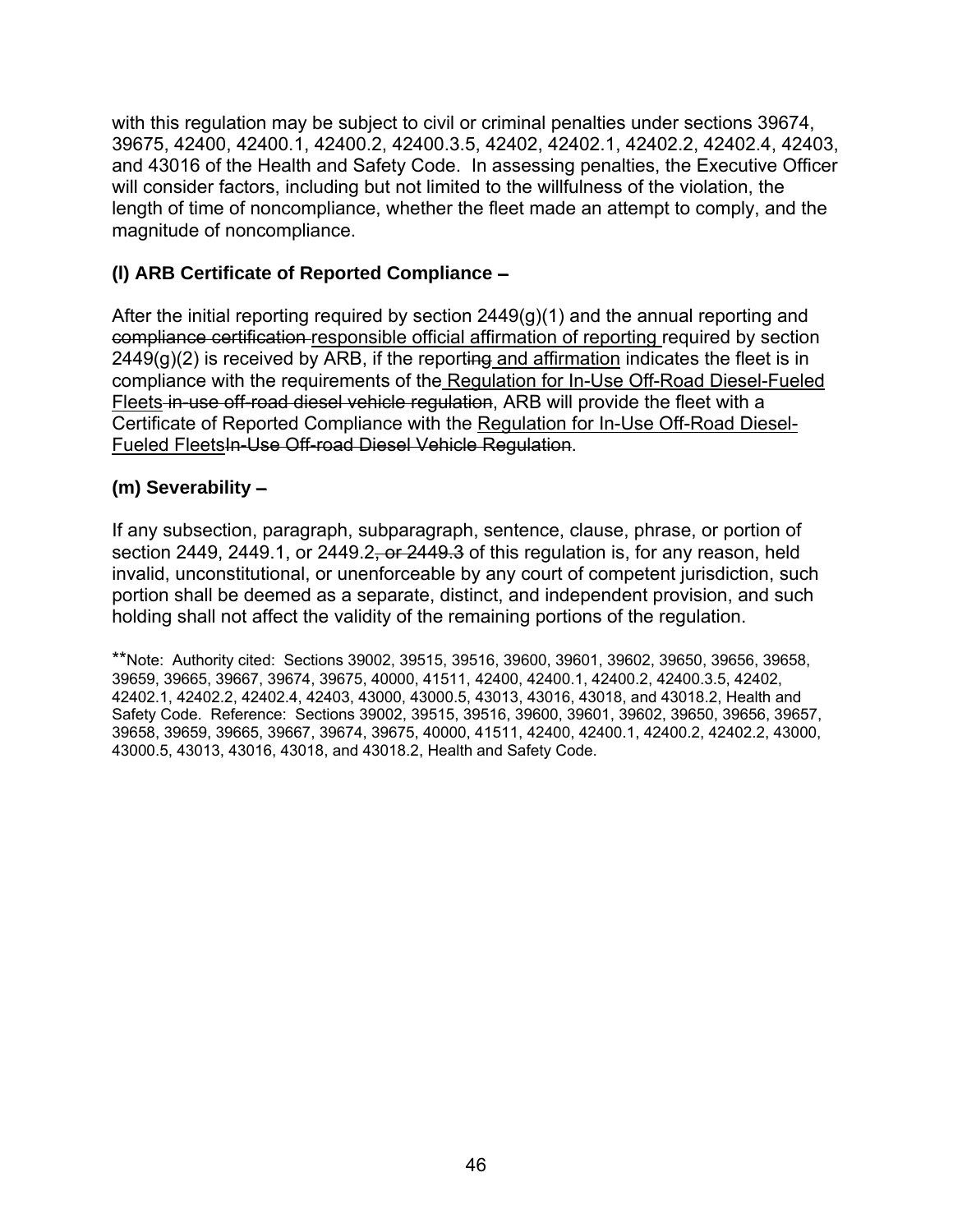### **§ 2449.1. NOx Performance Requirements**

### **(a) Performance Requirements**

Each fleet must meet the fleet average requirements in this section beforeby January March 1 of each year or demonstrate that it met the best available control technology  $(BACT)$  requirements as described in section 2449.1(b)(a)(2). There are differing requirements for large and medium fleets. Small fleets are not subject to the NOx performance requirements.

If various portions of a fleet are under the control of different responsible officials because they are part of different subsidiaries, divisions, or other organizational structures of a company or agency, the fleet portions may comply with the performance requirements separately and be reported separately. A fleet may have some fleet portions that meet the definition of captive attainment area fleet and some fleet portions that do not. However, the total maximum power of the vehicles under common ownership or control determines the fleet size. Once a fleet begins to comply and report separately as fleet portions, the fleet portions must continue to comply and report separately, and the fleet portions must meet the adding vehicle requirements in section 2449(d)(7) just as if they were separate fleets.

Captive attainment area fleets, and fFleets owned by non-profit training centers or lowpopulation county local municipalities are subject to the small fleet requirements, even if their total max hpmaximum power exceeds 2,500 hphorsepower. Captive attainment area fleets are not subject to the NOx performance requirements. Section 2449(d)(4)2449(d)(3) describes requirements for fleets that change size.

#### **(a) (1) Fleet Average Requirements (A) Fleet Average Requirements** *for Large and Medium Fleets*  **1. NOx Fleet Average** –

For each compliance date, a large or medium fleet that is not a captive attainment area fleet must demonstrate that its NO<sub>x</sub> fleet average index was less than or equal to the calculated NO<sub>x</sub> fleet average Ttarget Rrate.

The equation for calculating NO<sub>x</sub> fleet average <sub>T</sub>target Rrate is below:

NOx Fleet average Ttarget Rrate = [SUM of (max hp*Max Hp* for each engine in fleet multiplied by the target*Target* for each engine in fleet) for all engines in fleet] divided by [SUM of (max hpMax *Hp*) for all engines in fleet]

where the Ttarget is the NOx target in g/bhp-hr is shown in from Tables 3 and 4 below 4. To find the Ttarget for each engine, read the value for the appropriate row based on the compliance year and the appropriate column based on the engine's max hpmaximum power from Table 34 for medium and large fleets, and Table 4 for small fleets.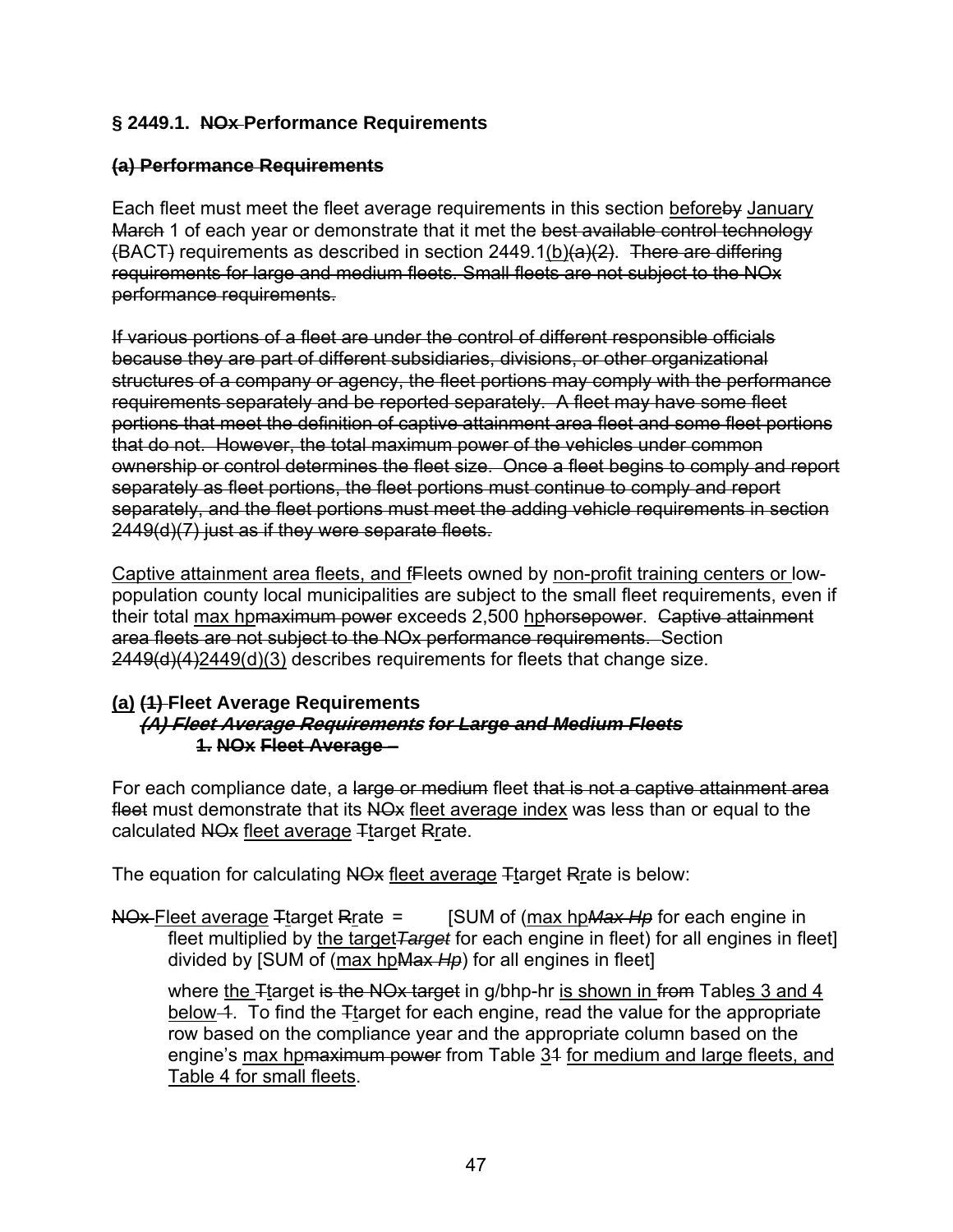The equation for calculating NO<sub>x</sub> fleet average lindex is below:

NOx Fleet average lindex = [SUM of (max hp Max Hp for each engine in fleet multiplied by NOx emission factor*Emission Factor* multiplied by the VDECS Factor for each engine in fleet) for all engines in fleet] divided by [SUM of (max hp*Max Hp*) for all engines in fleet]

 where emission factor in g/bhp-hr is shown in Appendix A, and the VDECS factor is shown in Table 2 below.

| <b>VDECS</b>                        | <b>VDECS Factor</b>                                 |  |  |  |  |
|-------------------------------------|-----------------------------------------------------|--|--|--|--|
| No VDECS Installed or               |                                                     |  |  |  |  |
| Level 1 VDECS                       |                                                     |  |  |  |  |
| Level 2 PM VDECS, not               | 0.82                                                |  |  |  |  |
| highest level                       |                                                     |  |  |  |  |
| Level 2 PM VDECS, not               | 1 Minus (0.18 + (Verified Percent NOx               |  |  |  |  |
| highest level, with NO <sub>x</sub> | Reduction Divided by 170))                          |  |  |  |  |
| Reduction                           |                                                     |  |  |  |  |
| <b>Highest Level PM VDECS</b>       | 0.7                                                 |  |  |  |  |
| <b>Highest Level PM VDECS</b>       | 1 Minus (0.3 + (Verified Percent NOx)               |  |  |  |  |
| with NO <sub>x</sub> Reduction      | Reduction Divided by 170))                          |  |  |  |  |
| NO <sub>x</sub> Reduction only      | 1 Minus (Verified Percent NO <sub>x</sub> Reduction |  |  |  |  |
|                                     | Divided by 170)                                     |  |  |  |  |

**Table 2 – VDECS Factor** 

**(1) Fleet Average Targets for Large and Medium Fleets - Table 34 shows the** targets used to calculate the NO<sub>x</sub> fleet average Ttarget Rrate for each compliance date for large and medium fleets. The Emission Factors are defined in Appendix A.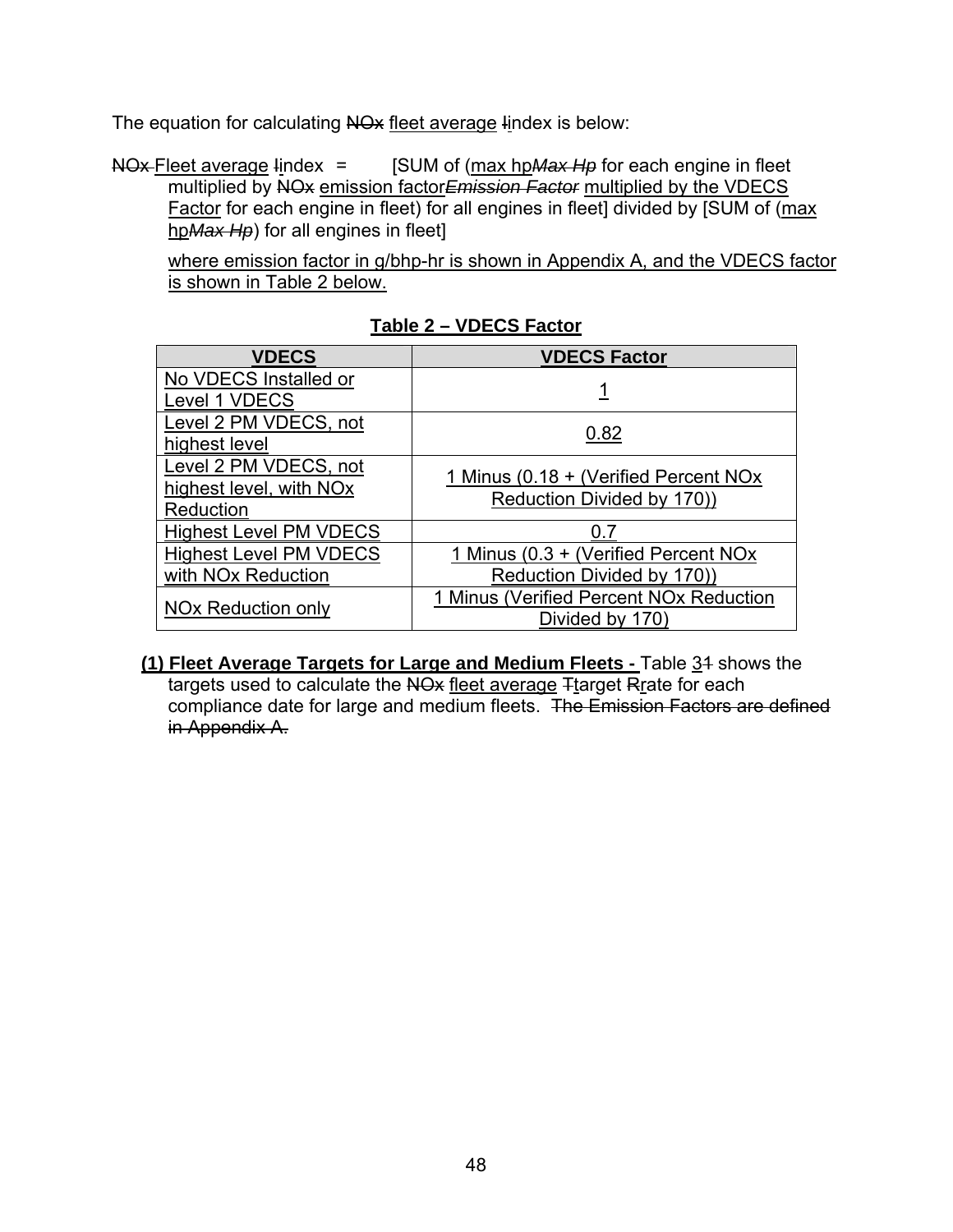**Table 31 – Large and Medium Fleet NOx Targets for Each Max Hp Group For Use in Calculating NOx Fleet Average Target Rates [g/bhp-hr]** 

| <b>Compliance Date:</b><br><b>January 1 of Year</b> | $25 - 49$<br>hp | $50 - 74$<br>$h$ <sub>p</sub> | 75-99<br>$hp$ | 100-174<br>$h$ p | 175-299<br>$hp$ | 300-599<br>$hp$ | 600-750<br>$\mathbf{h}$ | >750 hp |
|-----------------------------------------------------|-----------------|-------------------------------|---------------|------------------|-----------------|-----------------|-------------------------|---------|
| 2014 (Large<br>Fleets Only)                         | 5.8             | 6.5                           | 7.1           | 6.4              | 6.2             | 5.9             | 6.1                     | 7.2     |
| 2015 (Large<br>Fleets Only)                         | 5.6             | 6.2                           | 6.7           | $\underline{6}$  | 5.8             | 5.5             | 5.6                     | 6.8     |
| 2016 (Large<br>Fleets Only)                         | 5.3             | 5.8                           | 6.2           | 5.5              | 5.3             | 5.1             | 5.2                     | 6.5     |
| 2017                                                | 5.0             | 5.4                           | 5.5           | 4.9              | 4.7             | 4.5             | 4.6                     | 6.0     |
| 2018                                                | 4.7             | 5.0                           | 4.8           | 4.3              | 4.1             | 4.0             | 4.0                     | 5.5     |
| 2019                                                | 4.4             | 4.6                           | 4.1           | 3.7              | 3.5             | 3.4             | 3.4                     | 5.0     |
| 2020                                                | <u>4.1</u>      | 4.2                           | 3.4           | 3.1              | 2.9             | 2.8             | 2.9                     | 4.5     |
| 2021                                                | 3.8             | 3.8                           | 2.7           | 2.5              | 2.3             | 2.2             | 2.3                     | 4.0     |
| 2022                                                | 3.5             | 3.4                           | 2.0           | 1.9              | 1.7             | 1.7             | 1.7                     | 3.5     |
| 2023                                                | 3.3             | 3.0                           | 1.4           | 1.3              | 1.5             | 1.5             | 1.5                     | 3.4     |

|                         |       | <b>NOx Targets for each Max Hp Group</b> |       |        |         |         |        |      |  |  |
|-------------------------|-------|------------------------------------------|-------|--------|---------|---------|--------|------|--|--|
| <b>Compliance Date:</b> | 25-49 | 50-74                                    | 75-99 | 100-   | 175-299 | 300-599 | 600-   | >750 |  |  |
| <b>March 1 of Year</b>  | hp    | hp                                       | hp    | 174 hp | hp      | hp      | 750 hp | hp   |  |  |
| 2010 (large             |       |                                          |       |        |         |         |        |      |  |  |
| fleets only)            | 5.8   | 6.5                                      | 7.1   | 6.4    | 6.2     | 5.9     | 6.1    | 7.2  |  |  |
| 2011 (large             |       |                                          |       |        |         |         |        |      |  |  |
| fleets only)            | 5.6   | 6.2                                      | 6.7   | 6.0    | 5.8     | 5.5     | 5.6    | 6.8  |  |  |
| 2012 (large             |       |                                          |       |        |         |         |        |      |  |  |
| fleets only)            | 5.3   | 5.8                                      | 6.2   | 5.5    | 5.3     | 5.1     | 5.2    | 6.5  |  |  |
| 2013                    | 5.1   | 5.5                                      | 5.7   | 5.1    | 4.9     | 4.7     | 4.8    | 6.1  |  |  |
| 2014                    | 4.9   | 5.1                                      | 5.2   | 4.7    | 4.5     | 4.3     | 4.4    | 5.7  |  |  |
| 2015                    | 4.6   | 4.8                                      | 4.8   | 4.3    | 4.1     | 3.9     | 4.0    | 5.3  |  |  |
| 2016                    | 4.4   | 4.4                                      | 4.3   | 3.8    | 3.6     | 3.5     | 3.6    | 4.9  |  |  |
| 2017                    | 4.2   | 4.1                                      | 3.8   | 3.4    | 3.2     | 3.1     | 3.2    | 4.5  |  |  |
| 2018                    | 4.0   | 3.7                                      | 3.3   | 3.0    | 2.8     | 2.7     | 2.7    | 4.1  |  |  |
| 2019                    | 3.7   | 3.4                                      | 2.8   | 2.6    | 2.3     | 2.3     | 2.3    | 3.8  |  |  |
| 2020                    | 3.5   | 3.2                                      | 2.4   | 2.2    | 4.9     | 4.9     | 4.9    | 3.4  |  |  |

**(2) Fleet Average Targets for Small Fleets -** Table 4 shows the targets used to calculate the fleet average target rate for each compliance date for small fleets.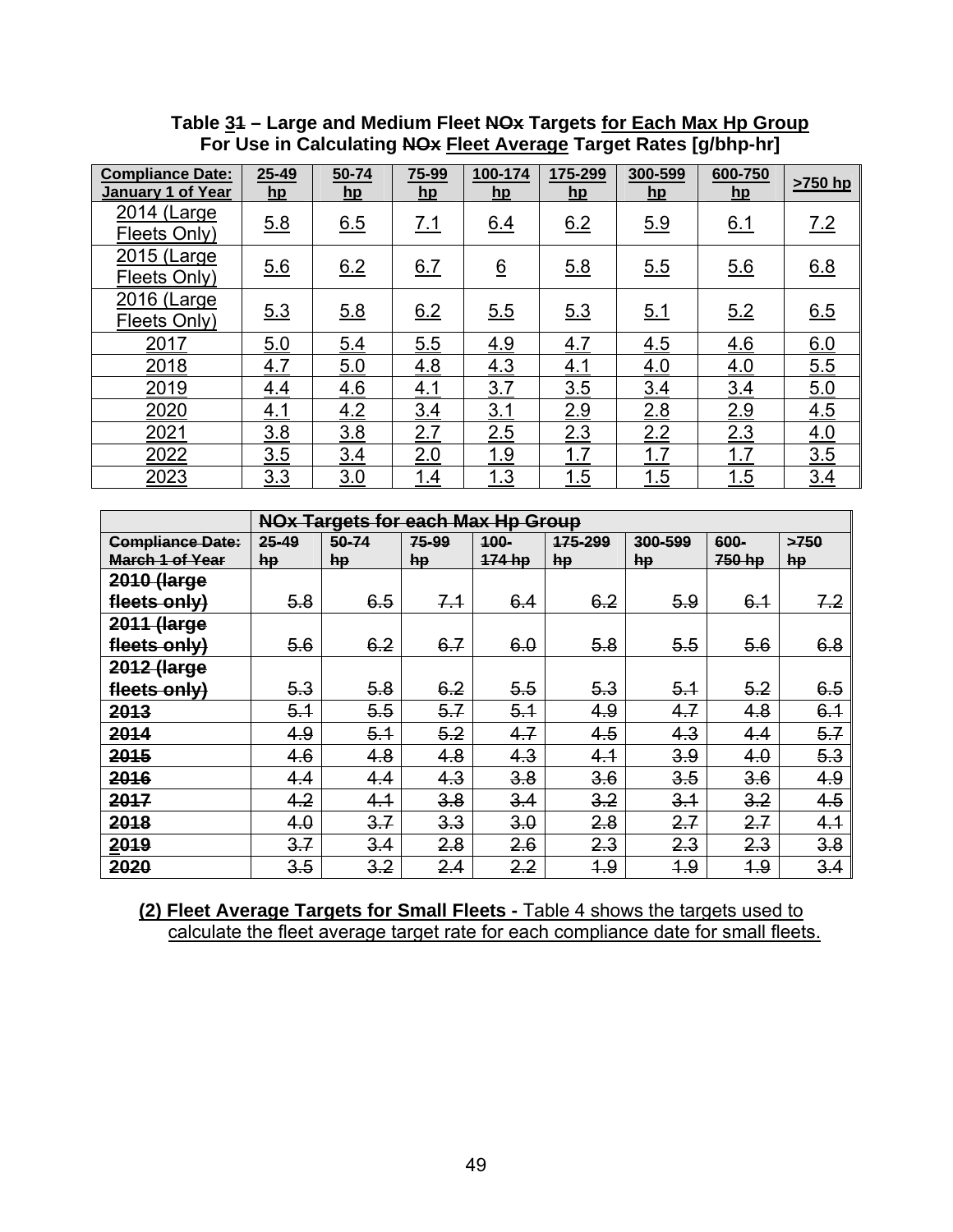| <b>Compliance Date:</b><br>January 1 of Year | $25 - 49$<br>$\mathbf{h}$ | 50-74<br>$hp$ | 75-99<br>$\mathbf{hp}$ | 100-174<br>hp | 175-299<br>$\mathbf{hp}$ | 300-599<br>$\mathbf{hp}$ | 600-750<br>hp | >750<br><u>hp</u> |
|----------------------------------------------|---------------------------|---------------|------------------------|---------------|--------------------------|--------------------------|---------------|-------------------|
| 2019                                         | 5.8                       | 6.5           | 7.1                    | 6.4           | 6.2                      | 5.9                      | <u>6.1</u>    | 7.2               |
| 2020                                         | 5.6                       | 6.2           | 6.7                    | 6.0           | 5.8                      | 5.5                      | 6.6           | 6.8               |
| 2021                                         | 5.3                       | 5.8           | 6.2                    | 5.5           | 5.3                      | 5.1                      | 5.2           | 6.5               |
| 2022                                         | 5.0                       | 5.4           | 5.5                    | 4.9           | 4.7                      | 4.5                      | 4.6           | 6.0               |
| 2023                                         | 4.7                       | 5.0           | 4.8                    | 4.3           | 4.1                      | 4.0                      | <u>4.0</u>    | 5.5               |
| 2024                                         | 4.4                       | 4.6           | 4.1                    | 3.7           | 3.5                      | 3.4                      | 3.4           | 5.0               |
| 2025                                         | <u>4.1</u>                | 4.2           | 3.4                    | 3.1           | 2.9                      | 2.8                      | 2.9           | 4.5               |
| 2026                                         | 3.8                       | 3.8           | 2.7                    | 2.5           | 2.3                      | 2.2                      | 2.3           | 4.0               |
| 2027                                         | 3.5                       | 3.4           | 2.0                    | <u> 1.9</u>   | <u>1.7</u>               | <u>1.7</u>               | <u> 1.7</u>   | 3.5               |
| 2028                                         | 3.3                       | 3.0           | 1.4                    | <u> 1.3</u>   | <u>1.5</u>               | 1.5<br>1                 | 1.5           | 3.5               |

**Table 4 – Small Fleet Targets for Each Max Hp Group For Use in Calculating Fleet Average Target Rates [g/bhp-hr]** 

### **(b) (2) BACT Requirements**

Each year, aeach fleet must determine if it will be able to meet the fleet average requirements in section 2449.1(a) for the next January March 1 compliance date, and if not, the following BACT requirement must be met. If a fleet does not meet the NOx Target rate in section 2449.1(a)(1), it must meet the BACT turnover requirements in section 2449.1(b)(1) $(a)(2)(A)$  below prior to the January 1 compliance date.

**(A)** *Turnover* **Requirements for Fleets Not Meeting** *NOx Target Rate* – A fleet may meet the turnover BACT requirements by performing turnover or installing VDECS as described in section 2449.1(b)(10) below. Vehicles exempt from the performance requirements under section 2449(e) cannot be used to generate BACT credits. retiring a vehicle, designating a vehicle as a low-use vehicle, repowering a vehicle, rebuilding the engine to a more stringent emissions configuration, or applying a VDECS verified to achieve NOx reductions. If repowering a vehicle or rebuilding the engine to a more stringent emissions configuration, the new engine must be Tier 2 or higher and must be a higher tier than the engine replaced or rebuilt. The method for counting VDECS verified to achieve NOx reductions is specified in section 2449.1(a)(2)(A)8.

**(1) 4. Turnover-BACT Rate** – If a fleet does not meet the NO<sub>x</sub> fleet average t<sub>rarget</sub> rRate in section 2449.1(a) $(1)$ , it must demonstrate that during the calendar year prior to the compliance date, it has earned the amount of BACT credit (in hp) necessary to meet or exceed the minimum BACT requirements specified for that compliance date. The minimum BACT requirements (in hp) for each compliance date equal:

(The BACT rate (percent shown below in (A) through (C) for the compliance date), multiplied by the total max hp of the fleet as reported on the previous reporting date)

turned over the required percent of the total maximum power of the fleet that existed on March 1 of the previous year since March 1 of the previous year.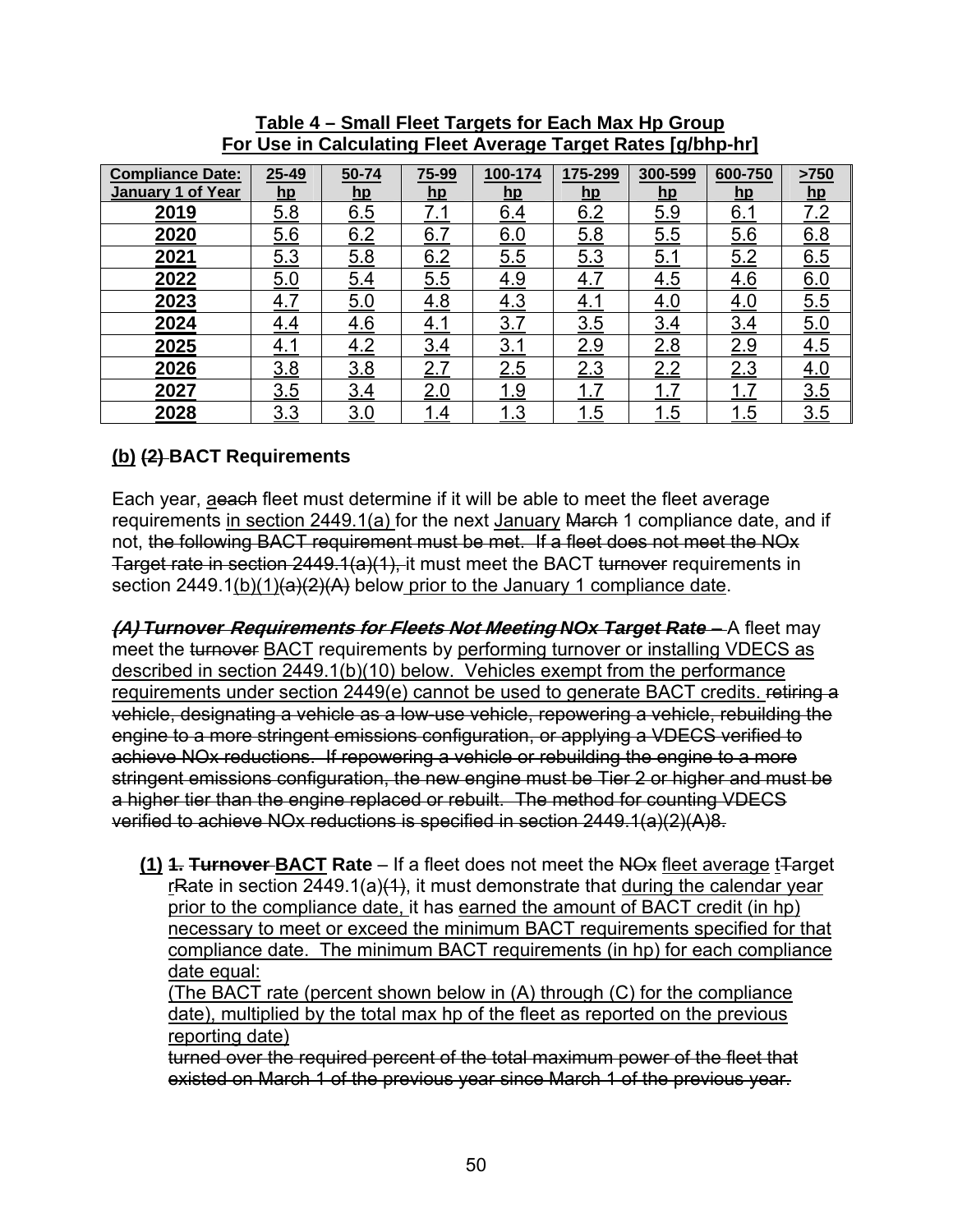For example, if a large fleet does not meet the January 1, 2014, fleet average target rate, the fleet must demonstrate that it had accumulated enough BACT credit between January 1, 2013 and December 31, 2013, to satisfy the BACT requirements for January 1, 2014. The BACT requirements for January 1, 2014, for a large fleet equals the BACT rate for that compliance date (4.8 percent for 2014, as shown below in subsection (A)) multiplied by the fleet's max hp as reported by the previous reporting date, March 1, 2013.

Any carryover turnover BACT credit previously accrued may be applied towards the BACT requirements turnover required in a later year as specified in the sections below. The required BACT rate turnover percents to demonstrate on for each compliance date is are described below in  $(A)$  through  $(C)$ . a. through  $e$ .

### **(A) Large fleets –**

1: 2014: 4.8 percent 2: 2015 to 2017: 8 percent 3: 2018 to 2023: 10 percent

- **(B) Medium fleets** 
	- 1: 2017: 8 percent

2: 2018 to 2023: 10 percent

- **(C) Small fleets**  2019 to 2028: 10 percent
	- a) 2010: 8 percent.
	- b) 2011 and 2012 4.8 percent.
	- c) 2013:
		- i. 14.4 percent for large fleets that did not meet the NOx fleet average target in 2011 or 2012,
		- ii. 11. 2 percent for large fleets that met the NOx fleet average target in 2011 but not 2012, and
		- iii. 8 percent for large fleets that met the NO<sub>x</sub> fleet average target in 2012 and for all medium fleets.
	- d) 2014 and 2015: 8 percent.
	- e) 2016 and later: 10 percent.

# **(2) Exemptions from BACT for Medium and Large Fleets** – For medium and

large fleets, a vehicle is exempt from the BACT requirements of section 2449.1(b)(1) if it qualifies for one or more of the exemptions set forth in section 2449(e) or meets one of the conditions listed in section (A) through (E) below. A fleet that does not meet the fleet average target in section 2449.1(a)(1) must meet the BACT requirements with the vehicles that do not qualify for an exemption under either section 2449(e) or this section, provided that nothing shall require a fleet to apply a VDECS to any vehicle. Where all of the vehicles in a fleet qualify for an exemption under either this section or section 2449(e), the fleet is exempt from the BACT and fleet average requirements in that year. The exemptions set forth in this section do not lower the total max hp on which the BACT requirements are calculated.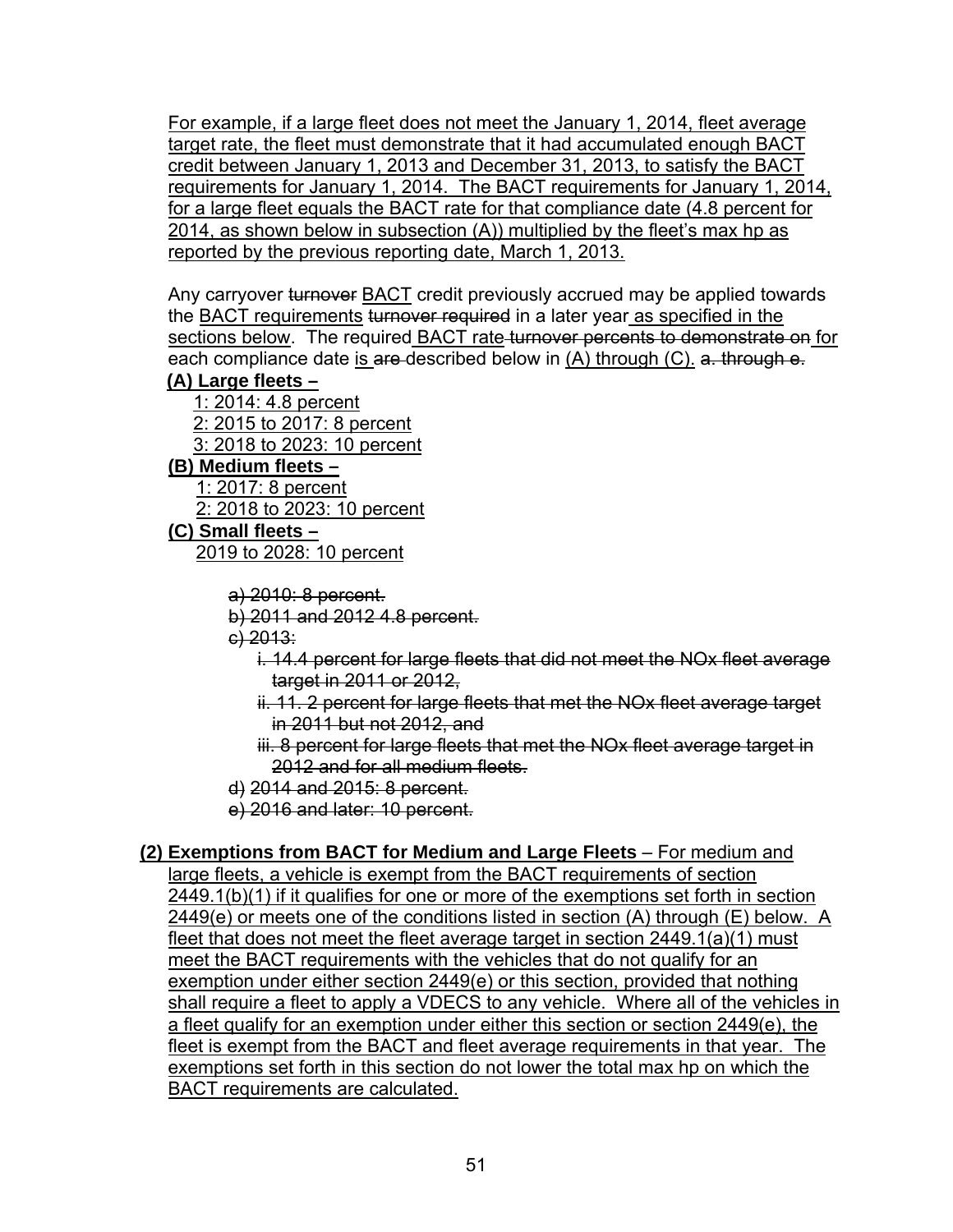- **(A)** On the compliance date, the vehicle is less than 10 years old from the date of manufacture.
- **(B)** The vehicle meets all of the following specialty vehicle criteria:
	- 1. The fleet has turned over all other vehicles first,
	- 2. No repower is available for the specialty vehicle, as demonstrated to the Executive Officer,
	- 3. A used vehicle with a cleaner engine is not available to serve a function and perform the work equivalent to that of the specialty vehicle, as demonstrated to the Executive Officer, and
	- 4. The specialty vehicle has the highest level PM VDECS installed.
- **(C)** The vehicle had a Level 2 or 3 PM VDECS installed within the last six years and such VDECS was highest level PM VDECS at the time of the installation.
- **(D)** The vehicle's engine is equipped with an original equipment manufacturer diesel particulate filter that came new with the vehicle, or the vehicle has a Tier 4 interim or Tier 4 final engine.
- **(E)** The vehicle has the highest level PM VDECS installed prior to January 1, 2013, except that this exemption may be applied to no more than 15 percent of a fleet's total hp as of December 31, 2012.
	- 1. If before January 1, 2013, the fleet has installed the highest level PM VDECS on more than 15 percent of the fleet's December 31, 2012, total hp, the fleet may apply this exemption to any vehicles with the highest level PM VDECS installed, as long as the total hp of those vehicles does not exceed the 15 percent exemption threshold established in section (E) above.
	- 2. The highest level PM VDECS must remain on the vehicle in order to maintain this exemption. If a VDECS fails, the fleet must replace the VDECS in accordance with section 2449(e)(1) to maintain this exemption for the vehicle.
- **(3) Exemptions from BACT for Small Fleets** For small fleets, a vehicle is exempt from the BACT requirements of section 2449.1(b)(1) if it qualifies for one or more of the exemptions set forth in section 2449(e) or meets one of the conditions listed in section (A) through (E) below. A fleet that does not meet the fleet average target in section 2449.1(a)(2) must meet the BACT requirements with the vehicles that do not qualify for an exemption under either section 2449(e) or this section, provided that nothing shall require a fleet to apply a VDECS to any vehicle. Where all of the vehicles in a fleet qualify for an exemption under either this section or section 2449(e), the fleet is exempt from the BACT and fleet average requirements in that year. The exemptions set forth in this section do not lower the total max hp on which the BACT requirements are calculated.
	- **(A)** On the compliance date, the vehicle is less than 10 years old from the date of manufacture.
	- **(B)** The vehicle meets all of the specialty vehicle criteria described above in section 2449.1(b)(2)(B).
	- **(C)** There is no highest level VDECS available for the vehicle's engine as of 10 months prior to the compliance date (i.e., there is no Level 2 or 3 VDECS, or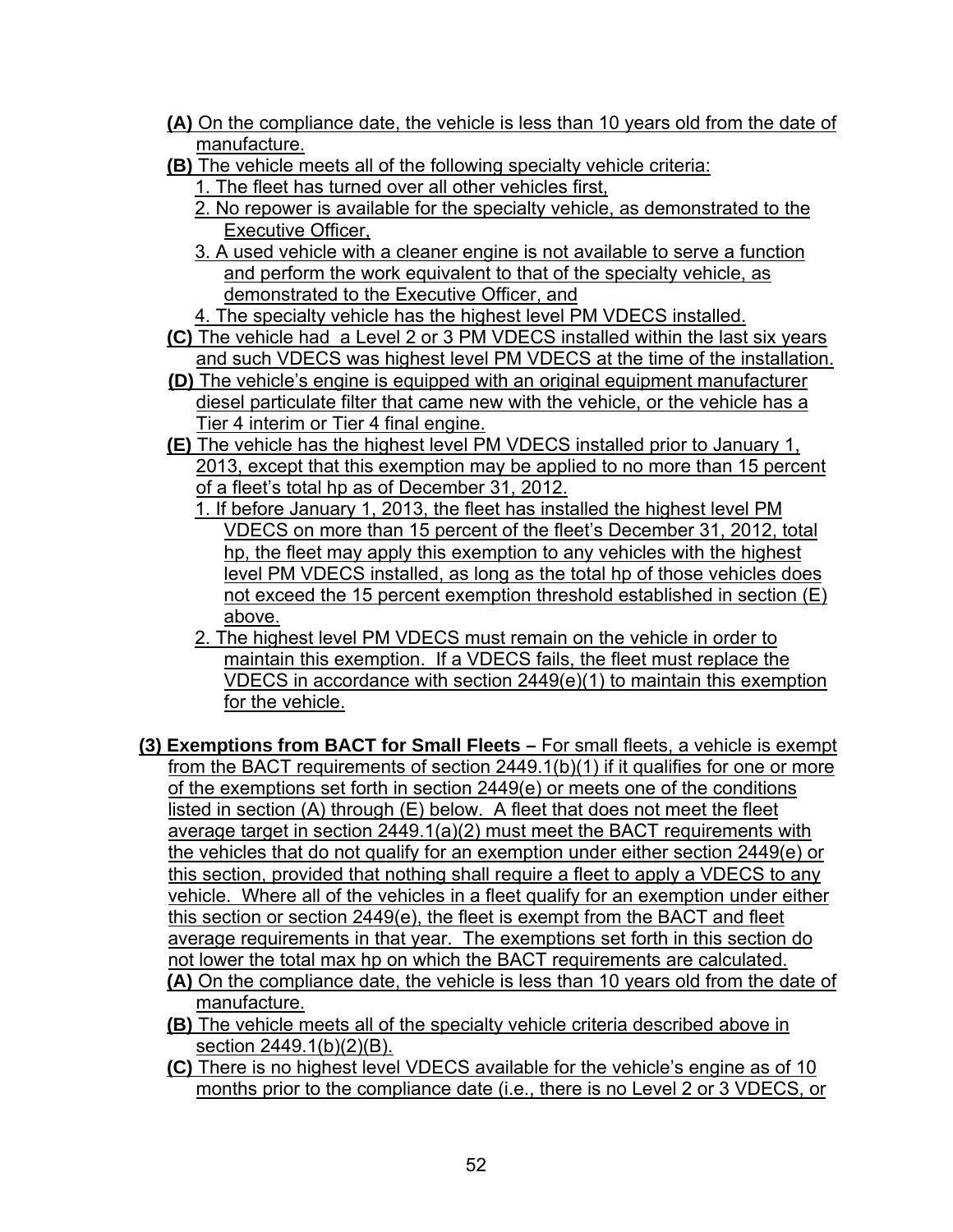there is no Level 2 or 3 VDECS which can be used without impairing the safe operation of the vehicle as demonstrated per section 2449(e)(8)).

- **(D)** The vehicle's engine is equipped with an original equipment manufacturer diesel particulate filter that came new with the vehicle, or the vehicle has a Tier 4 interim or Tier 4 final engine.
- **(E)** The vehicle's engine has already been retrofitted with a Level 2 or 3 VDECS that was the highest level PM VDECS available at time of installation. An engine with a Level 2 VDECS that was not the highest level VDECS at time of installation does not qualify for this exemption.
- **(4) Order of BACT Requirements** All Tier 0 and Tier 1 engines in a fleet, except those in vehicles that qualify for an exemption from the BACT requirements, must be turned over before the turnover of any other higher tier engines may be counted toward the BACT requirements in section 2449.1(b)(1) or toward accumulating carryover BACT credit. A fleet may, however, receive carryover BACT credit per section 2449.1(b)(10) and 2449.1(b)(15) for a VDECS installed on an engine, regardless of the engine's tier.
- **(5) Rounding** If the hp to meet BACT requirements under section 2449.1(b)(1) is less than half of the max hp of the lowest hp engine in the fleet that is subject to the BACT requirements, the next engine is not required to be turned over or have a VDECS applied to it. However, on the next year's compliance date, any hp not accounted for due to this rounding provision must be added to the BACT requirements-under section 2449.1(b)(1). Once the required hp equals or exceeds half of the max hp of the next engine in the fleet that is subject to the BACT requirements, the next engine must be turned over or have a VDECS applied to it.
- **(6) Delay Tier 2 Turnover**  All vehicles with a Tier 2 or higher engine are exempt from the BACT requirements through January 1, 2015 (i.e., the first turnover of or VDECS installations on Tier 2 or higher engines would be required between January 1, 2015 and December 31, 2015), provided that all Tier 0 and Tier 1 vehicles in the fleet owner's fleet that do not qualify for an exemption under section 2449.1(b)(2) have been turned over.
- **(7) Delayed Requirements for Early Compliance** *–* Large fleets are exempt from the January 1, 2014 performance requirements if the sum of the fleet's BACT credits on March 1, 2010 exceeded 8 percent of the fleet's March 1, 2009 hp. To determine eligibility, ARB will take the sum of: "Credit for Early Repowers and Rebuilds to More Stringent Emissions Standards" gained under 2449.1(b)(13) plus "Credit for Early Replacement" gained under 2449.1(b)(14) plus "Double Credit for Early VDECS Installations" gained under 2449.1(b)(15) plus "Credit for Early Reduced Fleet HP" gained under 2449.1(b)(16) plus BACT credit gained for turnover from March 1, 2009, through February 28, 2010, that was not accounted for under sections 2449.1(b)(16). If the sum of these credits exceeds (Total max hp of the fleet on March 1, 2009 multiplied by 0.08), then the fleet will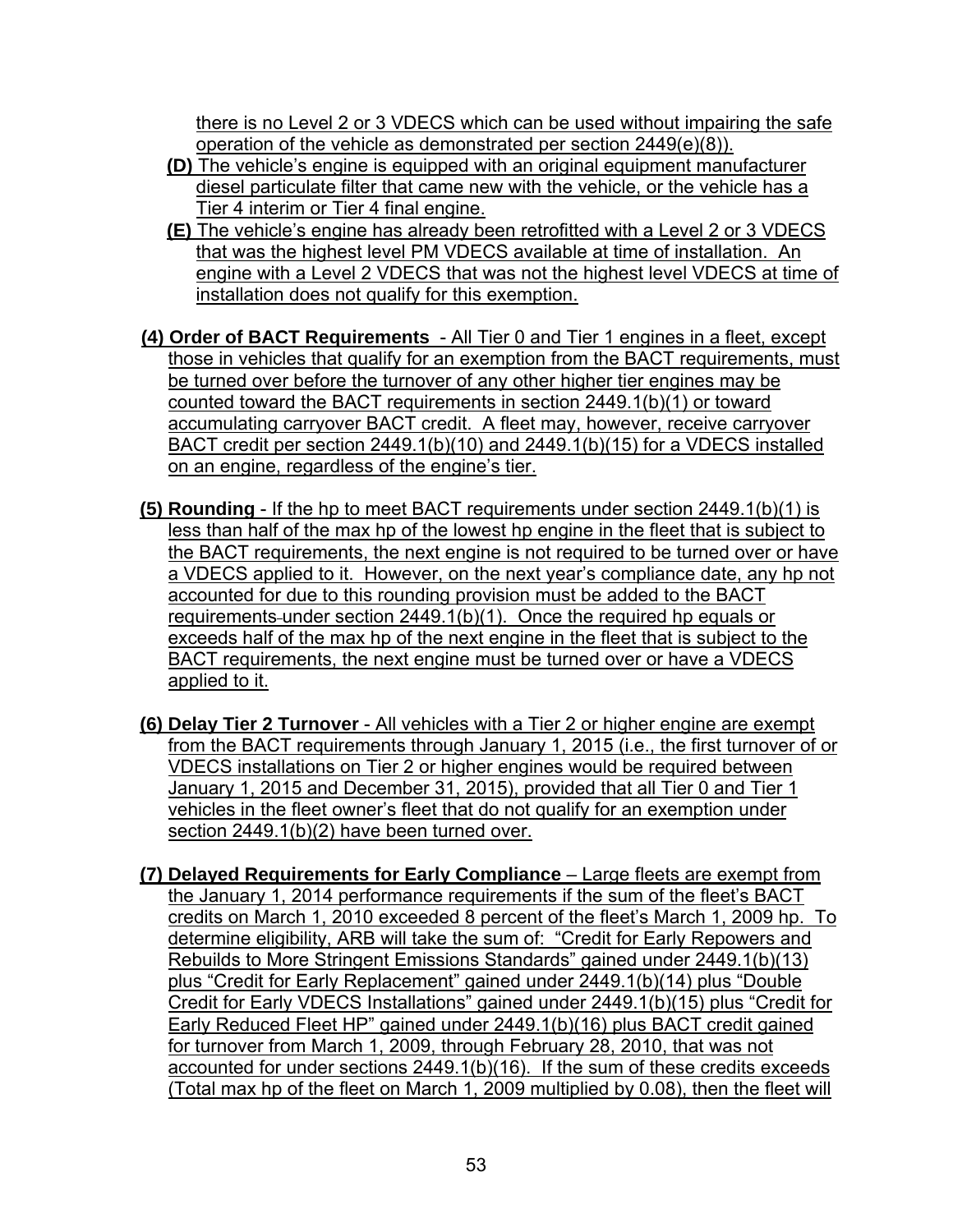not be required to meet either the January 1, 2014, fleet average or the January 1, 2014, BACT requirements. This provision shall not have the effect of reducing any credit that any fleet would otherwise have the right to receive in 2014 or in any subsequent year, even if such credit provided all or part of the basis for a finding that such fleet had BACT credits on March 1, 2010, in excess of 8 percent of such fleet's hp on March 1, 2009.

- **(8) Accumulating Carryover BACT Credit** Beginning on January 1, 2013 for large fleets, on January 1, 2016 for medium fleets, and on January 1, 2018 for small fleets, a fleet will accumulate carryover BACT credit each year it exceeds the BACT requirements specified in section 2449.1(b)(1). The amount of carryover BACT credit (in hp) accumulated is equal to: (The amount of BACT credit earned in the calendar year prior to January 1 of the year for which the carryover BACT credit is being calculated) minus (the amount of BACT credit needed to fulfill the BACT requirements on January 1 of the year for which the carryover BACT credit is being calculated).
- **(9) Using Carryover BACT Credit** Except as provided in section 2449.1(b)(16), accumulated carryover BACT credit may be applied to meeting the BACT requirements of section 2449.1(b)(1) in a later year. The amount of carryover BACT credit used to meet the BACT requirements in any one year is subtracted from the accumulated carryover BACT credit total, with the remainder being available for use in subsequent years. The amount of BACT credit earned in a calendar year plus the amount of carryover BACT credit used must equal or exceed the minimum BACT requirements described in section 2449.1(b)(1).

# **(10) BACT Credit Earned for Turnover, PM VDECS, and NOx VDECS** –.

Beginning on January 1, 2013 for large fleets, on January 1, 2016 for medium fleets, and on January 1, 2018 for small fleets, BACT credit is earned as follows: (A) For turnover, as specified in section 2449(c)(55), BACT credit (in hp) equals: (Max hp of the vehicle that was turned over).

- (B) For a highest level PM VDECS, BACT credit (in hp) equals: (Max hp of the vehicle to which the highest level PM VDECS was applied). PM VDECS that are not the highest level PM VDECS receive no BACT credit.
- (C) For a VDECS verified to reduce NOx but that is not highest level PM VDECS, BACT credit (in hp) equals: (Verified Percent NOx Reduction divided by 60 percent) multiplied by (Max hp of the vehicle to which the NOx VDECS was applied).
- (D) For a VDECS verified to reduce NOx and that is also the highest level PM VDECS, or for a VDECS verified to reduce NOx installed on an engine that also has a highest level PM VDECS that is verified separately, BACT credit (in hp) equals:

(Verified Percent NOx Reduction divided by 120 percent) multiplied by (Max hp of the vehicle to which the NOx VDECS was applied).

This credit is applied in addition to credit for installing the highest level PM VDECS per section 2449.1(b)(10)(B) above.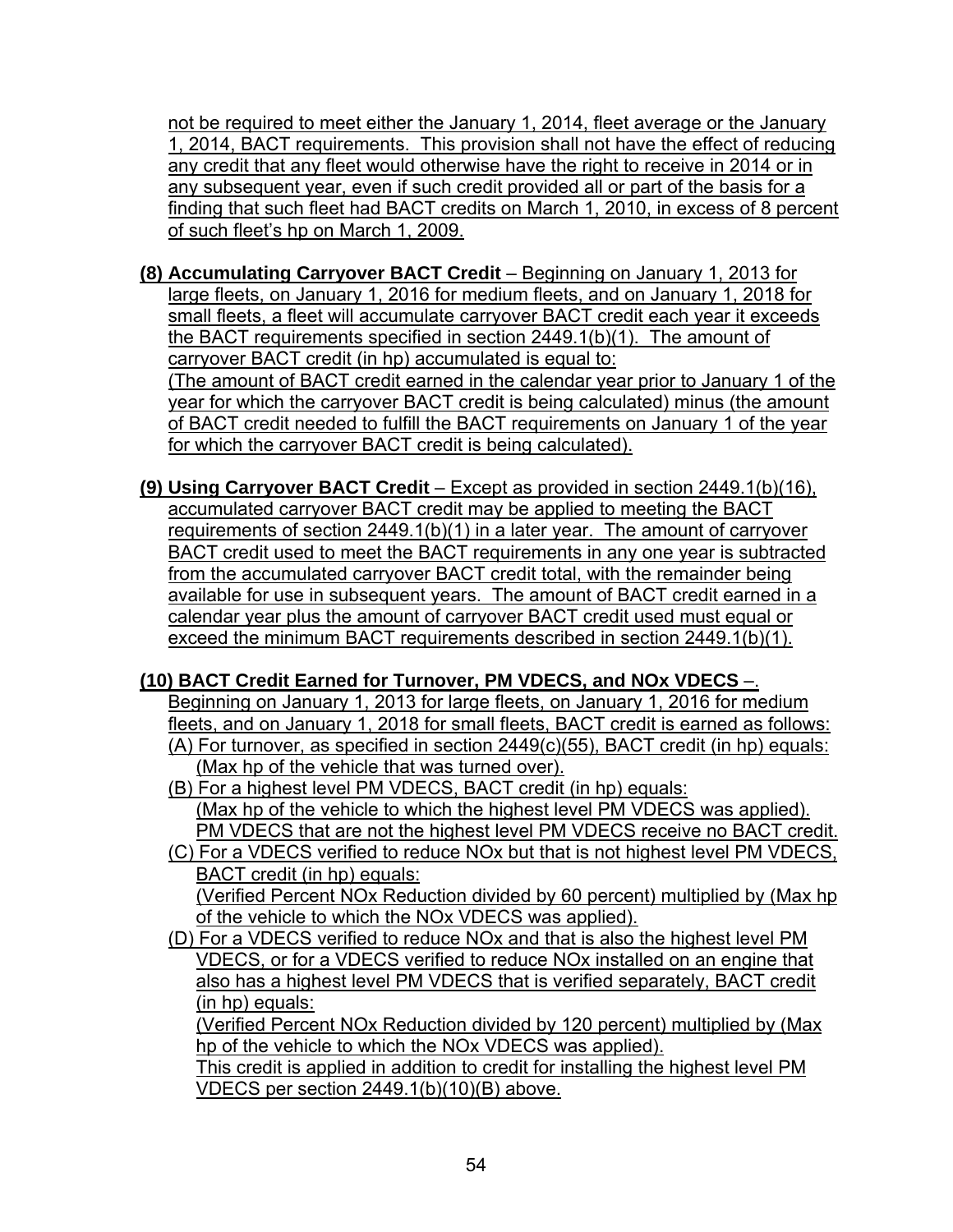**(11) Excess PM VDECS Credits Used for Compliance with Off-Road and Truck and Bus Regulations** - For the same fleet owner, excess PM VDECS credits granted in the regulation for In-Use Off-Road Diesel-Fueled Fleets (Off-Road regulation) may be used in the Truck and Bus regulation (title 13, CCR section 2025) and excess PM VDECS credits granted in the Truck and Bus regulation may be used in the Off-Road regulation before January 1, 2017. Starting January 1, 2017, no credits may be transferred between the regulations.

**(A) Off-Road generated credits used to comply with the Truck and Bus regulation** – Except for low-use vehicles (as defined in sections 2449(c)(39) and (63)) and vehicles that are exempt under section 2449(e), vehicles subject to the Off-Road regulation that have Level 3 PM VDECS installed on one or more engines may generate excess PM VDECS credits to comply with the Truck and Bus regulation (title 13, CCR, section 2025), as follows:

**1. Excess compliance credits under the Off-Road regulation** – Beginning January 1, 2013, for large fleets, and on January 1, 2016, for medium fleets, if a fleet earns BACT credit in a calendar year that exceeds the BACT requirements for that year, the excess BACT credit earned (i.e., the amount of BACT credit earned above the BACT requirements for that year, in hp) from the installation of Level 3 PM VDECS may be applied towards compliance with the Truck and Bus regulation per section 2025 as follows:

(Excess PM VDECS credits to apply towards the Truck and Bus regulation = [(Total max hp of excess engines with the Level 3 PM VDECS installed) divided by 300] truncated to a whole number).

If in an applicable compliance year no BACT credit is earned through the installation of Level 3 PM VDECS (for example, if no vehicles are retrofitted with Level 3 devices that calendar year), no excess PM VDECS credit will be earned.

The Excess PM VDECS credit earned above may be applied towards the Truck and Bus regulation each year until the vehicle that generated the excess PM VDECS credit is 1) needed for compliance with sections 2449.1(a) or (b), or 2) is retired, sold, scrapped, or otherwise removed from the California fleet.

If the equation above, before truncation, does not result in a whole number, any remaining hp with Level 3 PM VDECS not used to generate excess PM VDECS credit (i.e., the truncated amount) may be used as carryover BACT credit towards compliance with the Off-Road regulation, or may be accumulated to generate excess PM VDECS credits in future years.

**2. Early PM VDECS installations** – If any small, medium, or large fleet installs Level 3 PM VDECS by the deadlines shown in section 2449.1(b)(15), the fleet has the option to either (1) accumulate double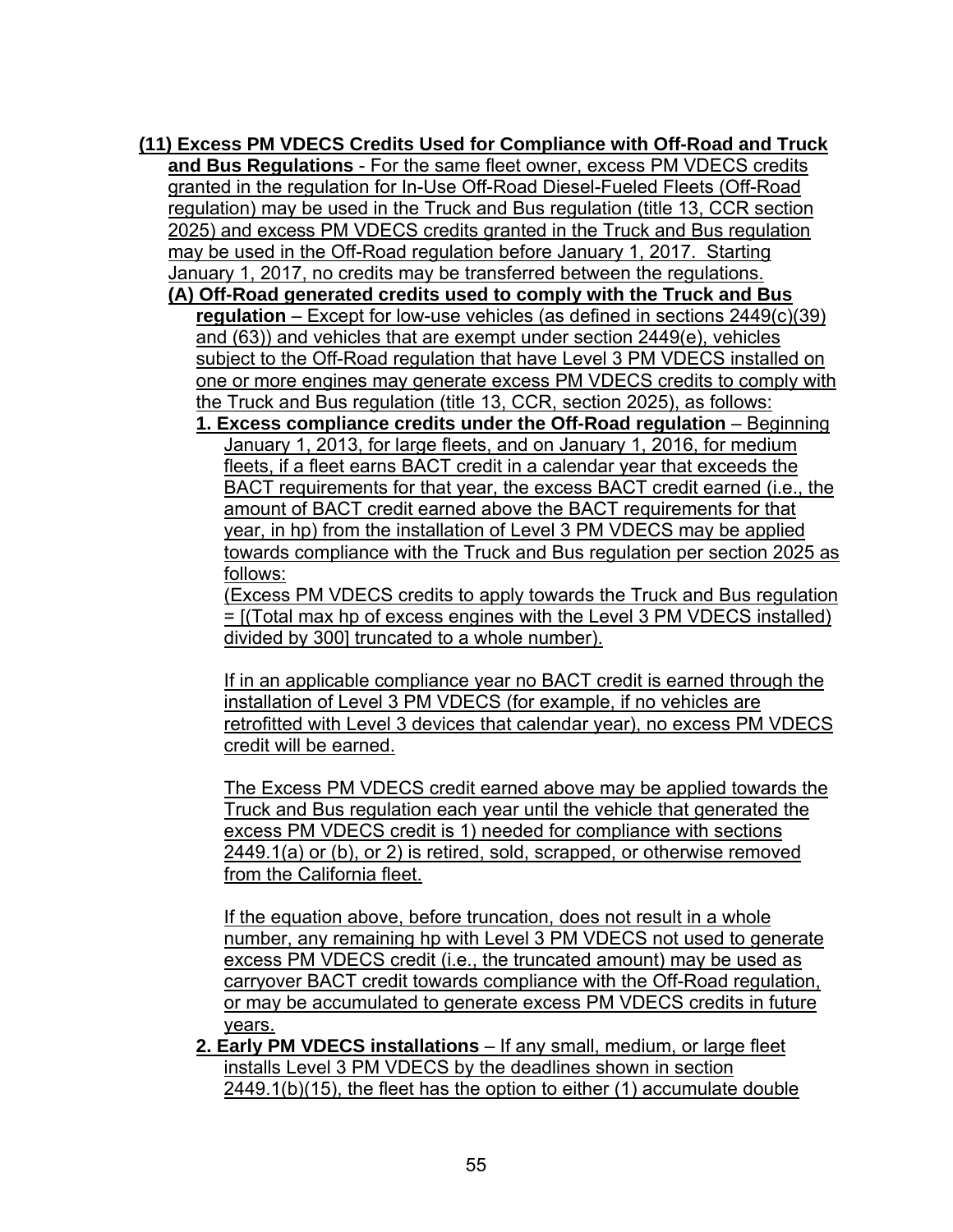carryover credit to be used towards the BACT requirements of the Off-Road regulation (per section 2449.1(b)(1)), or (2) to apply single PM VDECS credit towards compliance with the Truck and Bus regulation.

- **3. Compliance with the Off-Road regulation** Fleet owners that use excess PM VDECS credits towards for compliance with the Truck and Bus regulation (as specified in section (11)(A)1. and 2. above) shall not count their Level 3 PM VDECS in the fleet average index calculations in section 2449.1(a) (i.e., the VDECS Factor is 1 for these vehicles or engines with the excess Level 3 PM VDECS), and no BACT credit can be accrued that can be used towards compliance with the Off-Road regulation for those VDECS. Once the excess PM VDECS credit can no longer be applied to the Truck and Bus regulation, the Level 3 PM VDECS that were used to generate the expired excess PM VDECS credit can be returned to the fleet average index calculations in section 2449.1(a).
- **(B) Excess Truck and Bus regulation credits used to comply with the Off-Road regulation** – For each vehicle that generates an excess PM VDECS credit per Truck and Bus regulation, a one-time PM VDECS credit may be applied towards compliance with the Off-Road regulation, as follows: (Excess PM VDECS credit that can be applied towards the Off-Road regulation (i.e., BACT credit, in hp, to apply towards the Off-Road regulation) = (Excess PM VDECS credits from the Truck and Bus regulation) multiplied by 300).

For each additional vehicle that generates a new excess PM VDECS credit, another one-time excess PM VDECS credit can be applied towards the Off-Road regulation. Once it is determined, under the Truck and Bus regulation, that a vehicle can no longer generate excess PM VDECS credits, the BACT credit earned through this provision, if not previously used, will expire and can no longer be used by the fleet towards compliance with the Off-Road regulation.

### **(12) Beginning 2. Carryover turnover BACT Ccredit** –

**a. Beginning** - All fleets may earn and accumulate BACT credits for taking early actions in accordance with subparagraphs (13) through (18) below, but with the exception of such credits for taking early action, all fleets begin with zero carryover BACT credit on January 1, 2013. All fleets begin with zero carryover turnover credit on March 1, 2009. All fleets may begin accumulating carryover turnover credit on March 1, 2009. To claim credit, fleets must submit to ARB and retain records as described in sections 2449(g) and (h).

#### **(13) i. Credit for Early Repowers and Rebuilds to More Stringent Emissions**

**Standards – Credit for early repowers can only be claimed for engines that** remain in the fleet on the compliance date that the credit is taken. Fleets that have repowered their vehicles with Tier 1 or higher engines or rebuilt the engine from a lower Tier to a Tier 1 or more stringent emissions standard before March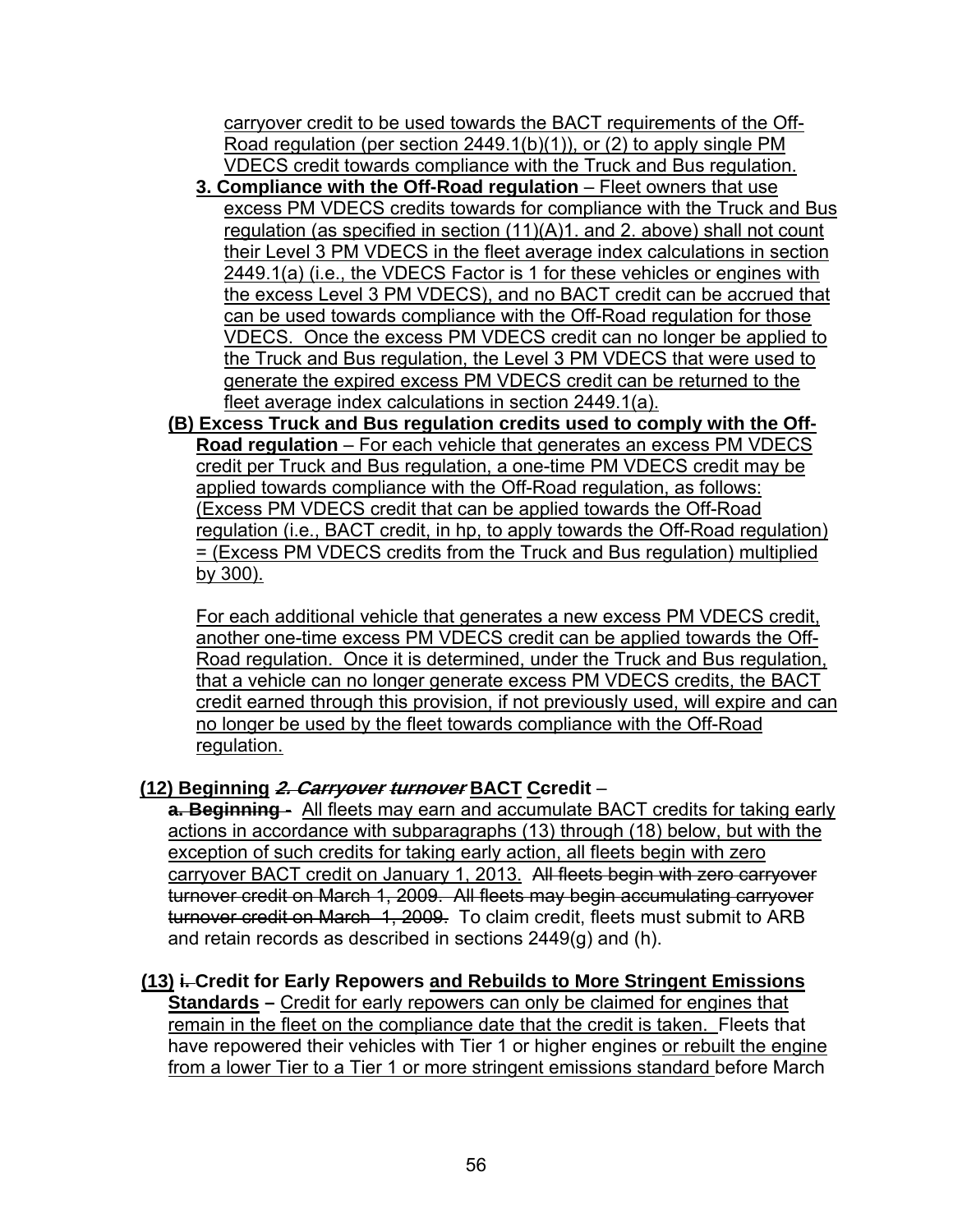1, 2009, will accumulate a carryover BACT turnover credit (in hphorsepower) equal to:

(the max hp of the vehicles repowered and the engines rebuilt in accordance with the preceding). the maximum power of Tier 1 or higher repower engines installed in affected vehicles before March 1, 2009.

Fleets that repower their Tier 0 or Tier 1 vehicles with Tier 2 or higher engines, or rebuild the engines in their Tier 0 or Tier 1 vehicles to a Tier 2 or more stringent emissions standard, prior to the following deadlines, will accumulate a carryover BACT credit (in hp) equal to the max hp of the vehicles repowered and the engines rebuilt in accordance with the preceding:

**(A)** Large fleets: January 1, 2013

**(B)** Medium fleets: January 1, 2016

**(C)** Small fleets: January 1, 2018

The credit can only be claimed for engines that remain in the fleet in the year that the credit is taken.

**(14) ii. Credit for Early Replacement** – Fleets that have replaced their Tier 0 vehicles with Tier 1 or higher vehicles at an average rate greater than 8 percent of total max hpmaximum power per year between March 1, 2006 and March 1, 2009 will accumulate carryover turnoverBACT credit (in hphorsepower) equal to: [(Total max hpmaximum power of Tier 0 vehicles retired between March 1, 2006 and March 1, 2009) minus (Total max hpmaximum power of Tier 0 vehicles added between March 1, 2006 and March 1, 2009) minus (2 times the tTotal "Credit for Early Reduced Hp" eredit for early retirement claimed under section  $(16)$ ( $\leftrightarrow$  below)] minus [(Total max hp maximum power of fleet on March 1, 2007 multiplied by times 0.08) plus (Total max hpmaximum power of fleet on March 1, 2008 multiplied by times 0.08) plus (Total max hpmaximum power of fleet on March 1, 2009 multiplied by times 0.08)]. Tier 0 vehicles repowered with newer engines are counted under  $(13)$ (i) above and shall not be counted under this section(ii).

**(15) iii. Double Credit for Early VDECS Installations NOx Retrofits** –If fleets install a highest level PM VDECS or a VDECS verified to reduce NOx, prior to January 1, 2013 for large fleets, January 1, 2016 for medium fleets, and January 1, 2018 for small fleets, fleets that have installed VDECS that have been verified as achieving NOx reductions on their vehicles before March 1, 2011 will accumulate a carryover turnover **BACT** credit (in horsepower) as follows equal to:

2 multiplied by (Verified Percent NOx Reduction divided by 60 percent) multiplied by (Maximum power on which VDECS verified to achieve NOx reductions are installed before March 1, 2011)

(A) For a highest level PM VDECS, BACT credit (in hp) equals:

2 multiplied by the (Max hp of the vehicle to which the highest level PM VDECS was applied).

PM VDECS that are not the highest level PM VDECS receive no BACT credit.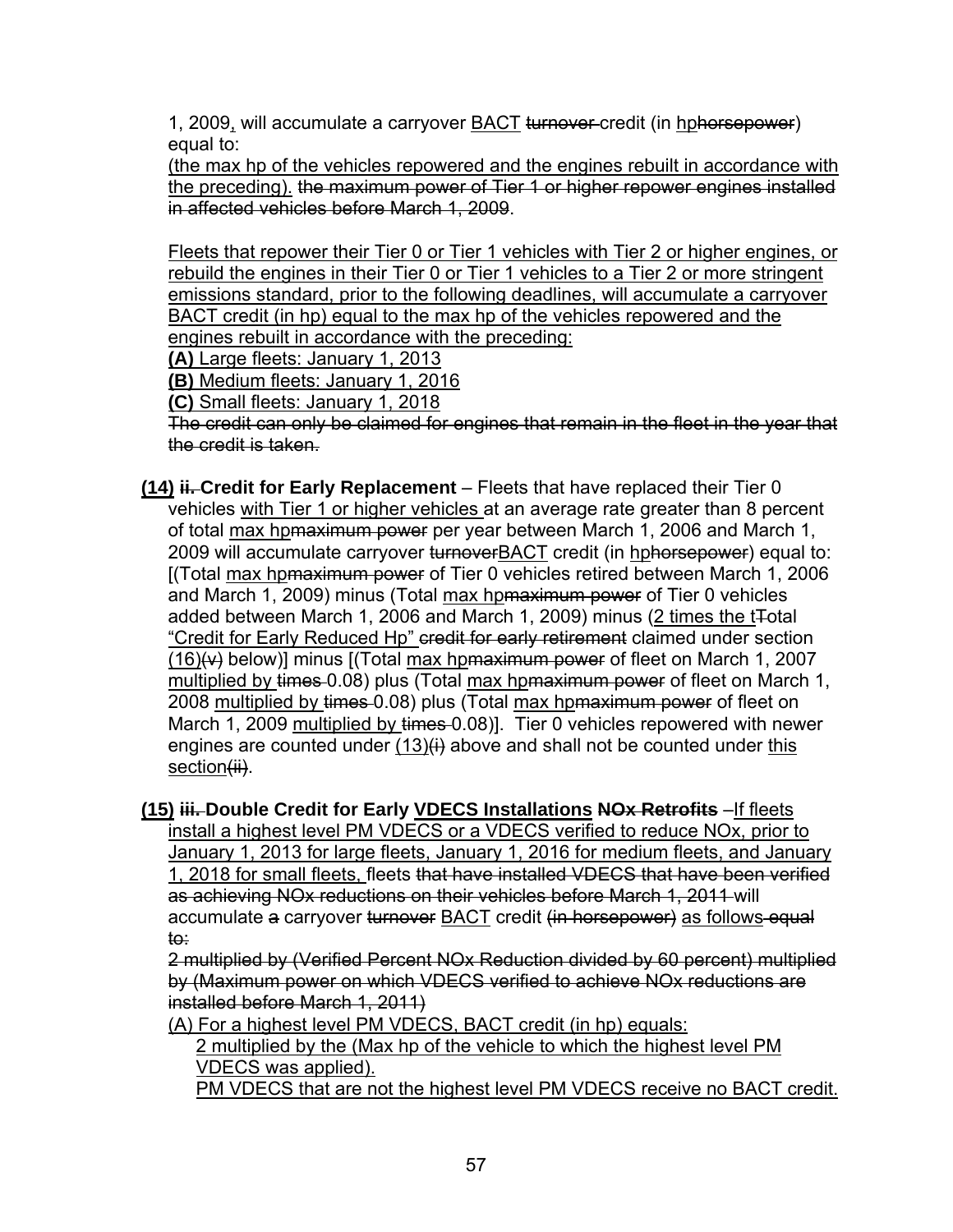(B) For a VDECS verified to reduce NOx but that is not highest level PM VDECS, BACT credit (in hp) equals:

2 multiplied by (Verified Percent NOx Reduction divided by 60 percent) multiplied by the (Max hp of the vehicle to which the NOx VDECS was applied).

(C) For a VDECS verified to reduce NOx and that is also the highest level PM VDECS, or for a VDECS verified to reduce NOx installed on an engine that also has a highest level PM VDECS that is verified separately, BACT credit (in hp) equals:

2 multiplied by the (Verified Percent NOx Reduction divided by 120 percent) multiplied by (Max hp of the vehicle to which the NOx VDECS was applied). This credit is applied in addition to credit for installing the highest level PM VDECS per section 2449.1(b)(15)(A) above.

- **iv. Credit for Reduced Fleet Activity** Fleets that demonstrate a reduction in fleet activity will accumulate carryover turnover credit (in horsepower). Fleet activity is defined as the sum of [(Total maximum power of the vehicle) times (Number of hours the vehicle was operated in the applicable 12 month period)] for each vehicle in the fleet.
	- 1. Carryover turnover credit generated from reduced activity may only be applied toward the March 1, 2010, or March 1, 2011 compliance dates.
	- 2. Fleets that receive credit for the retirement of any vehicle prior to March 1, 2010, per section (v) below, can not count that vehicle in the calculation of reduced activity credit.
	- 3. Carryover turnover credit shall be calculated for the fleet, not including those vehicles retired for credit under section (v) below, as:

[(Fleet activity for January 1, 2007, to December 31, 2007) minus (Fleet activity for March 1, 2009, to February 28, 2010, including vehicles added to the fleet) divided by (fleet activity for January 1, 2007, to December 31, 2007)] multiplied by (Total maximum power of fleet on July 1, 2007)

- 4. Fleet owners must use vehicle specific data, including but not limited to hour meter logs or operator logs linking operators to specific vehicles, from July 1, 2007, to March 1, 2010, as described in section 2449(g)(1)(G)4 to document vehicle activity.
- 5. Fleets that do not have hour meter logs or vehicle-specific operator logs or equivalent records that are verifiable and substantively demonstrate activity for all vehicles in the fleet: A. May use other verifiable indicators that are directly related to reduced vehicle operation to demonstrate an overall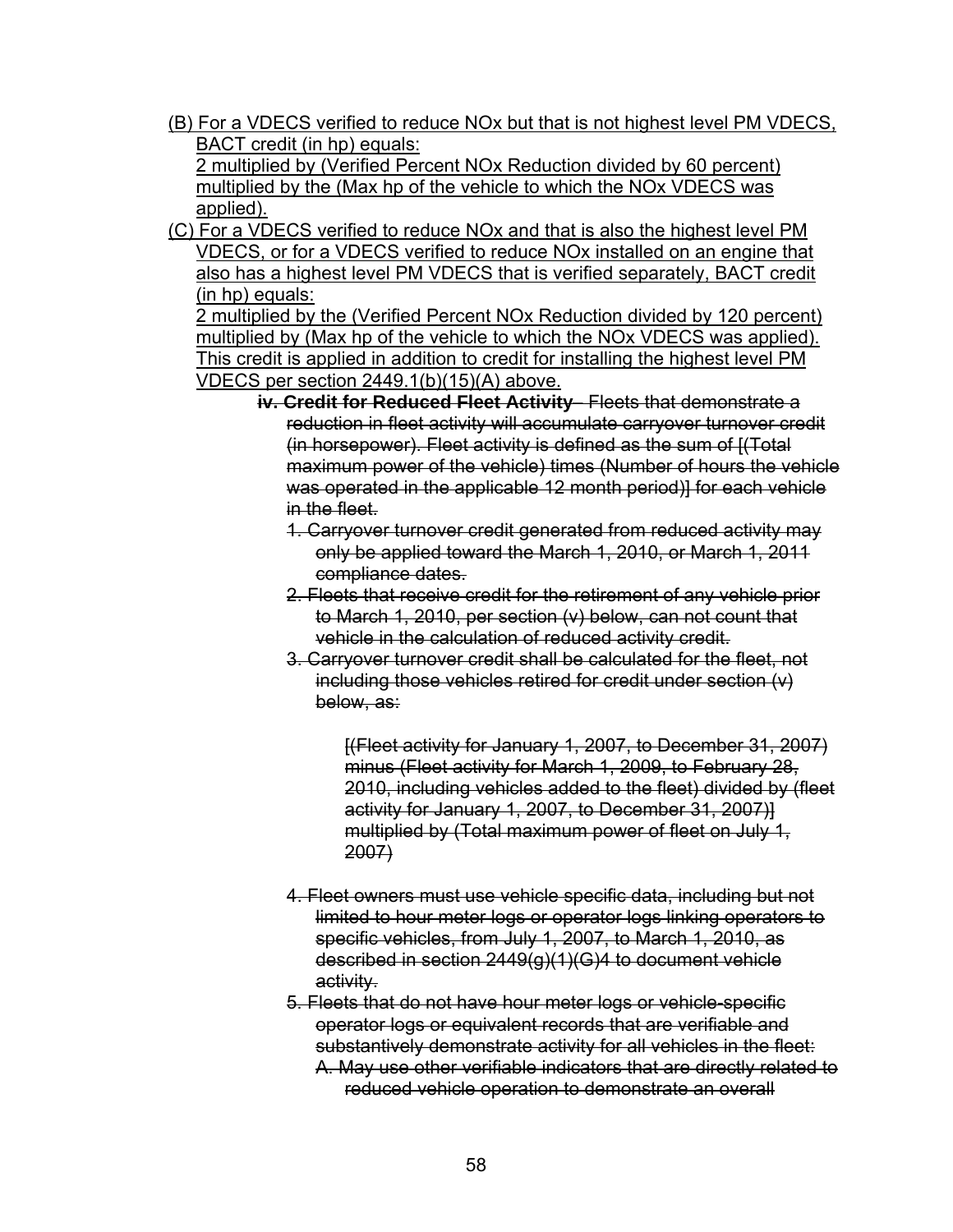reduction in fleet activity from July 1, 2007, to March 1, 2010, including but not limited to records of overall off-road diesel fuel use for the fleet, as described in section 2449(g)(1)(G)4. However, such fleets must subtract the total credit for early retirement claimed under section (v) below from their reduced activity credit.

B. May use indicators, including but not limited to revenue or total vehicle operator employment, that demonstrate a reduction in business or staffing but that do not directly correspond to vehicle or fleet activity. To qualify for a credit using such indirectly-correlated indicators, the fleet must be able to provide some evidence of overall reduced fleet activity. The Executive Officer will grant a fleet using such indicators a maximum 20 percent credit for demonstrated reduced activity not directly related to vehicular operation. Such fleets must also subtract from the 20 percent reduced activity credit any credits received for early retirement claimed under section (v) below credit. Fleets must not apply for credit using indicators that would demonstrate reduced business or staffing if the fleet has information or records that demonstrate the fleet has not reduced overall vehicle activity.

**(16) v. Credit for Early Reduced Fleet Hp Retirement** – Fleets that reduce overall hphorsepower from March 1, 2006, to March 1, 2010, accumulate carryover BACT turnover credit (in hphorsepower) equal to 0.5 multiplied by the following: [(Total max hp horsepower of the fleet on March 1, 2006, including low-use vehicles) minus (Total max hp horsepower of the fleet on March 1, 2010, including low-use vehicles)].

In accordance with section 2449.1(b)(9), large fleets may use any such credit to meet the BACT requirements in section 2449.1(b)(1) beginning with the January 1, 2015 BACT requirements, or in any subsequent year. Notwithstanding section 2449.1(b)(9), large fleets may not use credit from this provision to meet the BACT requirements in section 2449.1(b)(1) for the initial compliance year for large fleets, which is the January 1, 2014, compliance deadline. For example, if a fleet accumulated BACT credit by reducing hp from March 1, 2006, to March 1, 2010, and also accumulated BACT credit from repowers during the same period, the fleet could apply the repower credit toward their January 1, 2014, BACT requirements, but could not apply the credit from reduced hp under this provision to their January 1, 2014, BACT requirements. The fleet could apply the credit from reduced hp under this provision to their January 1, 2015, BACT requirements, as well as any future year until such credits are expended.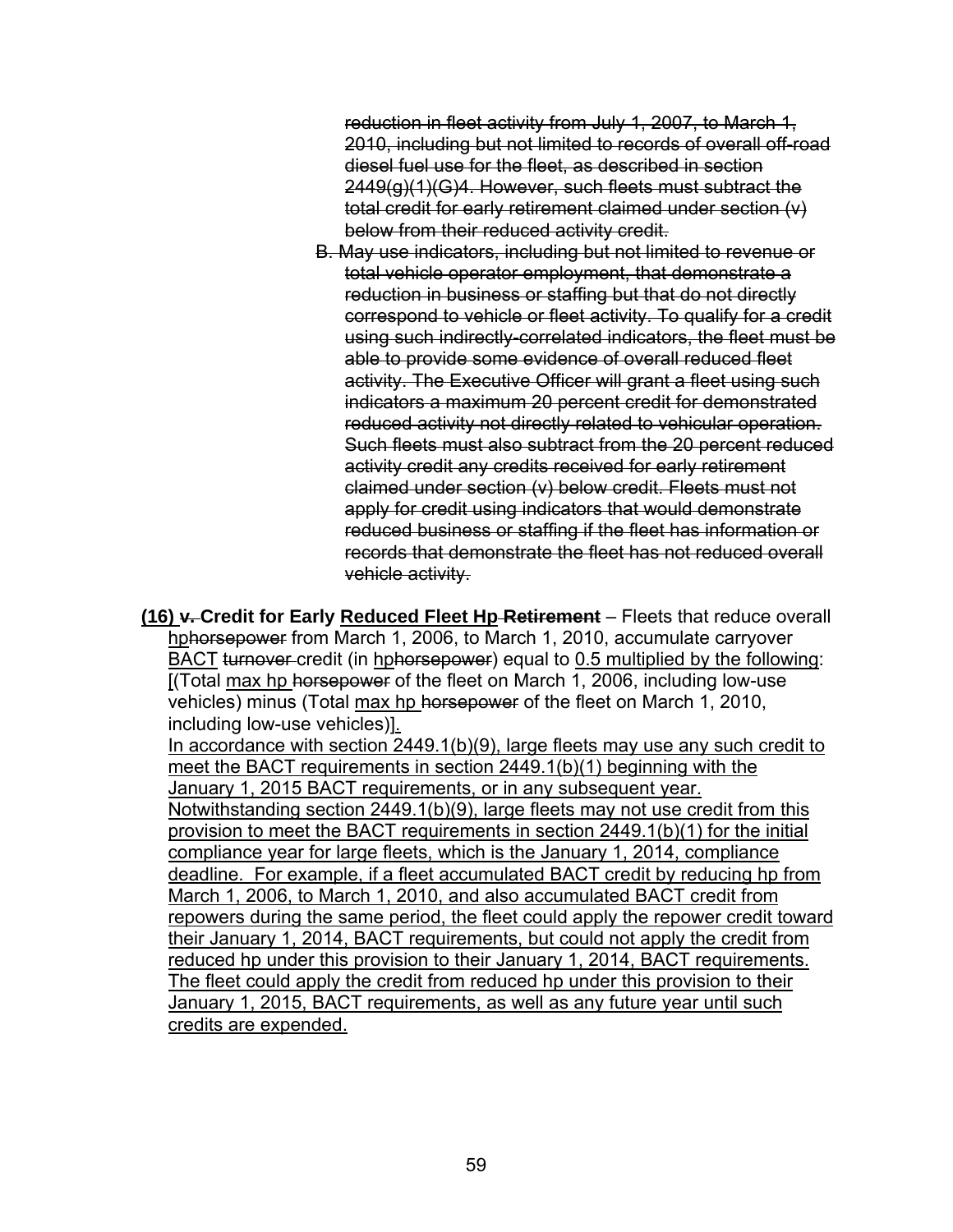**(17) Credit for 2010 to 2011 Reduced Fleet Hp** – Fleets that reduce their overall hp from March 1, 2010, through February 28, 2011, will accumulate carryover BACT credit (in hp) equal to:

(Total max hp of the fleet on March 1, 2010, including low-use vehicles) minus (Total max hp of the fleet on February 28, 2011, including low-use vehicles).

**(18) Credit for Interim Replacement and Retirement** – Fleets that replace or retire over 8 percent of the fleet's total max hp in Tier 0 and Tier 1 vehicles in any one year during the specified periods below will accumulate carryover BACT credit (in hp) equal to:

(Combined total of max hp of Tier 0 and Tier 1 vehicles retired over the year) minus (Combined total of max hp of Tier 0 or Tier 1 vehicles added over the year) minus [(Total max hp of fleet at the end of the year) multiplied by 0.08]. In each year, the replacement or retirement of vehicles will be summed from January 1 through December 31 of that year, excepting 2011, during which the replacement or retirement will be summed from March 1 through December 31. Fleets shall exclude vehicles repowered or rebuilt to a more stringent emissions standard in each year (that earned BACT credit per section 2449.1(b)(13)), from all such calculations. For the purposes of this provision, Tier 0 and Tier 1 vehicles that are replaced must be replaced with Tier 2 or higher vehicles in order to accumulate BACT credit.

**(A)** Large fleets: March 1, 2011 through December 31, 2012 **(B)** Medium fleets: March 1, 2011 through December 31, 2015 **(C)** Small fleets: March 1, 2011 through December 31, 2017

### **b. Accumulating carryover turnover credit** –

- **i. 2010-2015 -**From March 1, 2010 through March 1, 2015 for large fleets and from March 1, 2013 through March 1, 2015 for medium fleets a fleet accumulates carryover turnover credit each year it turns over more than the required percent of its maximum power specified in section 2449.1(a)(2)(A)1. The amount accumulated is the maximum power turned over in excess of the required percent in the 12 months prior to March 1 of the year in which the carryover is calculated. From March 1, 2010, through March 1, 2012, a medium fleet accumulates carryover turnover credit each year the total horsepower it turns over exceeds 8 percent of its maximum power.
- **ii. After 2015 -** After March 1, 2015, a fleet will accumulate carryover turnover credit each year it turns over more than 10 percent of its maximum power. The amount accumulated is the maximum power turned over in the 12 months prior to March 1 of the year in which the carryover is calculated plus the carryover turnover credit used minus the required 10 percent.
- **iii. Repower Credit** From March 1, 2010 through March 1, 2012, a for medium fleets that did not accumulate any credit under (i) above shall accumulate carryover turnover credit each year equal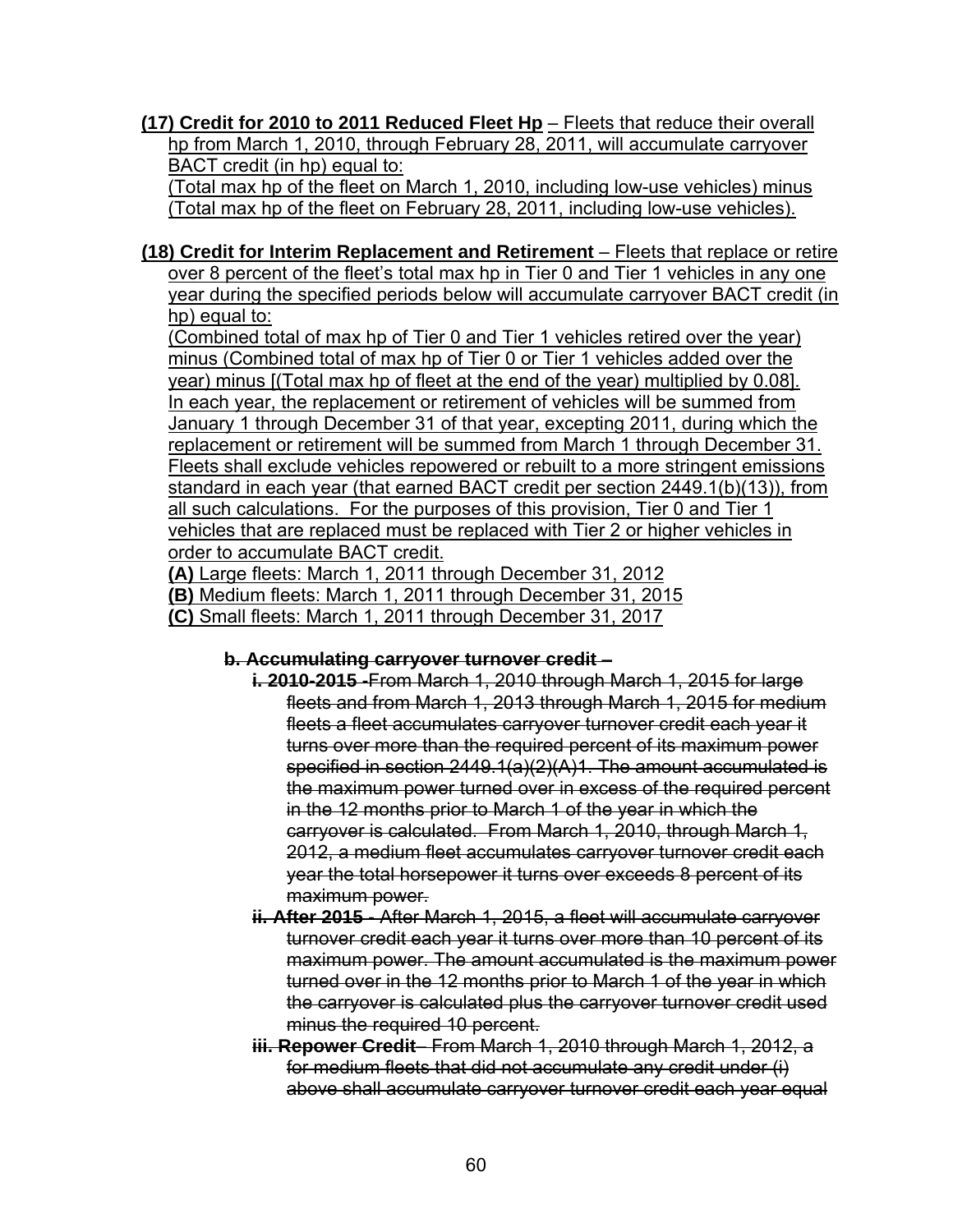to the total maximum power of Tier 2 or higher repower engines installed in affected vehicles in the 12 months prior to March 1 of the year in which the carryover is calculated. From March 1, 2010 through March 1, 2011, a large fleet that did not accumulate any credit under (i) above shall accumulate carryover turnover credit each year equal to the total maximum power of Tier 2 or higher repower engines installed in affected vehicles in the 12 months prior to March 1 of the year in which the carryover is calculated.

- **c. Using carryover turnover credit** Accumulated carryover turnover credit may be applied to meeting the turnover requirements of section 2449.1(a)(2)(A)1 in a later year. The amount of carryover turnover credit used to meet the turnover requirements in any one year is subtracted from the carryover turnover credit total available in subsequent years. The amount of actual turnover or retrofits plus the amount of carryover turnover credit used must equal the minimum BACT turnover required by section 2449.1(a)(2)(A)1.
- **3. Order of turnover** All engines in a fleet that were not subject to a PM standard for new engines (Tier 0 and Tier 1 with no PM standard, i.e., Tier 1 engines between 50 and 174 horsepower), except those in vehicles that qualify for an exemption from under section 2449.1(a)(2)(A)4., must be turned over before turnover of any other higher tier engines may be counted toward the turnover requirements in section 2449.1(a)(2)(A) or toward accumulating carryover turnover credit. A fleet may, however, receive carryover turnover credit per section 2449.1(a)(2)(A)2.a.iii for a VDECS verified to achieve NOx reductions installed on an engine, regardless of the engine's tier.
- **4. Exemptions** A vehicle is exempt from the turnover of section 2449.1(a)(2)(A)1. if all vehicles in the fleet that do not qualify for an exemption under this section have been turned over and the vehicle meets one of the following conditions:
	- a. On the compliance date, the vehicle is less than 10 years old from the date of manufacture;
	- b. The vehicle meets all of the following specialty vehicle criteria:
		- i. The fleet has turned over all other vehicles first,
		- ii. No repower is available for the specialty vehicle, as demonstrated to the Executive Officer,
		- iii. A used vehicle with a cleaner engine is not available to serve a function and perform the work equivalent to that of the specialty vehicle, as demonstrated to the Executive Officer, and
		- iv. The specialty vehicle has been retrofit with highest level VDECS,
	- c. The vehicle has been retrofitted within the last six years with a Level 2 or 3 VDECS that was highest level VDECS at the time of retrofit, or
	- d. The vehicle has a Tier 4 interim or Tier 4 final engine.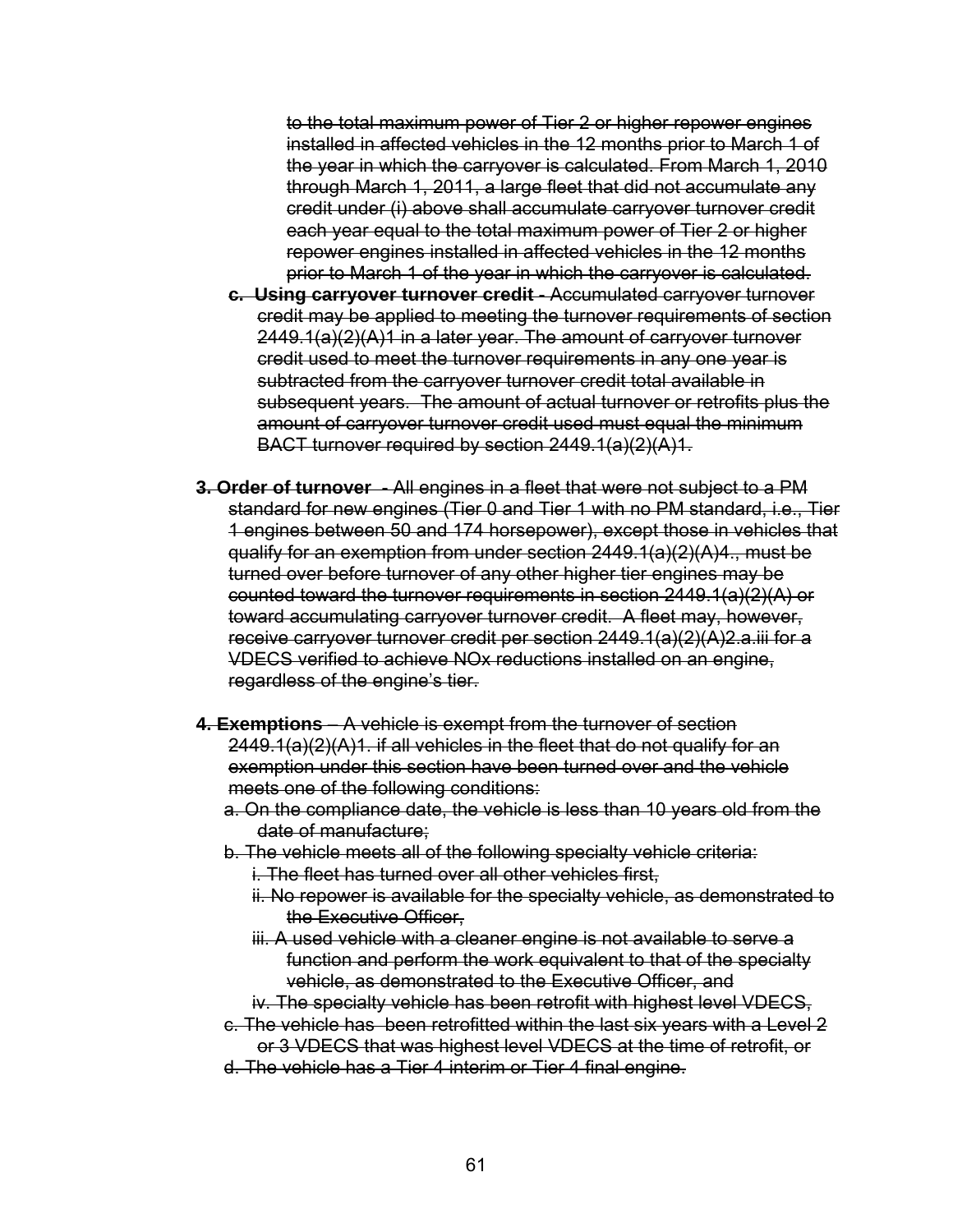- e. The vehicle has the highest level VDECS installed prior to March 1, 2011, except that this exemption may be applied to no more than 15 percent of a fleet's total horsepower as of January 1, 2013 March 1, 2010.
- **5. Delay Tier 1 turnover** All vehicles with a Tier 1 or higher engine are exempt from the turnover requirements until the compliance year ending March 1, 2013 (i.e., the first turnover of Tier 1 or higher engines would be required between March 2, 2012 and March 1, 2013), provided that all Tier 0 vehicles in the fleet owner's fleet that do not qualify for an exemption under section 2449.1(a)(2)(A)4. have been turned over.
- **6. Designating vehicle as low-use** –A fleet may designate a vehicle that was formerly used 100 hours or more per year as low-use by limiting its use to less than 100 hours per year and committing to keep its use less than 100 hours per year.
	- a. Only vehicles formerly used 100 hours or more per year may be so designated. Vehicles so designated may be counted toward the turnover requirements.
	- b. Once designated as low-use, a vehicle may never again be used more than 100 hours per year by the fleet unless the vehicle meets the adding vehicles requirements in section 2449(d)(7).
	- c. A fleet is not obliged to designate a vehicle whose use drops below 100 hours per year as low-use, or to count it toward the turnover requirements. If such a vehicle is not designated as low-use, its use may increase beyond 100 hours per year in subsequent years.
- **7. Rounding** If the horsepower required to be turned over under section 2449.1(a)(2)(A) is less than half of the maximum power of the lowest horsepower engine in the fleet that is subject to the turnover requirements, the next engine is not required to be turned over. However, on the next year's compliance date, any horsepower not turned over due to this rounding provision must be added to the required turnover under section 2449.1(a)(2)(A). Once the required horsepower to be turned over equals or exceeds half of the maximum power of the next engine in the fleet that is subject to the turnover requirements, the next engine must be turned over.
- **8. Turnover Credit for NOx Retrofits**  VDECS that have been verified as achieving NOx reductions may be used to satisfy the turnover requirements in section  $2449.1(a)(2)(A)1$  on each compliance date as follows:

Turnover credit for NOx retrofits equals (Verified Percent NOx Reduction divided by 60 percent) multiplied by (Maximum power on which VDECS verified to achieve NOx reductions was installed in last 12 months).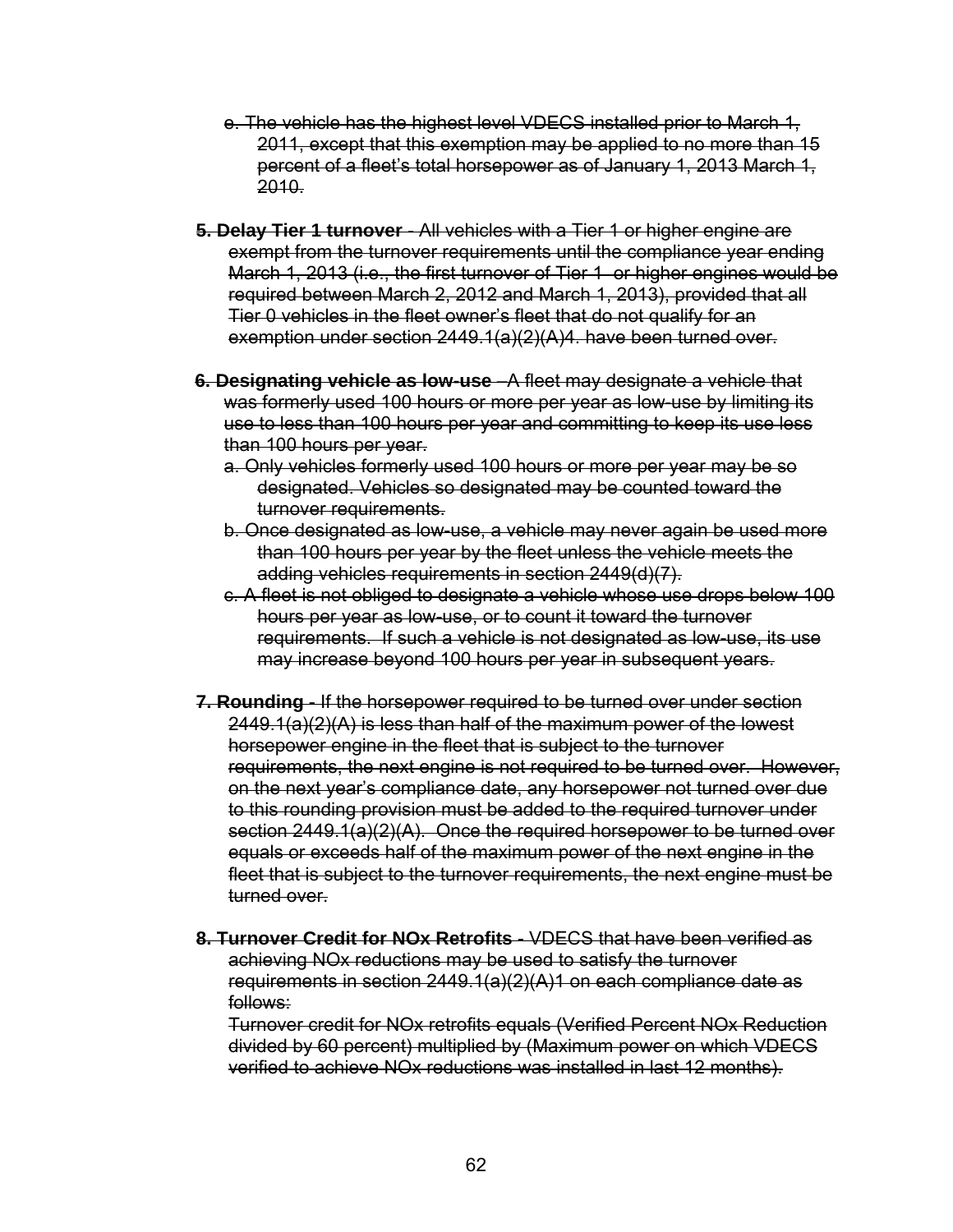#### Turnover credit for NOx retrofits may be applied to meet the turnover requirements of section 2449.1(a)(2)(A)1 or to accumulate carryover turnover credit.

Note: Authority cited: Sections 39002, 39515, 39516, 39600, 39601, 39602, 40000, 41511, 43000, 43000.5, 43013, 43016, 43018, and 43018.2, Health and Safety Code. Reference: Sections 39002, 39515, 39516, 39600, 39601, 39602, 39650, 39656, 39657, 39658, 39659, 39665, 39667, 43000, 43000.5, 43013, 43016, 43018, and 43018.2, Health and Safety Code.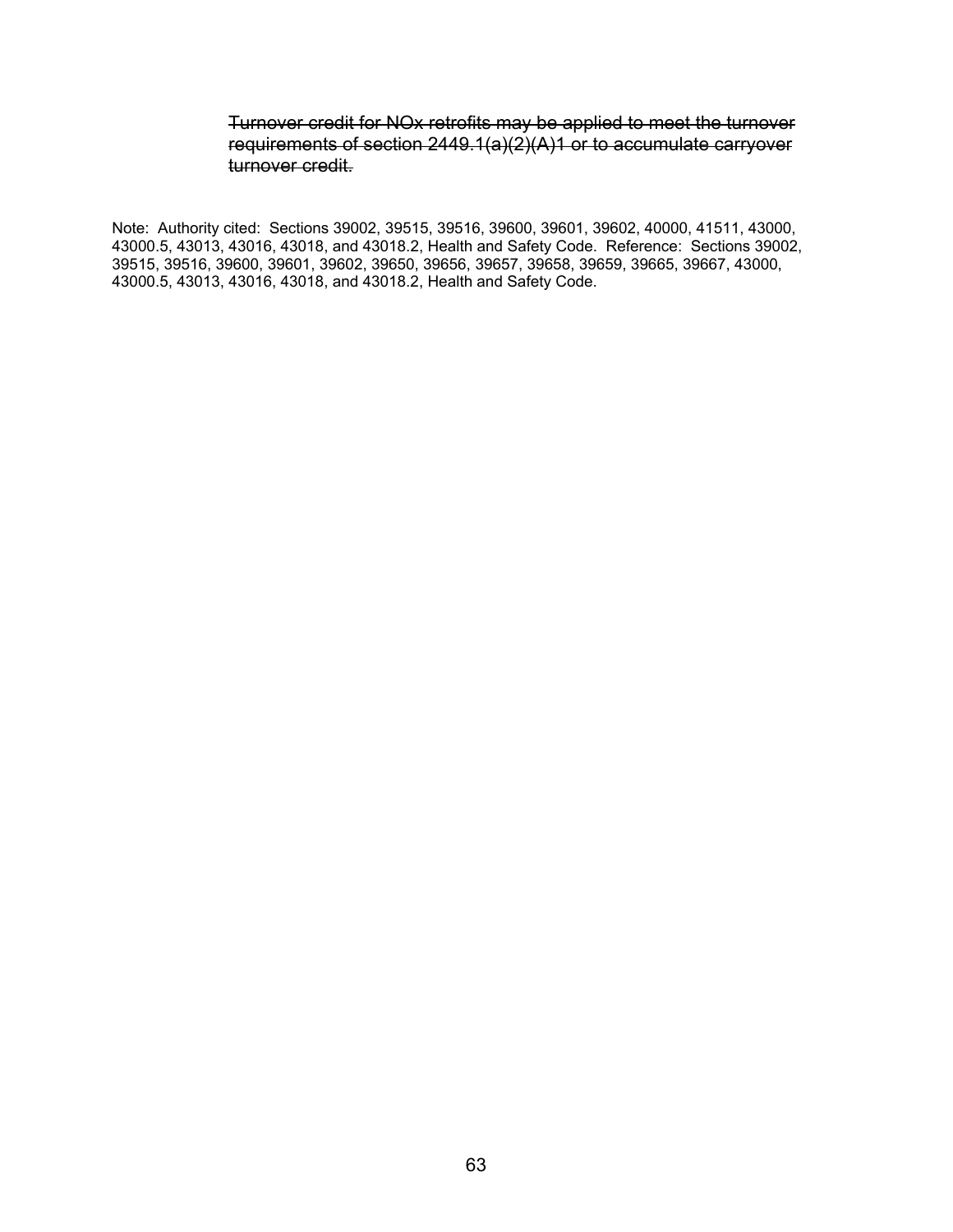#### **Section 2449.2 PM Performance Requirements**

### **(a) Performance Requirements -**

Each fleet must meet the fleet average requirements in section 2449.2(a)(1) by March 1 of each year or demonstrate that it met the best available control technology (BACT) requirements as described in section 2449.2(a)(2). There are differing requirements for large and medium, and small fleets. If various portions of a fleet are under the control of different responsible officials because they are part of different subsidiaries, divisions, or other organizational structures of a company or agency, the fleet portions may comply with the performance requirements separately and be reported separately. However, the total maximum power of the vehicles under common ownership or control determines the fleet size. Fleets owned by low-population county local municipalities are subject to the small fleet requirements, even if their total maximum power exceeds 2,500 horsepower. Section 2449(d)(4) describes requirements for fleets that change size.

### **(1) Fleet Average Requirements**

#### **(A) Fleet Average Requirements for Large and Medium Fleets**

**1. Diesel PM Fleet Average** - For each compliance date, a large or medium fleet must demonstrate that its Diesel PM Index was less than or equal to the calculated Diesel PM Target Rate.

The equation for calculating Diesel PM Target Rate is below:

### Diesel PM

Target Rate = [SUM of (*Max Hp* for each engine in fleet multiplied by *Target* for each engine in fleet*)* for all engines in fleet] divided by [SUM of (Max *Hp*) for all engines in fleet]

> where Target is the Diesel PM target in g/bhp-hr from Table 2. To find the Target for each engine, read the value for the appropriate row based on the compliance year and the appropriate column based on the engine's maximum power from Table 2.

The equation for calculating Diesel PM Index is below:

Diesel PM Index = [SUM of (*Max Hp* for each engine in fleet multiplied by PM *Emission Factor* for each engine in fleet) for all engines in fleet] divided by [SUM of (Max *Hp*) for all engines in fleet]

> Table 2 shows the targets used to calculate the Diesel PM Target Rate for each compliance date for large and medium fleets. The Emission Factors are defined in Appendix A.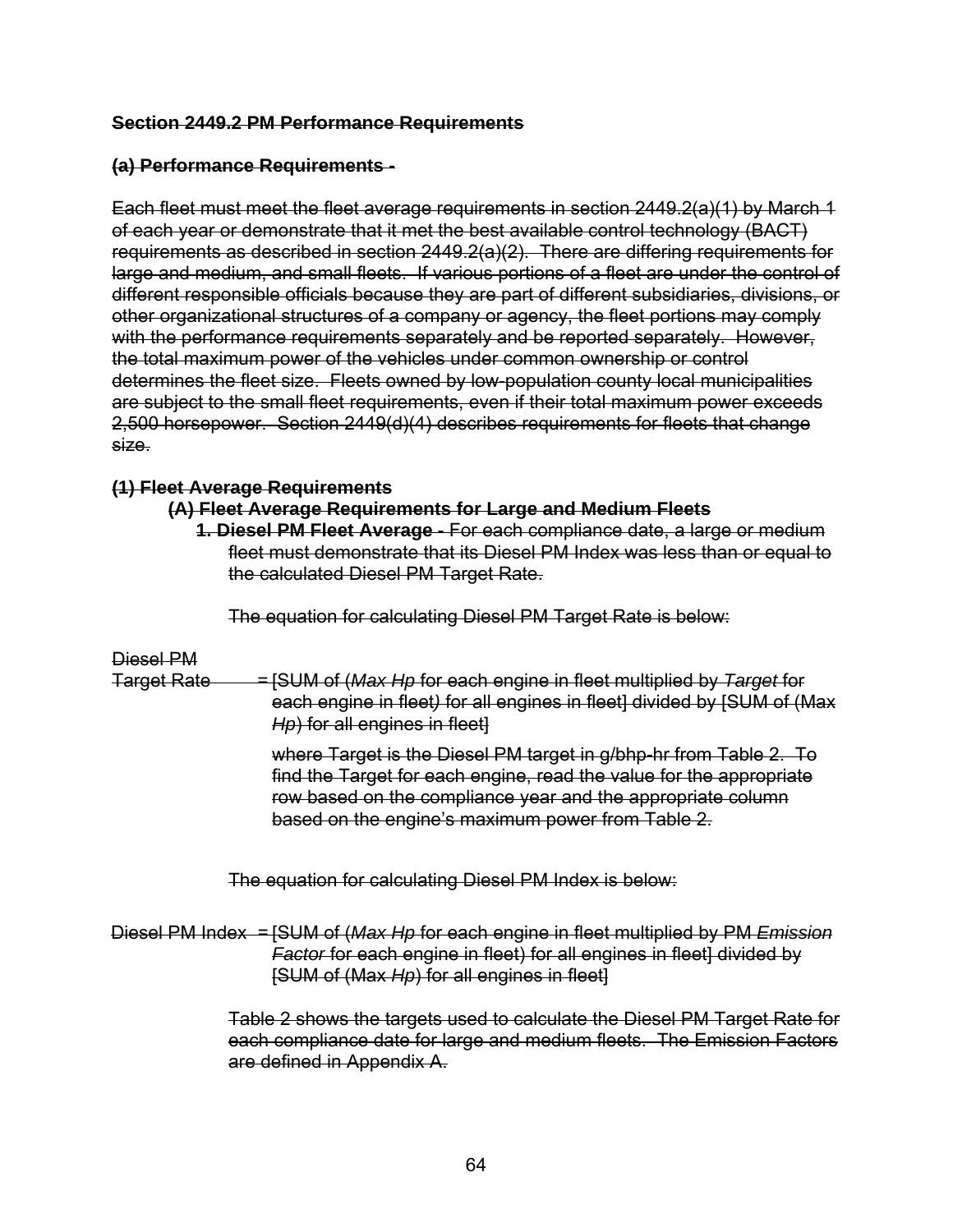| $\sim$ 0.000 m valuating minute gut naturally in $\sim$ |           |       |       |         |                                         |         |         |      |  |  |
|---------------------------------------------------------|-----------|-------|-------|---------|-----------------------------------------|---------|---------|------|--|--|
|                                                         |           |       |       |         | <b>PM Targets for each Max Hp Group</b> |         |         |      |  |  |
| <b>Compliance</b>                                       |           |       |       |         |                                         |         |         |      |  |  |
| Date: March 1 of                                        | $25 - 49$ | 50-74 | 75-99 | 100-174 | 175-299                                 | 300-599 | 600-750 | >750 |  |  |
| Year                                                    | <b>hp</b> | hp    | hp    | hp      | hp                                      | hp      | hp      | hp   |  |  |
| 2010 (large                                             |           |       |       |         |                                         |         |         |      |  |  |
| fleets only)                                            | 0.46      | 0.60  | 0.62  | 0.33    | 0.23                                    | 0.18    | 0.20    | 0.30 |  |  |
| 2011 (large                                             |           |       |       |         |                                         |         |         |      |  |  |
| fleets only)                                            | 0.46      | 0.60  | 0.62  | 0.33    | 0.23                                    | 0.18    | 0.20    | 0.30 |  |  |
| 2012 (large                                             |           |       |       |         |                                         |         |         |      |  |  |
| fleets only)                                            | 0.39      | 0.43  | 0.46  | 0.26    | 0.16                                    | 0.14    | 0.14    | 0.24 |  |  |
| 2013                                                    | 0.39      | 0.43  | 0.46  | 0.26    | 0.16                                    | 0.14    | 0.14    | 0.24 |  |  |
| 2014                                                    | 0.29      | 0.23  | 0.24  | 0.18    | 0.11                                    | 0.11    | 0.11    | 0.18 |  |  |
| 2015                                                    | 0.29      | 0.23  | 0.24  | 0.18    | 0.11                                    | 0.11    | 0.11    | 0.18 |  |  |
| 2016                                                    | 0.21      | 0.18  | 0.19  | 0.14    | 0.08                                    | 0.08    | 0.08    | 0.11 |  |  |
| 2017                                                    | 0.21      | 0.18  | 0.19  | 0.14    | 0.08                                    | 0.08    | 0.08    | 0.11 |  |  |
| 2018                                                    | 0.12      | 0.12  | 0.13  | 0.10    | 0.06                                    | 0.06    | 0.06    | 0.08 |  |  |
| 2019                                                    | 0.12      | 0.12  | 0.13  | 0.10    | 0.06                                    | 0.06    | 0.06    | 0.08 |  |  |
| 2020                                                    | 0.08      | 0.08  | 0.07  | 0.06    | 0.03                                    | 0.03    | 0.03    | 0.06 |  |  |

**Table 2 – Large and Medium Fleet PM Targets For Use in Calculating PM Target Rates [g/bhp-hr]** 

**(B) Fleet Average Requirements for Small Fleets -** Small fleets must meet a PM fleet average beginning in 2015. To meet the PM fleet average, for each compliance date, a small fleet must demonstrate that its Diesel PM Index was less than or equal to the calculated Diesel PM Target Rate.

The equations for calculating Target Rates and Diesel PM Index are below:

#### Diesel PM

Target Rate =  $=$  [SUM of ((Max Hp for each engine in fleet multiplied by Target for each engine in fleet)] divided by [SUM of (Max *Hp*) for all engines in fleet]

> where Target is the PM target in g/bhp-hr from Table 3. To find the Target for each engine, read the value for the appropriate row based on the compliance year and the appropriate column based on the engine's maximum power from Table 3.

Diesel PM Index = [SUM of (*Max Hp* multiplied by PM *Emission Factor*) for each engine in fleet] divided by [SUM of (Max *Hp*) for all engines in fleet]

> Table 3 shows the targets used to calculate the Diesel PM Target Rate for each compliance date for small fleets. The Emission Factors are defined in Appendix A.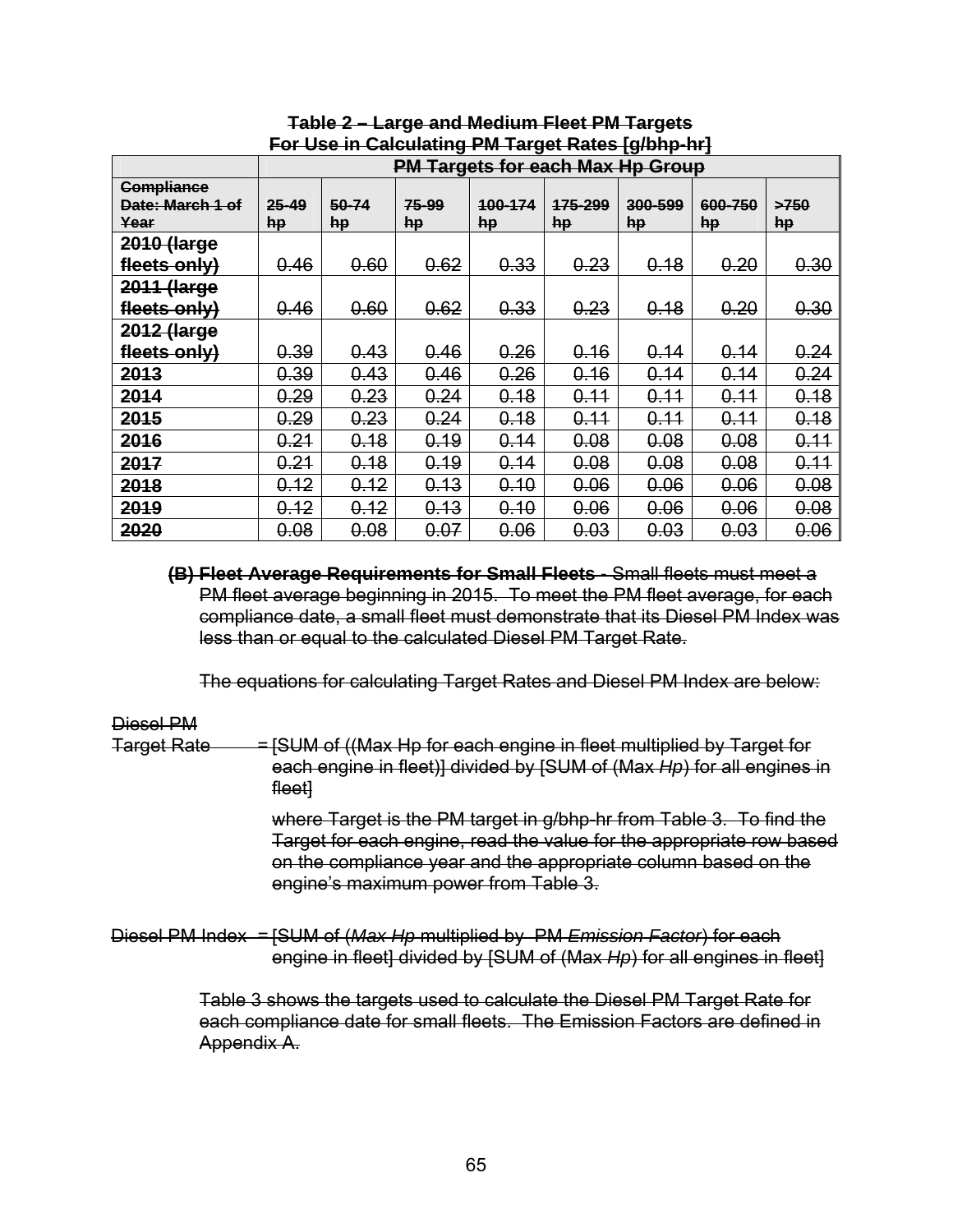|                         |       |                                                   | .    | .  g - |        | .      |        |           |  |  |  |
|-------------------------|-------|---------------------------------------------------|------|--------|--------|--------|--------|-----------|--|--|--|
|                         |       | <b>Targets for each Max Hp Group</b><br><b>PM</b> |      |        |        |        |        |           |  |  |  |
| <b>Compliance Date:</b> | 25-49 | 50-74<br>75-99<br>100-<br>$175 -$<br>300-<br>600- |      |        |        |        |        |           |  |  |  |
| <b>March 1 of Year</b>  | hp    | hp                                                | hp   | 174 hp | 299 hp | 599 hp | 750 hp | $>750$ hp |  |  |  |
| 2015                    | 0.46  | 0.60                                              | 0.62 | 0.33   | 0.23   | 0.18   | 0.20   | 0.30      |  |  |  |
| 2016                    | 0.46  | 0.60                                              | 0.62 | 0.33   | 0.23   | 0.18   | 0.20   | 0.30      |  |  |  |
| 2017                    | 0.39  | 0.43                                              | 0.46 | 0.26   | 0.16   | 0.14   | 0.14   | 0.24      |  |  |  |
| 2018                    | 0.39  | 0.43                                              | 0.46 | 0.26   | 0.16   | 0.14   | 0.14   | 0.24      |  |  |  |
| 2019                    | 0.29  | 0.23                                              | 0.24 | 0.18   | 0.11   | 0.11   | 0.11   | 0.18      |  |  |  |
| 2020                    | 0.29  | 0.23                                              | 0.24 | 0.18   | 0.11   | 0.11   | 0.11   | 0.18      |  |  |  |
| 2021                    | 0.21  | 0.18                                              | 0.19 | 0.14   | 0.08   | 0.08   | 0.08   | 0.11      |  |  |  |
| 2022                    | 0.21  | 0.18                                              | 0.19 | 0.14   | 0.08   | 0.08   | 0.08   | 0.11      |  |  |  |
| 2023                    | 0.12  | 0.12                                              | 0.13 | 0.10   | 0.06   | 0.06   | 0.06   | 0.08      |  |  |  |
| 2024                    | 0.12  | 0.12                                              | 0.13 | 0.10   | 0.06   | 0.06   | 0.06   | 0.08      |  |  |  |
| 2025                    | 0.08  | 0.08                                              | 0.07 | 0.06   | 0.03   | 0.03   | 0.03   | 0.06      |  |  |  |

**Table 3 – Small Fleet PM Targets For Use in Calculating PM Target Rates [g/bhp-hr]** 

**(2) BACT Requirements –** Each year, each fleet must determine if it will be able to meet the fleet average requirements for the next March 1 compliance date, and if not, the following BACT requirement must be met. If a fleet does not meet the Diesel PM Target Rate in section 2449.2(a)(1), it must meet the BACT Retrofit Requirements in section 2449.2(a)(2)(A). Fleets that fail to meet both an applicable NOx target rate in section 2449.1(a)(1) and the Diesel PM Target Rates in section 2449.2(a)(1) in a compliance year must first meet the BACT turnover requirements in section 2449.1(a)(2) in that year and then meet the BACT Retrofit Requirements in section 2449.2(a)(2)(A) in that year.

#### **(A) PM Retrofit Requirements for Fleets Not Meeting Diesel PM Target Rate**

- **1. PM Retrofit Rate** If a fleet does not meet the Diesel PM Target Rate in section 2449.2(a)(1), it must demonstrate that it has retrofit the required percent of its total maximum power (not including specialty vehicles retrofitted and exempted from turnover in section 2449.1(a)(2)(A)4.b.) with highest level VDECS since March 1 of the previous year. Any carryover retrofit credit previously accrued may be applied towards the retrofits required. If the VDECS is not new (i.e., is being reused), it must have been taken from a vehicle that is no longer operating in California. Fleets may count acquisition of vehicles with Tier 4 interim or Tier 4 final engines or retirement of Tier 0 vehicles toward the retrofit requirement as described below. The required retrofit percents to demonstrate on each compliance date are described below in a. through d.
	- a. 2010: 20 percent.
	- b. 2011 and 2012:
	- c. 2013 and later: 36 percent for large fleets that did not meet the PM fleet average target in 2011 or 2012, 28 percent for large fleets that met the PM fleet average target in 2011 but not 2012, and 20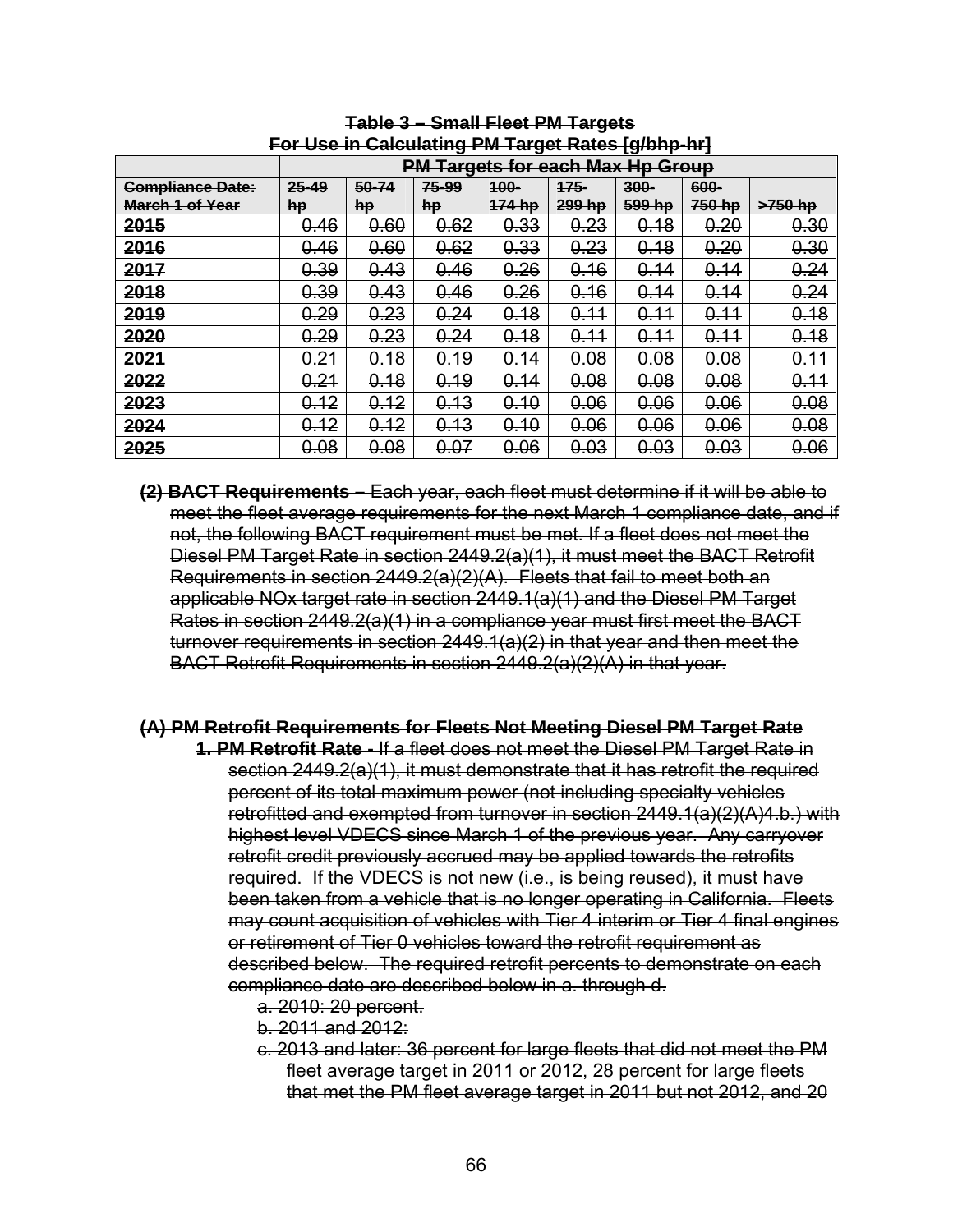percent for large fleets that met the PM fleet average target in 2012 and for all medium fleets.

- d. 2014: 20 percent.
- **a. Turnover to Tier 4 In Lieu of Retrofitting** If since March 1 of the previous year, a fleet acquired Tier 4 interim or Tier 4 final engines already equipped with an original equipment manufacturer diesel particulate filter or vehicles equipped with such engines, the total maximum power of the Tier 4 interim and Tier 4 final engines may be counted toward the required hp to be retrofit under section 2449.2(a)(2)(A)1. or used to accumulate carryover PM retrofit credit if during that same period, the fleet also retired Tier 0, 1, 2, or 3 engines with that total maximum power or greater.
- **b. Retirement of Tier 0 Vehicles in Lieu of Retrofitting for Fleets with Reduced Horsepower** - If since March 1 of the previous year, a fleet's total maximum power has decreased, the lesser of the total maximum power of Tier 0 vehicles retired since March 1 of the previous year and the total horsepower by which the fleet has been decreased may be counted toward the required hp to be retrofit under section 2449.2(a)(2)(A)1. Such retirement of Tier 0 vehicles may not be used to accumulate carryover PM retrofit credit. Retired Tier 0 vehicles that are counted toward the required hp to be retrofit under this subsection may not be used in subsection a. above to demonstrate that the fleet retired Tier 0, 1, 2, or 3 engines with at least the total maximum power of the Tier 4 engines added.
- **b. c. Conversion or Repower of Diesel Vehicles to Alternative Fuel or Gasoline-Powered** - Fleets that convert or repower a diesel vehicle subject to the regulation to alternative fuel or gasoline-powered may count the max power of the vehicle converted or repowered toward the required hp to be retrofit under section 2449.2(a)(2)(A)1. or to accumulate carryover PM BACT retrofit credit.

#### **2. Carryover PM retrofit credit** –

- **a. Beginning**  All fleets for vehicles remaining in their fleets begin with zero carryover retrofit credit on March 1, 2011 2009. All fleets may begin accumulating carryover retrofit credit on March 1, 2009.
	- **i. Double Credit for Early PM Retrofits Fleets that have installed** the highest level VDECS on their vehicles before January 1, 2010 will accumulate a carryover retrofit credit equal to: 2 multiplied by total maximum power of engines on which highest level VDECS was installed before January 1, 2010, unless the contract for funding the VDECS stipulates single credit for installation of the VDECS.
	- **ii. Credit for Other PM Retrofits Before Initial Compliance Date**  Small and medium fleets that install highest level VDECS on their vehicles before March 1, 2012 will accumulate carryover retrofit credit equal to; 2 multiplied by total maximum power of engines on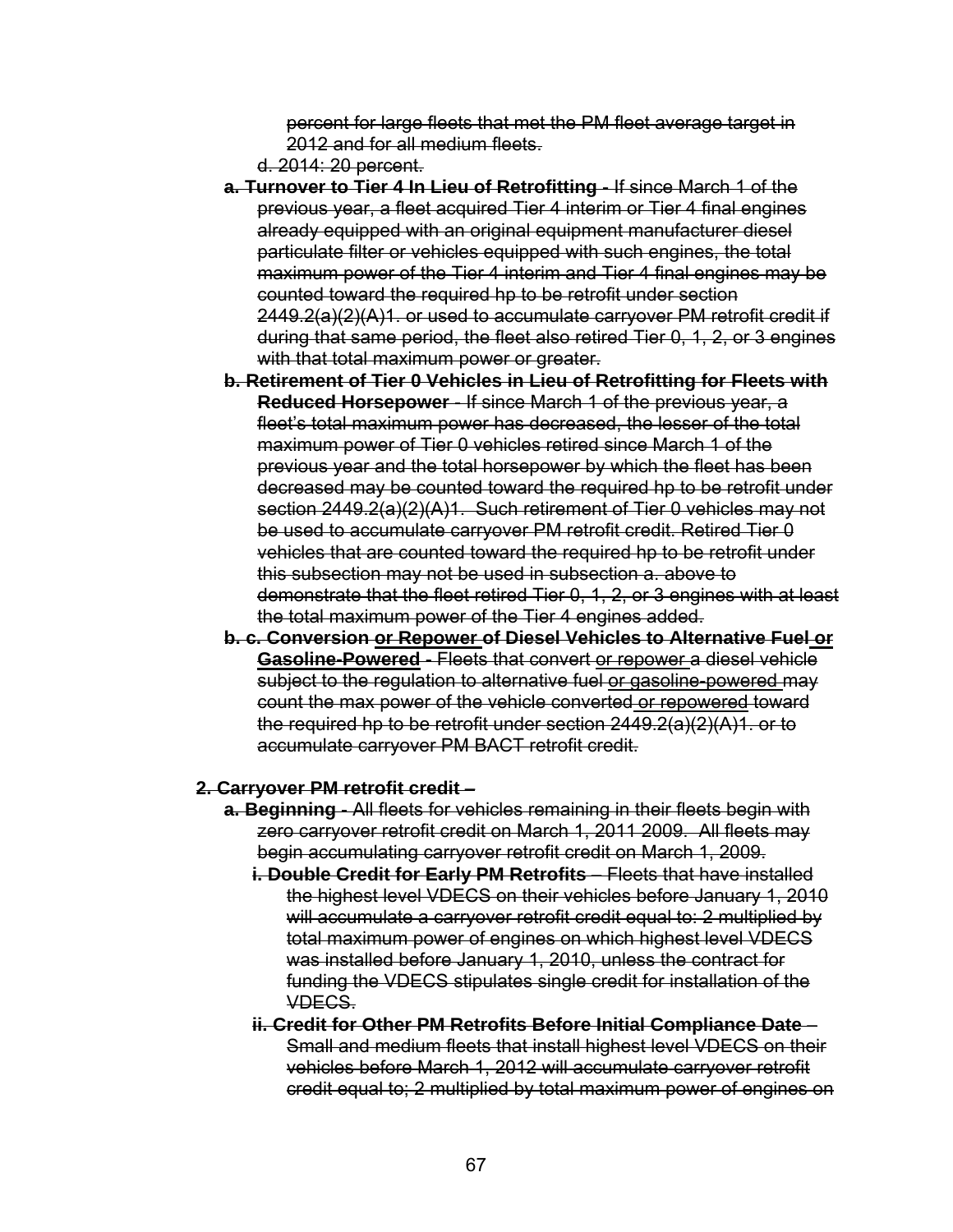which highest level VDECS was installed. Small fleets that install highest level VDECS on their vehicles between March 1, 2012 and February 28, 2014 accumulate carryover PM BACT retrofit credit equal to total maximum power of engines on which highest level VDECS was installed.

.

- **iii. Credit for Reduced Fleet Activity** Fleets that demonstrate a reduction in fleet activity will accumulate carryover retrofit credit (in horsepower). Fleet activity is defined as the sum of [(Total maximum power of the vehicle) times (Number of hours the vehicle was operated in the applicable 12 month period)] for each vehicle in the fleet.
	- 1. Carryover retrofit credit generated from reduced activity may only be applied toward the March 1, 2010, or March 1, 2011 compliance dates.
	- 2. Fleets that receive credit for the retirement of any vehicle prior to March 1, 2010, per section (iv) below, can not count that vehicle in the calculation of reduced activity credit.
	- 3. Carryover retrofit credit shall be calculated for the fleet, not including those vehicles retired for credit under section (iv) below, as:

[(Fleet activity for January 1, 2007, to December 31, 2007) minus (Fleet activity for March 1, 2009, to February 28, 2010, including vehicles added to the fleet) divided by (fleet activity for January 1, 2007, to December 31, 2007)] multiplied by (Total maximum power of fleet on July 1, 2007)

- 4. Fleet owners must use vehicle specific data, including but not limited to hour meter logs or operator logs linking operators to specific vehicles, from July 1, 2007, to March 1, 2010, as described in section 2449(g)(1)(G)4 to document vehicle activity.
- 5. Fleets that do not have hour meter logs or vehicle-specific operator logs or equivalent records that are verifiable and substantively demonstrate activity for all vehicles in the fleet:
	- A. May use other verifiable indicators that are directly related to reduced vehicle operation to demonstrate an overall reduction in fleet activity from July 1, 2007, to March 1, 2010, including but not limited to records of overall off-road diesel fuel use for the fleet, as described in section 2449(g)(1)(G)4. However, such fleets must subtract the total credit for early retirement claimed under section (iv) below from their reduced activity credit.
	- B. May use indicators, including but not limited to revenue or total vehicle operator employment, that demonstrate a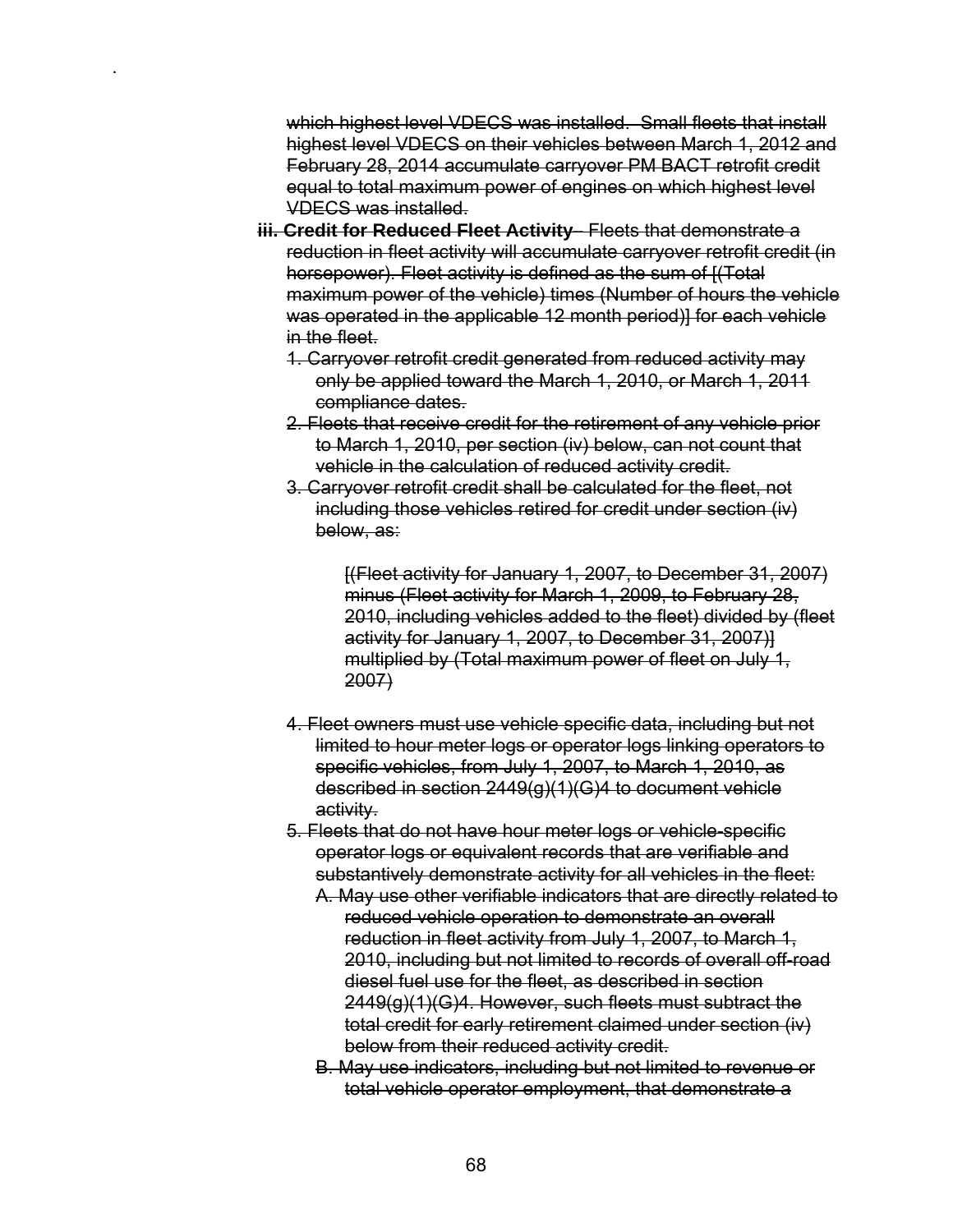reduction in business or staffing but that do not directly correspond to vehicle or fleet activity. To qualify for a credit using such indirectly-correlated indicators, the fleet must be able to provide some evidence of overall reduced fleet activity. The Executive Officer will grant a fleet using such indicators a maximum 20 percent credit for demonstrated reduced activity not directly related to vehicular operation. Such fleets must also subtract from the 20 percent reduced activity credit any credits received for early retirement claimed under section (iv) below. Fleets must not apply for credit using indicators that would demonstrate reduced business or staffing if the fleet has information or records that demonstrate the fleet has not reduced overall vehicle activity.

**iv. Credit for Early Retirement** – Fleets that reduce overall horsepower from March 1, 2006, to March 1, 2010, begin with carryover retrofit credit (in horsepower) equal to: (Total maximum horsepower of the fleet on March 1, 2006) minus (Total maximum horsepower of the fleet on March 1, 2010).

.

- **b. Accumulating carryover PM BACT retrofit credit** Beginning March 1, 2011 for large fleets, March 1, 2013 for medium fleets, and March 1, 2015 for small fleets, a fleet will accumulate carryover retrofit credit each year the total horsepower it retrofits plus the carryover retrofit credit it uses exceeds the required percent of its maximum power specified in section 2449.2(a)(2)(A)1. The amount accumulated is the maximum power retrofit plus the carryover retrofit credit used minus the required percent in the past 12 months prior to March 1. A large fleet also accumulates carryover retrofit credit on March 1, 2010 if the sum of the double retrofit credit earned from March 1, 2009 to January 1, 2010 plus the single retrofit credit earned from January 1, 2010 to March 1, 2010 exceeds 20 percent of its maximum horsepower. The amount accumulated is the sum of double credit retrofit credit earned from March 1, 2009 to January 1, 2010 plus the single credit earned from January 1, 2010 to March 1, 2010 in excess of 20 percent of fleet's maximum horsepower in the past 12 months.
- **c. Using carryover PM retrofit credit** Accumulated carryover retrofit credit may be applied to meeting the retrofit requirements of section 2449.2(a)(2)(A)1. in a later year. The amount of carryover retrofit credit used to meet the retrofit requirements in any one year is subtracted from the carryover retrofit credit total available in subsequent years. The amount of actual retrofit plus the amount of carryover retrofit credit used must equal the minimum BACT retrofit rate required by section 2449.2(a)(2)(A)(1).
- **3. Order of PM Retrofit** No Level 2 VDECS may be counted toward the retrofit requirements in section 2449.2(a)(2)(A) until all engines in vehicles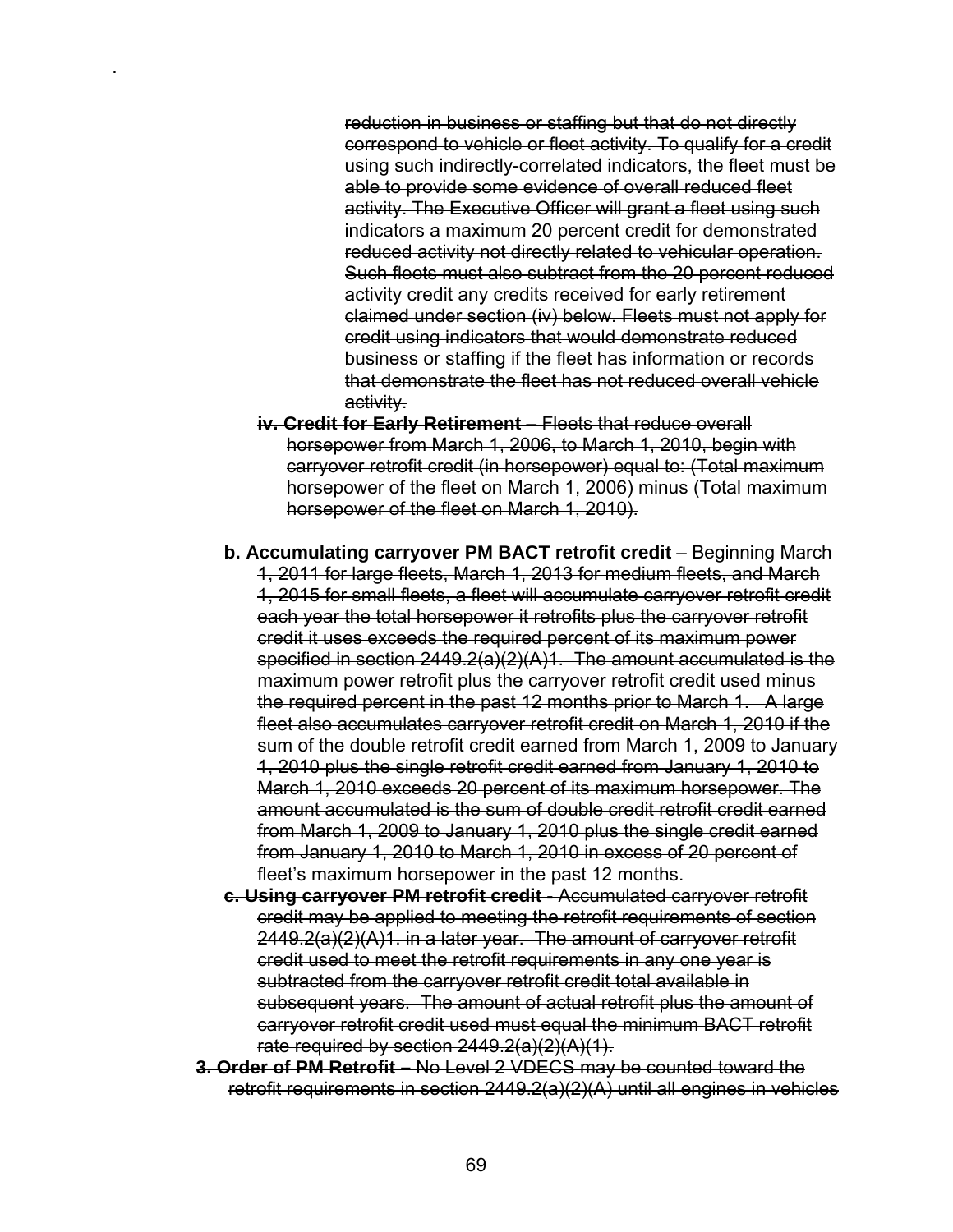older than 5 years for which the highest level VDECS available is a Level 3 VDECS have been retrofit, except for specialty vehicles utilizing the exemption in section 2449.1(a)(2)(A)4.b. for which Level 2 is the highest level VDECS.

- **4. Exemptions** A vehicle is exempt from the retrofit requirements in section 2449.2(a)(2)(A)1. if all vehicles in the fleet that do not qualify for an exemption under the following conditions have been retrofitted, and the vehicle meets one of the following conditions:
	- a. On the date of compliance, the vehicle is less than 5 years old from the vehicle's date of manufacture,
	- b. There is no highest level VDECS available for the vehicle's engine (i.e., there is no Level 2 or 3 VDECS, or there is no Level 2 or 3 VDECS which can be used without impairing the safe operation of the vehicle as demonstrated per section 2449(e)(8)),
	- c. The vehicle's engine is equipped with an original equipment manufacturer diesel particulate filter that came new with the vehicle, or
	- d. The vehicle's engine has already been retrofitted with a Level 2 or 3 VDECS that was the highest level VDECS available at time of installation. An engine with a Level 2 VDECS that was not the highest level VDECS at time of installation does not qualify for this exemption.
- **5***.* **Rounding** If the horsepower required to be retrofit under section 2449.2(a)(2)(A) is less than half of the maximum power of the lowest horsepower engine in the fleet that is subject to the retrofit requirements, the next engine is not required to be retrofitted. However, on the next year's compliance date, any horsepower not retrofit due to this rounding provision must be added to the required retrofit under section 2449.2(a)(2)(A). Once the required horsepower to be retrofit equals or exceeds half of the maximum power of the next engine in the fleet that is subject to the retrofit requirements, the next engine must be retrofitted.
- **(3)** *Adding Vehicles After the Final Target Date*Commencing respectively on March 1, 2020 for large and medium fleets, and March 1, 2025 for small fleets, if a fleet owner adds a vehicle to his fleet and the engine did not come with an original equipment manufacturer diesel particulate filter, it must be equipped with the highest level VDECS within 3 months of acquisition.

Note: Authority cited: Sections 39002, 39515, 39516, 39600, 39601, 39602, 39650, 39656, 39658, 39659, 39665, 39667, 39674, 39675, 40000, 41511, 42400, 42400.1, 42400.2, 42400.3.5, 42402, 42402.1, 42402.2, 42402.4, 42403, 43000, 43000.5, 43013, 43016, 43018, and 43018.2, Health and Safety Code. Reference: Sections 39002, 39515, 39516, 39600, 39601, 39602, 39650, 39656, 39657, 39658, 39659, 39665, 39667, 39674, 39675, 40000, 41511, 42400, 42400.1, 42400.2, 42402.2, 43000, 43000.5, 43013, 43016, 43018, and 43018.2, Health and Safety Code.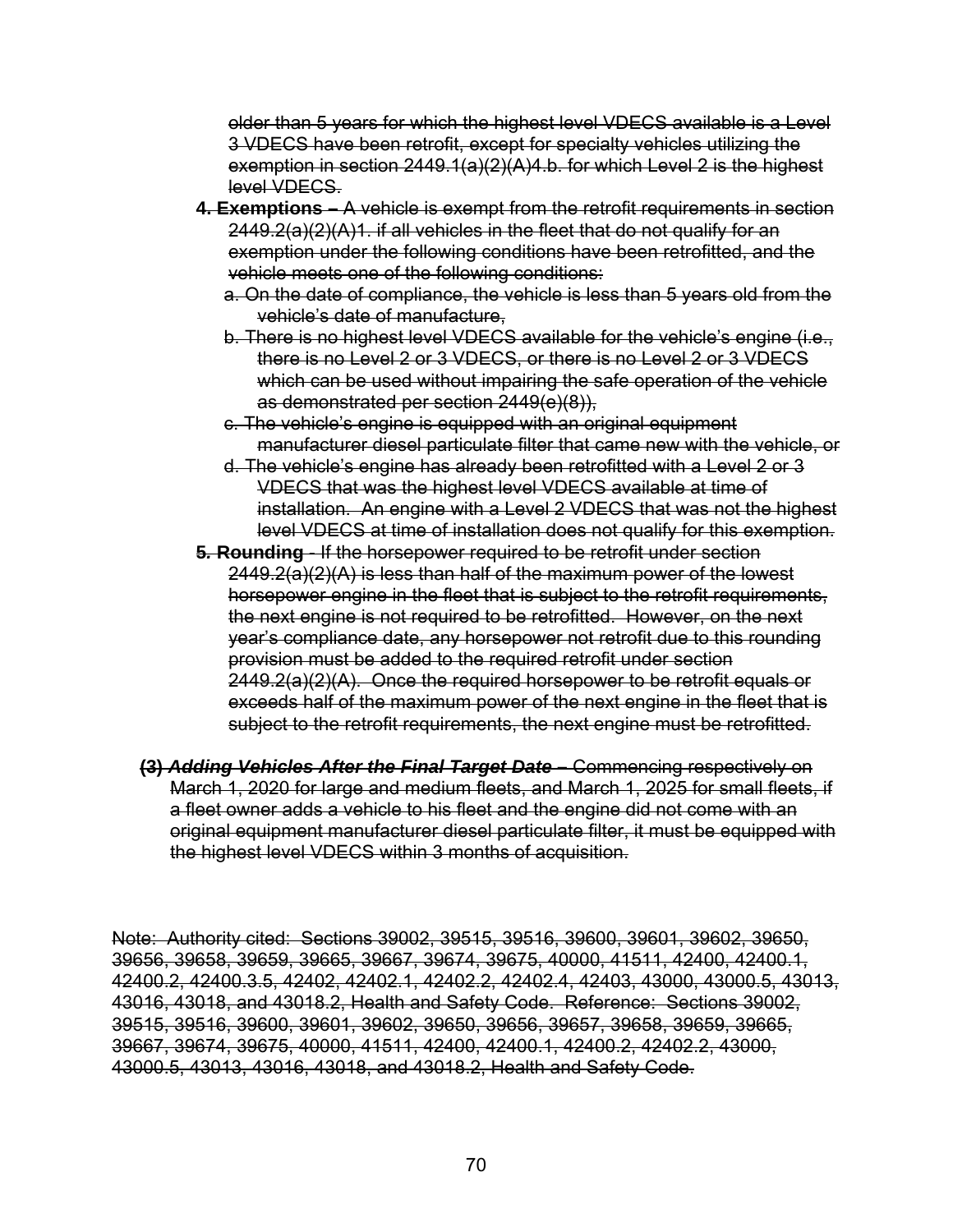# **§ 2449.3***.***2449.2. Surplus Off-Road Opt-In for NOx (SOON) Program**

### **(a) Purpose**

The purpose of this section is t<sub>To</sub> achieve additional reductions of oxides of nitrogen (NOx) emissions from in-use off-road diesel-fueled vehicles in California. The reductions must be surplus to those that would otherwise be achieved through implementation of title 13, California Code of Regulations, sections 2449, and 2449.1 and 2449.2, "Regulation for In-Use Off-Road Diesel-Fueled Fleets Vehicles" (Off-Road regulation).

# **(b) Applicability**

- *(1) District Applicability* Section 2449.32449.2 applies to any air quality management district or air pollution control district (jointly referred to hereafter as air district) whose governing board elects to opt into the provisions of this section as set forth in section  $2449.3(f)2449.2(f)$  below.
- *(2) Fleet Applicability* Section 2449.32449.2 applies to a fleet that:
	- (A) Operates individual vehicles within the air district;
	- (B) As of January 1, 2008, on a statewide level, consisted of more than 40 percent Tier 0 and Tier 1 vehicles, and;
	- (C) Has a statewide fleet with maximum power (max hp) greater than 20,000 horsepower (hp), excluding the hp from engines in two-engine vehicleseranes and the hp from single engine cranes formerly subject to the Cargo Handling Equipment Regulation.

# **(c) Definitions**

The definitions in title 13, CCR, section 2449(c) apply, along with the following definitions:

- *(1) "Contract period"* means the period of time in which the vehicle participates in the program and is under contract to the air district to achieve additional emission reductions.
- *(2) "Operated within the district"* means a vehicle that currently operates within the boundaries of the air district and, during the three years immediately prior to the solicitation deadline, operated at least one hundred hours per year and operated more hours within the boundaries of the air district than in any other district.
- *(3) "Project"* means actions on one vehicle to reduce NOx emissions, such as retrofit, repower, or vehicle replacement, for which funding is requested.
- *(4) "Solicitation"* means a public announcement by the air district, requesting that fleets submit grant applications to the air district to participate in emission reduction incentive programs under this section.
- *(5) "Solicitation deadline"* means the last day, as provided in the solicitation, that an application may be physically received by the air district.

# **(d) Requirements**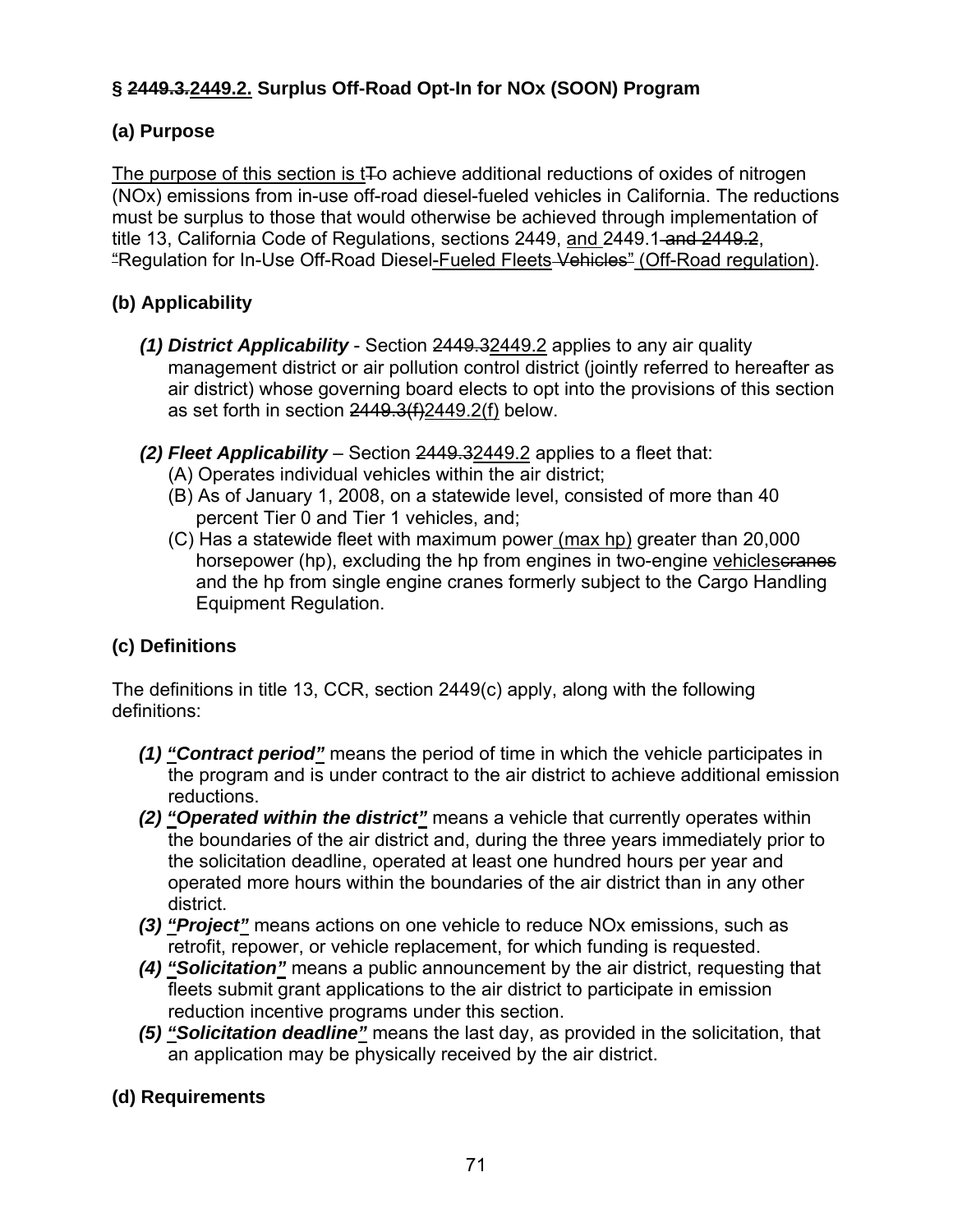- *(1)* If an air district, having held a public hearing and opted into the SOON program and made the program mandatory per section  $2449.3(e)(9)2449.2(e)(9)$ , issues a solicitation for applications for funding under the SOON program, and if the solicitation so requires, a fleet that meets the applicability criteria of subsection (b) on the date of the solicitation must, before the solicitation deadline, do the following:
	- **(A) Report to District and ARB**  File a report, in a format approved by the Executive Officer, of all information required under section 2449(g) with the air district and ARB on its statewide fleet and that part of the fleet that has operated within the air district, as defined in section (c)(2) above. If the solicitation deadline is before April 1, 2009, the fleet must provide information regarding the fleet as it existed on January 1, 2008. If the solicitation deadline is on or after April 1, 2009, the fleet must provide the information that was reported to ARB on the most recent MarchApril 1 reporting date.
	- **(B) Calculate NOx fleet average index** Determine the NOx fleet average index for vehicles that operated within the air district for the year in which the solicitation deadline occurs according to the formula in section 2449.1(a)  $(1)(A)1$ .
	- **(C) Calculate NOx SOON fleet average target rate** Determine the NOx SOON fleet average target rate for vehicles that operated within the air district for the year in which the solicitation deadline occurs according to the formula in section 2449.1(a)  $(1)(A)1$ , and using the SOON NOx-targets set forth in Table 54 below. If there is no NO<sub>x</sub> SOON fleet average target rate for the year in which the solicitation deadline occurs, the nearest future target rate shouldshall be used.

| Table 1: NOx Targets for each Max Hp Group [g/bhp-hr] |             |             |             |             |             |             |                                                                                    |             |  |  |
|-------------------------------------------------------|-------------|-------------|-------------|-------------|-------------|-------------|------------------------------------------------------------------------------------|-------------|--|--|
| <b>Compliance Date:</b><br>JanuaryMarch 1<br>of Year  |             |             |             |             |             |             | $25-49$ hp 50-74 hp 75-99 hp 100-174 hp 175-299 hp 300-599 hp 600-750 hp $>750$ hp |             |  |  |
| 2011                                                  | 5.6         | 6.2         | 6.7         | 6.0         | 5.4         | 5.1         | 5.3                                                                                | 6.4         |  |  |
| 2014                                                  | 4.9-5.      | $5.1 - 6.5$ | $5.2 - 7.1$ | $4.7 - 6.4$ | $2.8 - 3.9$ | 2.73.7      | 2.73.                                                                              | $4.2 - 5.3$ |  |  |
| 2017                                                  | $4.2 - 5.$  | $4.1 - 5.4$ | $3.8 - 5.5$ | $3.4 - 4.9$ | $4.5 - 2.2$ | $4.5 - 2.2$ | $4.5 - 2.2$                                                                        | $3.2 - 4.3$ |  |  |
| 2020                                                  | 3.54.       | 3.24.2      | $2.4 - 3.4$ | $2.2 - 3.1$ | $0.9 - 1.4$ | $0.9 - 1.3$ | $0.9 - 1.4$                                                                        | $2.6 - 3.4$ |  |  |
| 2023                                                  | $3.5 - 3.3$ | $3.2 - 3.0$ | $2,4$ 1.4   | $2.2 - 1.3$ | 0.9.0.      | 0.9.0.      | $0.9 - 0.$                                                                         | 2.62        |  |  |

### **Table 5 – SOON Targets for Each Max Hp Group For Use in Calculating SOON Fleet Average Target Rates [g/bhp-hr]**

**(D)** Apply for funding – Except as provided in section  $2449.3(d)(2)2449.2(d)(2)$ and  $2449.3(e)(3)2449.2(e)(3)$  below, a fleet for which the NO<sub>x</sub> fleet average index, as calculated in section  $2449.3(d)(1)(B)2449.2(d)(1)(B)$ , is greater than the NO<sub>x</sub> SOON fleet average target rate, as calculated in section 2449.3(d)(1)(C)2449.2(d)(1)(C), must apply for SOON funding. The application submitted must be completed according to the guidelines and conditions established under the solicitation and, if the necessary NOx retrofits, repower, or vehicle replacements are available, must indicate how NOx retrofits, repowers, or vehicle replacements for which funding is requested will bring the NO<sub>x</sub> fleet average index for vehicles that operated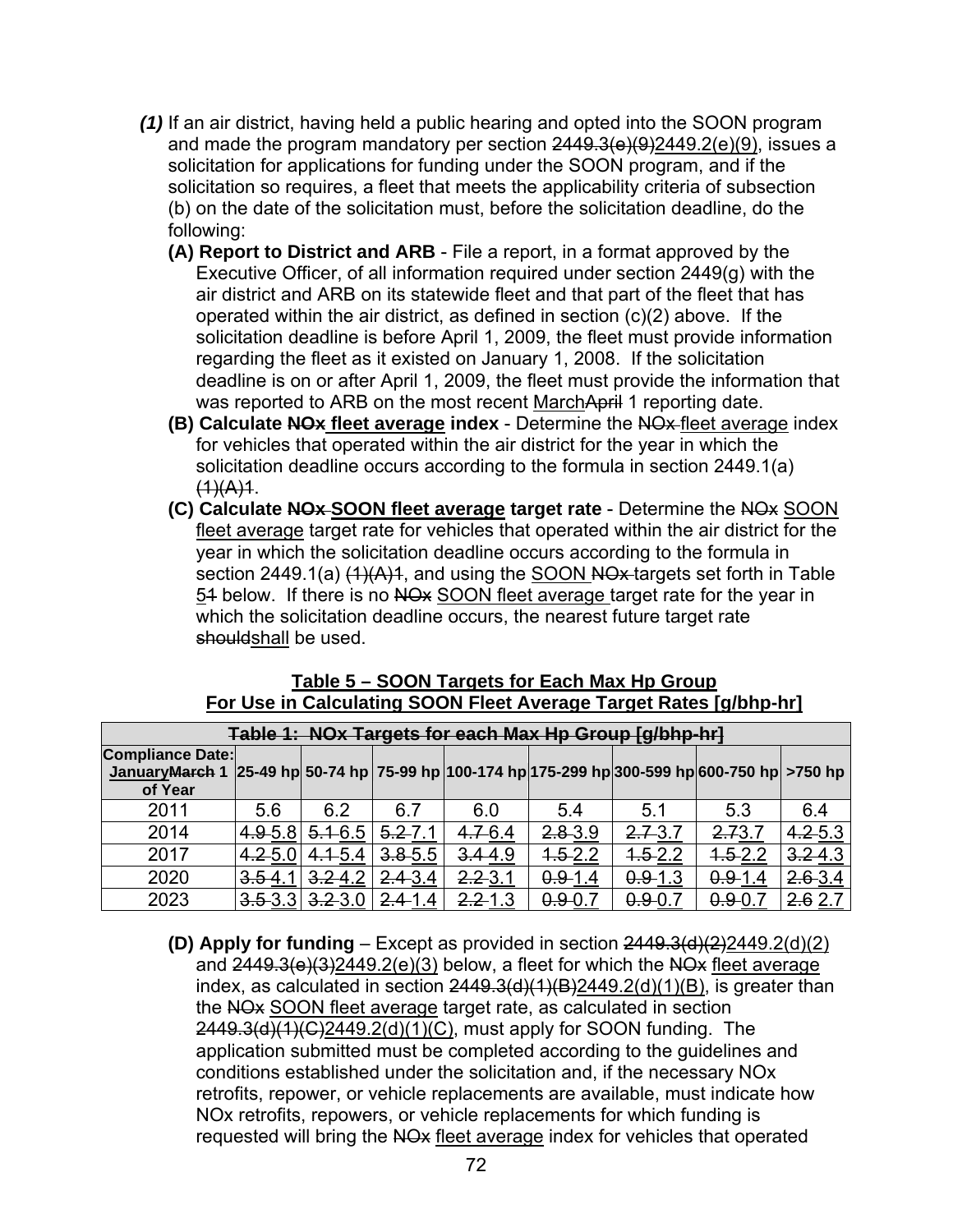within the air district from where it would have been under compliance with section 2449.1 to less than or equal to the NO<sub>x</sub> SOON fleet average target rate calculated in section  $2449.3(d)(1)(C)2449.2(d)(1)(C)$ . The application must also indicate whether the fleet wants the application to be given high priority for SOON program funding by the district. The funding priority shall be determined under the air district guidelines developed per section 2449.3(f)(2)2449.2(f)(2).

- **(E) Achieve NOx reductions**  Fleets that receive SOON program funding must complete the actions for which they were funded per the conditions of the solicitation. Fleets that do not receive requested SOON program funding are not required to take actions beyond compliance with Off-Road the in-use offroad diesel vehicle regulation, as specified in sections 2449, and 2449.1, and 2449.2.
- *(2) Fleets not meeting the applicability provisions* A fleet that operates individual vehicles within the air district, but does not meet the applicability provisions of sections  $2449.3(b)(2)(B)2449.2(b)(2)(B)$  and  $2449.3(b)(2)(C)2449.2(b)(2)(C)$ , are not required to file a report with the ARB or the air district under section  $2449.3(d)(1)2449.2(d)(1)$ . It is also not required to apply for funding under subsection  $(d)(1)(D)$ , but may file a report with ARB or the air district under section  $2449.3(d)(1)2449.2(d)(1)$  and apply for funding if the NO<sub>x</sub> fleet average index calculated for its fleet operating within the air district exceeds the NO<sub>x</sub> SOON fleet average target rate, and the fleet would like to qualify for funding. If the air district approves the fleet's application for funding, the fleet must achieve the NOx reductions as set forth in subsection (d)(1)(E). Participating in the SOON program in one year does not obligate the fleet to participate in subsequent years.
- *(3) Air districts that opt into the SOON program* Districts must prioritize requested projects based on the optimum NOx cost-effectiveness and on whether the fleet requesting the SOON program funding has requested high priority for SOON program funding. Air districts must report to ARB, in a format approved by the Executive Officer, all projects funded under the SOON program, including the equipment identification number of all vehicles funded.

## **(e) Special Provisions** –

- *(1) Accounting for the Off-Road regulationin-use off-road diesel vehicle rule*
	- (A) Reductions achieved through the SOON program must be surplus, over the entire contract period, to those required by the Off-Road regulation Regulation for In-Use Off-Road Diesel Vehicles", sections 2449 and 2449.1-2449.2 above.
	- (B) During the contract period, vehicles equipped with NOx retrofits, repowered with new engines, or that have been replaced using SOON program funding, cannot use this lower emission rate to calculate the fleet average index and target rate, NO<sub>x</sub> indices, PM indices, NO<sub>x</sub> target rates, PM target rates, and BACT turnover credit and retrofit credit under sections 2449.1 and 2449.2. Instead, for the purposes of calculating the fleet average index and target rate,NOx indices, PM indices, NOx target rates, PM target rates, and BACT turnover credit and retrofit credit under sections 2449.1 and 2449.2, these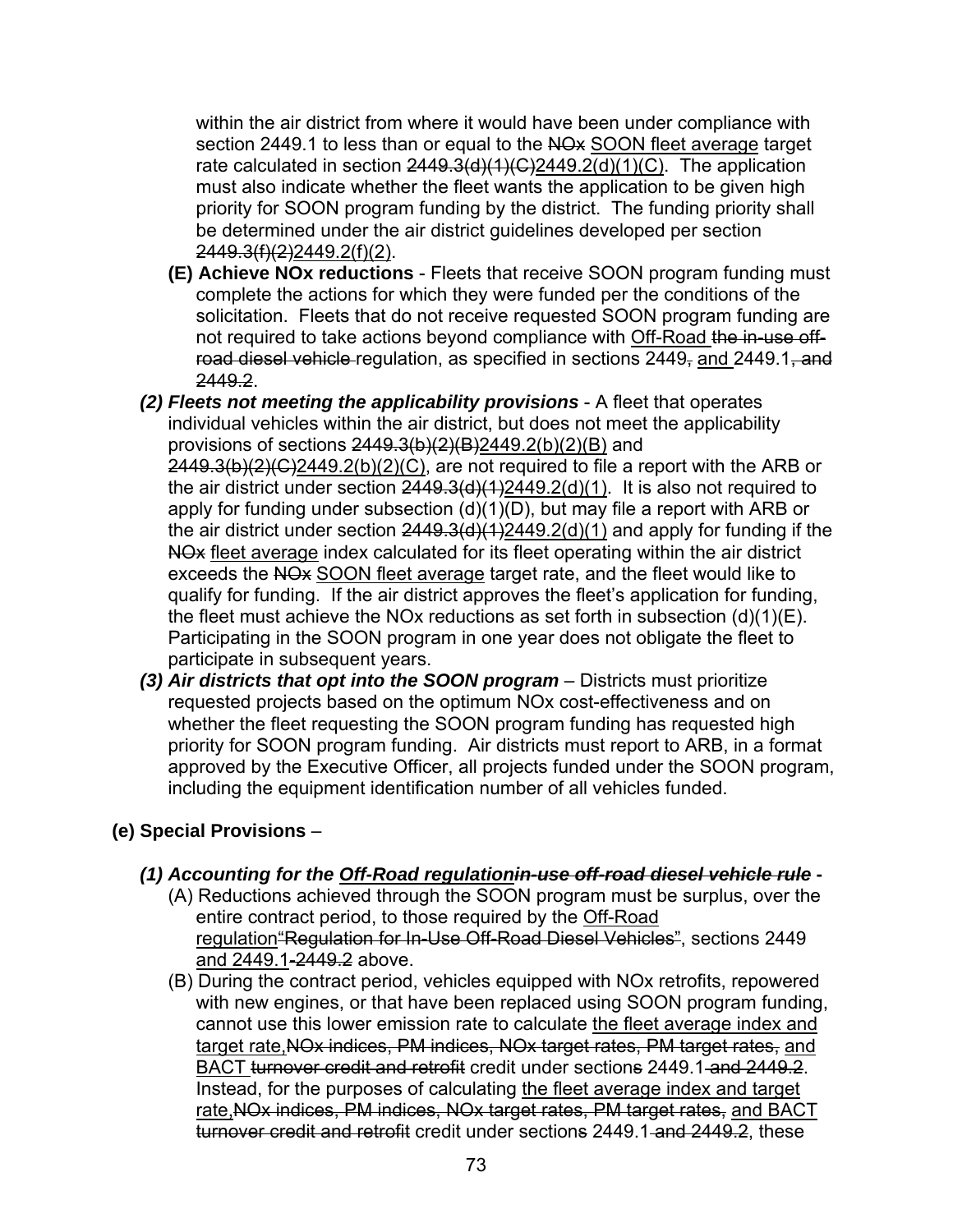vehicles must be reflected as if the actions taken under the SOON program did not occur. Actions taken using SOON program funding may be used for determining compliance under section 2449.1 and 2449.2 after the completion of the SOON program project contract period for that vehicle. For example, if a Tier 0 vehicle is repowered with a Tier 3 engine with SOON program funds, for purposes of compliance with sections 2449.1 and 2449.2, that vehicle is still treated as if it were a Tier 0 until the end of the contract period for the SOON program project.

- (C) If a fleet pays for a VDECSretrofit that is installed concurrently with a repower or vehicle replacement funded with SOON program funding, the fleet may count the VDECSretrofit toward determining compliance under section 2449.22449.1. If a fleet's vehicle is repowered using SOON program funding with a Tier 4 engine that comes with an original engine manufacturer diesel particulate filter, and if the fleet pays a portion of the repower costs such that it offsets the cost of an equivalent VDECSretrofit diesel particulate filter, the fleet may count the original engine manufacturer diesel particulate filter retrofit towards determining compliance under section 2449.22449.1.
- *(2) Turnover in section 2449.1* A fleet may apply to the Executive Officer for an extension from the requirements in section  $2449.1(\underline{b})(a)(2)(A)$  if, using the accounting provisions in section  $2449.3(e)(1)2449.2(e)(1)$ , section 2449.1(b)(a)(2)(A) would require, prior to JanuaryMarch 1, 2014, a fleet to turn over vehicles that are Tier 2 or better. The exemptions in sections 2449.1(b)(2),  $(b)(3)$ , and  $(b)(6)(a)(2)(A)4.a.$  and section  $2449.1(a)(2)(A)5.$  for vehicles less than 10 years old and Tier 21 vehicles do not apply to the SOON program.
- *(3) Compliance plans* In addition to a SOON program application, a fleet applying for SOON program funding must prepare and submit to the air district a compliance plan, in the format described in the district guidelines, laying out the actions it is required to take under sections 2449.1 and 2449.2 and the actions for which it is applying for funding under section 2449.32449.2. Compliance plans must demonstrate that in the absence of any actions taken to satisfy section 2449.32449.2, the fleet will be able to meet the requirements of sections 2449.11 and 2449.2 through the remaining actions set forth in the plan.
- *(4) Surplus* Participation in the SOON program does not reduce the actions required for any fleet to comply with any requirements in the Off-Road regulation statewide in-use off-road diesel vehicle regulation-under sections 2449.1-and 2449.2.
- *(5) Tracking devices* An air district may require any vehicle repowered, retrofitted, or replaced with incentive money through the SOON program to be equipped with a vehicle location device (per the air district's guidelines and conditions for receiving funding) to ensure that the vehicle is used in the air district for the required percent of operating hours.
- *(6) Particulate Matter Retrofits*
	- a. The exemption from retrofit requirements for vehicles less than 5 years old in section 2449.2(a)(2)(A)4.a. does not apply to vehicles that are replaced or repowered with SOON program funds.
	- $(A)$ b. If a fleet has a vehicle that has been retrofitted within the last six years with a Level 2 or 3 VDECS, which was the highest level VDECS at the time of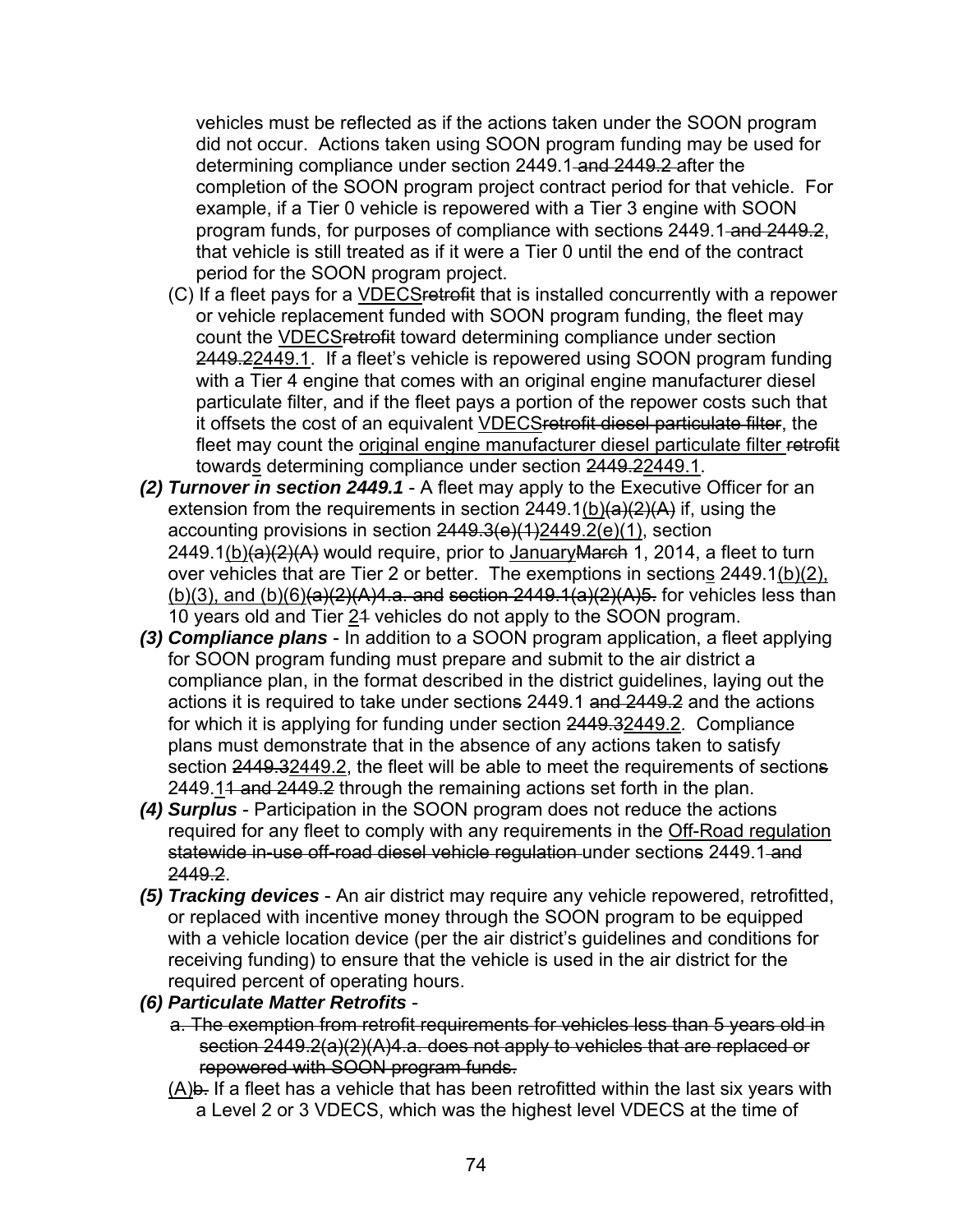retrofit, the fleet may but is not required to apply for SOON funding for that vehicle.

- (B)c. A fleet that receives SOON funding to repower or replace a vehicle is not required to install the highest level VDECS along with the repower or replacement.
- *(7) Funding Guidelines* Projects funded under the SOON program with Carl Moyer program money must be administered consistent with applicable Carl Moyer program guidelines, except as noted in section  $2449.3(e)(6)e^{2449.2(e)(6)(B)}$ . If a project is funded from other sources, the SOON program must be administered consistent with any applicable guidelines.

The air district shall develop guidelines for administration of the SOON program, as provided in section 2449.3(f)(2)2449.2(f)(2).

- *(8) Vehicles Scheduled to Leave District* A fleet that has operated within the air district as defined in section  $2449.3(c)(1)2449.2(c)(2)$  but that is planning to move vehicles out of the air district such that the vehicles will not operate enough hours in the air district to qualify for SOON funding may leave such vehicles out of the NOx fleet average index calculation in section  $2449.3(d)(1)(B)2449.2(d)(1)(B)$ , the NOx SOON fleet average target rate calculation in section  $2449.3(d)(1)(C)2449.2(d)(1)(C)$ , and the application for funding in section  $2449.3(d)(1)(D)2449.2(d)(1)(D)$ . The fleet must submit a statement under penalty of perjury to the district for each such vehicle stating its intent to move each such vehicle out of the district.
- *(9) Voluntary or Mandatory Nature of SOON* An air district, having held a public hearing and opted into this regulation, may issue a solicitation for applications for funding under the SOON program.
	- (A)a. For fleets in the South Coast Air Quality Management District and San Joaquin Valley Air Pollution Control District, solicitations with a deadline before April 2, 2009, shall be voluntary. For solicitations with a deadline on or after April 2, 2009, the South Coast Air Quality Management District and San Joaquin Valley Air Pollution Control District may elect to make participation by fleets voluntary or mandatory.
	- (B)b. In any district other than the South Coast Air Quality Management District or San Joaquin Valley Air Pollution Control District, for solicitations with a deadline before April 2, 2010, participation by fleets is voluntary. For solicitations with a deadline on or after April 2, 2010, the district may choose to make participation by fleets voluntary or mandatory.
	- (C)<sub>e</sub>. The solicitation shall announce the air district's decision regarding voluntary or mandatory participation.

## **(f) Local Air District Opt-In**

*(1)* To participate in the SOON program, an air district's governing board must hold a formally noticed public hearing, where public comment is taken, and, by majority vote, elect to opt into the program. As part of this hearing, for years when section  $2449.3(e)(9)2449.2(e)(9)$  gives the district a choice between a voluntary and mandatory SOON program, the air district's governing board must decide whether participation by fleets is voluntary or mandatory.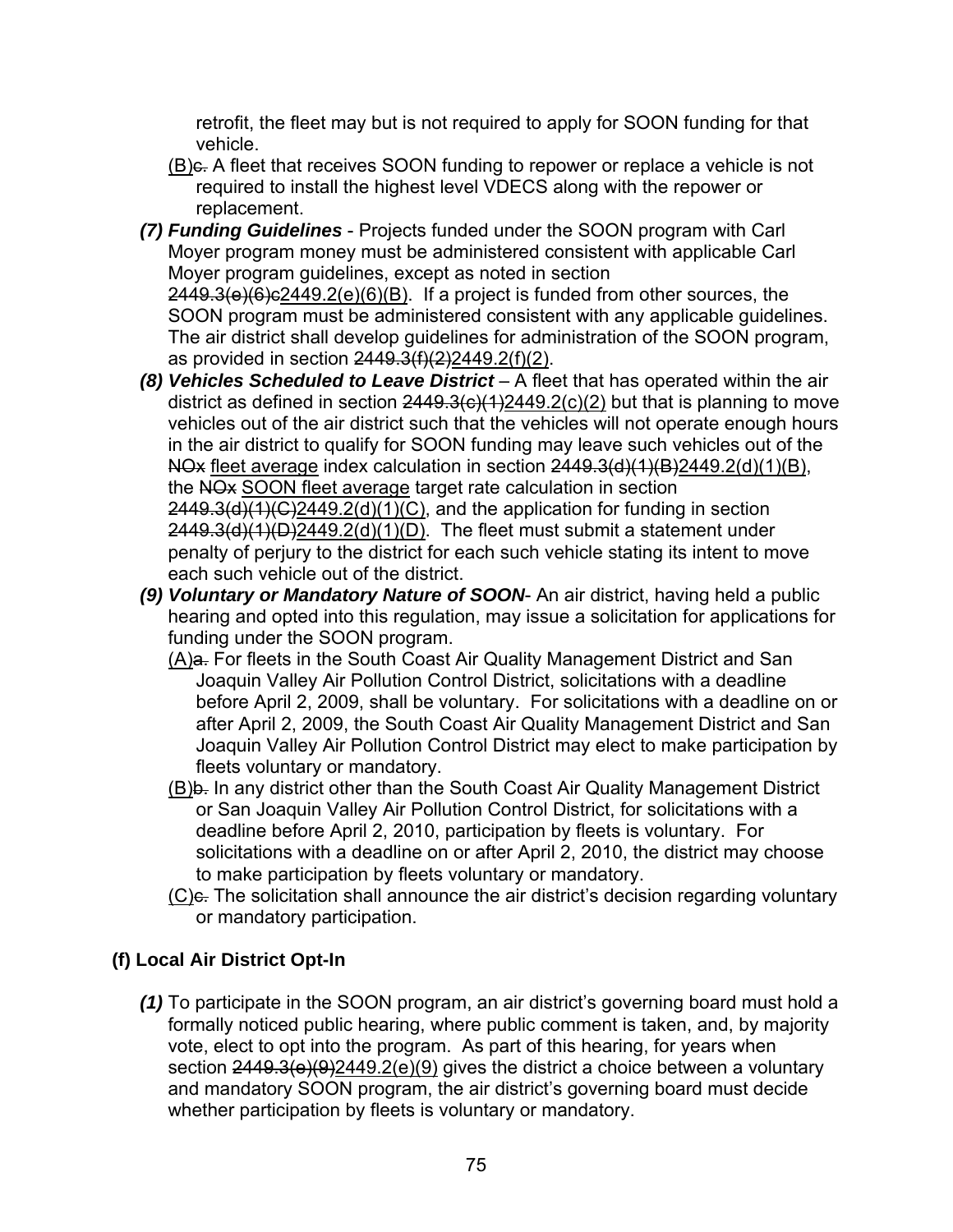- *(2) District Guidelines* An air district opting into section 2449.32449.2 must develop, through a public process including a duly noticed public workshop and formally noticed public hearing, additional administrative provisions necessary to implement this section, including, but not limited to, funding guidelines (as required under section  $2449.3(e)(7)2449.2(e)(7)$ , compliance planning requirements, and reporting and monitoring requirements. Funding guidelines may include limitations on the cost-effectiveness of projects that may be funded and must include the method used for prioritizing projects based on costeffectiveness and whether applying fleets requested high priority for SOON program funding, and a description of any requirements on fleets that receive SOON funding to pay part of the SOON project cost. Compliance planning guidelines must indicate the format and length of compliance plans. Air district guidelines may include a pre-application process that collects vehicle data (model year, hphorsepower, hours of use) and then requires full SOON project applications only for vehicles likely to receive funding.
- *(3) ARB Approval of District Guidelines* **-** Before any guidelines, including administrative or funding guidelines, approved by an air district take effect, they must be approved by the Executive Officer. Air district staff shall submit proposed guidelines to the Executive Officer before they are acted on by the district's governing board. The Executive Officer will respond within 30 days with a description of any required changes to the proposed guidelines necessary for Executive Officer approval. In evaluating proposed air district guidelines, the Executive Officer shall consider, among other factors, the adequacy of costeffectiveness criteria, whether fleet requests for high priority for SOON funding are given preference, and uniformity of district guidelines between air districts. After guidelines are adopted by a district's governing board, air district staff shall submit the adopted guidelines to the Executive Officer. The Executive Officer will respond within 30 days with approval or a description of any required changes to the guidelines.
- *(4) ARB Authority* ARB has sole authority to enforce the requirements of section 2449.32449.2. The Executive Officer retains the authority to review any district's administration of section 2449.32449.2 and to address any unforeseen circumstances or events.

Note: Authority cited: Sections 39002, 39515, 39516, 39600, 39601, 39602, 43000, 43000.5, 43013, 43016, and 43018, Health and Safety Code. Reference: Sections 39002, 39515, 39516, 39600, 39601, 39602, 39650, 39656, 39657, 39658, 39659, 39665, 39667, 43000, 43000.5, 43013, 43016, and 43018, Health and Safety Code.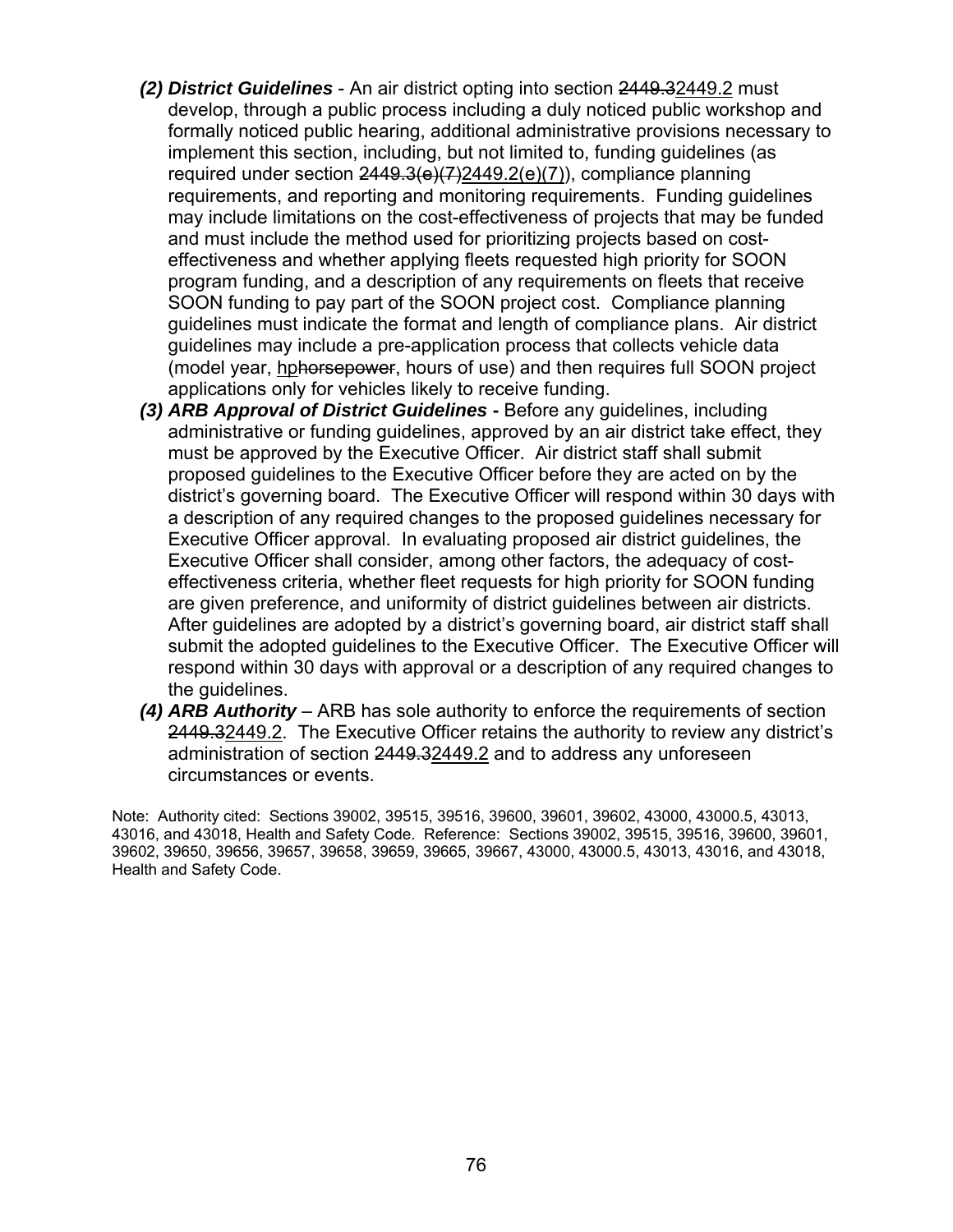## **Appendix A –**

Use the values in thisthese tables unless engine is a Post-2007 Flexibility Engine, or unless the engine is an engine certified to on-road standards.

Engines certified to on-road standards shouldshall use the standard to which the engine is certified. Flexibility engines certified January 1, 2007 or later shouldshall use the emission standard to which the engine is certified. Engines certified to FELFamily Emission Limits and flexibility engines certified before January 1, 2007, shouldshall still use the emission factors in the table below.

Replacement engines produced per title 13, CCR, section 2423(j) shouldshall use the engine model year of the engine replaced. For an engine certified to an emission standard lower than that shown in these tables for its model year, the emission standard to which the engine is certified may be used, provided that the certification Executive Order or certificate number is provided along with the initial and annual reporting required by section  $2449(q)(1)$  and  $2449(q)(2)$ .

If the model year of an engine is unknown because it is missing a serial number, manufacturer's build code, and/or an engine family number, and the engine manufacturer or authorized representative is unable to determine the model year of the engine by examining the engine's build and components, such an engine shall be treated as a 1969 model year engine. If a manufacturer can bracket the model year of an engine (for example that an engine was built between 1987 and 1994) by examining the engine's build and components, the earliest date the engine could have been manufactured shall be used as the model year of that engine (in the example, 1987).

For engines that have been retrofit with VDECS, the PM Emission Factor is reduced 50 percent for a Level 2 VDECS, and 85 percent for a Level 3 VDECS; the NOx Emission Factor is reduced by whatever percentage NOx emission reductions are verified. The PM Emission Factor is not reduced for a Level 1 VDECS.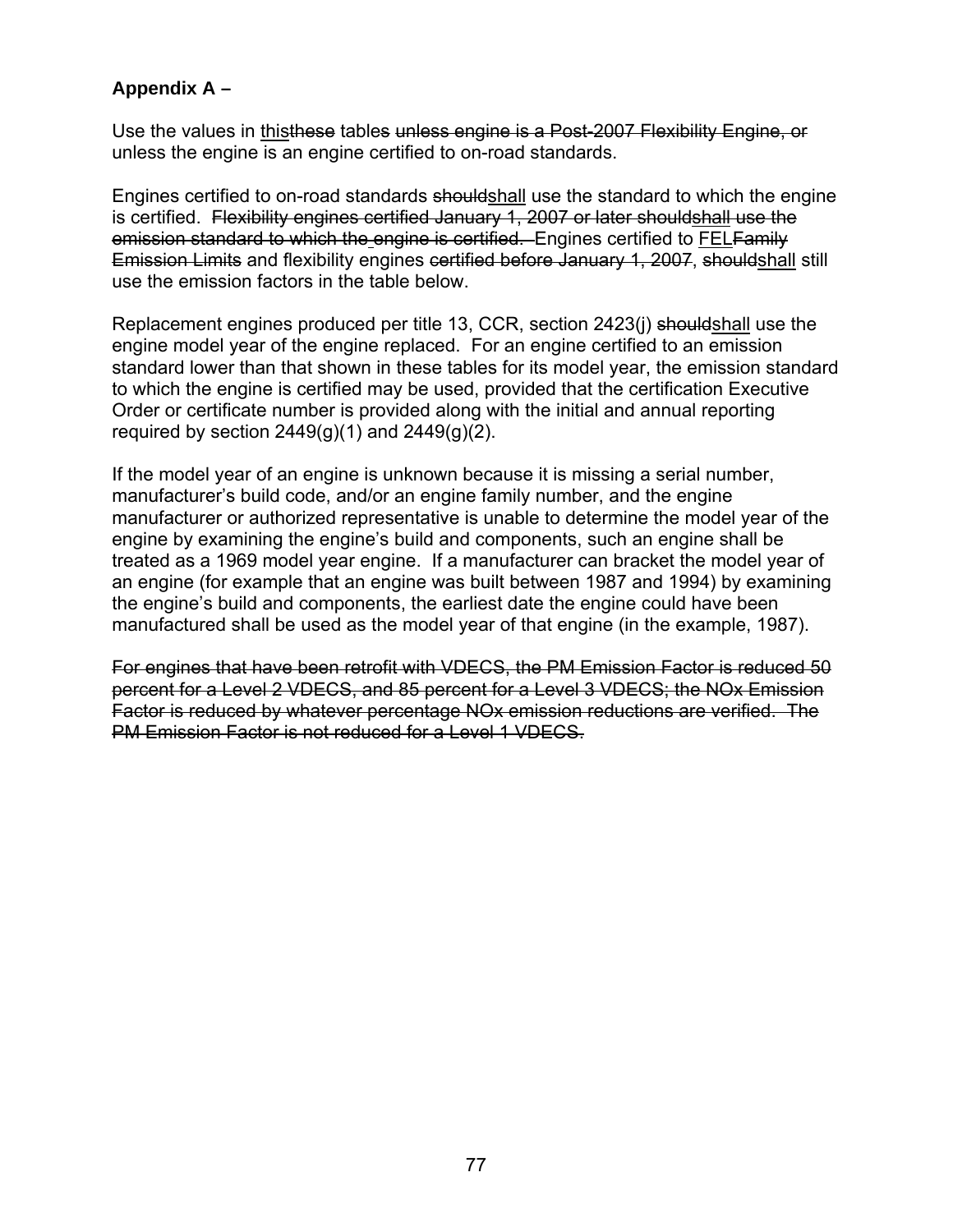| PM Emissions Factors by Horsepower and Year (g/bhp-hr) |                         |       |              |         |         |         |               |                 |  |  |
|--------------------------------------------------------|-------------------------|-------|--------------|---------|---------|---------|---------------|-----------------|--|--|
| <b>Engine Model</b>                                    | <b>Horsepower Group</b> |       |              |         |         |         |               |                 |  |  |
| Year                                                   | $25 - 49$               | 50-74 | 75-99        | 100-174 | 175-299 | 300-599 | $ 600 - 750 $ | <b>Over 750</b> |  |  |
| 1900-1969                                              | 0.950                   | 1.200 | 1.200        | 4.100   | 4.100   | 0.950   | 0.950         | 0.950           |  |  |
| <u>1970-1971</u>                                       | 0.950                   | 1.200 | <u>1.200</u> | 0.940   | 0.940   | 0.810   | 0.810         | 0.810           |  |  |
| 1972-1987                                              | 0.950                   | 1.200 | 1.200        | 0.780   | 0.780   | 0.680   | 0.680         | 0.680           |  |  |
| 1988                                                   | 0.950                   | 0.980 | 0.980        | 0.540   | 0.540   | 0.490   | 0.490         | 0.490           |  |  |
| 1989-1995                                              | 0.950                   | 0.980 | 0.980        | 0.540   | 0.540   | 0.490   | 0.490         | 0.490           |  |  |
| 1996                                                   | 0.950                   | 0.980 | 0.980        | 0.540   | 0.40    | 0.40    | 0.40          | 0.500           |  |  |
| <u> 1997 </u>                                          | 0.950                   | 0.980 | 0.980        | 0.600   | 0.40    | 0.40    | 0.40          | 0.500           |  |  |
| 1998                                                   | 0.950                   | 1.090 | 4.090        | 0.600   | 0.40    | 0.40    | 0.40          | 0.500           |  |  |
| 1999                                                   | 0.60                    | 4.090 | 4.090        | 0.600   | 0.40    | 0.40    | 0.40          | 0.500           |  |  |
| 2000                                                   | 0.60                    | 1.090 | 4.090        | 0.600   | 0.40    | 0.40    | 0.40          | 0.40            |  |  |
| 2001                                                   | 0.60                    | 1.090 | 1.090        | 0.600   | 0.40    | 0.15    | 0.40          | 0.40            |  |  |
| 2002                                                   | 0.60                    | 1.090 | 1.090        | 0.600   | 0.40    | 0.15    | 0.15          | 0.40            |  |  |
| 2003                                                   | 0.60                    | 4.090 | 4.090        | 0.22    | 0.15    | 0.15    | 0.15          | 0.40            |  |  |
| 2004                                                   | 0.45                    | 0.30  | 0.30         | 0.22    | 0.15    | 0.15    | 0.15          | 0.40            |  |  |
| 2005                                                   | 0.45                    | 0.30  | 0.30         | 0.22    | 0.15    | 0.15    | 0.15          | 0.40            |  |  |
| 2006                                                   | 0.45                    | 0.30  | 0.30         | 0.22    | 0.15    | 0.15    | 0.15          | 0.15            |  |  |
| 2007                                                   | 0.45                    | 0.30  | 0.30         | 0.22    | 0.15    | 0.15    | 0.15          | 0.15            |  |  |
| 2008                                                   | 0.22                    | 0.22  | 0.30         | 0.22    | 0.15    | 0.15    | 0.15          | 0.15            |  |  |
| 2009                                                   | 0.22                    | 0.22  | 0.30         | 0.22    | 0.15    | 0.15    | 0.15          | 0.15            |  |  |
| 2010                                                   | 0.22                    | 0.22  | 0.30         | 0.22    | 0.15    | 0.15    | 0.15          | 0.15            |  |  |
| 2011                                                   | 0.22                    | 0.22  | 0.30         | 0.22    | 0.015   | 0.015   | 0.015         | 0.07            |  |  |
| 2012                                                   | 0.22                    | 0.22  | 0.015        | 0.015   | 0.015   | 0.015   | 0.015         | 0.07            |  |  |
| 2013                                                   | 0.02                    | 0.02  | 0.015        | 0.015   | 0.015   | 0.015   | 0.015         | 0.07            |  |  |
| 2014                                                   | 0.02                    | 0.02  | 0.015        | 0.015   | 0.015   | 0.015   | 0.015         | 0.07            |  |  |
| 2015 and later                                         | 0.02                    | 0.02  | 0.015        | 0.015   | 0.015   | 0.015   | 0.015         | 0.03            |  |  |